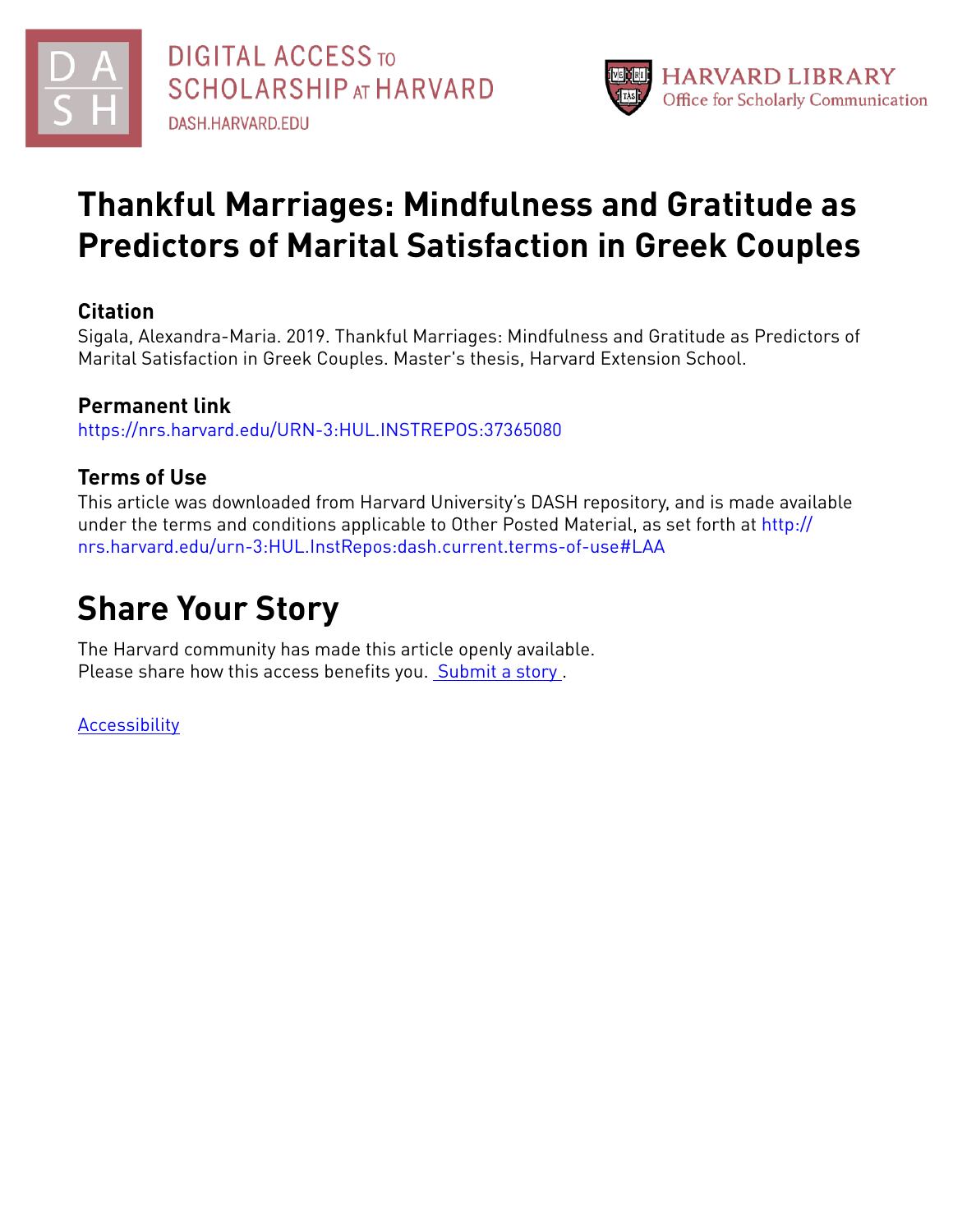Thankful Marriages: Mindfulness and Gratitude as Predictors of Marital Satisfaction in Greek Couples

Alexandra-Maria Sigala

A Thesis in the Field of Psychology

for the Degree of Master of Liberal Arts in Extension Studies

Harvard University

May 2019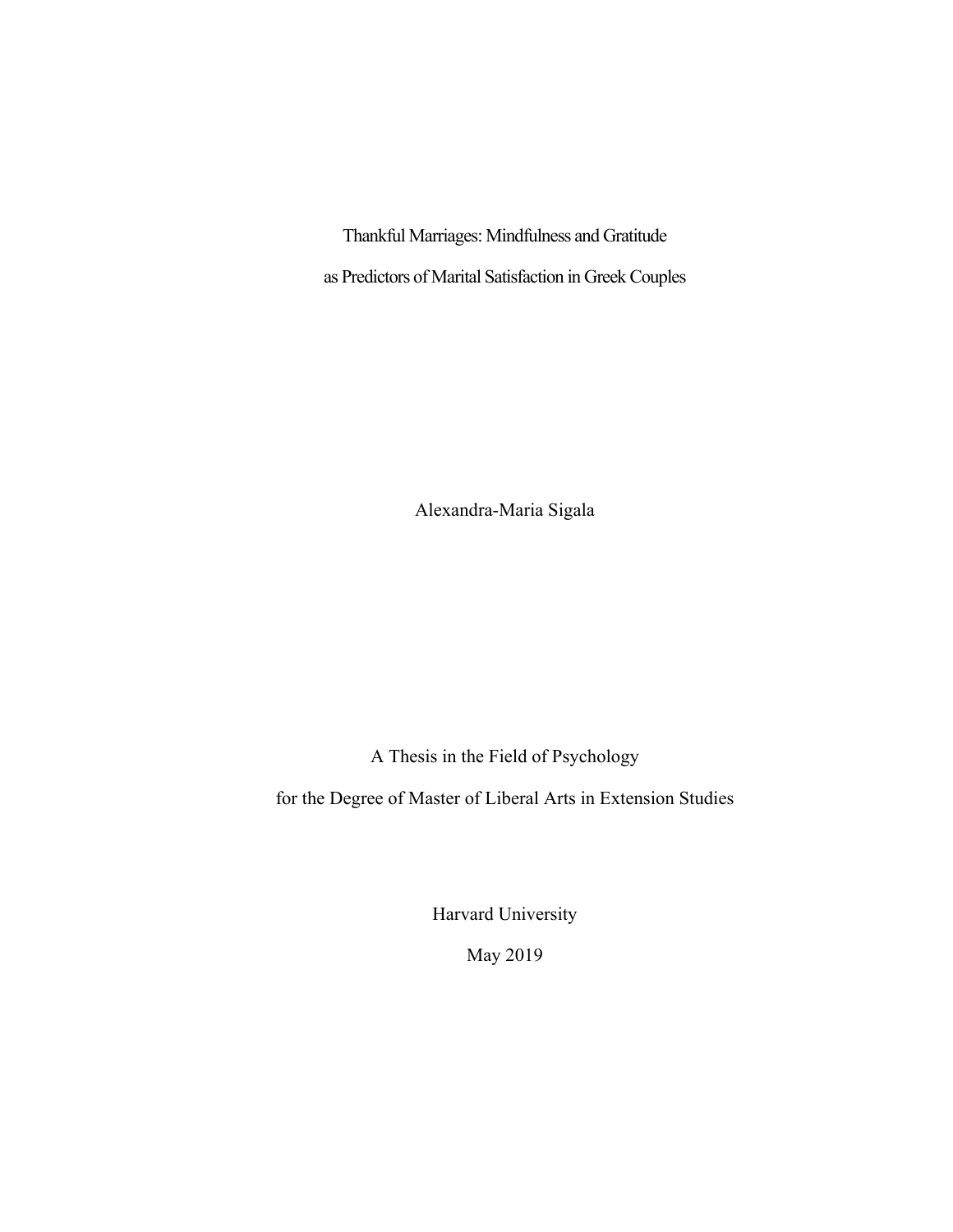Copyright 2019 Alexandra-Maria Sigala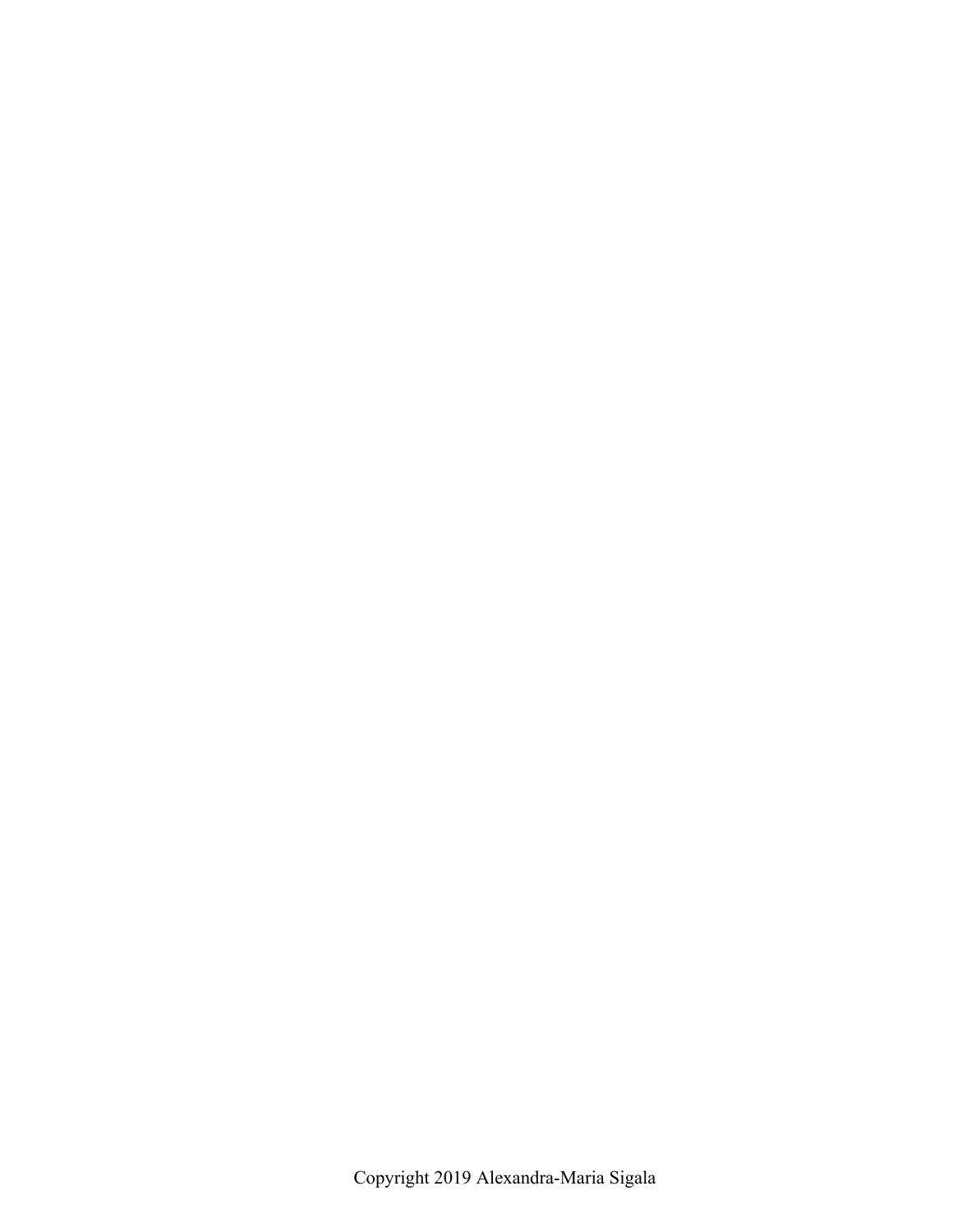Abstract

For many years, marriage has served as one of the most meaningful components in individuals' lives and marital satisfaction has been a strong predictor of life satisfaction. Given the many documented benefits of happy marriages and the burdens associated with unhappy marriages, it is essential to understand the mechanisms that foster successful marriages. Toward this end, researchers have begun to explore how the personality traits that each spouse brings to the marriage relate to marital quality. For example, over the last two decades, mindfulness and gratitude have become burgeoning topics of inquiry with a large body of evidence linking them to more positive marital outcomes. At the same time, while the institution of marriage and family has reportedly been undergoing dramatic changes in many Western societies, marriage in Greece has allegedly exhibited impressive resilience. However, no empirical research to date has assessed this phenomenon. Thus, this study has two aims: the first is to examine modern Greek marriages and to propose potential explanations for their unusually low divorce rates while the second is to understand whether constructs such as mindfulness and gratitude contribute to marital satisfaction. Thus, 123 Greek married couples  $(N = 246)$ recruited through Facebook completed surveys on marital satisfaction, mindfulness, and gratitude. Results suggested that, for both husbands and wives, gratitude is much more relevant than mindfulness to marital satisfaction, although mindfulness moderates this relationship. Several explanations as to why Greek marriages remain intact are offered.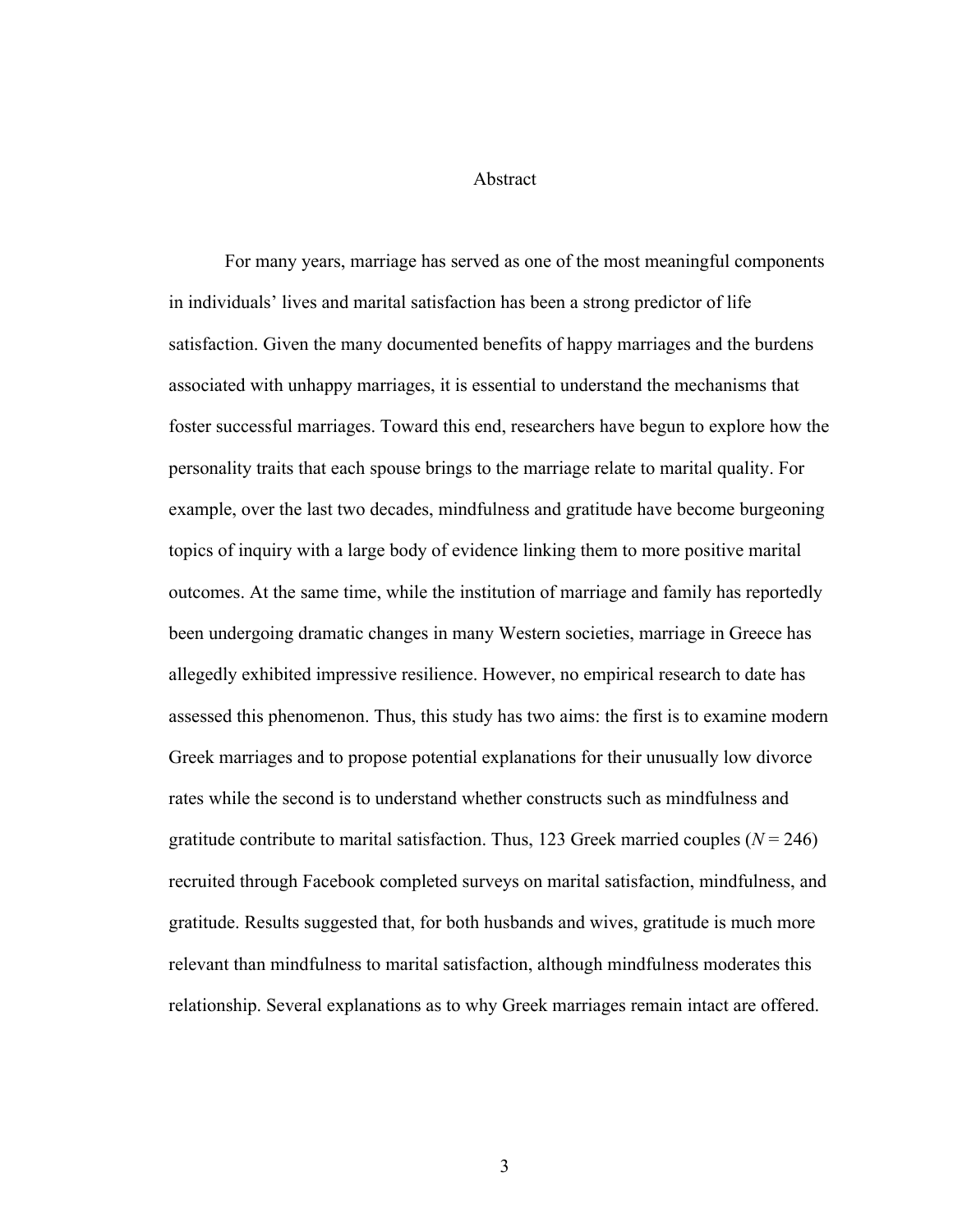## Dedication

This thesis is dedicated to my amazing husband, Nikos Moraitakis, a constant source of unconditional love, support, and encouragement. Thank you for everything.

This thesis is also dedicated to my parents, George and Georgia Sigalas, who by great example taught me that if one perseveres long enough and does the right things long enough, the right things will happen. I am very grateful to be your daughter.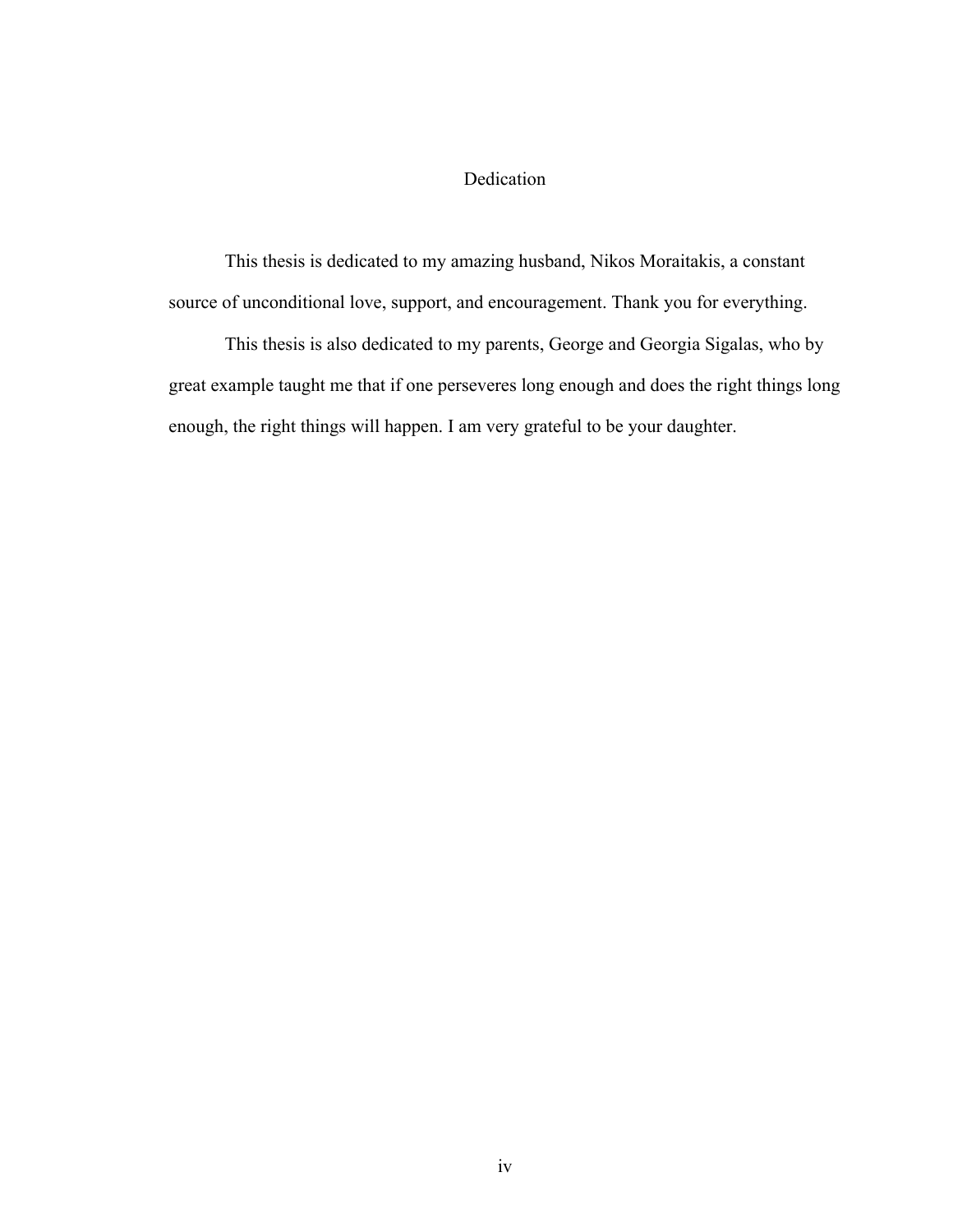## Acknowledgments

This work would never have been completed without Dr. Jack Demick's endless patience, firm guidance, and great sense of humor. Thank you for enduring the process with me through all of its craziness.

I would also like to thank Dr. Dante Spetter for her invaluable help, especially at the earlier stages of this study. Thank you for being there for me whenever I asked for your help.

.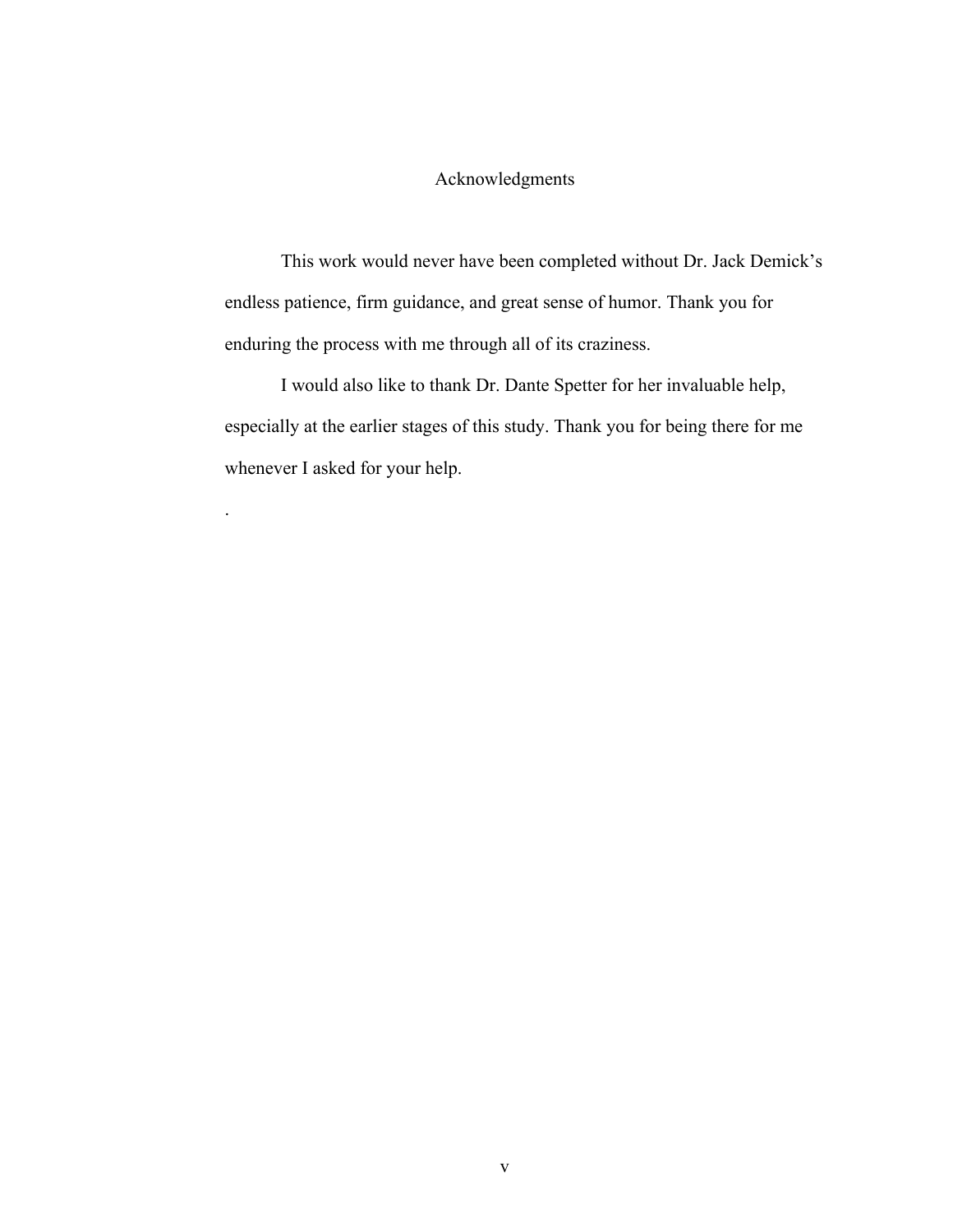## Table of Contents

| Personality Traits as Predictors of Marital Satisfaction: Mindfulness and |
|---------------------------------------------------------------------------|
|                                                                           |
|                                                                           |
|                                                                           |
|                                                                           |
|                                                                           |
|                                                                           |
|                                                                           |
|                                                                           |
|                                                                           |
| Marital Satisfaction, Mindfulness, Gratitude: Correlational Analysis 36   |
| Predicting Marital Satisfaction: A Multiple Regression Analysis 37        |
| The Mindful and the Grateful: An ANOVA Analysis 39                        |
|                                                                           |
| Moderation Analysis: Mindfulness as a Moderator of Gratitude  43          |
|                                                                           |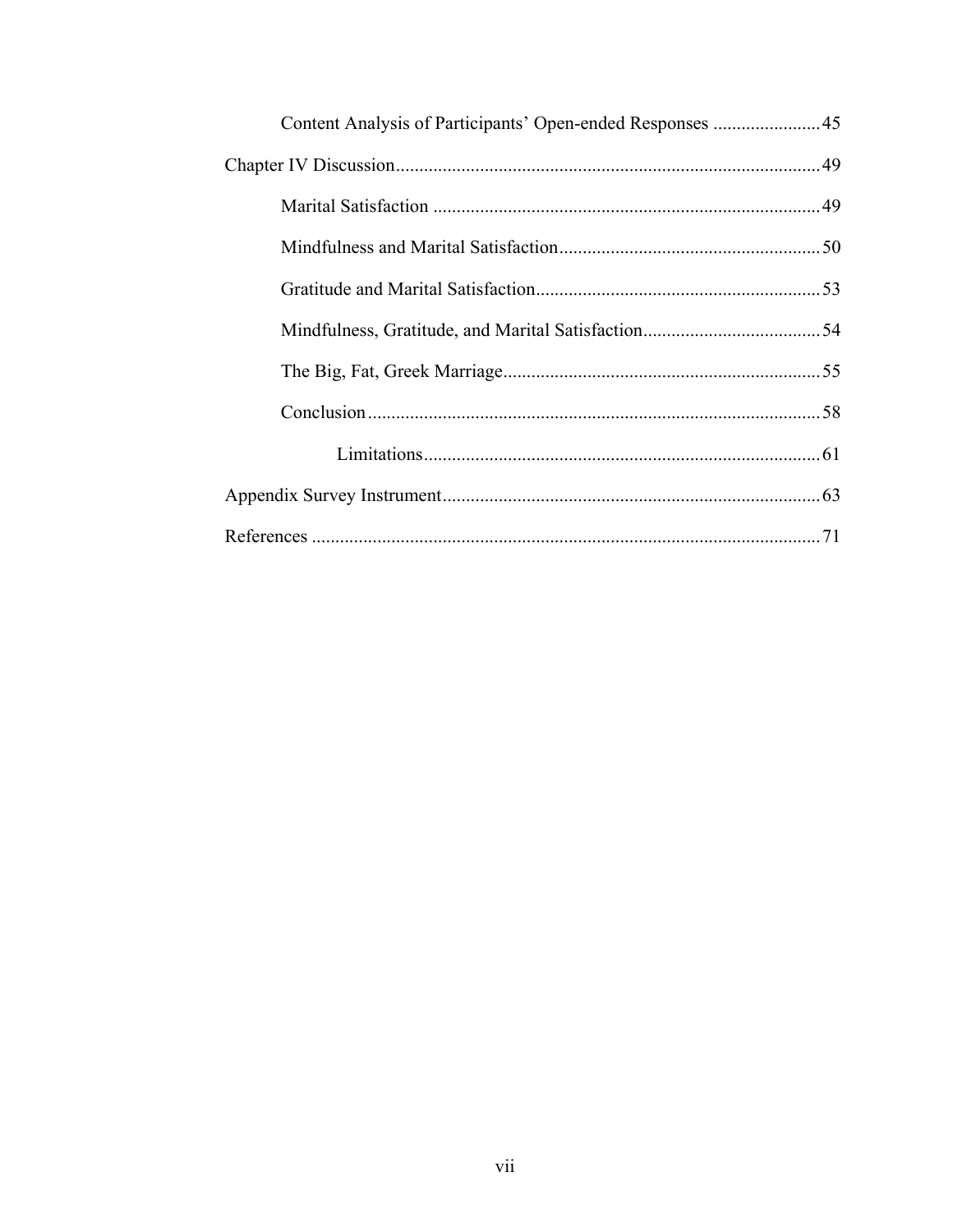#### Chapter I

### Introduction

Perhaps the oldest question in the research literature on marriage is "What distinguishes a happy marriage from one that is unhappy?" (Gottman & Krokoff, 1989, p. 9). It is an important question to ask: more than 9 in 10 people worldwide eventually get married (Myers, 2000) and an even higher percentage is in committed intimate relationships. Marriage serves as one of the most meaningful and influential components in people's lives and attaining a satisfying marriage is a nearly universal goal (e.g., Roberts & Robins, 2000).

New and increasingly sophisticated data have indicated that marital quality is a strong predictor of life satisfaction: married men and women are consistently happier, healthier, and less stressed, and report higher wellbeing than their unmarried counterparts (e.g., Impett et al., 2012; Reis, Collins, & Berscheid, 2000; Rosowsky, King, Coolidge, Rhoades, & Segal, 2012) and several researchers have suggested that a high-quality marriage is the strongest correlate of happiness (Carr, Freedman, Cornman & Schwarz, 2014; Kamp Dush & Amato, 2005; Lyuobomirsky, King & Diener, 2005; Myers, 2000; Sedikides, Oliver, & Campbell, 1994). Indeed, data from six U.S. national surveys have indicated that marital quality is more strongly related to global, personal happiness than any other domain of satisfaction (Kiecolt-Glaser & Newton, 2001), a finding confirmed by Proulx, Helms, and Buehler's (2007) meta-analysis of 93 studies examining marital quality and individual wellbeing.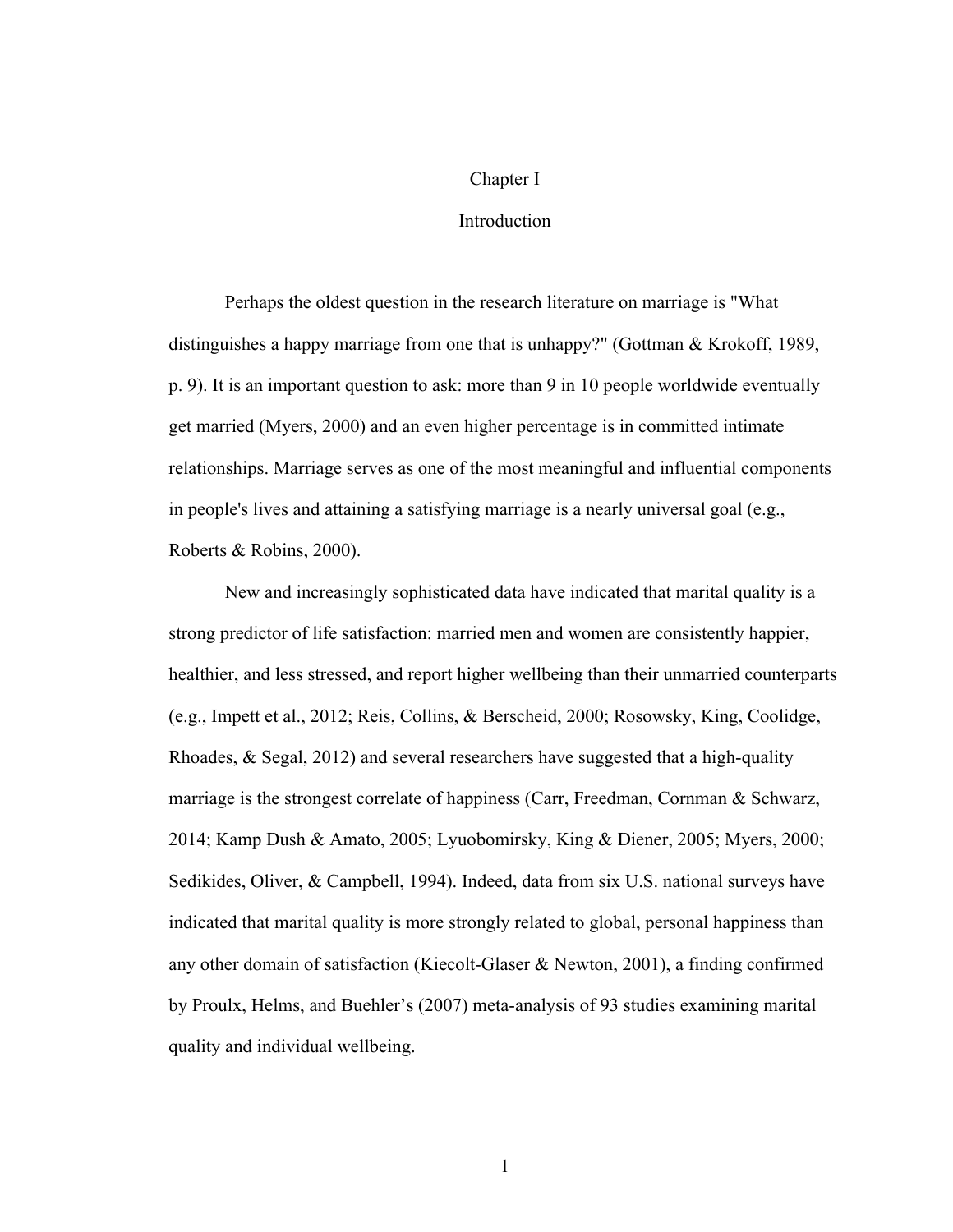More recently, marital quality has come to be viewed as a public health issue related to its established associations with health outcomes (e.g., Beach, Katz, Kim,  $\&$ Brody, 2003; Robles, Slatcher, Trombello, & McGrinn, 2014). For example, in their meta-analysis of 126 studies including over 12,000 subjects, Robles and colleagues (2014) have found that, across all studies, greater marital quality is significantly related to better physical health. In another type of research setting, couples observed in Gottman's (1999) Love Lab who eventually divorced showed greater physiological distress than couples whose marriages were stable (e.g., husbands of divorcing couples had heart rates 17 beats per min higher than husbands in stable marriages). Marital dissatisfaction has also been shown to accelerate a decline in physical health (e.g., Umberson, Williams, Powers, Liu, & Needham, 2006) and has been associated with an increased risk for developing an alcohol use disorder (Whisman, Uebelacker, & Bruce, 2006).

With respect to mental health, maritally distressed individuals are three times more likely to have a mood disorder, three times more likely to suffer from an anxiety disorder, and twice as likely to abuse substances (Uebelacker, Courtnage, & Whisman, 2003). There are two main groups of thought linking mental health with marital quality. First, the stress generation model (Davila, Bradbury, Cohan, & Tochluk, 1997) has posited that individuals with low psychological wellbeing encounter stressful interactions with their spouses and these stressful interactions, in turn, lead to even greater declines in psychological wellbeing. The marital discord model of depression (Beach, Sandeen, & O'Leary, 1990) has proposed that low-quality marriages lead to an increased risk of depression because spouses are the most important sources of individuals' social support, thus serving as a strong protective factor against depression (Kamp Dush, Taylor, & Kroeger, 2008). Within unhappy marriages, this social support is lacking.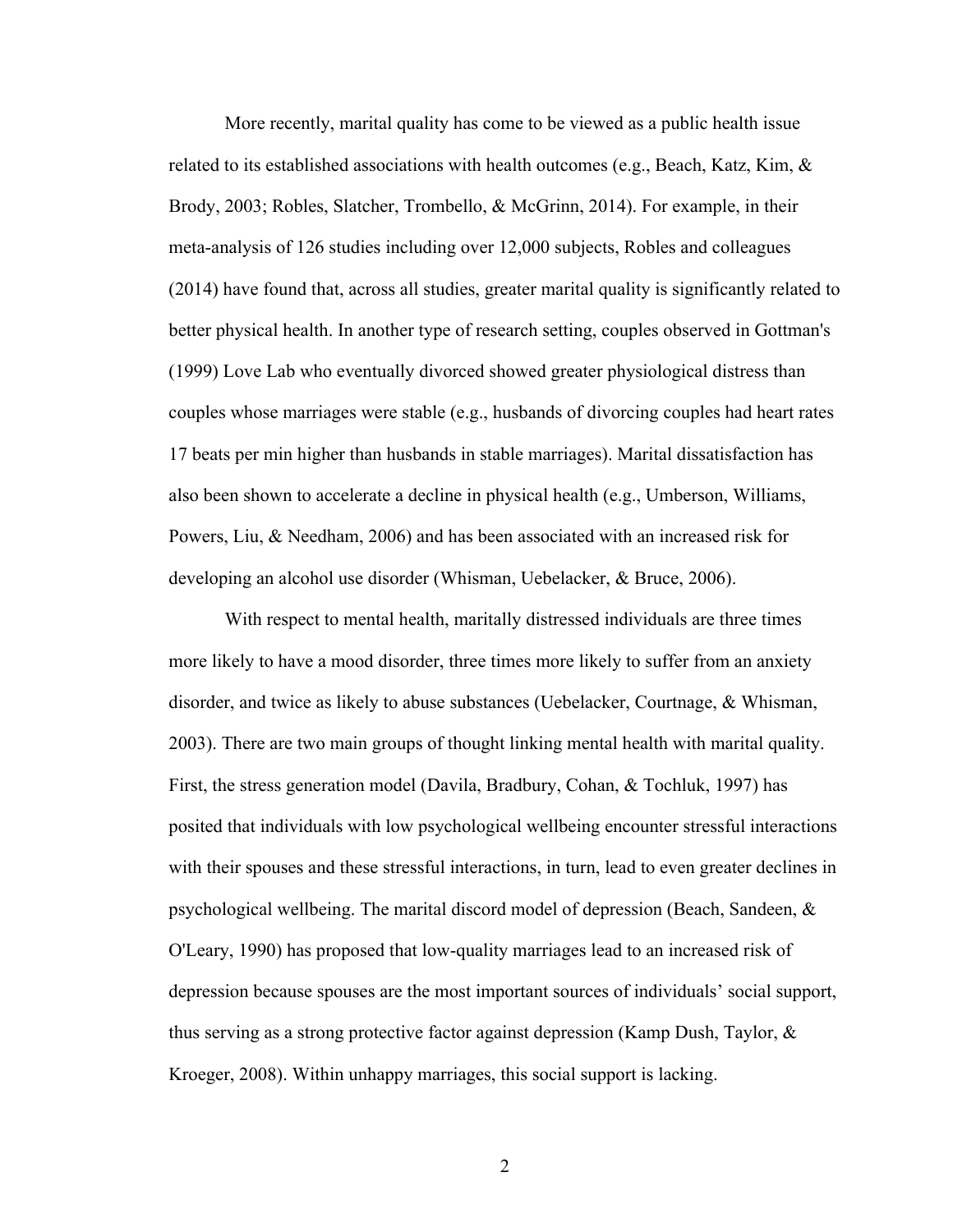In sum, given the documented salutary effects of happy marriages and the individual and societal burdens associated with unhappy marriages, it is essential to understand which factors contribute to the presence or absence of marital satisfaction. Such relations are explored below.

#### Defining Marital Satisfaction

In the marital literature, marital satisfaction has been broadly defined. Marital happiness, marital satisfaction, marital adjustment, marital success, companionship, marital commitment, social support, marital interaction, marital discord, forgiveness, and domestic violence have each been conceptualized as dimensions of marital quality and are sometimes combined into a single indicator of marital quality (Kamp Dush et al., 2008; Stanley, 2007).

Several scholars have recently critiqued research that uses global indicators of marital quality and have instead called for a more nuanced approach (e.g., Amato, Booth, Johnson, & Rogers, 2007; Fincham, Hall, & Beach, 2006). In spite of this trend, this study has focused only on marital satisfaction, that is, a judgment made by a spouse that indicates the sense of wellbeing he or she experiences in the marital relationship (Fincham, 2011) as well as his or her happiness with various domains of the marriage (Kamp Dush et al., 2008).

High marital quality has typically been operationally defined by high self-reported satisfaction with the relationship, predominantly positive attitudes toward one's partner, and low levels of hostile and negative behavior. In contrast, low marital quality has been characterized by low satisfaction, predominantly negative attitudes toward one's partner, and high levels of hostile and negative behavior (e.g., Roble et al., 2014).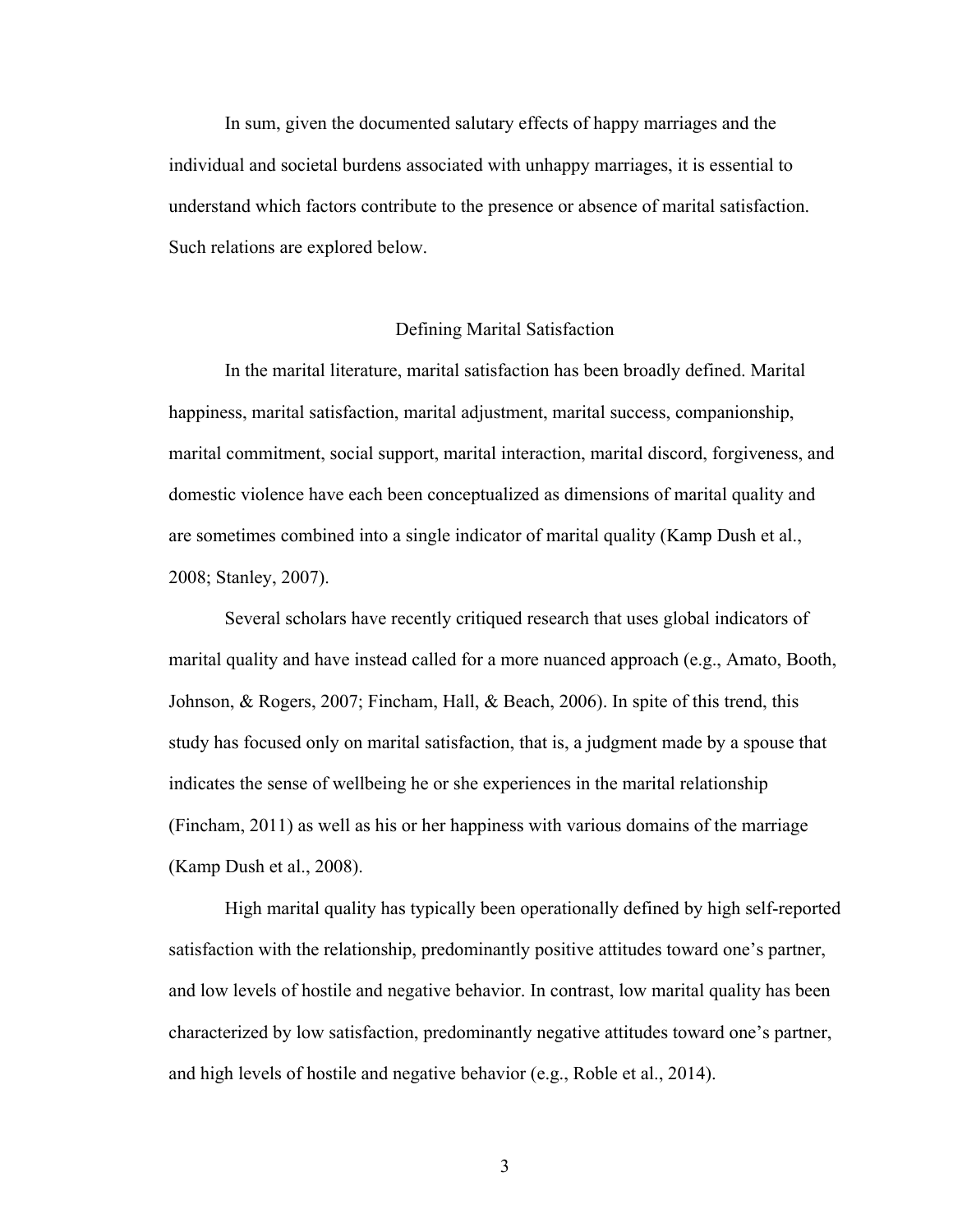What does a happy, stable marriage look like?

From a series of longitudinal studies beginning in the 1970s onward, the interpersonal habits characterizing spouses in satisfying marriages have been welldocumented so much so that researchers have been able accurately to predict the fates of specific marriages—in some studies, with up to 94% accuracy (Gottman, 1999, 2011). Gottman has researched marital stability through direct scientific observation and concluded that there is a "magic ratio" of 5:1 marital interactions, that is, as long as there are five times as many positive interactions between spouses as there are negative, the marriage is likely to be stable. He (1999, 2005, 2011) has also demonstrated that the four behaviors most accurately predicting divorce are: criticism of one's partner's personality; exhibiting contempt; defensiveness; and stonewalling, (i.e., emotional withdrawal from interactions). Similarly, the California Divorce Mediation Project (Levenson, 2002) has reported the most frequent reason provided by couples for divorce to be an increasing distance between spouses, growing apart, and a decay of the marital friendship. Couples who incorporate respect and appreciation into their daily lives, on the other hand, have been shown to exhibit more favorable outcomes, most likely because they are creating a type of emotional savings account that can serve as a buffer when they must deal with a major life stressor or conflict (Gottman, 1999; Gottman et al., 2005).

Bradbury and Karney (2004) have argued that, to ensure marital success, it is critical to maintain a supportive and nurturing environment, which prevents decline in marital satisfaction. Using videotaped interactions of 172 couples over a 4-year period, they have determined that marital satisfaction declines for both spouses when higher levels of negative affect (e.g., expressions of anger, contempt) and negative skills (e.g., poor problem-solving) are present, coupled with lower levels of positive affect (e.g.,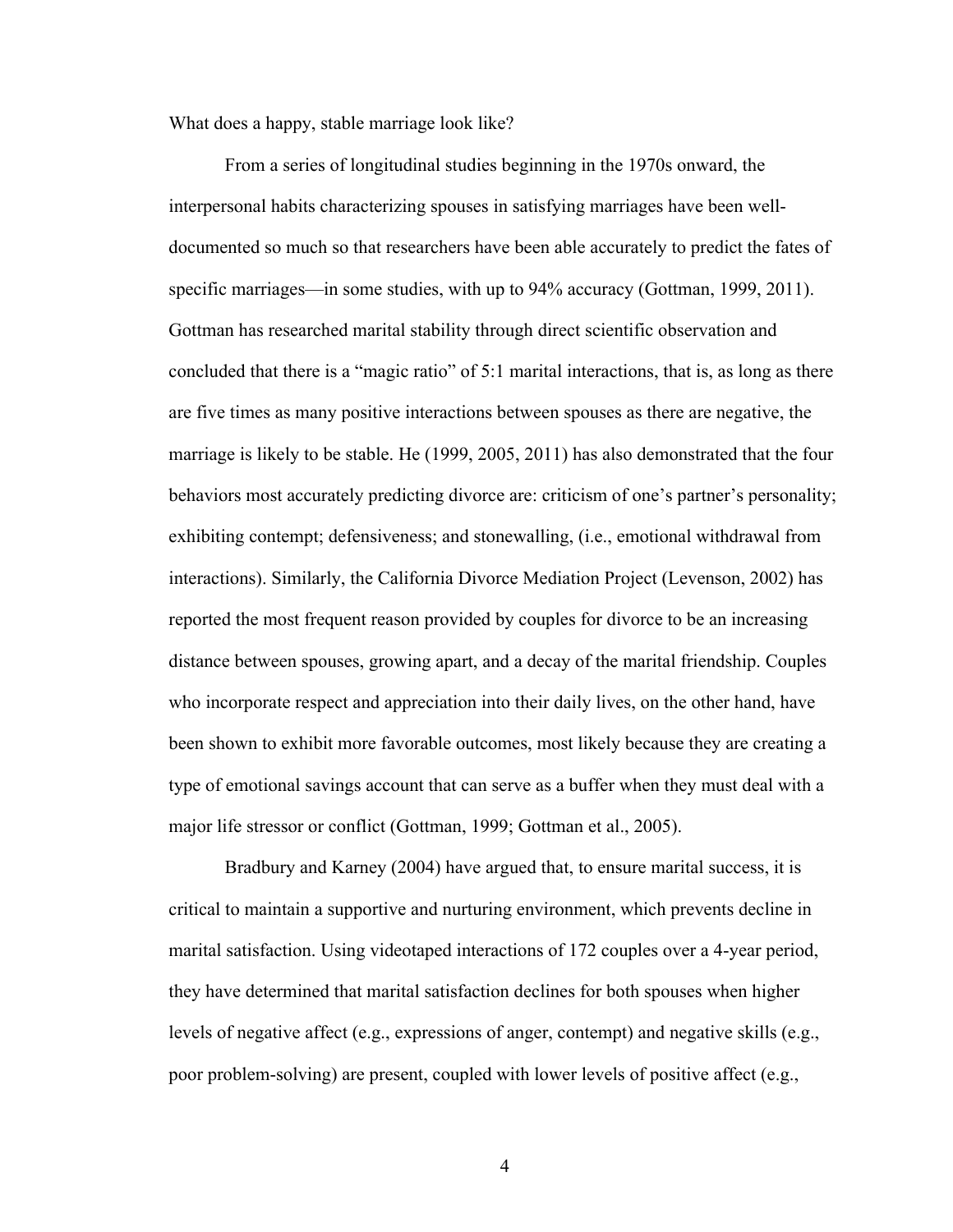humor, affection, interest/curiosity) and positive skills (e.g., validation, statements of praise/motivation). In contrast, couples with high levels of negative skills do not show a decrease in marital satisfaction when accompanied by a high amount of positive affect. Research (Johnson et al., 2005) has also indicated that high levels of positive marital interaction buffer the effects of high levels of negative skills

Other investigators have also found a relationship between marital satisfaction and spousal positivity. After administering a battery of seven assessments including individual and dyadic interviews to 43 couples, Langhinrichsen-Rohling, Schlee, Monson, Ehrensaft, and Heyman (1998) have reported that couples could be differentiated based on measures of relationship positivity alone: happily married spouses engage in more frequent and specialized types of positive communication and express a higher caliber of caring gestures related to one's spouse. In a related study of 132 couples, Langhinrichsen-Rohling, Smutzler, and Vivian (1994) have compared happy couples to distressed couples: spouses in happy marriages report a significantly higher frequency and quality of positive communication.

In a 17-year longitudinal study consisting of 2,034 married people, Previti and Amato (2003) have reported that individuals' reasons for staying together are specific to particular relationships and perceived rewards (e.g., love, friendship, and communication as frequently cited "rewards") and/or barriers (e.g., religion, children). Reporting "barriers only" as the reason for staying together was negatively correlated with marital happiness and positively correlated with marital instability. Conversely, reporting "rewards only" for staying together was positively correlated with marital happiness and negatively correlated with divorce proneness.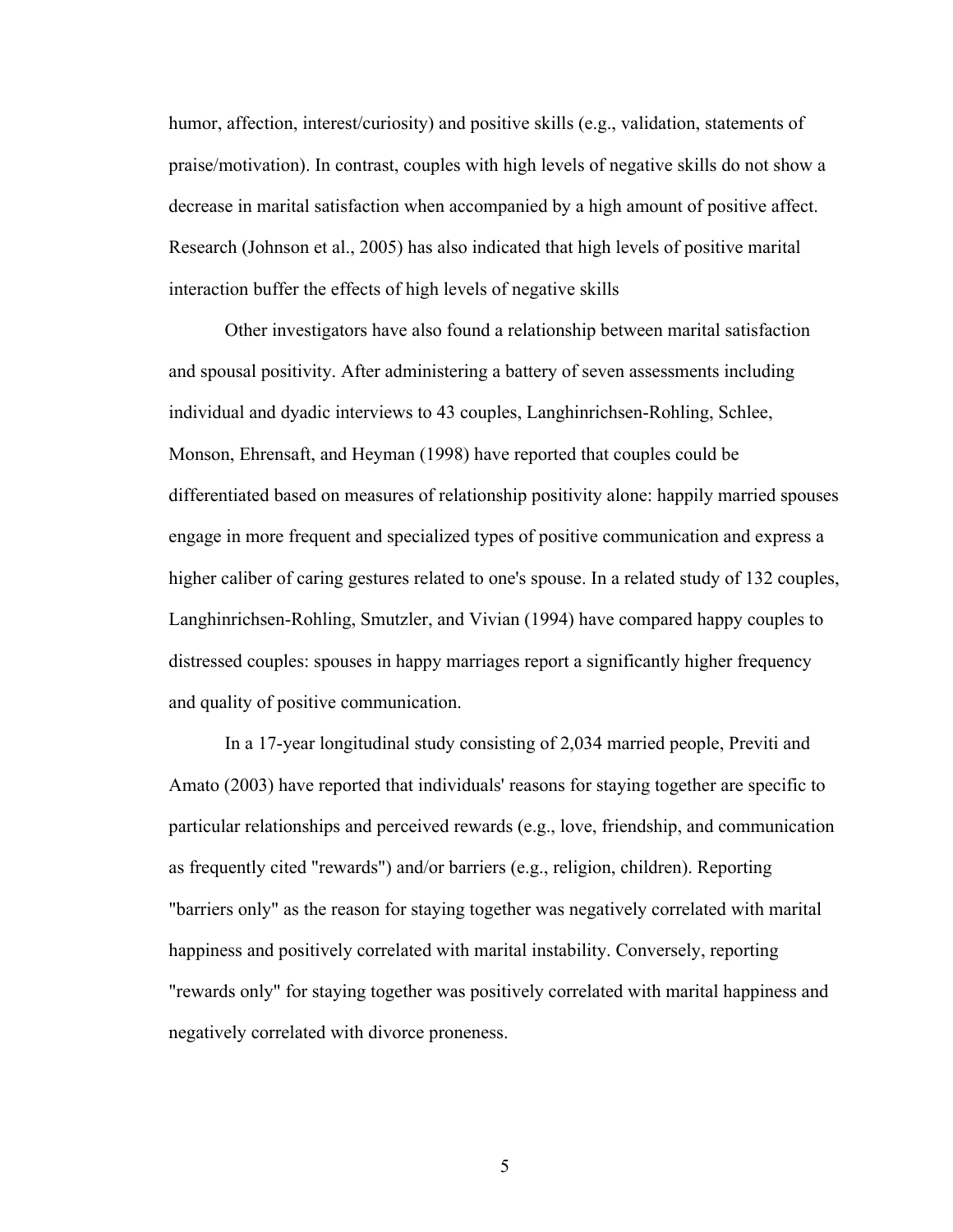Personality Traits as Predictors of Marital Satisfaction: Mindfulness and Gratitude

Predicting marital wellbeing from "magic ratios" and conflict management skills alone is insufficient, however (Karney  $&$  Bradbury, 1997). Couples do not want to stay married because of their superb conflict-solving abilities or their positive/negative affectivity ratios. Couples stay married "because they find comfort and solace in one another's presence" (Bradbury & Karney, 2004, p. 865). Further, therapists have found that while some interventions work exceptionally well with some couples, they are a poor fit for others (e.g., Epstein & Baucom, 2002). One possible explanation for this is that interpersonal processes may be the result, in part, of underlying intrapersonal dimensions (Kelly & Conley, 1987).

With this in mind, the landscape of research on marital satisfaction within the past 15 years or so has been shifting, while work on intrapersonal factors (e.g., personality traits) has resurged after decades of being superseded by interpersonal process research. In some of the earliest intrapersonal research, Terman, Buttenwieser, Ferguson, Johnson, and Wilson (1938) argued that certain personality traits constitute an "aptitude for marriage" while others predispose couples to endings far less romantic: specifically, the authors proposed that, in many unhappy marriages, it would be possible to identify either in the husband, the wife, or both, elements of an "unhappy temperament" and evidence that these elements have played a causal role (pp. 110–111).

Since the 1930s, researchers have consistently demonstrated that specific personality traits are associated with marital outcomes (e.g. Botwin, Buss, & Shackleford, 1997; Donnellan, Assad, Robins, & Conger, 2007; Dyrenforth, Kashy, Donnellan, & Lucas, 2010; Heller, Watson, and Ilies, 2004; Jocklin, McGue, & Lykken; 1996; Karney & Bradbury, 1995, 1997; Malouff, Thorsteinsson, Schutte, & Rooke, 2010; Robins,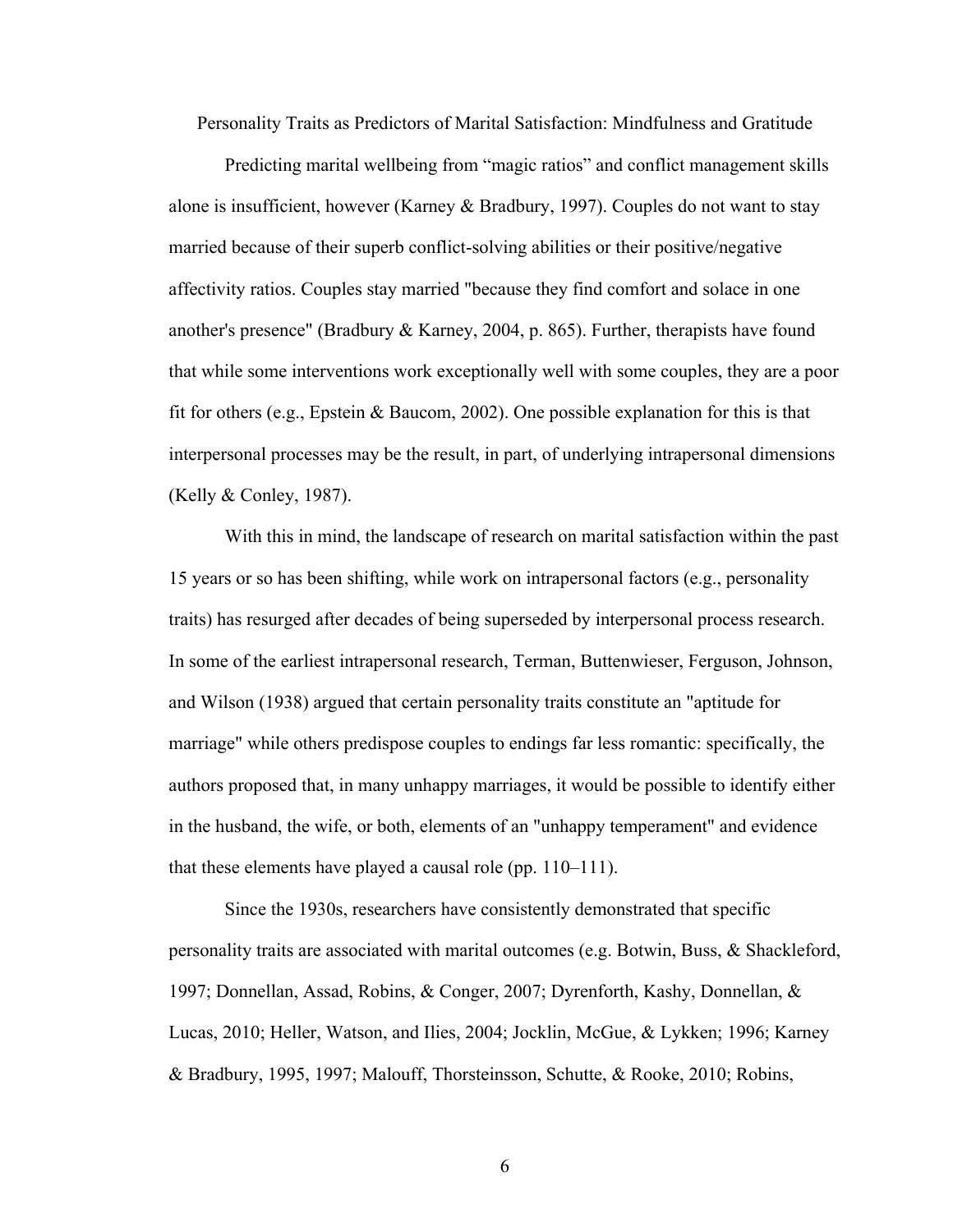Caspi, & Moffitt, 2002; Rosowsky et al., 2012; Watson, Hubbard, & Wiese, 2000). For example, Karney and Bradbury's (1995) vulnerability-stress-adaptation model of marriage has bridged interpersonal and intrapersonal elements and highlighted that each spouse's personality traits influence relationship processes (e.g., with respect to the ways individuals and couples contend with differences of opinion and marital difficulties), which in turn influence marital outcomes (e.g., marital quality, proneness to divorce).

Building on Karney and Bradbury's (1995) work, other researchers (e.g., Barelds & Barelds-Dijkstra, 2010; Donnellan et al., 2004, 2007; Gottman, Coan, Carrere, & Swanson, 1998; McNulty & Russell, 2010) have employed personality traits to predict the nature of daily interactions in couples. These interactions have included how often spouses agree with one another, use humor, show affection, act with anger or hostility, behave possessively, or use maladaptive coping skills. They have then argued that these day-to-day experiences naturally shape marital quality All in all, both theory and research have left little doubt that the personality traits that each spouse brings to the marriage are related to marital quality.

While the field of romantic relationships has been characterized mainly by a focus on distressed or vulnerable couples, research has recently begun to highlight the foundation of love and intimacy and the dynamics of well-functioning relationships (for a review, see: Lenger, Gordon, & Nguyen, 2017; Maniaci & Reis, 2010). For example, Fincham and Beach (2010) have made the case that personality variables need to be integrated into marital research to further understanding of how to propel happy marriages into optimal states of marital flourishing.

Thus, in attempting to discover mechanisms that foster the development and maintenance of successful relationships, researchers have begun exploring the potential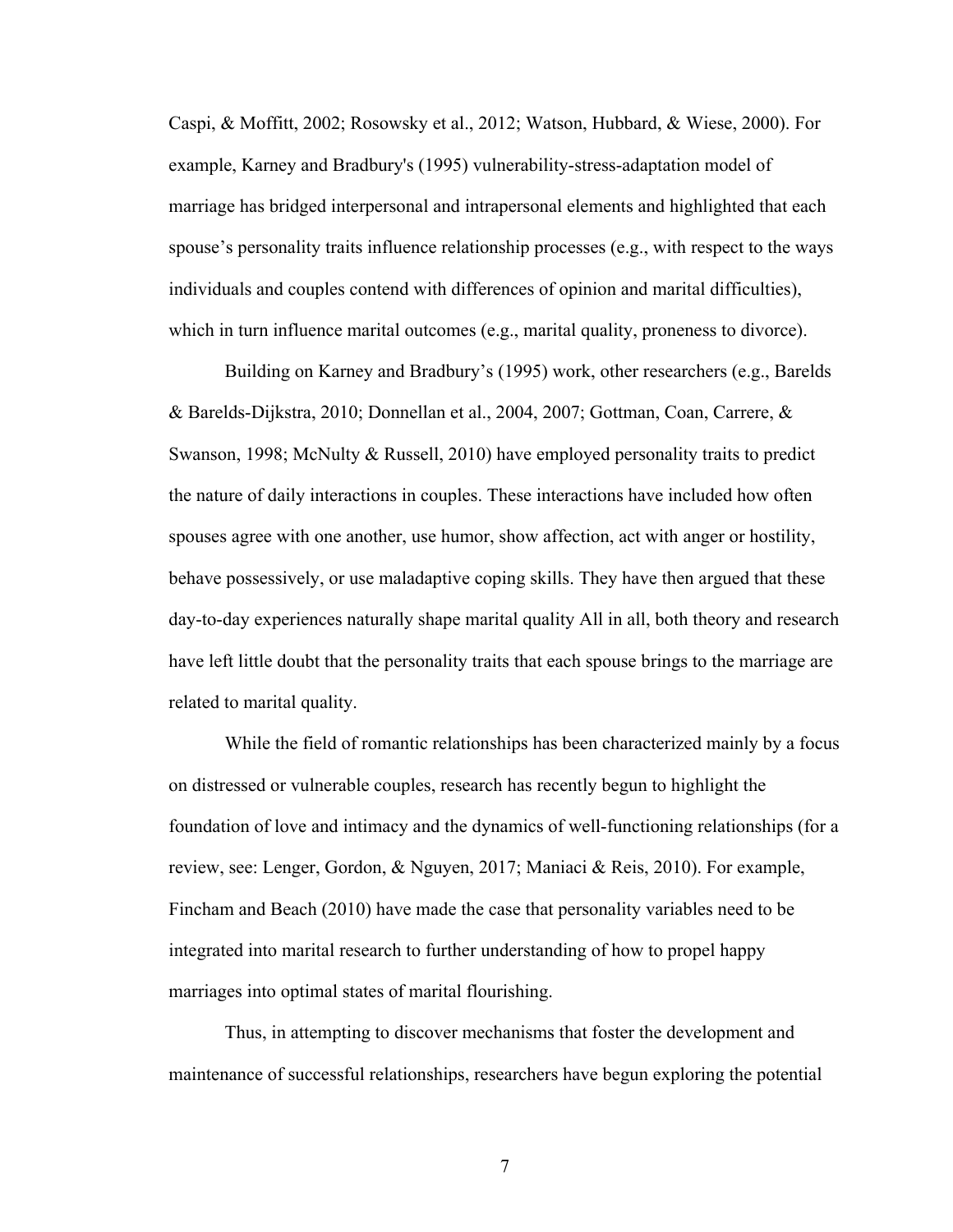impact that positive personality traits and processes may have on the quality of romantic relationships. Constructs such as gratitude (e.g., Emmons & McCullough, 2003; Lambert & Fincham, 2011; Gordon, Arnette, & Smith, 2011; Gordon, Impett, Kogan, Oveis, & Keltner, 2012), mindfulness (Burpee & Langer, 2005; Langer, 1989), acceptance (Pakenham & Samios, 2013), and forgiveness (see Fincham & Beach, 2010, for a review), among others, have been shown to support both individual and dyadic wellbeing. Just as each individual's psychopathology is essential in understanding marital distress (Baucom, Whisman, & Paprocki, 2012), each spouse's individual strengths, such as mindfulness and gratitude, are equally essential to examine to develop interventions to assist them in cultivating optimal relationship functioning (Gordon & Baucom, 2009).

## Mindfulness and Marital Satisfaction

Mindfulness has been promoted by numerous philosophical and spiritual contemplative traditions for millennia but has only recently been examined within a more empirical framework. Despite psychologists' substantial interest in the nature and effects of mindfulness, there has been a lack of consensus on how to define and measure it.

On the one hand, Kabat-Zinn's (1994) "Eastern approach" has conceptualized mindfulness as a state of present moment awareness and emphasized interventions, such as meditation, to help patients achieve this state. This concept of mindfulness has been practiced mainly through formal and informal meditation. On the other hand, the "Western camp," based on social psychology, has been heavily influenced by Langer's pioneering work (e.g., Carson, Langer, Gil, & Baucom, 2004; Langer, 1989; Langer & Moldoveanu, 2000), and has conceptualized mindfulness as "the act of noticing new things," a flexible state of mind in which people accept the continuously changing nature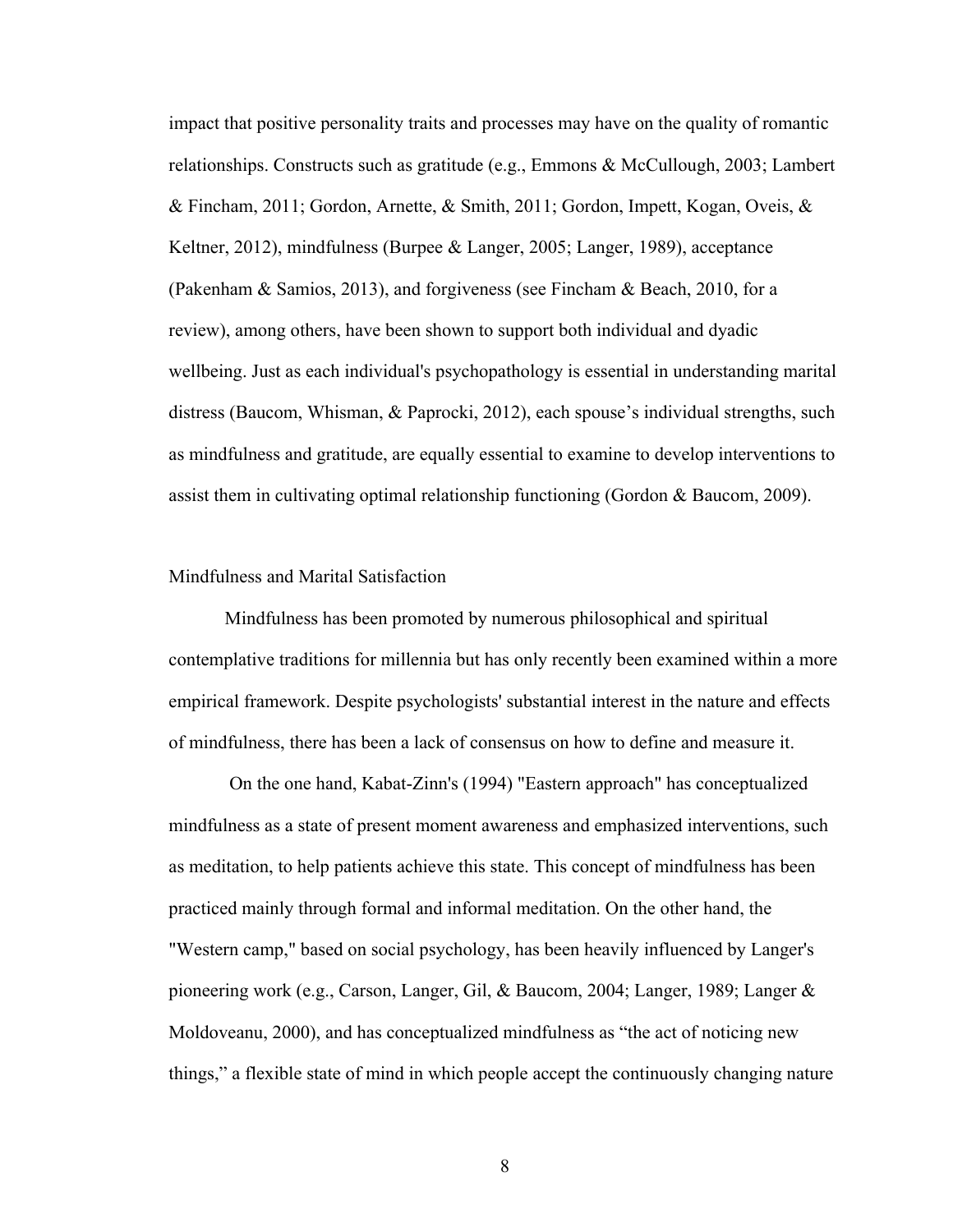of circumstances and flexibly shift perspectives in concert with changing contexts or, in Langer and Moldovenau's (2000) words, achieve a "heightened state of involvement and wakefulness, of being in the present" (p. 2). In contrast to Kabat-Zinn's conceptualization that has emphasized a non-judgmental awareness of the present moment, Langer's (1989) mindfulness has been defined as a mindset of actively constructing novel categories and distinctions. For Langer, mindfulness is the opposite of mindlessness, of being entrenched in previous categorizations that do not incorporate new information from the current situational context.

This socio-cognitive approach to mindfulness has differed from the meditative approach because it has usually included the external, material, and social contexts of individual participants (e.g., Baer, 2003; Langer, 1989; Pagnini, Bercovitz, & Phillips, 2018; Pirson & Langer, 2015) and it has pursued a learning agenda by its goal-orientation involving the use of mindfulness to enhance problem-solving and other cognitive abilities (e.g., Baer, 2003; Baer et al., 2008; Langer, 1989). For the duration of this thesis, the term "mindfulness" will be employed to refer to the Langerian framework while the phrase "meditative mindfulness" will be used to connote the framework developed by Kabat-Zinn.

The instrument measuring Langerian mindfulness has been the Langer Mindfulness Scale (LMS). The LMS was initially developed with 21-items to assess four factors: Novelty Seeking, Novelty Producing, Engagement, and Flexibility (Langer, 2004). These domains have described a person's openness to experience, willingness to challenge strict categories, and continual reassessment of the environment. A 14-item version was later introduced with just three main factors: Novelty Seeking, Novelty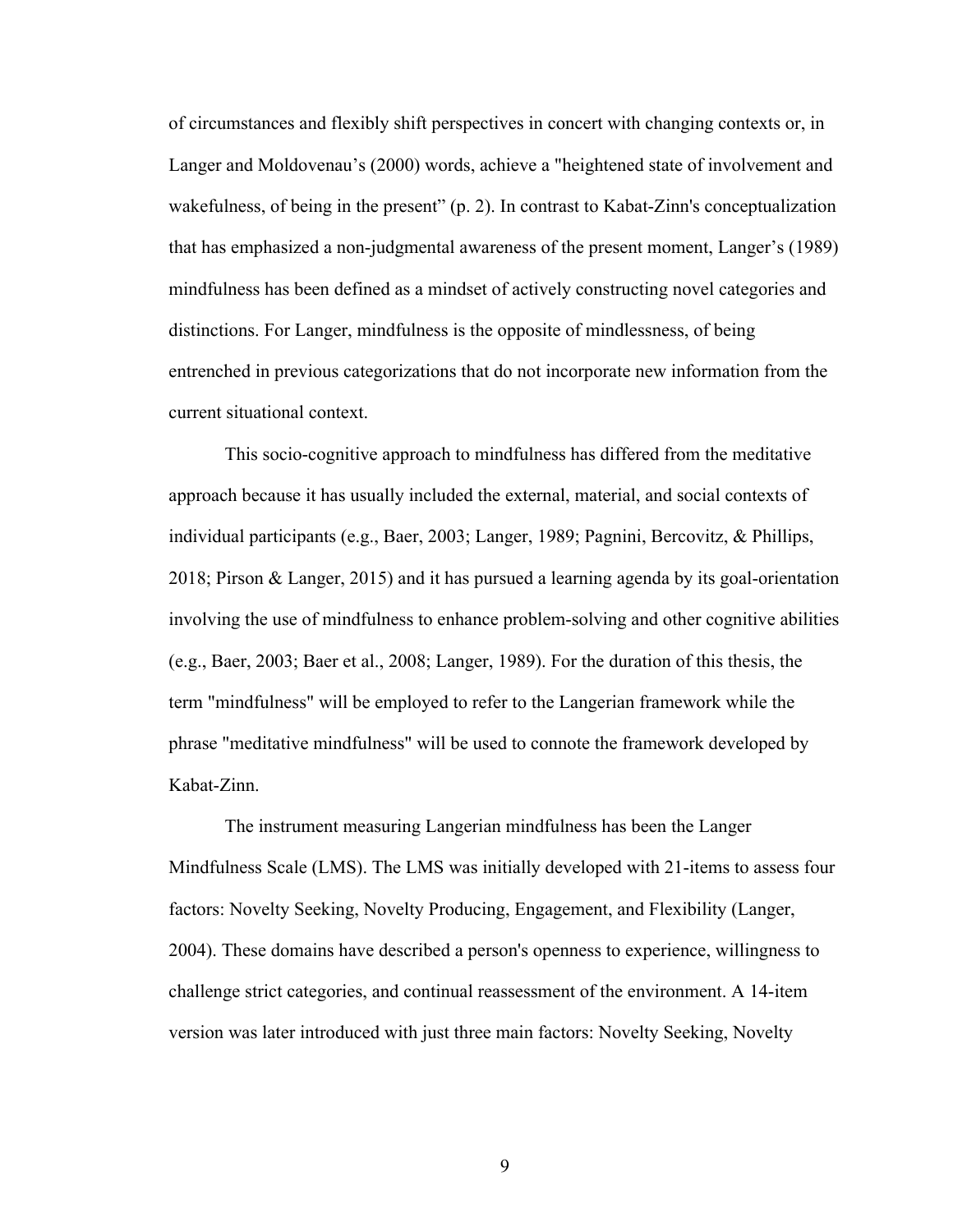Producing, and Engagement because all three of these were conceptualized as reflecting (cognitive) flexibility (Pirson, Langer, Bodner, & Zilcha, 2012).

Brown and Ryan (2003) have built on Langer's groundbreaking work but have instead emphasized open, undivided observation of what is occurring both internally and externally as the core of mindfulness. They have defined day-to-day mindfulness or dispositional mindfulness as a natural state of consciousness, varying between and within humans, which is characterized by the presence or absence of attention to or awareness of what is occurring in the present. Based on this definition, they have developed the dispositional Mindful Attention Awareness Scale (MAAS), a 15-item survey that is the most widely utilized measure of mindfulness (see Kozlowski, 2013).

Another instrument measuring mindfulness, more oriented toward meditative mindfulness, has been the FFMQ (Five Facet Mindfulness Questionnaire), developed by Baer and colleagues. This scale has conceptualized mindfulness as a trait consisting of five facets: non-reactivity to inner experience; observing; describing; acting with awareness; and non-judgment of inner experience (Baer, Smith, Hopkins, Krietemeyer, & Toney, 2006).

In the last two decades, mindfulness has drawn a vast amount of attention, both empirically and clinically (Black, 2014), with a large body of evidence linking dispositional mindfulness to positive mental health outcomes. Research on mindfulness has sought to investigate how internal processes of attention (thoughts, emotions, or other inner experiences) are associated with various psychological traits (Brown & Ryan, 2003). For example, mindfulness is associated with less psychological distress and reduction in negative affectivity, anxiety, hostility, depression, and stress reactivity (e.g., Caughlin, Huston, & Houts, 2000; Coffey & Hartman, 2008) and increased positive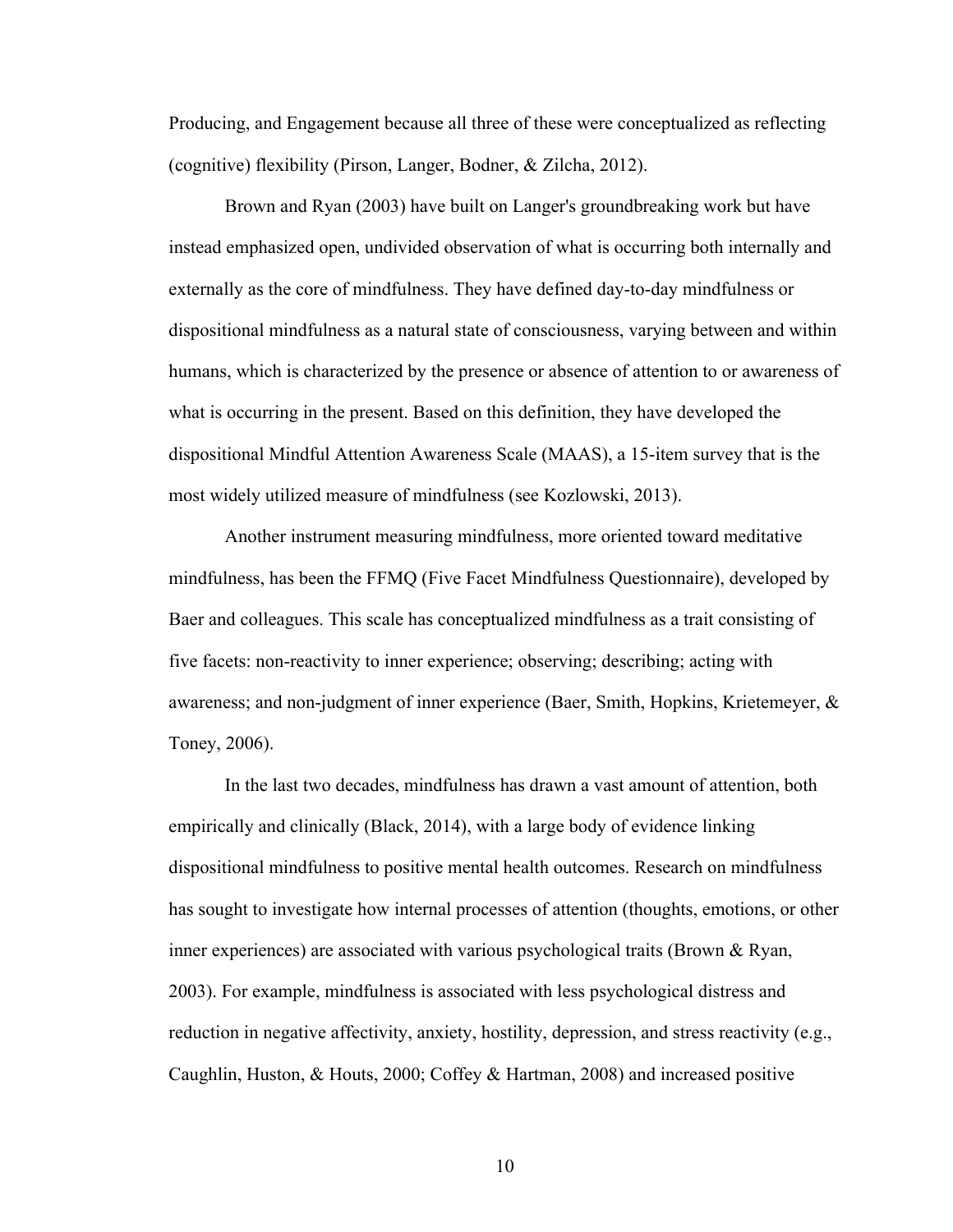affectivity, self-esteem, and life satisfaction (Brown & Ryan, 2003). Similarly, Bihari and Mullan's (2014) research on mindfulness has suggested that mindfulness enables individuals to engage more, feel more self-confident, and be less avoidant of uncomfortable situations.

Recently, greater attention has been paid to the relational aspects of mindfulness. This interpersonal concept has been referred to as "relational mindfulness," which has included increases in empathy, increased acceptance, lower reactivity, higher levels of emotional intelligence, and both speaking and listening mindfully when engaging with others (Falb & Pargament, 2012). There has also been evidence indicating that mindfulness is associated with lower stress, better communication patterns, compassion, and intimacy, (Barnes et al., 2007; Carson, Carson, Gil, & Baucom, 2004; Dekeyser, Raes, Leijssen, Leysen, & Dewulf, 2008). Based on the above, it comes as no surprise then that mounting evidence has also indicated that mindfulness is associated with more connected, close, and fulfilling interpersonal relationships (Baer, 2003; Barnes et al., 2007; Burpee & Langer, 2005; Carson et al., 2004; Dekeyser et al., 2008; Wachs & Cordova, 2007).

Several investigators (e.g., Burpee & Langer, 2005; Jones, Welton, Oliver, & Thoburn, 2011; Khaddouma, Gordon, & Bolden, 2015; Krafft, Haeger & Levin, 2017; Siegel, 2014; Wachs & Cordova, 2007) have even suggested that mindfulness may have considerable value for enhancing the quality of romantic relationships. For example, Kabat-Zinn (1993) has advanced that the receptive attentiveness defining meditative mindfulness may promote a greater ability or willingness to take an interest in one's partner's thoughts, emotions, and welfare. The antithesis of mindfulness has also been studied in the form of "stonewalling" and "defensiveness," two of what Gottman (1994)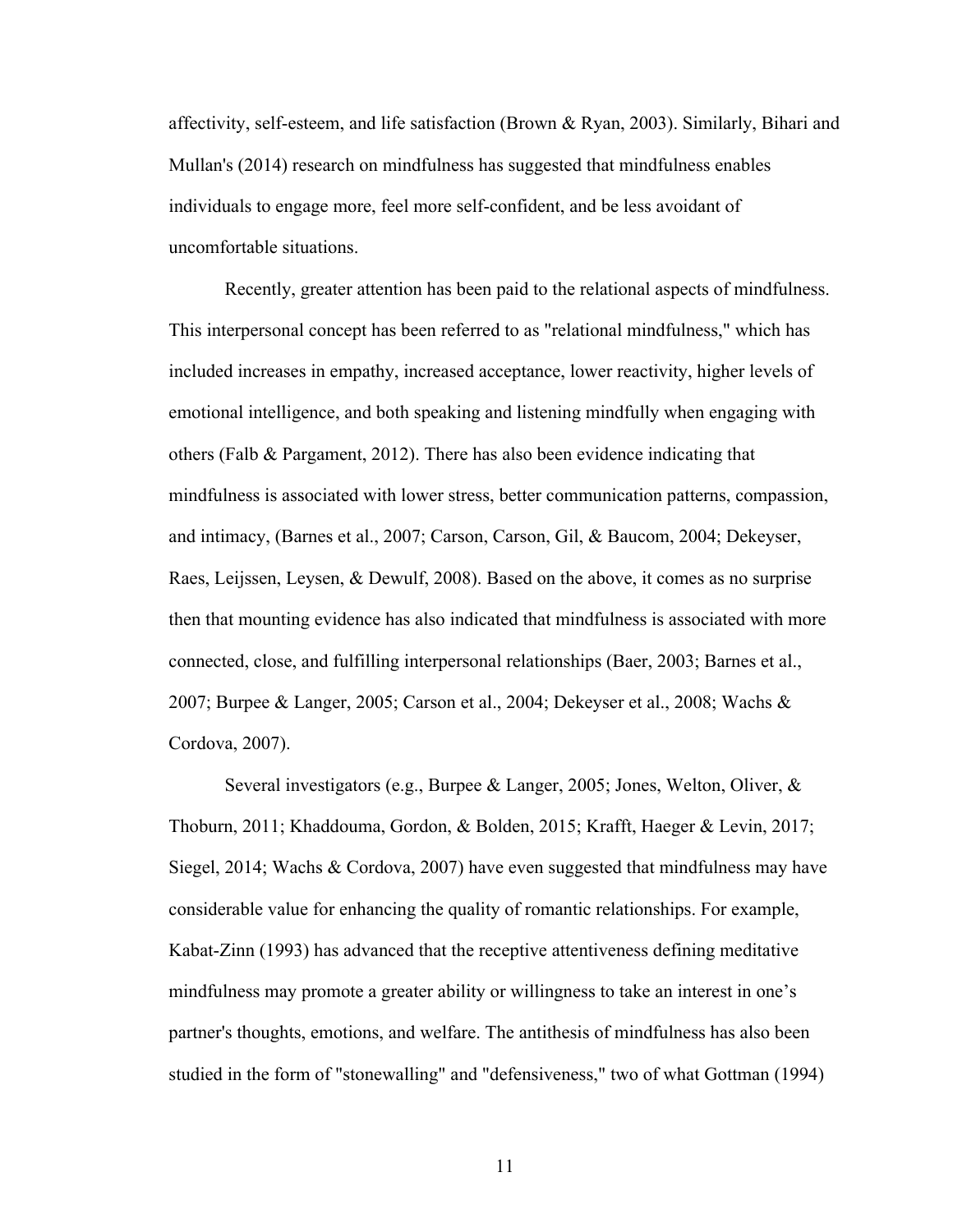has termed the "Four Horsemen of the Apocalypse" threatening the death of marital relationships.

Research studies exploring the relations between mindfulness and relationship satisfaction have broadly fallen into two categories: those that have studied change in relationship satisfaction as a result of mindfulness-based interventions (e.g., Carson, Carson, Gil & Baucom, 2004, Siegel, 2014) and those that, consistent with the Langerian school, have considered mindfulness as a state, thereby defining the mindful trait as an individuals' natural baseline levels of mindfulness (e.g., Burpee & Langer, 2005; Jones et al., 2011; Krafft, Haeger & Levin, 2017; Wachs & Cordova, 2007).

Studies examining the efficacy of mindfulness interventions have found that increased mindfulness can enhance relationship satisfaction and that relationship improvements endure for up to 3 months (e.g., Carson et al., 2004; Siegel, 2014). In one of the first studies on mindfulness and romantic relationships employing a sample of nondistressed couples, Carson et al. (2004) have measured the effects of an 8-week Mindfulness-Based Relationship Enhancement (MBRE) program. Their findings have suggested that the intervention favorably influenced couples' relationship satisfaction, closeness, partner acceptance, relationship distress, and other relationship outcome measures. The intervention also demonstrated a positive impact on individual wellbeing.

In an 8-week longitudinal study of a mindfulness-based stress reduction program, Shapiro, Schwartz, and Bonner (1998) have reported that increased levels of mindfulness are associated with increases in self-reported empathy, a characteristic that is particularly likely to influence the maintenance of relationships, predict positive adaptive behaviors, and ultimately lead to relationship satisfaction.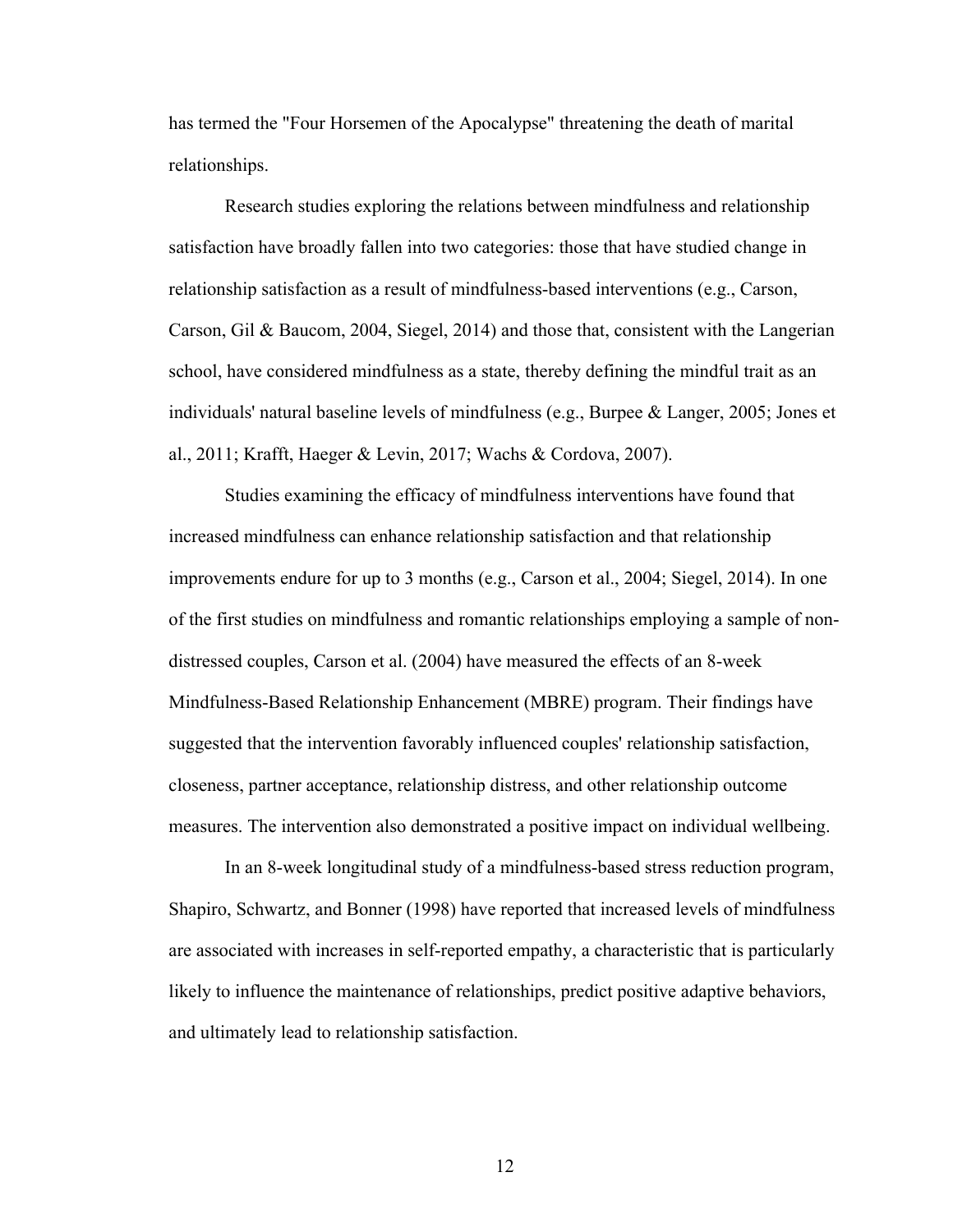Studies considering mindfulness have provided strong correlations between higher levels of dispositional mindfulness and greater relationship satisfaction. Mindfulness has appeared to create a more collaborative approach to relationships in which couples are less abrasive with one another and instead address problems both inside and outside their relationship together, which has been shown to reduce levels of perceived stress (Pettit & Joiner, 2006). Mindfulness has also been associated with effortful communication of emotions, compassion, intimacy, and general feelings of closeness to partners within romantic relationships (Dekeyser et al., 2008; Wachs & Cordova, 2007).

Through online self-reports from 95 participants, Burpee and Langer (2005) have investigated the relations among natural levels of trait mindfulness, marital satisfaction, and perceived spousal similarity. They have indicated that the strongest relations among the measured variables occur between marital happiness and mindfulness, which account for approximately 8% of overall satisfaction. Thus, spouses who are present-focused, mentally engaged, and open to new experiences, appear to benefit from greater happiness and fulfillment in their marriages. Further, while the LMS has uncovered four dimensions (novelty seeking, novelty producing, flexibility, engagement) only two of them (novelty seeking, novelty producing) demonstrate significant positive correlations with marital satisfaction. This has suggested that spouses benefit from mindful characteristics (e.g., present moment-awareness, lower reactivity, effortful mental engagement, openness to experience) leading to higher levels of satisfaction and an overall sense of fulfillment in their marriages.

Barnes and colleagues (2007) have also examined the role of mindfulness in romantic relationship satisfaction. They assessed students' dispositional mindfulness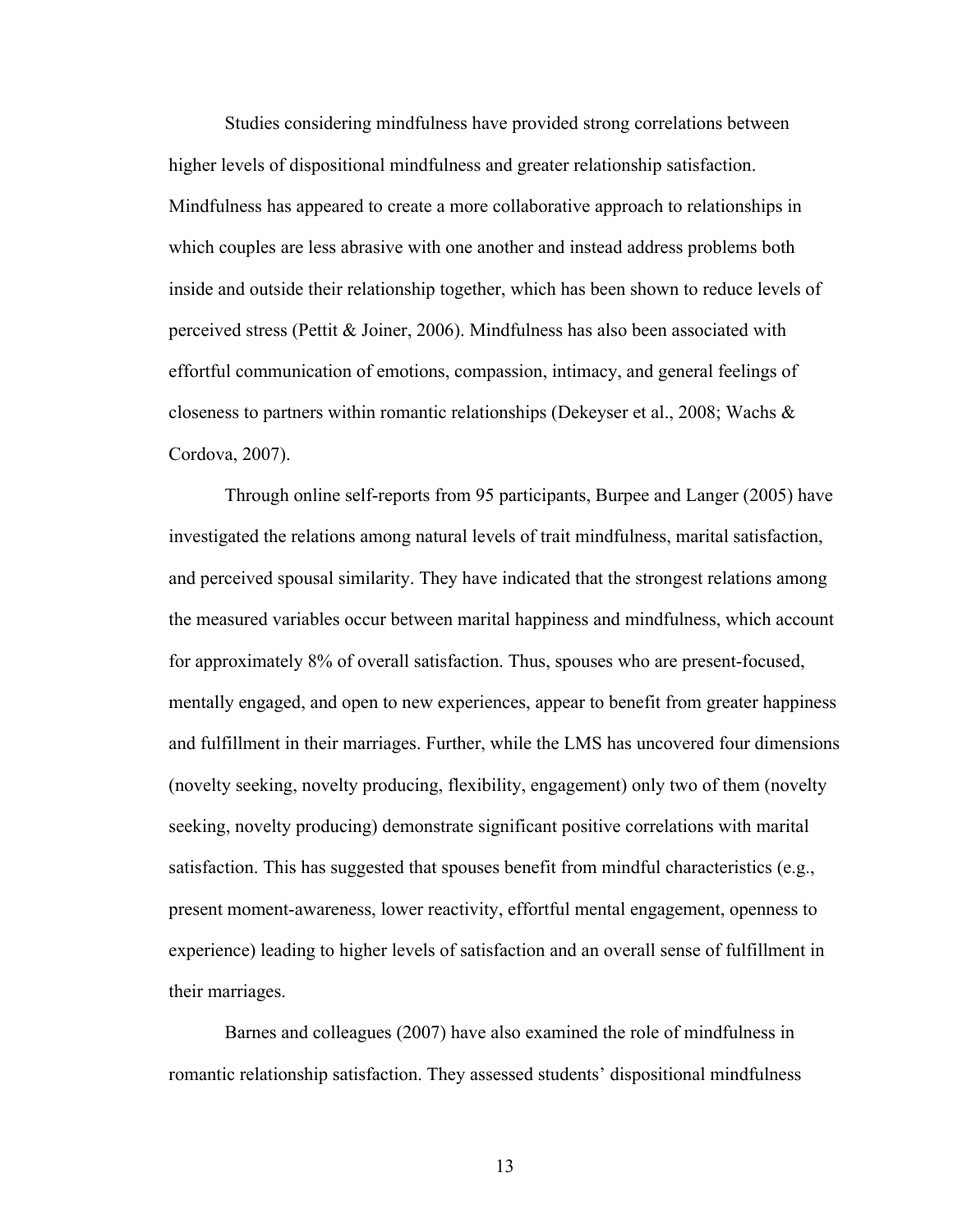through the use of Brown and Ryan 's (2003) MAAS. They have found that more mindful individuals report higher relationship satisfaction and engage in more relationally healthy responses to conflict. Specifically, more mindful individuals evidence less negative emotional expression during conflict and exhibit more positive perceptions of both their partners and relationships following conflict.

Coffey and Hartman (2008) have found both individual trait mindfulness and mindfulness-based interventions with couples to be associated with less psychological distress and enhanced levels of mental health for all individuals, which in turn is associated with healthier romantic relationships.

Wachs and Cordova (2007) studied married couples to investigate the importance of mindful relating to marital quality. They demonstrated that couple-level mindfulness is positively associated with global marital quality and emotional skills, including identification and communication of emotions, empathic concern, perspective taking, lack of personal distress, control of anger expression, and self-soothing of anger. These findings provide preliminary support for the notions that dispositional mindfulness contributes to greater marital satisfaction through the encouragement of more relationally skilled emotional repertoires and that couple-level mindfulness is related to marital quality by enabling spouses to respond to conflicts in more relationally adaptive manners.

Khaddouma and colleagues' (2015) recent work on the role of eastern mindfulness on sexual satisfaction has suggested that attending to and noticing, but refraining from evaluating, internal and external stimuli contribute to greater relationship satisfaction specifically by increasing sexual satisfaction with one's partner.

Further, a small body of research has explored the association between mindfulness and adult attachment styles within romantic relationships, demonstrating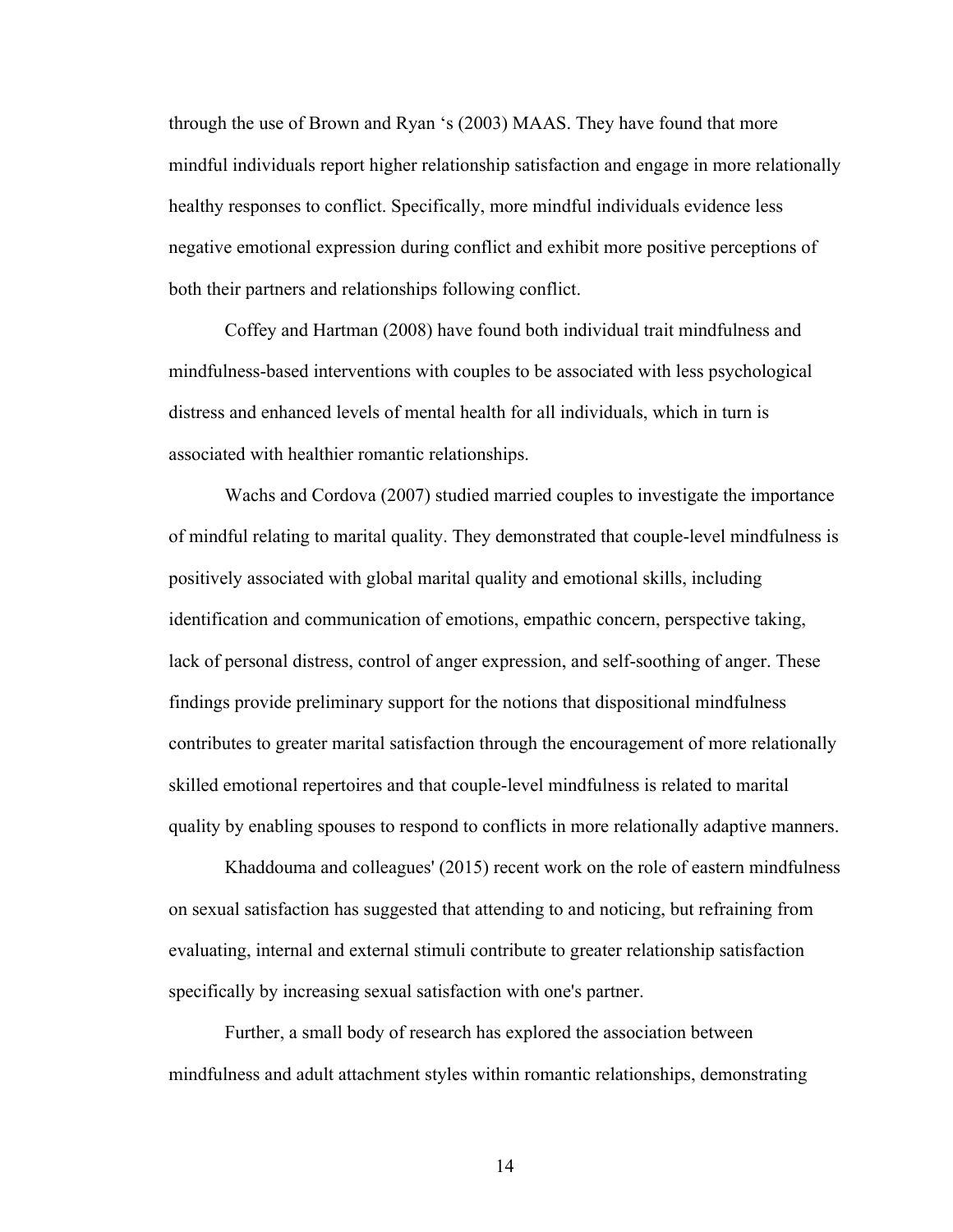positive correlations between trait mindfulness and secure attachments, such that individuals raised in warm, safe, attentive, and responsive environments tend to be more mindful in adult life. Jones and colleagues (2011) have purported that the role of spousal attachment is the mechanism through which trait mindfulness contributes to greater marital satisfaction. These results have suggested that mindfulness fosters a sense of security and safety within marital relationships, which in turn is associated with marital satisfaction. In contrast, anxiously attached adults are less able to exhibit traits of nonjudgment, non-reactivity, and present-focused thoughts (also in Shaver, Lavy, Saron, & Mikulincer, 2007).

Most recently, Lenger, Gordon, and Nguyen (2017) have investigated the relations among Baer at al.'s (2007) five facets of mindfulness (measured by the FFMQ) and marital satisfaction in long-term married couples. They have reported that overall mindfulness is positively related to one's own marital satisfaction and that each individual facet of mindfulness is related to marital satisfaction. Consistent with other research on cross-partner effects of mindfulness on partners' marital satisfaction (e.g., Barnes et al. 2007; Pakenham & Samios, 2013), Lenger and colleagues did not find a statistically significant relationship, suggesting that overall mindfulness (Barnes et al. 2007) may be relevant to one's own relationship experience but not to one's partner's happiness.

Kozlowski (2013) has consolidated this work into a literature review and has illustrated a trend toward a positive link between mindfulness and relational outcomes, while McGill and colleagues (2016) have corroborated Kowlowski's (2013) conclusion by meta-analyzing 12 effect sizes from 10 different studies and have found that the relationship between mindfulness and relationship satisfaction is statistically significant (with an overall effect size of .27).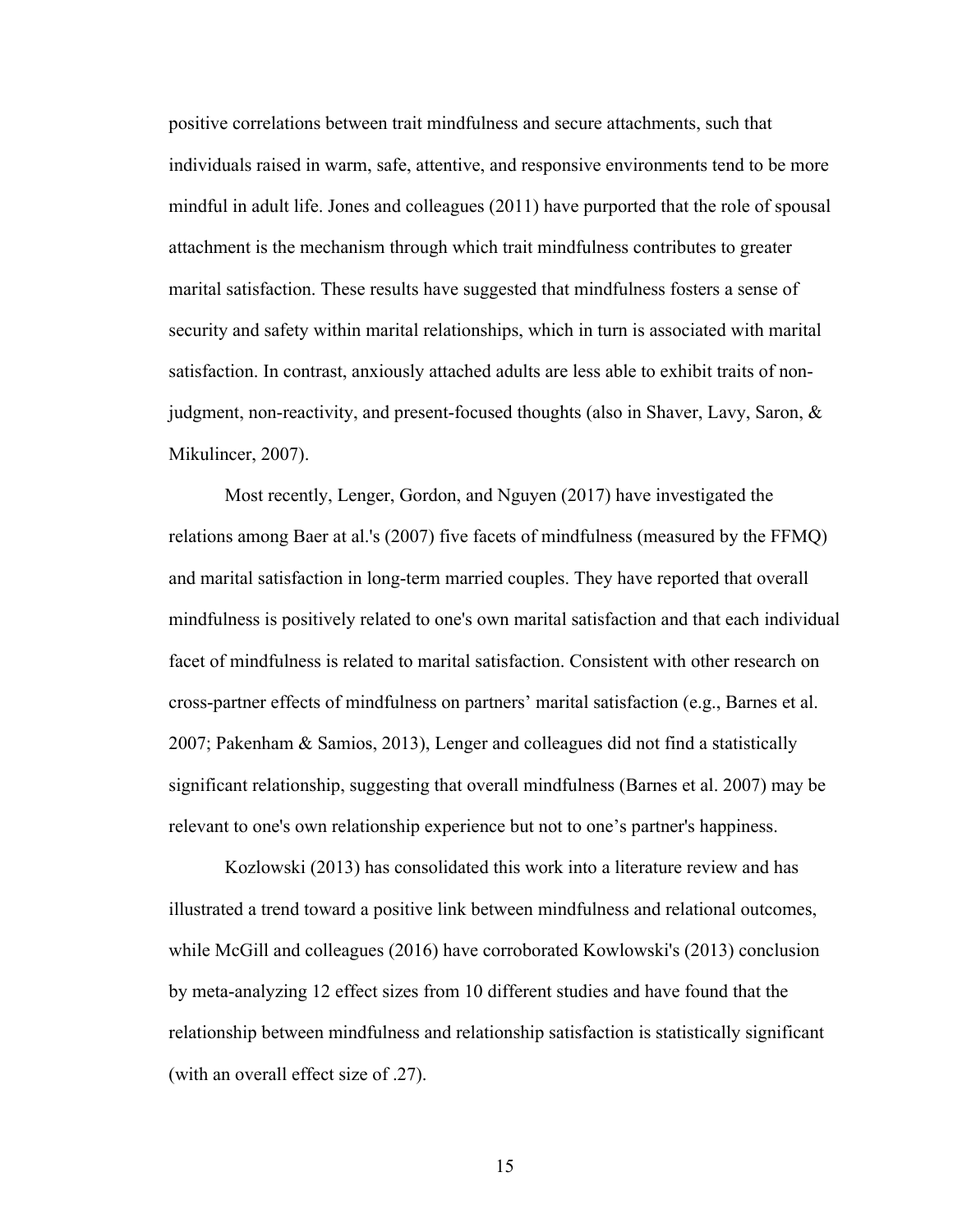Collectively, these findings have implicated that mindfulness may be useful to relationship satisfaction in that more mindful couples have a generalized sense of wellbeing as well as tend to express higher senses of happiness and contentment, to engage in more constructive conflict, and to manage difficult emotions in more relationally adaptive manners. Although most of these studies have not employed methods allowing them to establish causality (e.g., happier couples may be more mindful as well), the associations in the existing literature have offered promising avenues of exploration on the potential relevance that mindfulness has to relational wellbeing on both the individual and dyadic levels.

### Gratitude and Marital Satisfaction

Gratitude, a highly prized human disposition in Christian, Jewish, Muslim, Buddhist, and Hindu thought (McCullough, Kilpatrick, Emmons & Larson, 2001), has figured prominently among the positive dimensions of human experience. The famous quote by Cicero (ca. 60BC/trans. 1891), "[G]ratitude is not only the greatest of virtues, but the parent of all the others" (p. 80), has suggested that people who are grateful are expected to act in ways that are beneficial to themselves, people around them, and perhaps society at large.

During the 20th century, scholars in the social sciences have treated gratitude only cursorily (for a review, see McCullough et al., 2001). With the exception of the psychoanalytic work of Klein (1957)—which led to several theoretical treatments of and empirical articles on gratitude, its development, and clinical applications—gratitude had been referred to as "one of the neglected virtues in psychology" (Watkins, Woodward, Stone, & Kolts, 2003, p. 431). However, within the last 20 years, the seminal work of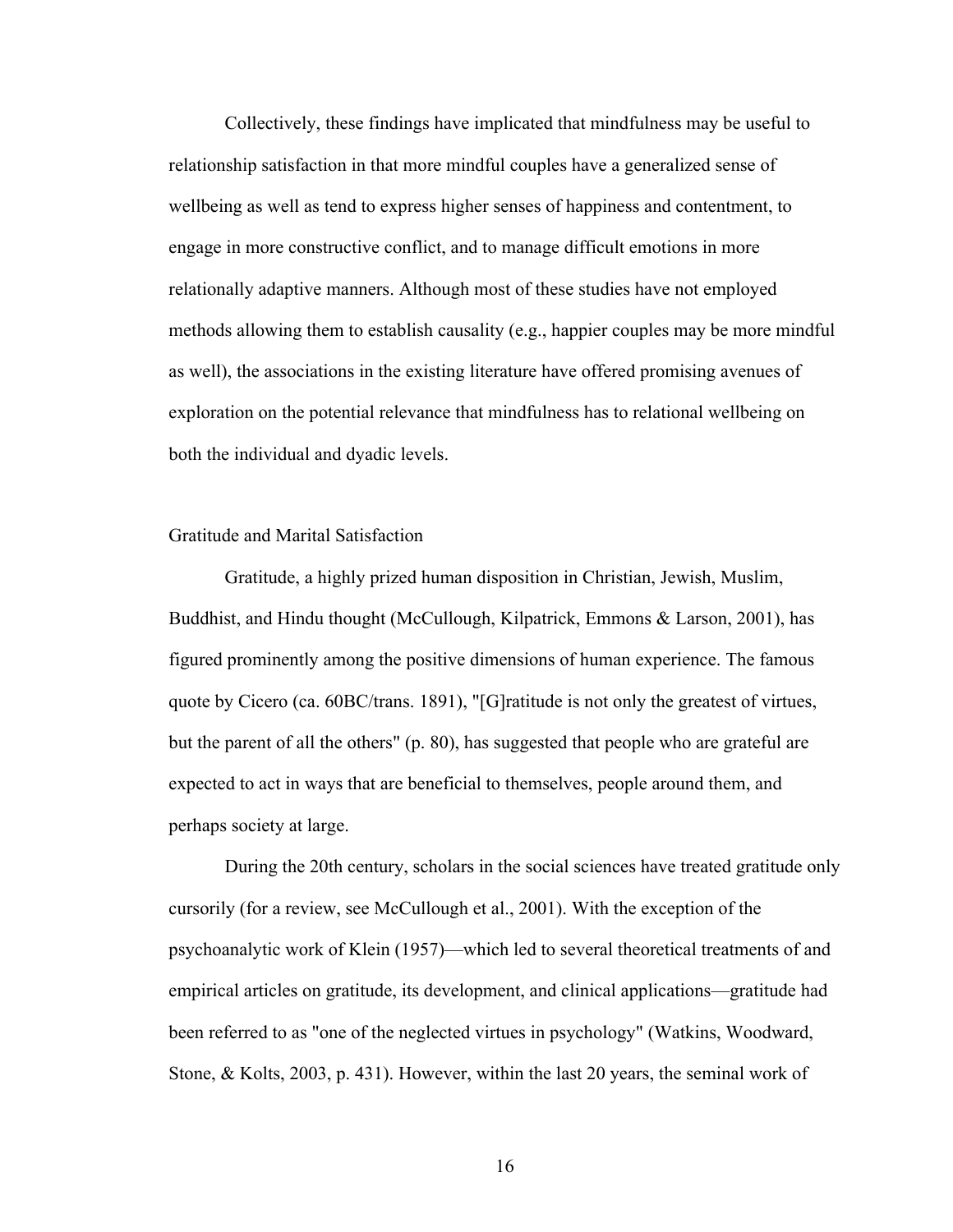Emmons, McCullough, and colleagues (e.g., Emmons & McCullough, 2003; McCullough, Tsang & Emmons, 2004) has highlighted the relevance of gratitude for understanding wellbeing, coping, and relationships, which has led gratitude to become a burgeoning topic of inquiry in recent years.

A common definition of gratitude is the feeling experienced when a beneficiary receives a benefit from a benefactor. For example, Emmons and McCullough (2004) have defined gratitude as the appreciation of an altruistic gift. In addition to this traditional type of gratitude (also called "benefit-triggered gratitude"), several researchers have identified a broader type of gratitude that includes being grateful for all sorts of gifts in life, including the presence of cherished others. For instance, Seligman and colleagues (2005) have defined gratitude as awareness of and thankfulness for the good things that are present in one's life (Seligman, Steen, Park, & Peterson, 2005). These authors have proposed that satisfied individuals report higher satisfaction with life through "meaning," "pleasure," and "engagement" (p. 413). Lambert and colleagues (2010) called this type of gratitude "generalized gratitude," and defined it as a state resulting from having an appreciation of that which is valuable and meaningful (Kubacka, Finkenauer, Rusbult, & Keijsers, 2011; Lambert et al., 2010). McCullough and colleagues (2002) have introduced the concept of gratitude orientation, that is, one's general tendency to recognize and respond with grateful emotion to the role of other people's benevolence in the positive outcomes that one experiences.

In contrast to definitions of gratitude that depend on individuals receiving benefits from benefactors, gratitude in the present study has been conceptualized as an individual experience occurring when one's attention is directed toward good things in either life, or one's spouse.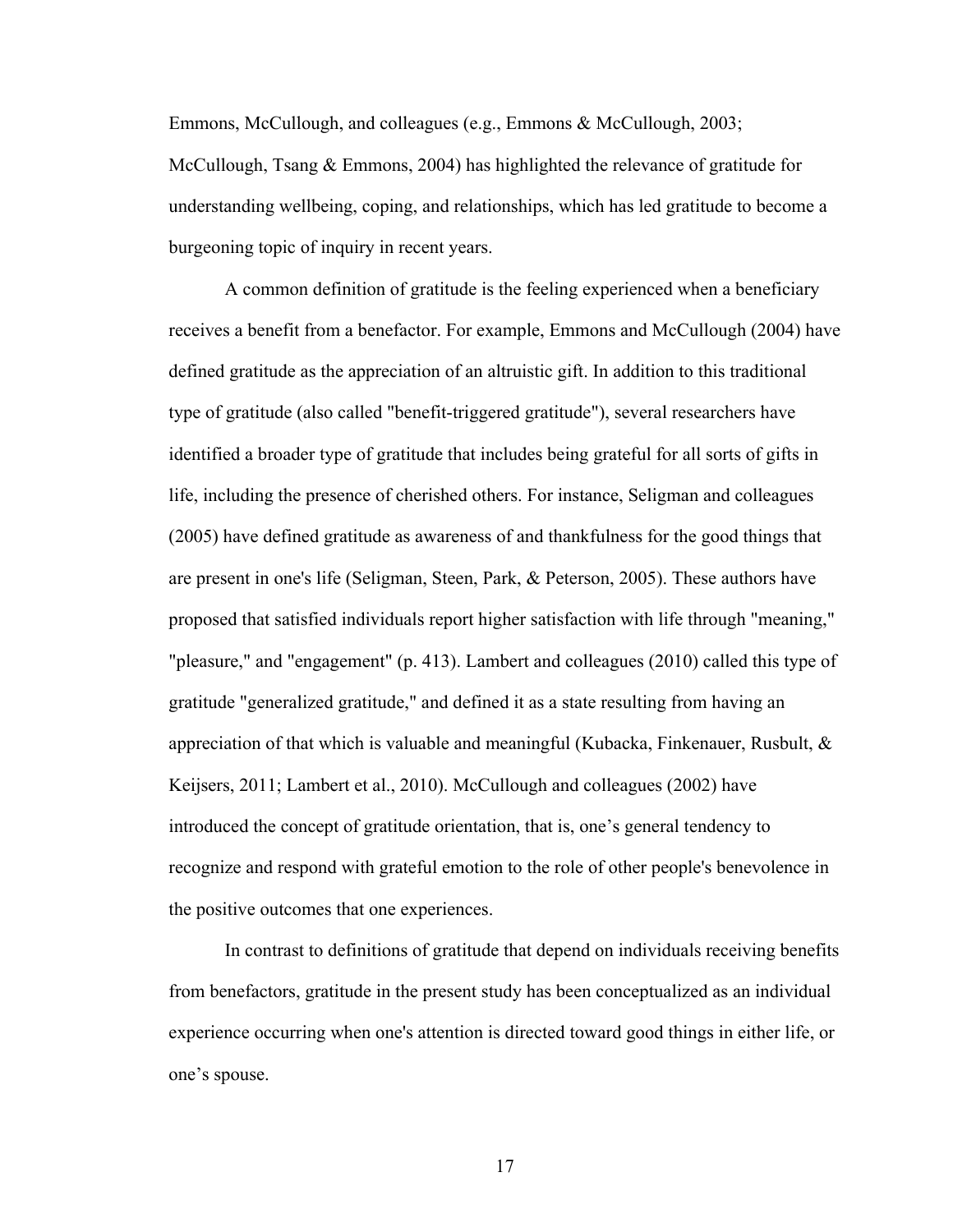Empirical evidence has indicated that gratitude is strongly related to wellbeing (e.g., Emmons & McCullough, 2003, 2004; Kubacka et al., 2011; McCullough, Kimeldorf, & Cohen, 2008, Park, Peterson, & Seligman, 2004; Wood, Froh, & Geraghty, 2010) because it represents the quintessential positive personality trait, that is, an indicator of a worldview orientated toward appreciating the positive in life (Wood, Joseph, & Maltby, 2008). Seeing oneself as the beneficiary of other people's generosity may lead one to feel affirmed, esteemed, and valued, which may boost self-esteem and perceived social support (McCullough et al., 2008).

Dispositional gratitude has been found to correlate with more adaptive coping such as better sleep quality and more positive reinterpretations as well as less self-blame, substance use, and denial (Wood et al., 2007; Wood, Joseph, Lloyd & Atkins, 2009). Recent longitudinal studies have also corroborated that trait gratitude leads to higher levels of perceived social support and to lower levels of stress and depression (Wood, Maltby, Gillett, Linley, & Joseph, 2008). Grateful people have more positive views of their social environments (e.g., Wood, Joseph & Maltby, 2008, 2009), are more likely to feel loved and cared for by others (McCullough et al., 2001), have more positive traits (McCullough et al., 2008; Wood et al., 2008), and continually focus on the positive aspects of their environments (Wood et al., 2008; 2009). Profoundly grateful people possess a worldview in which everything they have—even life itself—is a gift. This level of appreciation for the good things in one's life may lead individuals to avoid taking benefits for granted (McCullough et al., 2002). As a result, they may be less prone to habituate to favorable life circumstances, which might also help to sustain their happiness and subjective wellbeing over time.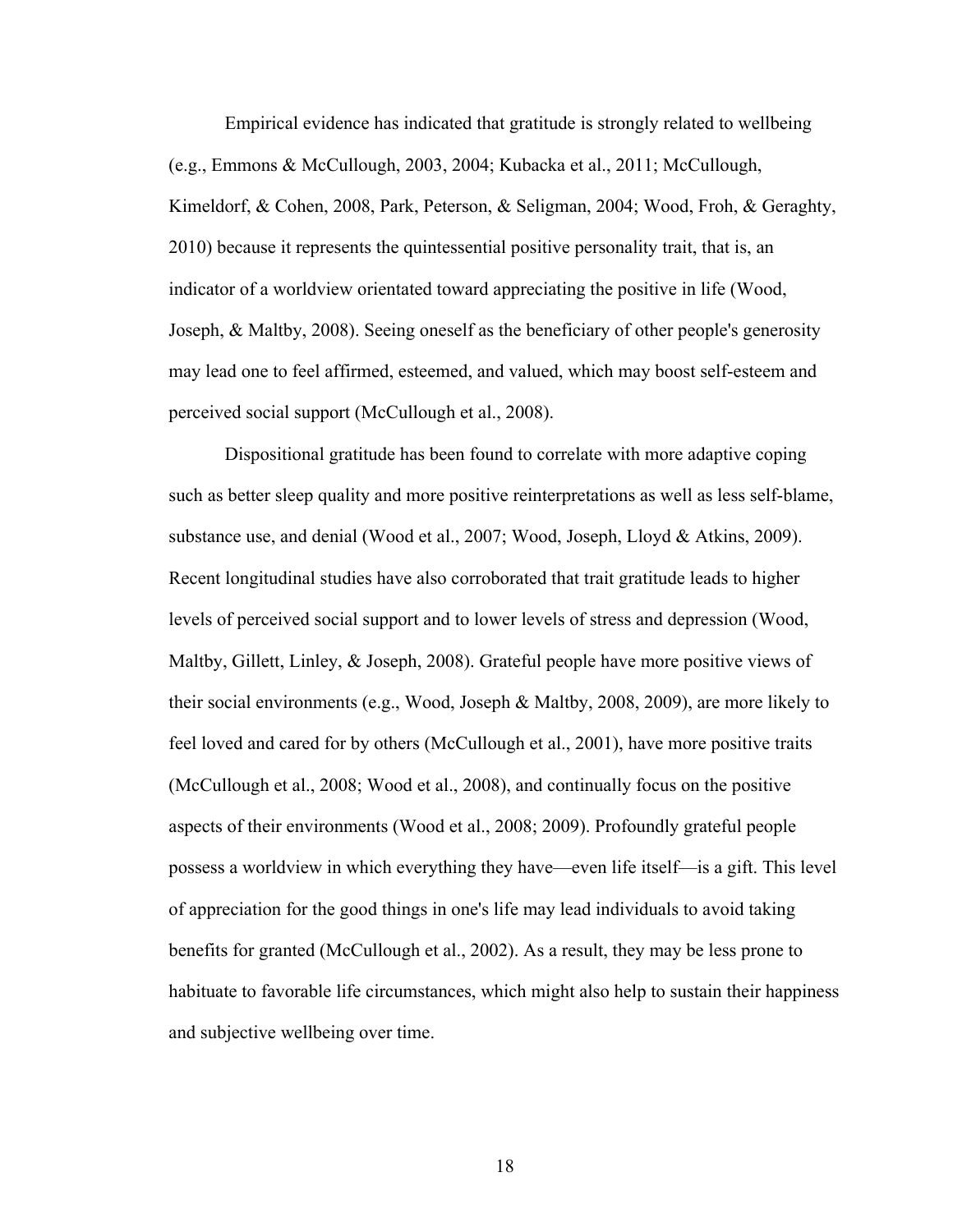Finally, gratitude can invoke positive change by leading individuals to "broaden and build" their repertoire of thoughts and actions in ways that foster an ''upward spiral toward optimal functioning" (Fredrickson, 2004, p. 153).

In their groundbreaking experimental study, Emmons and McCullough (2003) employed daily diary methods to demonstrate that those who write about things for which they are grateful report improved mood, coping behaviors, and physical health symptoms, consistent with research showing that gratitude also increases life satisfaction. Not surprisingly, the results of the "grateful" group were associated with higher levels of wellbeing. Specifically, the grateful group reported more favorable life satisfaction ratings, fewer symptoms of physical illness, and more helping behaviors relative to both the adversity and control groups.

Watkins and colleagues (2003) adopted a different approach to assessing a grateful disposition through the use of their own Gratitude Resentment and Appreciation Test (GRAT) rather than by the use of McCullough et al. (2002)'s extremely popular GQ-6 scale. In doing so, they found that subjects experience increases in positive affect when their gratitude is expressed, for example, through letter writing to someone to whom they are grateful, thinking about someone for whom they are grateful, or writing about a person that causes them to feel grateful. Another experiment by Watkins, Cruz, Holben, and Kolts (2008) further suggested that, by facilitating the closure of unpleasant memories, gratitude can lessen the intrusiveness of the emotional impact of these unpleasant memories. Using a similar design, Froh, Sefick, and Emmons (2008) have replicated the previous findings in a sample of youth and the benefits of gratitude were still observed 3 months after the gratitude intervention.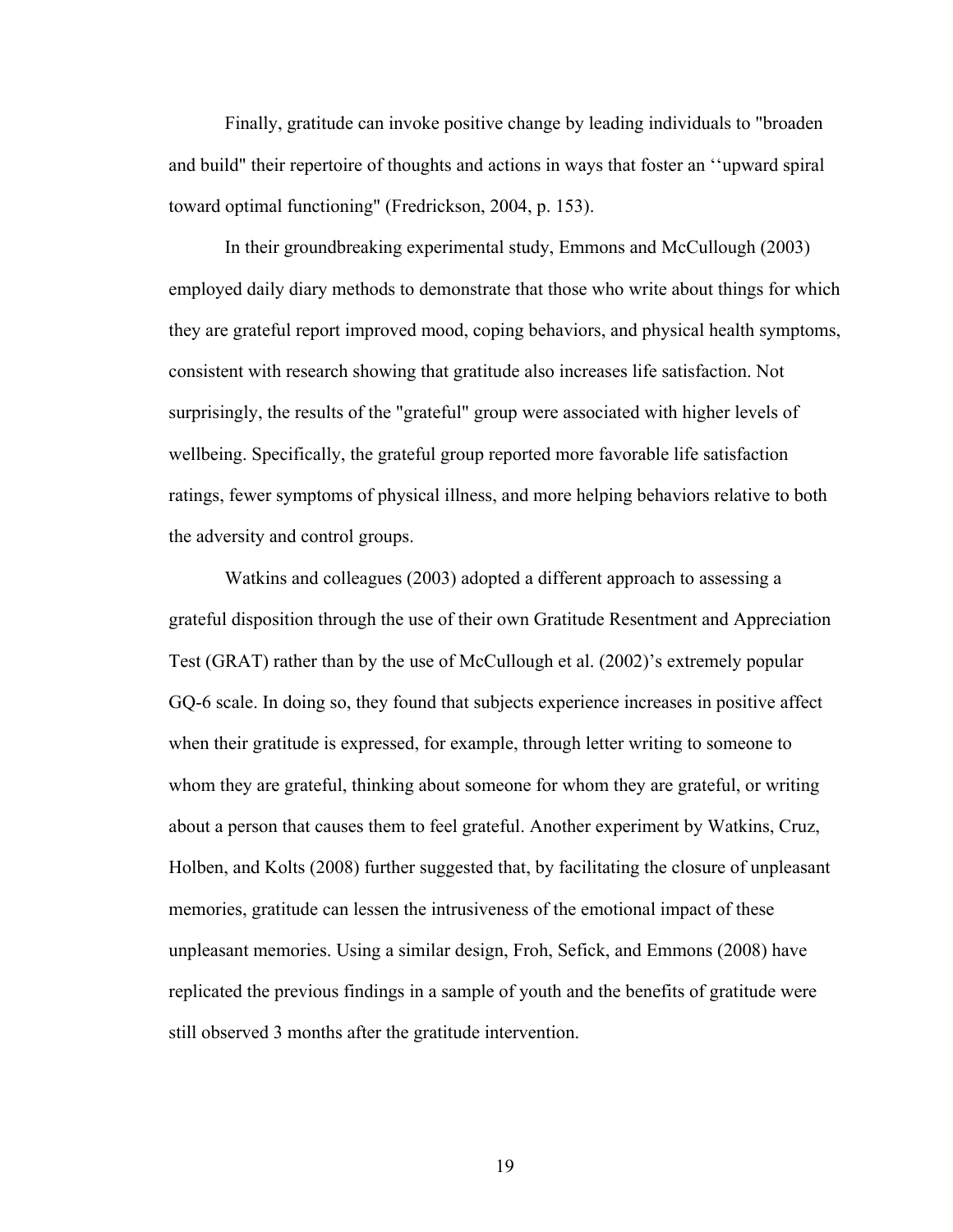In a clinical setting, Hyland, Whalley, and Geraghty (2007) adopted a similar protocol and have found that "gratitude therapy" (keeping gratitude journals) is associated with sleep improvement, especially among those who score high on dispositional gratitude.

In yet another experiment, Seligman and colleagues (2005) placed subjects into one of three conditions, one of which was titled the "gratitude visit." The researchers found that, at the end of the week, subjects in this condition showed increases in happiness levels and decreases in depression levels. Further, the "gratitude visit" condition showed the highest levels of positive changes in the entire study with its strongest relation to life satisfaction.

In the past decade, the scientific study of gratitude in romantic relationships has uncovered that gratitude is advantageous for the wellbeing of romantic unions (e.g., Algoe, 2012, Barton & Nielsen, 2015). That is, relative to husbands and wives with lower gratitude levels, those with higher gratitude levels feel closer to their spouses, engage in more relationship maintenance behaviors, and have greater commitment, satisfaction, and stability (Algoe et al., 2010; Gordon, Impett, Kogan, Oveis, & Keltner, 2012; Kubacka et al., 2011; Mikulincer, Shaver, & Slav, 2006).

Along with these salutary effects of individuals' dispositional gratitude, a smaller body of research has begun to devote attention to receiving gratitude from one's spouse, that is, feeling appreciated (e.g., Joel, Gordon, Impett, MacDonald, & Keltner, 2013). An individual who expresses gratitude is not only providing a positive expression to his or her partner but is also conveying an acknowledgment of, and appreciation for, the partner. As such, gratitude may theoretically serve to strengthen marital happiness, intimacy, and support.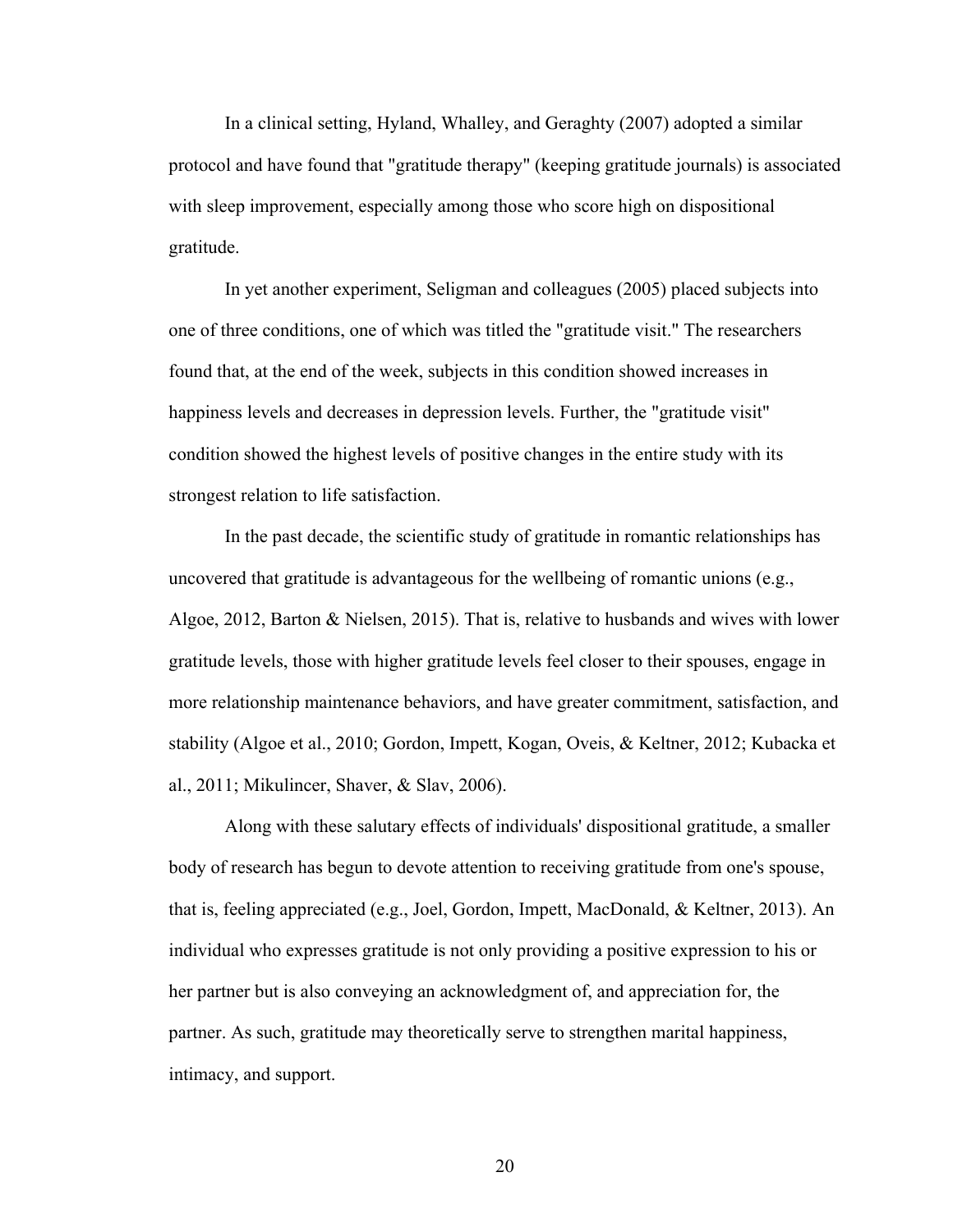Research has suggested that grateful individuals have three main characteristics: a sense of abundance; an appreciation of the everyday pleasures in life; and an attitude of thankfulness toward the way other people promote their wellbeing (Watkins et al., 2003). As such, individuals also expend more effort in finding ways to benefit others when they feel that their actions will be met with gratitude from those whom they benefit (McCullough, Kilpatrick, et al., Please fix 2001). Thus, grateful individuals not only appreciate the role others play in their wellbeing but are also motivated by gratitude to make others happy.

McCullough, Kilpatrick, and colleagues (2001) have suggested that gratitude may be reinforcing. When one spouse expresses appreciation to the other, the positive feelings that result may reinforce those positive expressions, therefore facilitating more expressions of thankfulness from one spouse to the other.

Gordon and colleagues (Gordon, Arnette, & Smith, 2011) have examined the relations between gratitude and marital satisfaction at both the individual and couple levels. They were the first to make the distinction between feeling grateful (i.e., an individual's experience of feeling grateful himself or herself) and expressing gratitude (i.e., an individual's tendency to share his or her gratitude by expressing thanks to his or her spouse) toward examining the unique contributions of each on marital quality in longterm married couples. The researchers assigned couples to keep a diary of felt and expressed gratitude and relationship satisfaction for two weeks. Consistent with their hypotheses, they uncovered that one's felt and expressed gratitude is positively related to both one's own marital satisfaction and to one's spouse's marital satisfaction. These findings have suggested that someone who is expressing gratitude to a spouse is essentially celebrating the benefits that his or her spouse has brought to his or her life,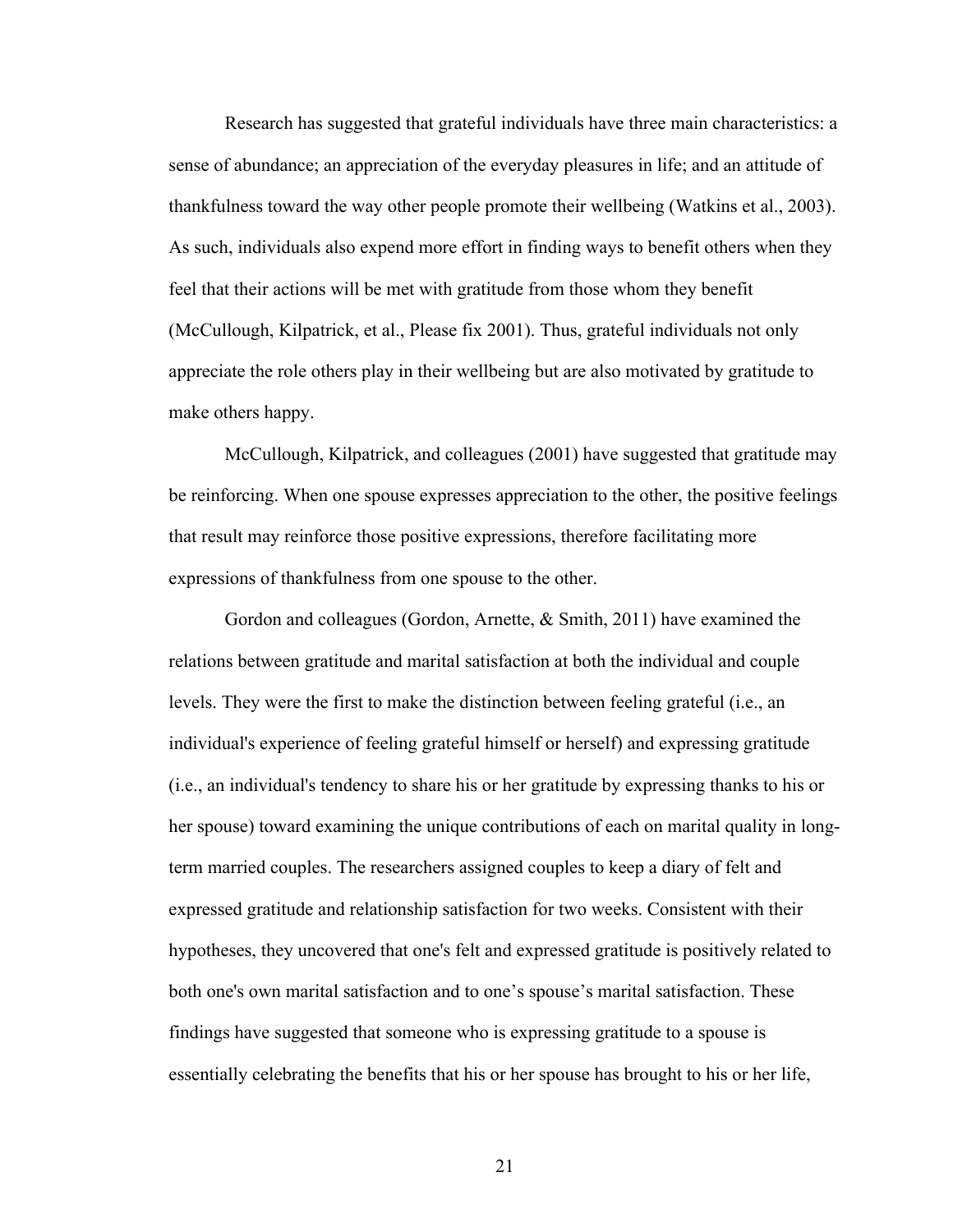which leaves the spouse feeling understood, appreciated, and empowered (cf. Algoe et al., 2010, Lambert et al., 2010).

Appreciation has been listed as one of the most critical factors contributing to a satisfying marriage in long-term married couples (Sharlin, 1996), while not feeling loved and appreciated has been a top reason cited for divorce (Gigy & Kelly, 1992). Gordon et al. (2012) have found that individuals' sense of feeling appreciated by their spouses is associated with a greater appreciation for their partners, greater responsiveness to their partners' needs, and a greater desire to maintain the relationship.

Newly married couples have also been shown to benefit from expressing gratitude in their relationships because gratitude for one's partner is related to higher marital satisfaction and better adjustment (Schramm, Marshall, & Harris, 2005). Also among newlyweds, perceived positive behavior of a partner was found to be associated with greater gratitude toward that partner on a particular day (Mikulincer et al., 2006). For example, Murray, Holmes, and Griffin (2000) have found that married individuals who feel more appreciated by their spouses (i.e., believe that their partners rate them more positively on a variety of interpersonal traits) see their spouses in more positive lights (i.e., rate their partners more positively on the same traits). In another study by Murray, Holmes, Griffin, Bellavia, and Rose (2001), relative to people who report feeling less loved by their partners, those who report feeling more loved rate their partners more favorably. This effect was particularly pronounced for those who were married, providing evidence that these processes are essential in marital quality.

In Lambert et al.'s (2010) experiment, participants who expressed gratitude to their partners came to see their relationship as having greater communal strength than did control participants. As communal relationships are characterized by partners having less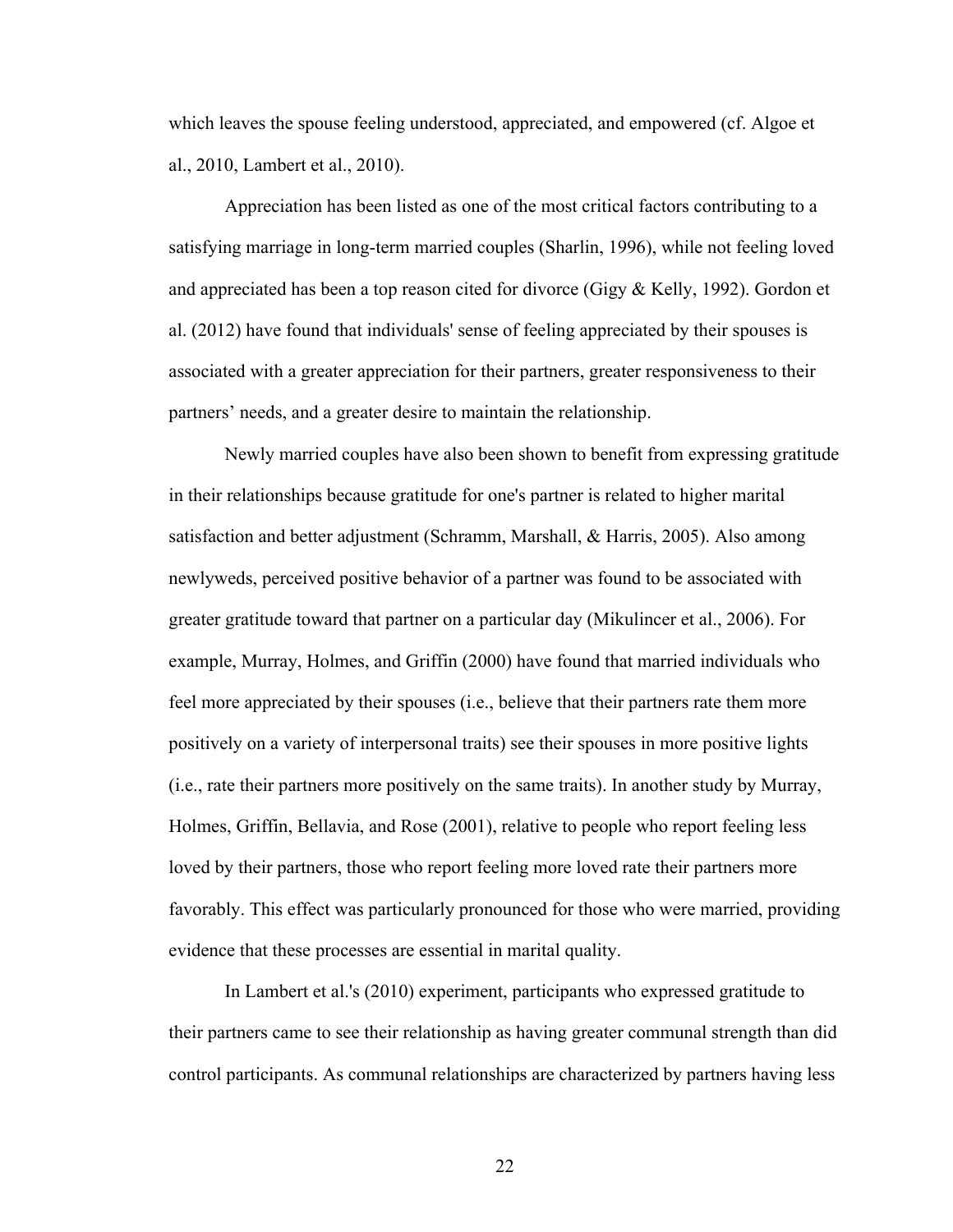of a focus on the costs and benefits of the relationship, negative partner behaviors are not expected to exert as strong an influence on subsequent appraisals of marital quality for those with higher levels of gratitude. Similarly, Gordon et al. (2012) have suggested that appreciative feelings shift people's focus from immediate self-interest toward broader considerations such as their spouse's needs in order to foster their own marital maintenance goals over the long term.

Kubacka et al. (2011) have argued that people who are more grateful for their partners engage in more relationship maintenance behaviors. Specific attention to gratitude in marriage has focused on the problem of domestic labor (e.g., Berger  $\&$ Janoff-Bulman, 2006). For example, Klumb, Hoppmann, and Staats (2006) have found that German wives' reduction in marital satisfaction resulting from an unequal division of labor disappears after accounting for perceived gratitude for individual contributions.

Finally, Lambie and Marcel's (2002) theory of emotion awareness has bridged the areas of mindfulness and of gratitude. According to these researchers, gratitude leads to greater satisfaction only when an individual is aware of his or her gratitude because an individual is more likely to exhibit prototypical thoughts and actions elicited by specific inner states when he or she is aware of such states. From this perspective, gratitude may not always lead to greater marital satisfaction. Rather, greater awareness of one's inner state may be the key to evoking the positive function of gratitude to enhance life satisfaction. Given that mindfulness refers to the awareness of one's internal mind and external circumstances, it may be a catalyst for the expression of the effects of individuals' gratitude.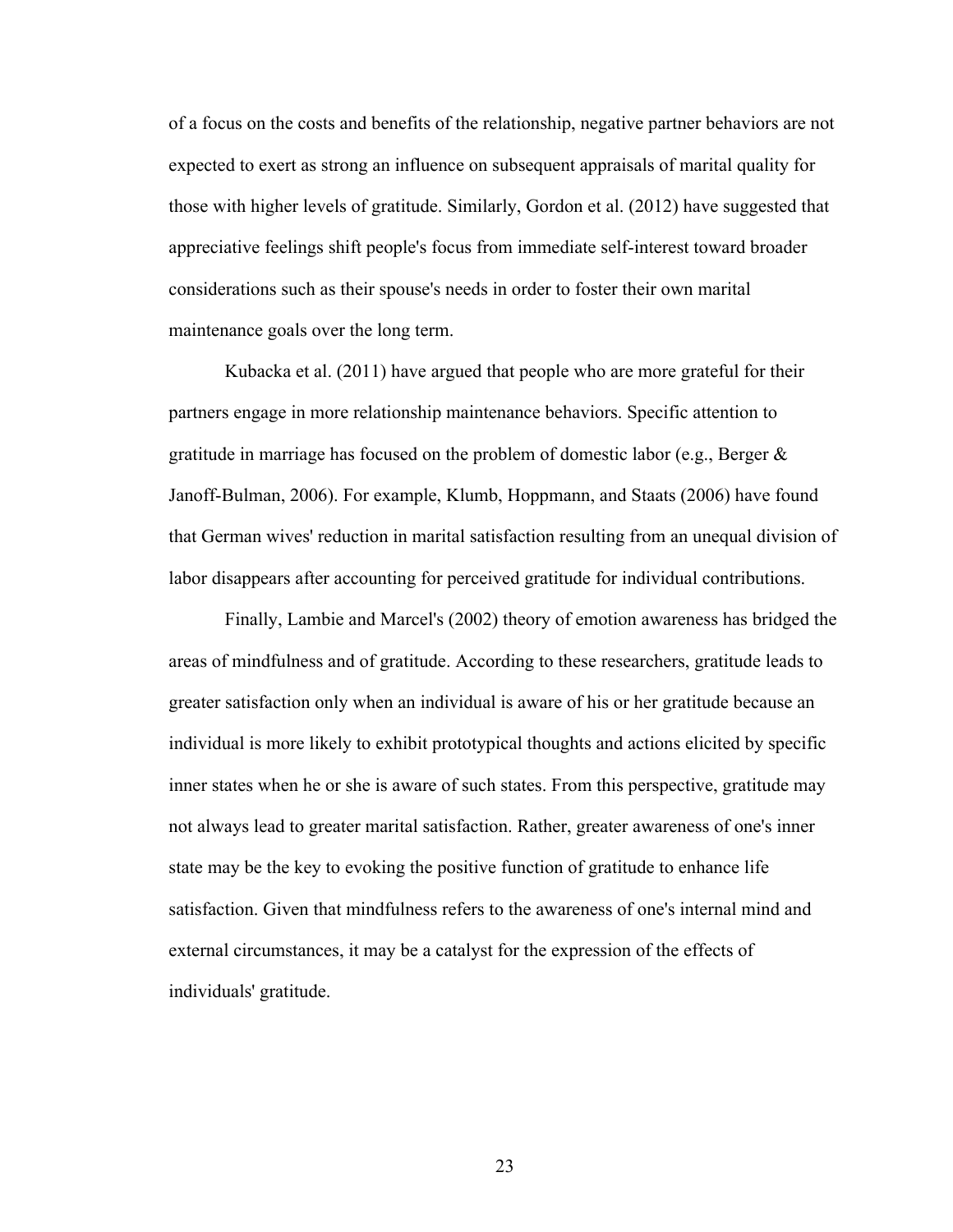#### The Case for a Greek Sample

Since the 1960s, the structure of families has been experiencing significant changes in many Western industrialized societies (Yucel, 2015). Notably, marriage and fertility rates in Europe have declined dramatically. That is, the crude marriage rate (number of marriages per 1,000 people) fell from 7.8 in 1965 to 4.0 in 2015 while the current fertility rates in most European countries are well below the replacement level (Bongaarts, 2002). At the same time, the crude divorce rate (number of divorces per 1,000 people) has more than doubled, increasing from 0.8 in 1965 to 2.1 in 2016 (Eurostat, 2018). It also appears that cohabitation, consensual unions, single-parent households, non-marital births, and voluntary childlessness are rapidly emerging as powerful alternatives to "traditional" structures (Bumpass & Lu 2000).

The Greek nuclear family is displaying impressive resilience to these trends. Except for the decline in fertility rate that is among the lowest in Europe, that is, at 1.3 in 2015 (Eurostat, 2018), Greek families appear to be retaining their traditional structure by all other metrics. Greece by far has the lowest percentage of births outside of marriage in Europe at 7.0% (with the European average at 42.0%) as well as a healthy crude marriage rate at 4.6 and, by far, the lowest crude divorce rate in Europe at 1.0 for 2016 with the European average at 2.1 (Eurostat 2018).

It is worth considering why Greece is not following the patterns exhibited by most other European nations. Social anthropologists have long suggested that Greece, owing to the nation's "ambiguous cultural positioning vis-à-vis the West" (Paxson, 2002, p. 307), is often caught between the West and the East namely, between modernity and tradition (Georgas et al., 1997; Maratou, 1995; Paxson 2002, 2004). Based on their meta-analysis of European longitudinal studies on divorce, Wagner and Weiss (2006) have posited that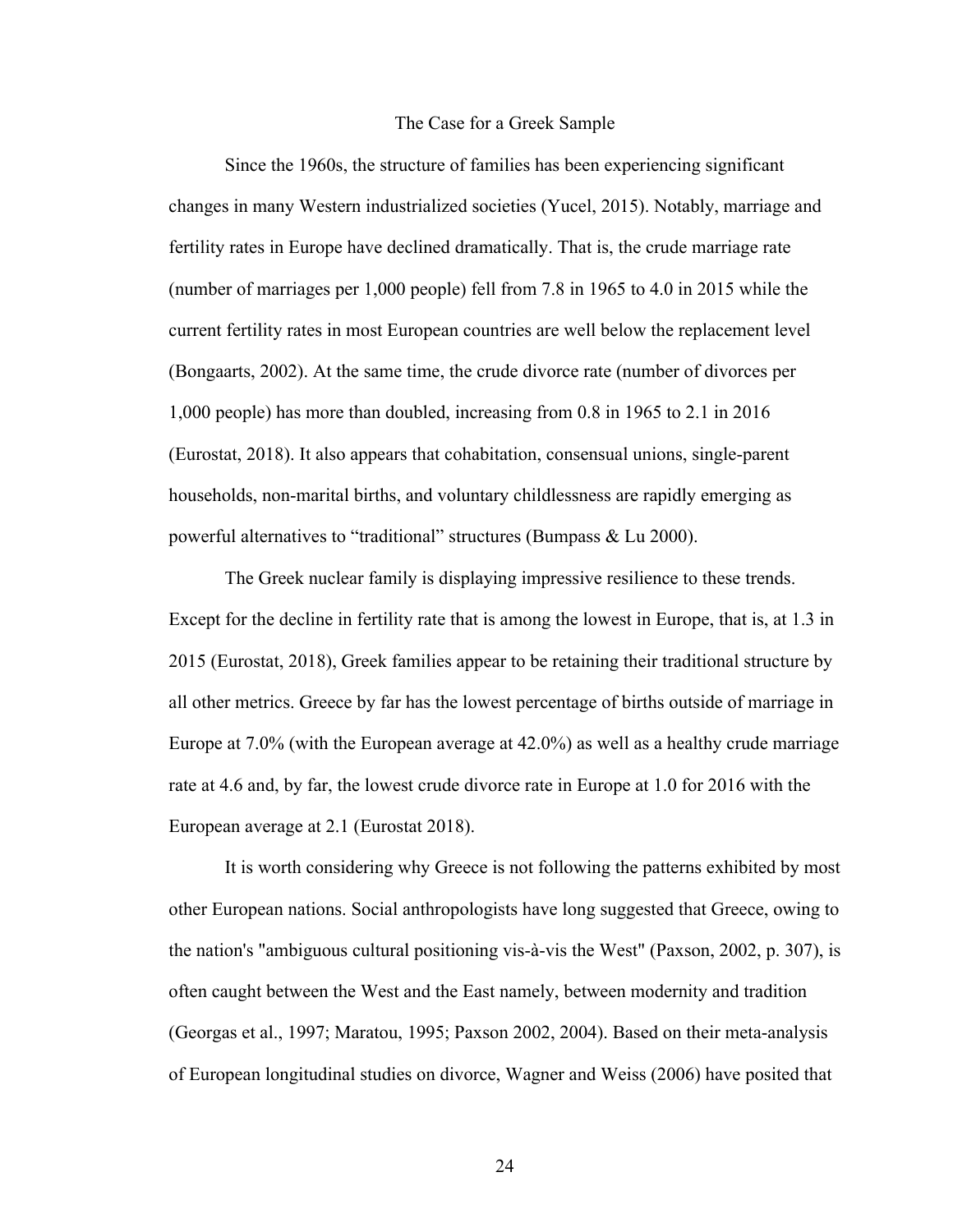Greece belongs to a group or European countries that can be characterized as "traditional concerning the marriage culture" yet "modern concerning the socioeconomic development" (p. 493). Other European and American scholars have delighted in celebrating Greece's ancient past as the political and philosophical ancestor to the Enlightenment, while simultaneously denigrating the modern Greek nation-state as ever modernizing and held back by the lingering Eastern influence of Ottoman rule (Paxson 2002).

A crucial difference between Greece and "definitively" Western countries is the paramount importance of the extended family as a central institution for Greek society. Kinship in Greece has repeatedly been described as the most powerful entity of Greek culture (Georgas et al., 1997; Kataki, 1998; Loizos & Papataxiarchis, 1991; Zacharakis, Madianos, Papadimitriou, & Stefanis, 1998): an overwhelming 99.4 percent of Greek respondents placed the family as their top priority on the value scale, the highest percentage in the European Union (Georgas et al., 2001). Contrary to other European societies, such as the United Kingdom, Germany, and the Netherlands, regular Greek family relationships are composed of both intergenerational links and a vertical structure of uncles, aunts, and cousins (Kataki, 1998; Keller et al., 2003).

From a series of studies on cross-generational patterns of family functioning, Kataki (1998, 2002, 2012) has documented that the collectivist culture of the Greek family fosters closeness and feelings of connectedness among its members but fails to encourage independence and autonomy. This affects: the experience of infancy and childhood; individual roles, status, and identity; husband-wife relationships; parentchildren interactions; and family social structure (Georgas, 2000; Likeridou, Hyrkas, Paunonen, & Lehti, 2001; Maridaki, 2000; Papaoikonomou, 2007). Against this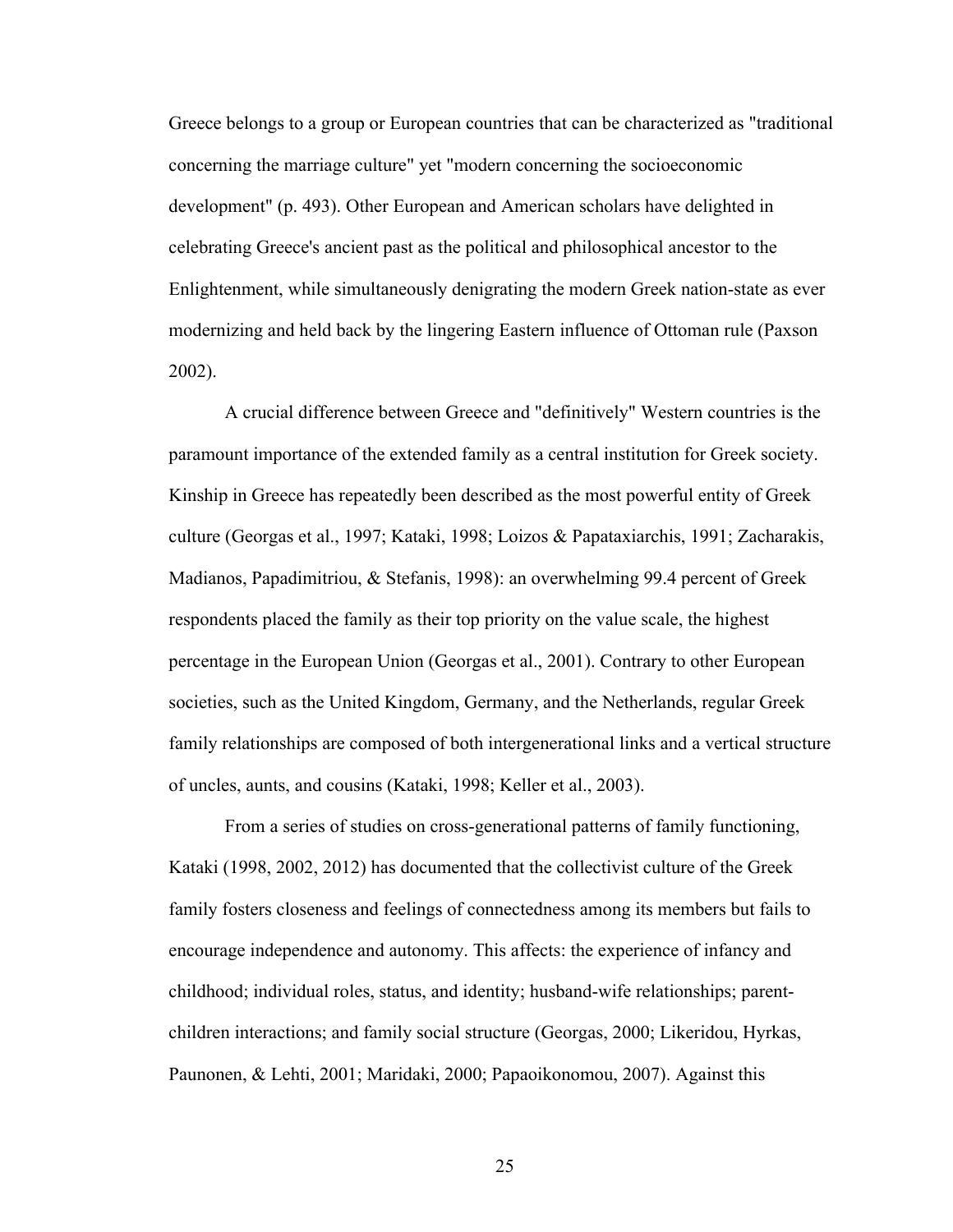backdrop, the praises of full motherhood are sung. For example, Paxson (2004) has quoted a young Greek woman: "Beyond the feminist movements and all that, you cannot change your nature! The nature of a woman is to have children. The woman is only completed when she has a child" (p. 1) with spinsters in Greece seen as "social anomalies" (p. 3).

Marriage is still considered the highest obligation and duty in Greek culture. Even today, young Greeks still consider marriage as the most important goal in their lives (Ioannidi-Kapolou, 2004; Kantsa, 2014). Loizos and Papataxiarchis (1991) has proposed that one reason for this is that, for Greeks, marriage plays a crucial role in the definition of female and male identities, that is, women are perceived as "mothers," "homemakers," and "wives" while men are perceived as "breadwinners" and "fathers." "Full adult status for both men and women requires an indissoluble marriage, blessed with children" (Loizos, 1994, p. 67). Single motherhood is not a viable option as it directly contradicts the foundations of the dominant domestic model that requires marriage as a "precondition of procreation" (Papataxiarchis, 2012, p. 235).

Several additional explanations may be offered about why Greek marriages are much less likely to end in divorce. First, Greece is largely ethnically (94%) and religiously homogeneous (97% are Orthodox Christians). Numerous studies have indicated that divorce rates are lower among ethnically and religiously homogeneous marriages (homogamy) compared to ethnically mixed marriages (e.g., Brynin, Longhi, & Pérez, 2008; Jones, 1996; Smith, Maas, & Van Tubergen, 2012). Second, the Christian Orthodox faith treats the marital union as sacred and strongly discourages its dissolution (Zion, 1992). Third, ingrained gender inequalities in the Greek workplace (Mouriki, 2006; Symeonidou, 2002) together with the inaction of Greek family policy reinforce the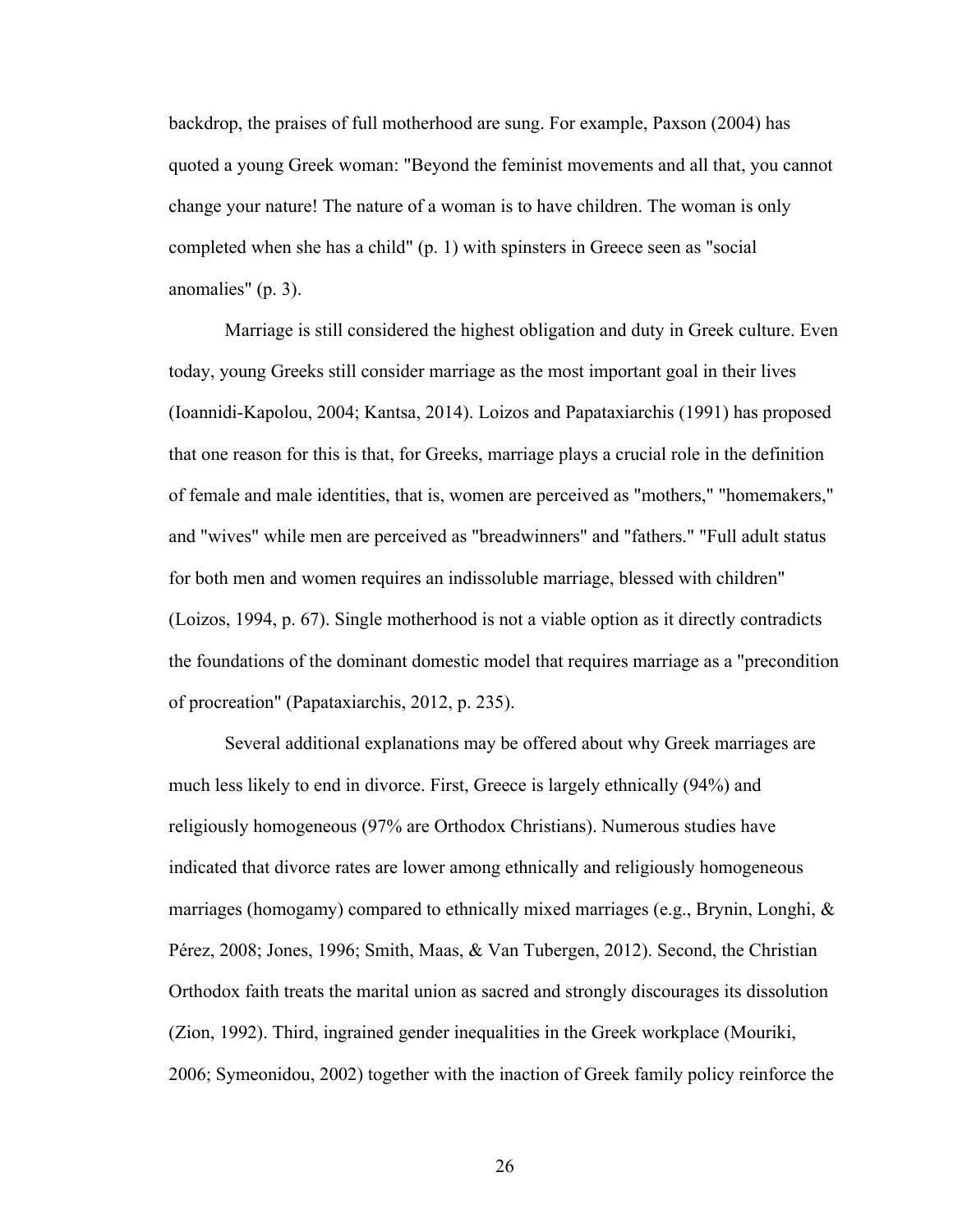role of women as the sole caregivers of children and discourage mothers from actively pursuing careers after having children, thereby legitimizing their dependency on their husbands. Most Greek women eventually become stay-at-home mothers and Greece has by far the largest percentage of unemployed women in the Eurozone at 25.8% (Eurostat, 2018). Fourth, the informal institution of the extended family introduces a greater degree of stickiness to the marriage. For example, in-laws help the couple deal with everyday challenges such as finances and childcare. At the same time, in-laws will do everything and anything in their power to make the couple stay together, even if the couple is unhappy, if only for the sake of the children, and/or to avoid the social stigma of divorce.

Empirical researchers from all over the world have studied marital satisfaction extensively. There are now several truisms about marital satisfaction that have been replicated in study after study (e.g., couples with children exhibit lower marital satisfaction than couples without children, women are more likely to initiate divorce than are men, wives are unhappier in marriage than are their husbands). However, with relatively few exceptions, this work has only focused on "definitively" Western countries such as the United States, United Kingdom, Germany, the Netherlands, and Canada. The above analysis has thereby suggested that Greece is in many ways different from most other countries in terms of the importance of family and its structure.

Thus, against this backdrop, the goal of this study is twofold. First, this study will test hypotheses about marital satisfaction that have been widely supported in previous research to investigate whether these hypotheses can be supported in modern-day Greece, thereby contributing to a perhaps universal understanding of the mechanisms of marital satisfaction in an under-researched, more traditional society. Second, the study will bridge together recent American research on mindfulness and gratitude to test whether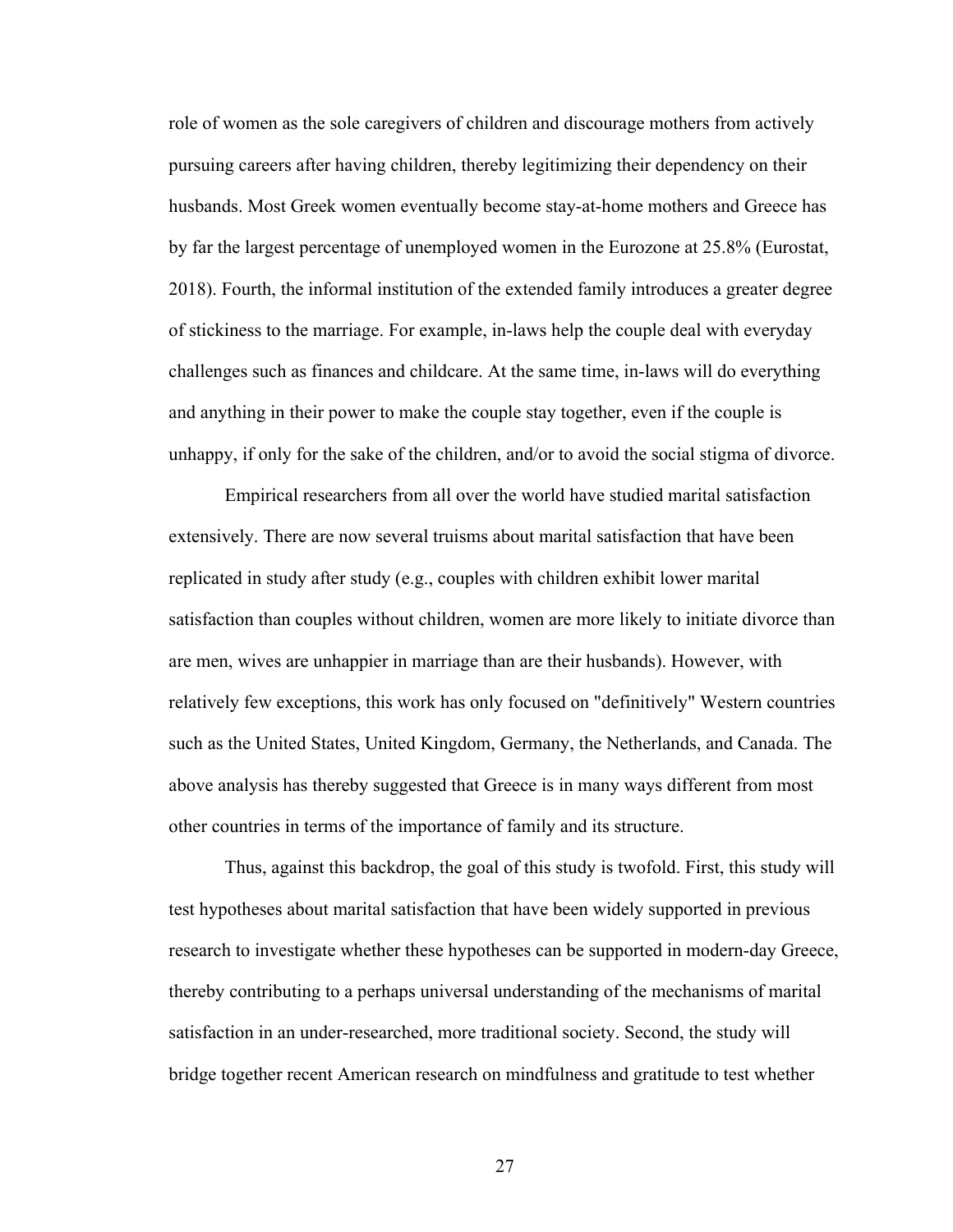and how these two processes relate to marital satisfaction. Three separate, albeit related, research questions (and the rationale for their accompanying hypotheses) are as follow:

(a) What is the relationship between spouses' mindfulness and gratitude with respect to overall marital satisfaction?" It is expected that both mindfulness and gratitude will correlate strongly with marital satisfaction, that is, spouses who score high on mindfulness and spouses who score high in gratitude will also score higher in marital satisfaction.

(b) Which is a more useful predictor for marital quality: mindfulness or gratitude?" It is hypothesized that gratitude will be a better predictor of marital satisfaction because being able to feel grateful for the supportive and loving behavior of one's partner (gratitude) is more important than noticing it (mindfulness).

(c) What are the relations among mindfulness, gratitude, and marital satisfaction?" It is hypothesized that mindfulness will be a moderating variable that determines the effect of gratitude on marital satisfaction. That is, people who score higher on mindfulness are more likely to transfer their dispositional gratitude into higher marital satisfaction than those who are low in mindfulness.

In sum, it is expected that marital satisfaction for this sample, comprised of Greek couples, will operate similarly to those studies discussed in the previous section that relied predominantly on U.S. couples as the underlying processes of mindfulness and gratitude are similar across countries. On the other hand, it is expected that the additional qualitative data obtained through the survey will shed light on how the Greeks' experience of and action with respect to marriage are distinct.

28

.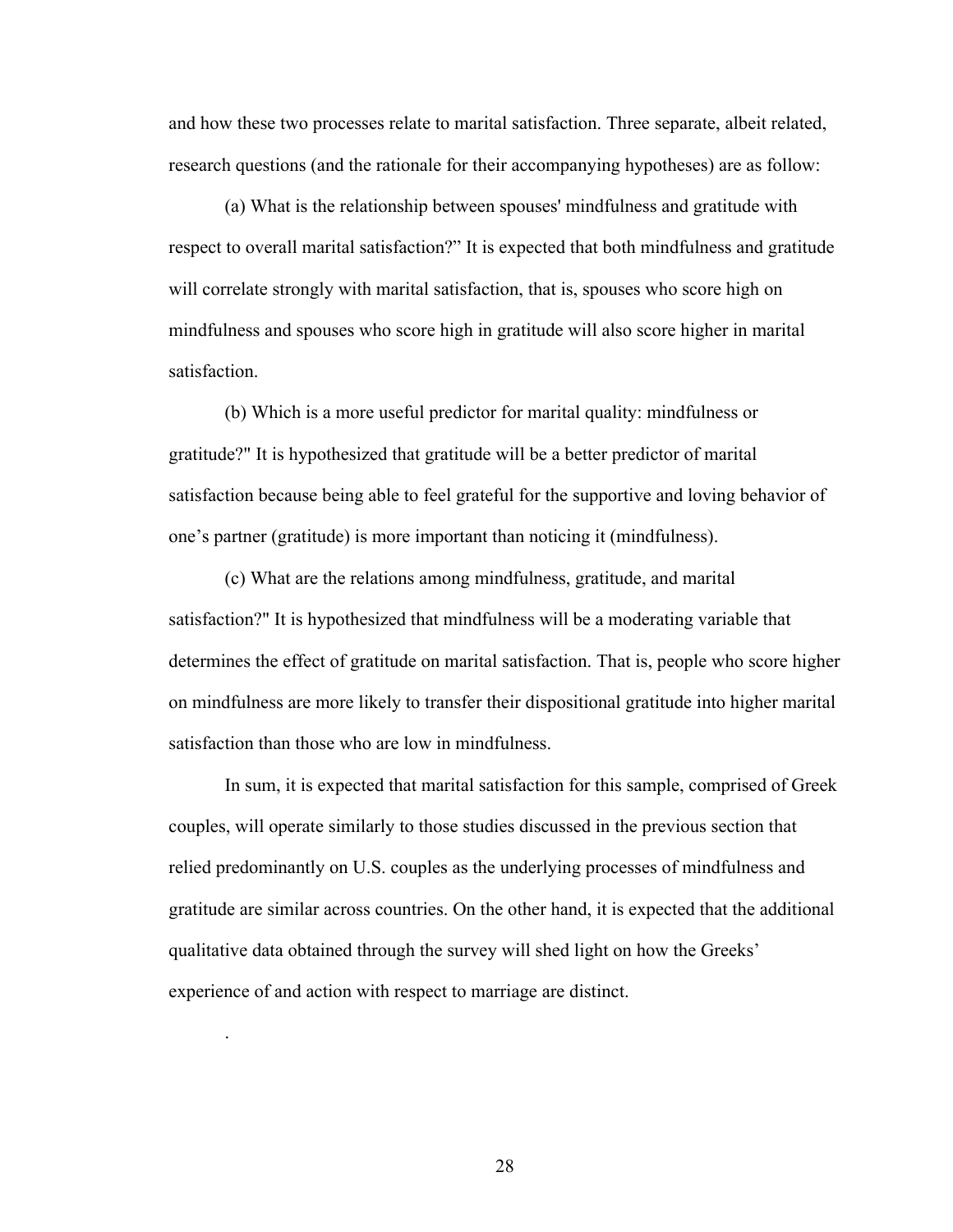### Chapter II

# Method

Greek heterosexual married couples were recruited to test: a) whether/how Greek marriages are different from U.S./Western European marriages; and b) whether selfreported mindfulness and gratitude are positively related to self-reported marital satisfaction. The study was designed to gather data from both husbands and wives to allow for the comparison of individual and cross-partner effects.

# Participants

A sample of 335 Greek heterosexual, married participants aged 21-72 years was recruited. Eligibility requirements included that all participants be over 18 years of age (to understand the study protocol and provide informed consent), married, speak and read fluent Greek, and that both husbands and wives participated. Both spouses were required to have separate access to individual e-mail accounts for distribution of the study materials. Of the 335 participants, 89 were dropped as their spouses did not complete the survey. The final sample was, therefore, comprised of the remaining 123 couples  $(N = 246)$ . Studies in this field have used similar, if somewhat smaller sample sizes. For example, Burpee and Langer, (2005) employed a sample of 95 participants; Stroud, Durbin, Seigal, and Knoblock (2010), who examined the relations among various personality traits and marital satisfaction, used a sample of 118 participants.

Participants were recruited through Facebook. Facebook was selected as it provides a number of tools that can be used to recruit diverse samples inexpensively,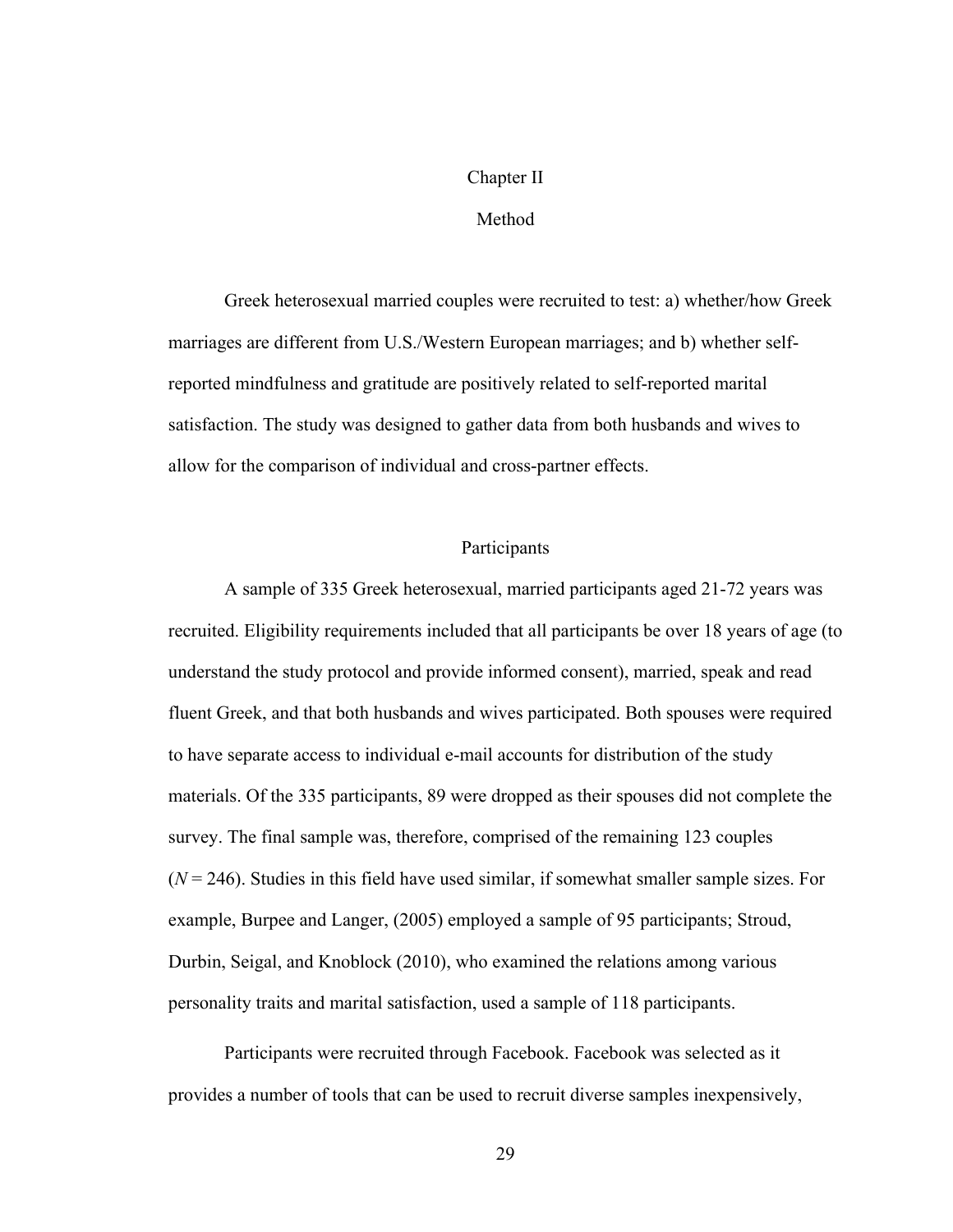helping to address a major challenge in social science, namely, its overreliance on relatively small, student, and disproportionately WEIRD –Western, Educated, Industrialized, Rich and Democratic—samples (Henrich, Heine, & Norenzayan, 2010). While the Facebook population is not perfectly representative because its users tend to be younger and better educated than the general population, its sheer size implies that even underrepresented groups are relatively large (Kosinski, Matz, Gosling, Popov, & Stillwell, 2015).

Two approaches were simultaneously employed: snowball sampling on Facebook and Facebook ads. Snowball sampling was accomplished by posting the survey on Facebook and asking participants to share the post and invite their friends. Further, the last question of the survey asked participants to add e-mail addresses of people they thought might be interested in participating.

At the same time, Facebook ads were used to target eligible participants. Facebook ads as recruitment tools were selected for their low per-participant cost (Batterham, 2014) and their potential to target ads to the users most likely to be interested in and eligible for the advertised study. A handful of recent studies (Batterham, 2014; Carlini, Safioti, Rue, & Miles, 2014; Ramo & Prochaska, 2012) have exclusively relied on Facebook ads to recruit samples and has shown that Facebook advertising can help reduce the costs of targeted participant recruitment for online surveys. For this study, the cost of participants recruited from Facebook ads was \$.47 per participant. The reason the cost was significantly lower than other studies (e.g., Batterham, 2014, had a participant cost of \$1.51) is that Facebook ads are cheaper because competition for online advertising in Greece is significantly lower than in the U.S.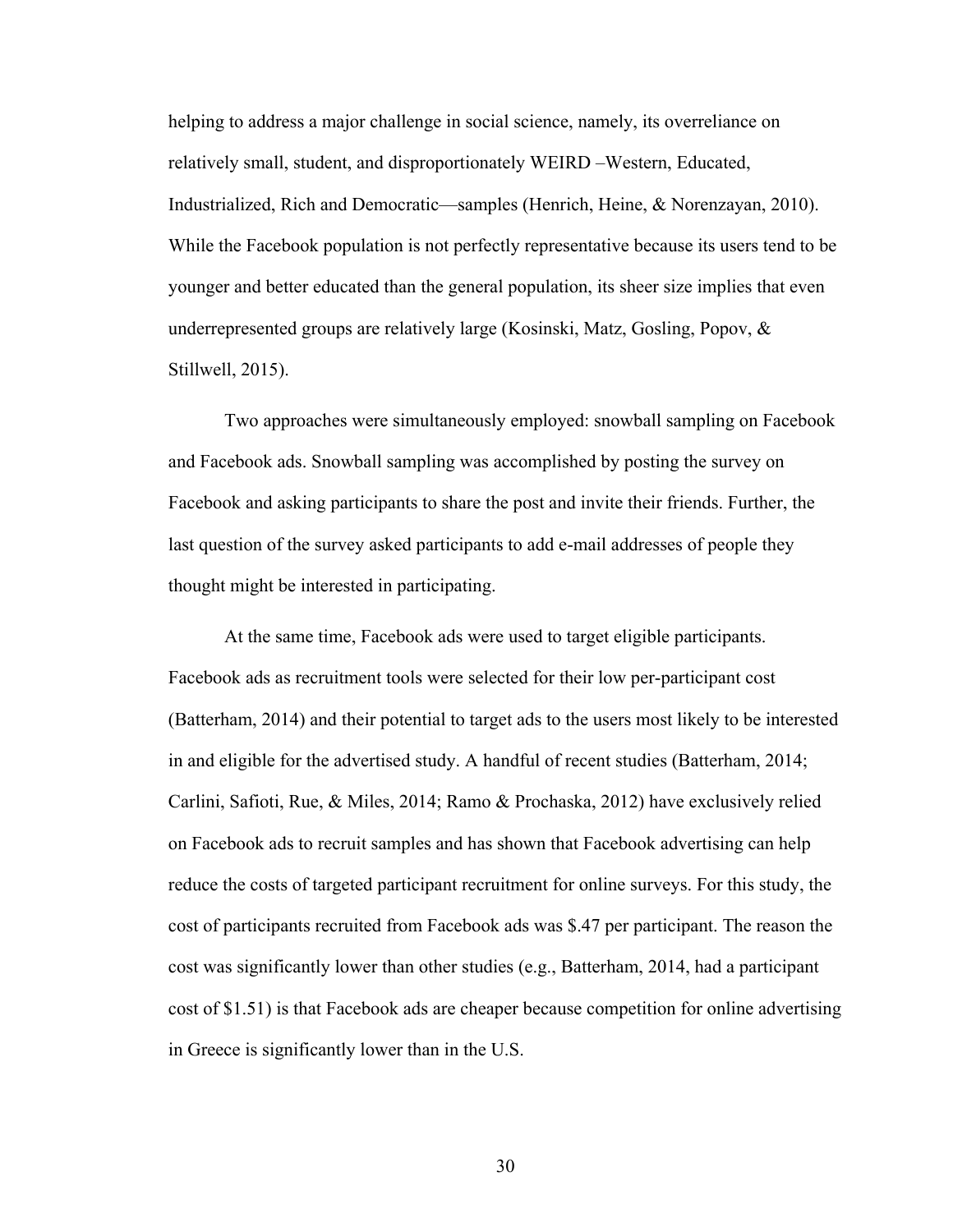#### Tasks and Measures

The survey administered to participants was comprised of four parts. First, participants were required to answer demographic questions (age, gender, education, marriage duration, number of children, income, education, and employment status).

Marital Adjustment Test. The second part measured marital satisfaction. A standard self-report measure, the Locke and Wallace Marital Adjustment Test (MAT; Locke & Wallace, 1959) was used. The MAT consists of 15 items emphasizing agreement between spouses in various life domains and amount of leisure time spent together. Questions include: "State the approximate extent of agreement or disagreement between you and your mate on the following items: family finances/recreation/sexual relations/demonstration of affection/etc." It is a widely used instrument that measures the couples' accommodation to their partner at the time of administration. It has been used for more than 50 years and reportedly is highly reliable (reliability coefficient of 0.9) and internally consistent. Global scores range from 2 to 158 with higher scores reflecting better adjustment. MAT values can be used to stratify couples as *unusually satisfied* (130 to 158), *satisfied* (110 to 130), *average* (90 to 110), *dissatisfied* (70 to 90), or *very dissatisfied* (0 to 70) with their marriage (Monga, Alexandrescu, Katz, Stein, & Ganiats, 2004). Scoring followed the procedures described by Locke and Wallace (1959). In the present study, Cronbach's alpha for men was 0.78, and for women it was 0.77. Men's mean level of satisfaction was  $119.5$  (SD = 22.03) and women's was  $118.83$  (SD = 21.5).

Langer Mindfulness Scale. The third part measured mindfulness using Langer's Mindfulness Scale (LMS: Langer, 2004), the LMS-21. This task employs a 7-point Likert-type scale format (1 = *strongly disagree*, 7 = *strongly agree*) to allow participants to rate the degree to which they agree with such items as: "I get involved in almost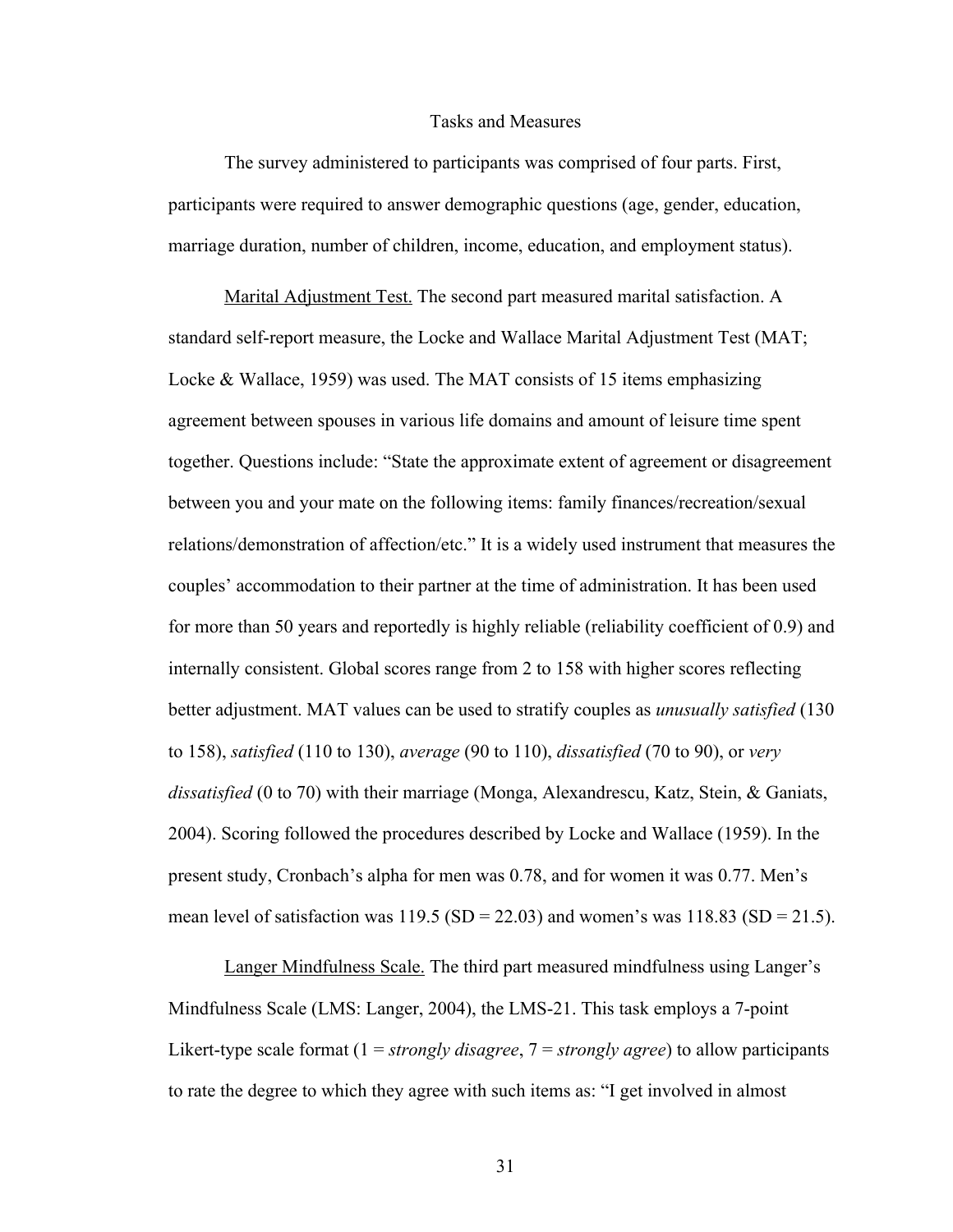everything I do." The LMS assesses four domains associated with mindful thinking: novelty seeking, engagement, novelty producing, and flexibility. Men's mean mindfulness score was 114.6 and women's was 114.6.

Gratitude Questionnaire-6 item (GQ-6). The final part measured gratitude using a combination of the GQ-6 scale (McCullough et al., 2002) and the Gratitude in Relationships Scale developed by Lambert et al. (2010). The GQ-6 is a short, self-report measure of dispositional gratitude (i.e., one's proneness to experience gratitude). Participants answered 6 items on a 7-point Likert-type scale format (1 = *strongly disagree*, 7 = *strongly agree*) to allow participants to rate the degree to which they agree with such items as: "I have so much in life to be thankful for." The GQ-6 has good internal reliability with reported Cronbach's alphas between .82 and .87.

Gratitude in Relationships Scale. This 3-item scale was developed by Lambert et al. (2010) to measure how often participants feel grateful for their spouse *(felt gratitude),* how often they let their spouse know how much they value them (*expressed gratitude*), and how often their spouse let them know they value them (*received gratitude*) on a 7 point scale (from 1 = *never* to 7 = *very frequently*). The three measures were combined to form one major measure, "Spouse gratitude." Each of the three subset measures (felt, expressed and received gratitude) served as secondary measures in the analyses.

Finally, an open-ended question was added at the end of the survey to enable participants to discuss aspects of their marriage that had not been included in previous sections of the survey. The question was: "Please add any other information about any other factors, besides those identified here, that are important to consider in assessing the success or non-success of your marriage." The results of this section were content-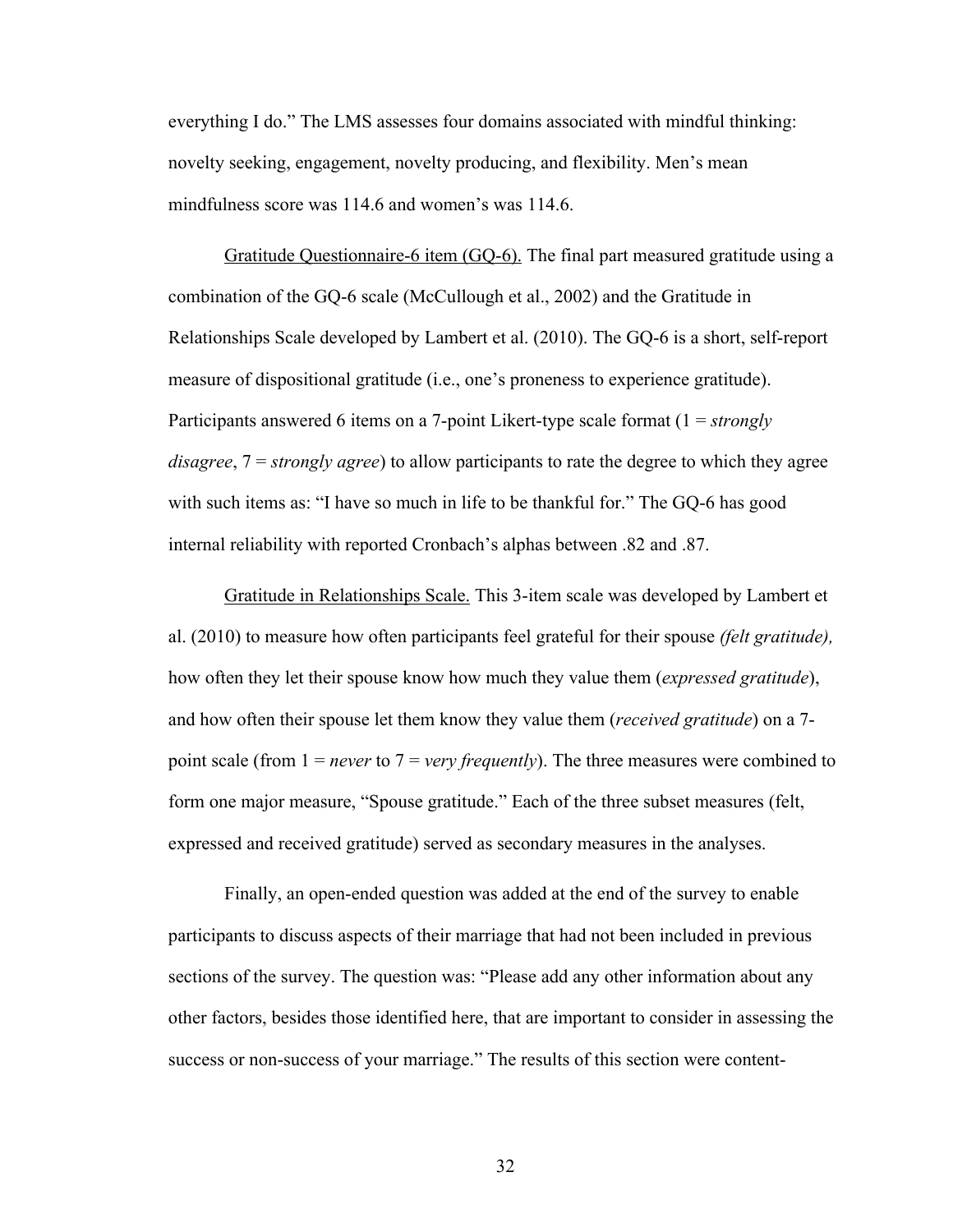analyzed to obtain data on ways Greek marriages might be different from those in other countries.

### Procedure

The author created a Facebook post describing the study that encouraged people to participate and share the study with their friends for a chance to win a EUR50 gift card for Greece's most popular e-retailer. At the same time, a paid Facebook advertisement asked people to participate in a survey about marital quality, also mentioning the drawing for three EUR50 gift cards. Upon agreeing to enroll in the study through either channel, each partner was e-mailed a unique link to a SurveyMonkey questionnaire administered online. SurveyMonkey is an online survey system, where the survey was hosted. Before anything else, participants were asked to sign the informed consent digitally. The informed consent explicitly stated that, to be eligible for the prize, both they and their spouses had to be willing to participate. After completing the 47-item survey, participants were asked for their spouse's e-mail address so SurveyMonkey would send their spouses a unique link to the survey, thus automatically matching the couples while reserving their anonymity.

The data, collected via Survey Monkey, were recorded responses from participants in a Microsoft Excel file. Data were then transferred from Microsoft Excel into the statistical software SPSS 16.1, for descriptive statistical analyses and for the Actor Partner Interdependence Model (APIM; Kashy & Kenny, 2000), a conceptual framework for collecting and analyzing dyadic data.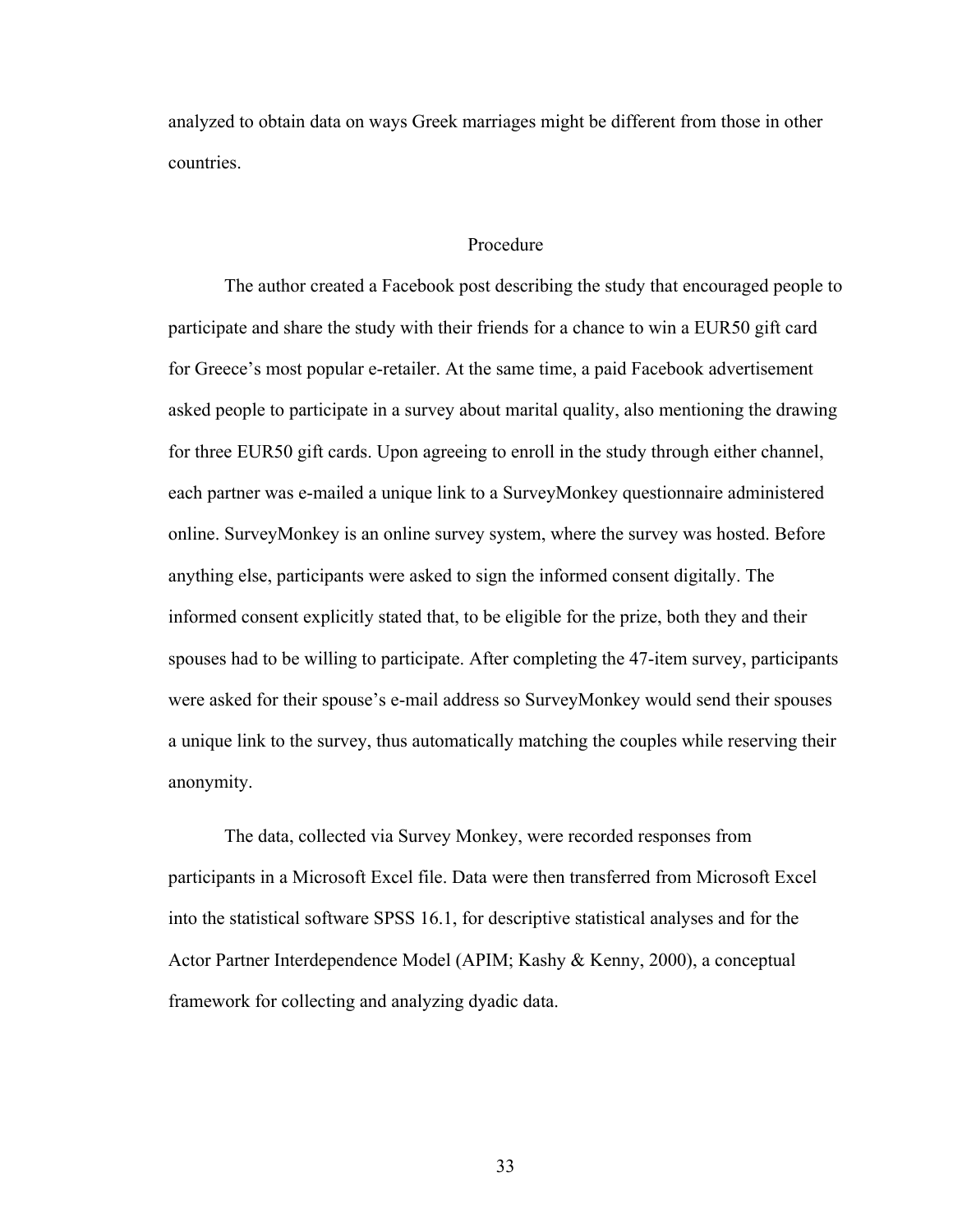# Chapter III

# Results

Several statistical tests were performed to investigate the nature of the relations among mindfulness, gratitude, and marital satisfaction and, thus, to address slightly different questions. (a) The correlational analysis suggested that marital satisfaction strongly correlates with gratitude, but not with mindfulness. (b) The regression analysis sought to control for demographic variables (age, sex, income, number of children) to investigate whether the findings of the correlational analysis persisted. (c) The Actor Partner Interdependence Model analysis examined the effects of each spouse's characteristics on his or her own and on his or her partner's marital satisfaction. (d) The ANOVA divided participants into four groups of High/Low Mindfulness/Gratitude to examine whether people scoring High with both characteristics enjoyed the happiest marriages.

In an effort to assess mindfulness' usefulness for marital studies, two more analyses were performed: (e) the moderation analysis confirmed that mindfulness moderates the relationship between gratitude and marital satisfaction; and (f) the final ANOVA demonstrated that, while mindfulness does not directly correlate with marital satisfaction, it is a useful construct for researchers as it helps couples "remain on the same page" as far as their marriage is concerned. (g) Finally, the content analysis was performed to provide useful insights into understanding why some Greek couples were enjoying much happier marriages than others.

Demographic characteristics of the 246 participants are shown in Table 1.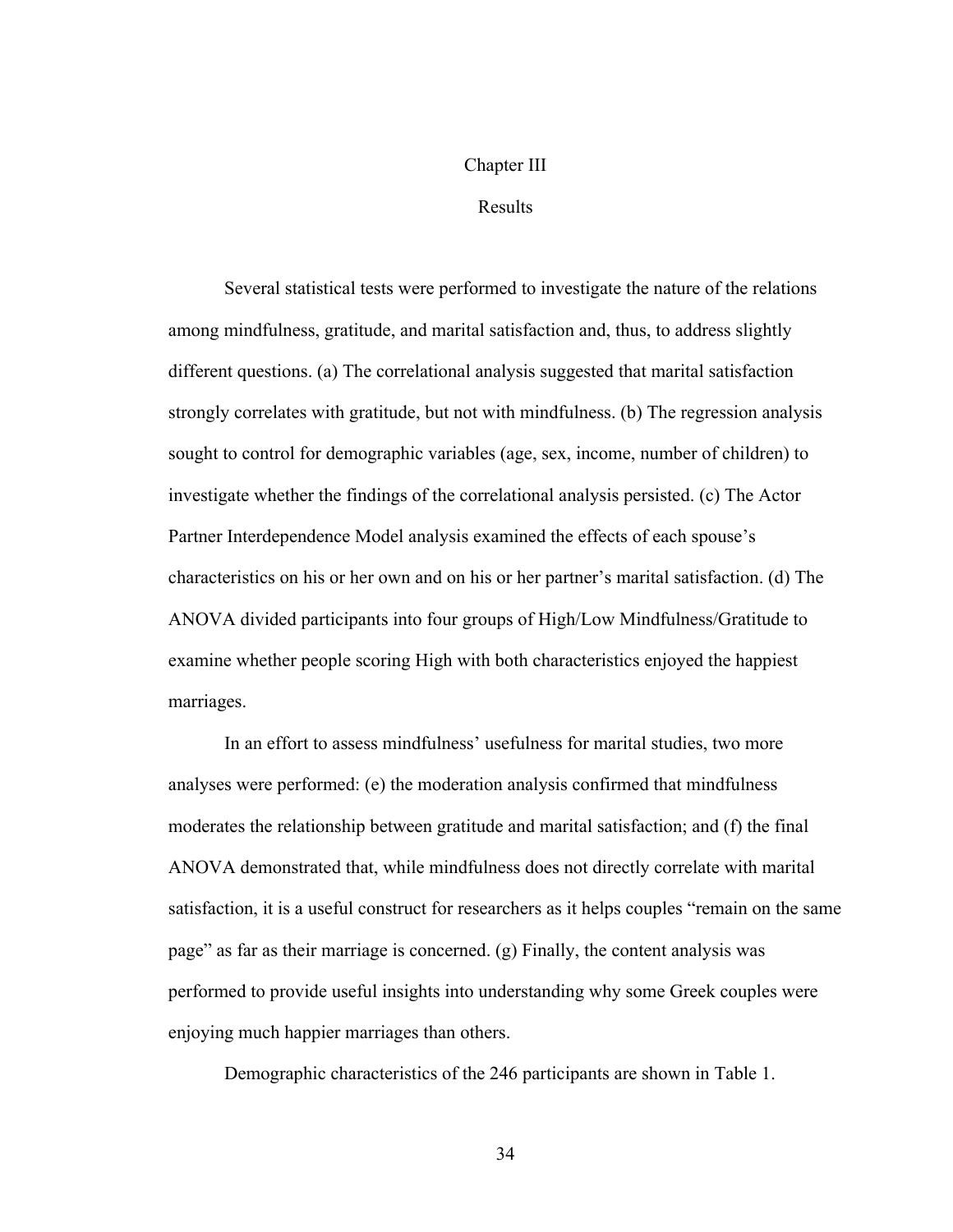# Table 1.

| Characteristic               | $\boldsymbol{N}$ | $\frac{0}{0}$ |
|------------------------------|------------------|---------------|
| Age (years)                  |                  |               |
| 18-24                        | 11               | 4.5           |
| 25-34                        | 69               | 28.0          |
| 35-44                        | 86               | 34.9          |
| 45-54                        | 44               | 17.9          |
| 55-64                        | 27               | 11.0          |
| Over <sub>65</sub>           | 9                | 3.6           |
| Highest education            |                  |               |
| completed                    |                  |               |
| High School                  | 6                | 2.3           |
| Professional School          | 11               | 4.3           |
| <b>Undergraduate Degree</b>  | 66               | 27.0          |
| <b>Graduate Degree</b>       | 143              | 58.3          |
| Post-graduate Degree         | 20               | 8.0           |
| Income (Euros)               |                  |               |
| Less than 1,000              | 8                | 3.3           |
| Less than 2,000              | 53               | 21.5          |
| Less than 3,000              | 48               | 19.5          |
| Less than 4,000              | 44               | 17.9          |
| More than 4,000              | 62               | 25.2          |
| Would rather not say         | 31               | 12.6          |
| Duration of marriage (years) |                  |               |
| Less than 2                  | 22               | 9.0           |
| $3 - 6$                      | 42               | 17.0          |
| $7 - 10$                     | 92               | 37.8          |
| $11 - 20$                    | 54               | 22.0          |
| Over 21                      | 36               | 14.2          |
| Number of children           |                  |               |
| $\boldsymbol{0}$             | 34               | 13.9          |
| $\mathbf{1}$                 | 87               | 35.3          |
| $\overline{2}$               | 114              | 46.4          |
| $\overline{3}$               | 9                | 3.7           |
| 4 or more                    | $\overline{2}$   | 0.6           |

*Demographic Characteristics of Participants (N = 246)*

Figure 1 displays the marital satisfaction scores by gender using Monga and colleagues' (2004) stratification from *Very Dissatisfied* to *Unusually Satisfied*.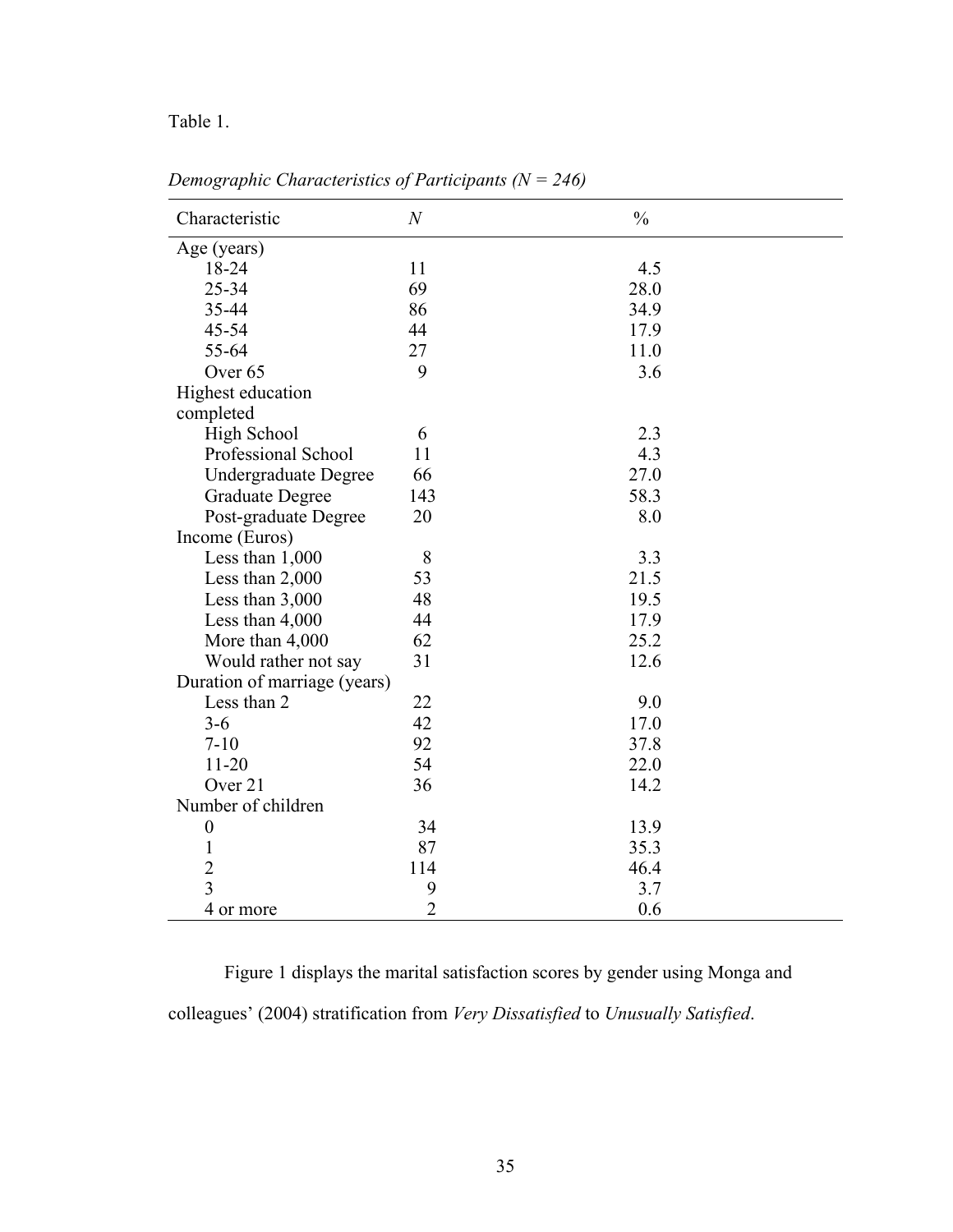

*Figure 1.* Marital Satisfaction by Gender

Marital Satisfaction, Mindfulness, Gratitude: Correlational Analysis

The first part of the analysis examined the relations among spouses' marital satisfaction, mindfulness, and gratitude scores (Table 2). Marital satisfaction scores of husbands and their wives exhibited a strong, positive, statistically significant correlation,  $r(122) = .59, p < .001$ . There was no significant mean difference in overall marital satisfaction between husbands ( $M = 119.5$ ,  $SD = 22.0$ ) and wives ( $M = 118.8$ ,  $SD = 21.6$ );  $t(243) = .270$ ,  $p = .788$ . There was no mean difference in self-reported overall mindfulness scores between husbands ( $M = 114.6$ ,  $SD = 14.0$ ) and wives ( $M = 114.1$ ,  $SD$ = 14.2). However, husbands scored higher on one dimension of mindfulness, Novelty Producing ( $M = 33.2$ ,  $SD = 6.6$  for men,  $M = 31.7$ ,  $SD = 5.9$  for women). This difference was statistically significant,  $F(1,244) = 3.11$ ,  $p = .022$ ). There was also a statistically significant difference,  $F(1,244) = 13.1, p < .001$  in self-reported gratitude, with women scoring higher than men ( $M = 38.7$ ,  $SD = 4.6$ , and  $M = 36.2$ ,  $SD = 5.9$ , respectively).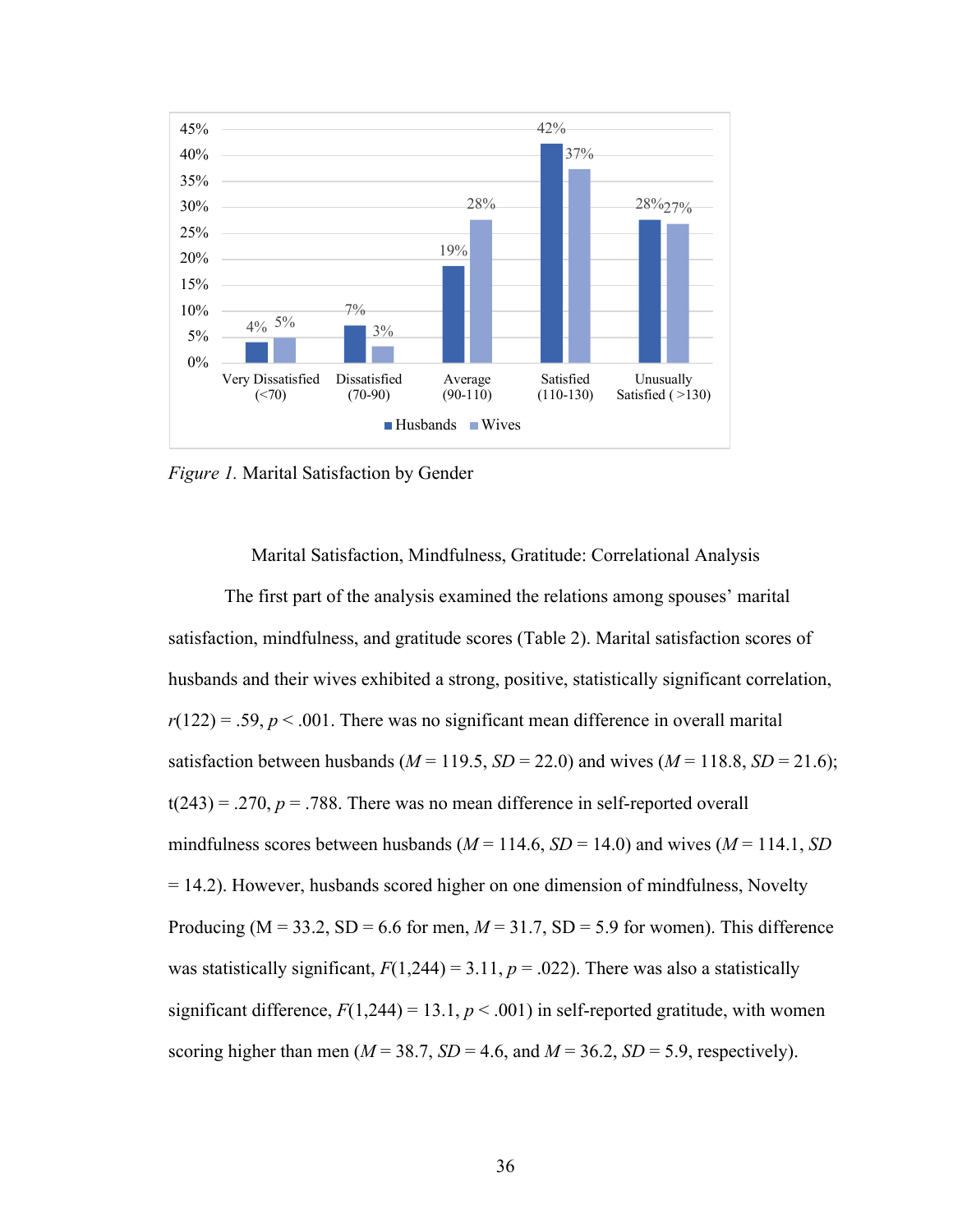#### Table 2.

| Mean Marital Satisfaction, Mindfulness, and Gratitude for Husbands and Wives |          |       |       |
|------------------------------------------------------------------------------|----------|-------|-------|
|                                                                              | Husbands | Wives | Total |

|                             | <b>Husbands</b> |       | W <sub>1</sub> ves |       | l otal |       |
|-----------------------------|-----------------|-------|--------------------|-------|--------|-------|
| Scores                      | M               | SD    | M                  | SD    | M      | SD    |
| <b>Marital Satisfaction</b> | 1195            | 22.03 | 118.8              | 21.57 | 1192   | 21.76 |
| Mindfulness                 | 114.6           | 14 11 | 14.1               | 14 26 | 1144   | 14.16 |
| Gratitude                   | $36.29**$       | 5.86  | $38.7**$           | 4.62  | 37.5   | 5.41  |
|                             |                 |       |                    |       |        |       |

*Note. \*\* p < .01*

Further correlation analysis (Table 3) indicated that marital satisfaction was significantly and strongly correlated with gratitude ( $r = .57$ ,  $p < .001$ ) but not with mindfulness  $(r = .04, ns)$ . Gratitude was also significantly correlated with mindfulness, albeit weakly  $(r = .22, p < .05)$ . For wives, the correlation between gratitude and marital satisfaction was especially strong ( $r = .67$ ,  $p < .001$ ).

Table 3.

*Correlation of Marital Satisfaction, Mindfulness, and Gratitude Scores*

| Scores                  |         |                          |   |
|-------------------------|---------|--------------------------|---|
| 1. Marital Satisfaction | -       |                          |   |
| 2. Mindfulness          | .04     | $\overline{\phantom{0}}$ |   |
| 3. Gratitude            | $57***$ | າາ∗                      | - |

*Note. \*p < .05, \*\*\*p < .001*

### Predicting Marital Satisfaction: A Multiple Regression Analysis

A three-block hierarchical multiple regression was used to establish that each of the two predictors (mindfulness, gratitude) is useful in predicting more of the variance of marital satisfaction. This step was required because mindfulness and gratitude correlated, albeit weakly (Table 3:  $r = .22$ ,  $p < .05$ ). In block 1, marital satisfaction scores were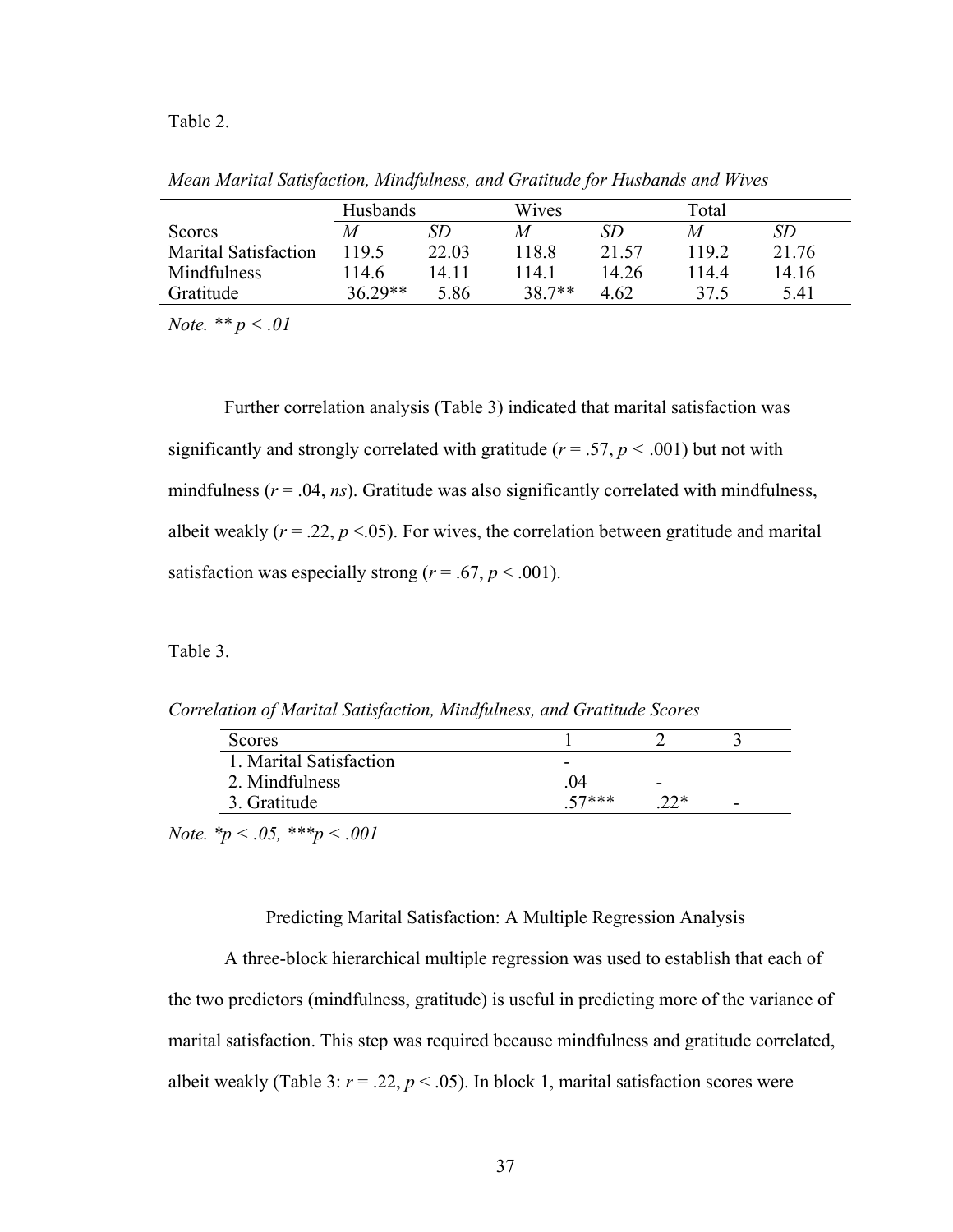regressed on demographic variables (gender, age, duration of marriage, number of children, household income). Gratitude scores were added to the regression in block 2 and mindfulness scores were added to the regression in block 3 (Table 4). Gratitude was added first because correlational analysis in the previous section indicated it might be more useful for predicting marital satisfaction than mindfulness.

Table 4.

| Block and predictor variables $B$ |         | SEB  |          | $\,R^2$  | $\Delta R^2$ |  |
|-----------------------------------|---------|------|----------|----------|--------------|--|
| Block 1                           |         |      |          | $.05*$   |              |  |
| Age                               | $-.29$  | .22  | $-.12$   |          |              |  |
| <b>Sex</b>                        | $-1.81$ | 2.79 | $-.04$   |          |              |  |
| Duration of marriage              | $-2.01$ | 1.53 | $-.11$   |          |              |  |
| Number of children                | $-2.44$ | 1.86 | $-.08$   |          |              |  |
| Income                            | $-.001$ | .001 | $-.152$  |          |              |  |
| Block 2                           |         |      |          | $.36***$ | $.31***$     |  |
| Gratitude                         | 2.70    | .25  | $.57***$ |          |              |  |
| Block 3                           |         |      |          | $.37*$   | $.01*$       |  |
| Mindfulness                       | .45     | .21  | $.11*$   |          |              |  |

*Hierarchical Regression Analysis for Variables Predicting Marital Satisfaction*

*Note. \* p < .05. \*\*\* p < .001.*

In Block 1, five control variables were used to predict marital satisfaction and none of them was found to be significant. In Block 2, gratitude was added and was found to be statistically significant  $(= .57, p < .001)$  and to improve the model significantly  $(\Delta R^2 = .31, p < .001)$  by explaining an additional 31% of the variance in marital satisfaction. In Block 3, mindfulness was added and was found to be statistically significant ( $b = .11$ ,  $p = .034$ ) and to improve the model significantly ( $\Delta R^2 = .01$ ,  $p = .03$ ) by explaining an additional 1% of the variance in marital satisfaction. It is, therefore, suggested that gratitude and mindfulness are uniquely and significantly useful in explaining part of the variance in marital satisfaction.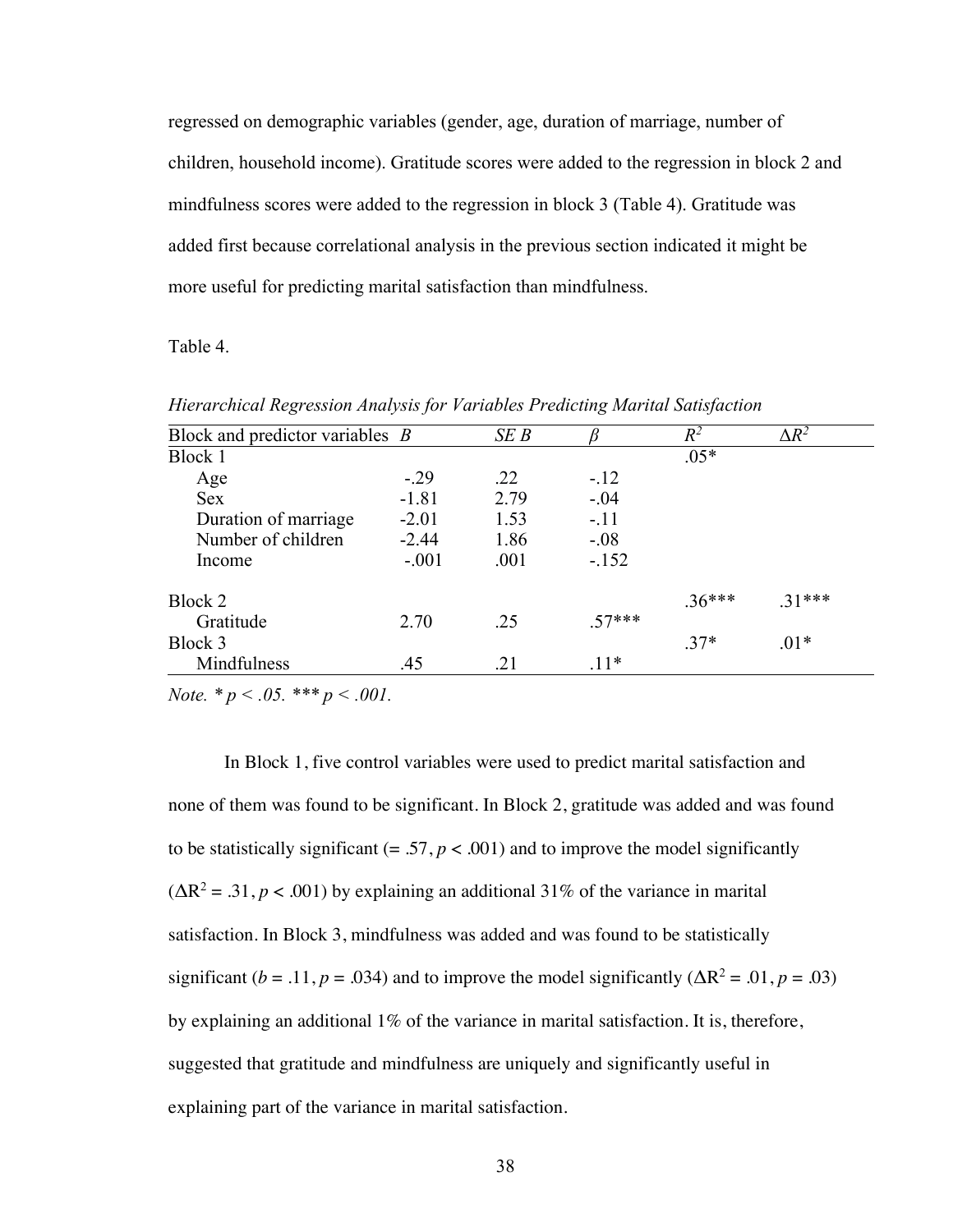### The Mindful and the Grateful: An ANOVA Analysis

All participants were then divided into four groups (High Mindfulness /High Gratitude, High Mindfulness /Low Gratitude, Low Mindfulness /High Gratitude, Low Mindfulness/Low Gratitude) based on their self-reported mindfulness and gratitude scores. The cut-off score was based on the mean of each variable, that is, people who scored above the mean were placed in the High group and people who scored below the mean were placed in the Low Group. It was hypothesized that participants on the HM/HG would report significantly higher marital satisfaction scores than all the other groups and participants on the LM/LG group would report significantly lower marital satisfaction scores. A one-way ANOVA test was performed, followed up by a Tukey's post-hoc test.

Table 5.

|       |                  |       |       | Tukey's HSD Comparisons |                |         |  |  |
|-------|------------------|-------|-------|-------------------------|----------------|---------|--|--|
| Group | $\boldsymbol{n}$ | Mean  | SD    | HM/HG                   | HM/LG          | LM/HG   |  |  |
| HM/HG | 96               | 123.7 | 19.44 |                         |                |         |  |  |
| HM/LG | 38               | 105.2 | 24.82 | $\leq 0.01***$          |                |         |  |  |
| LM/HG | 63               | 124.0 | 19.16 | 1.000                   | $\leq 0.01***$ |         |  |  |
| LM/LG | 49               | 109.6 | 22.60 | $.016*$                 | .763           | $.024*$ |  |  |

*One-Way ANOVA of Marital Satisfaction by Mindfulness/Gratitude Scores*

*Note. \* p < .05 \*\*\* p < .001*

The results of the analysis are showed in Fig. 2. The ANOVA only partially confirmed the hypothesis: while the HM/HG group did not have the highest mean marital satisfaction score, as expected the two groups with High Gratitude (HM/HG, LM/HG)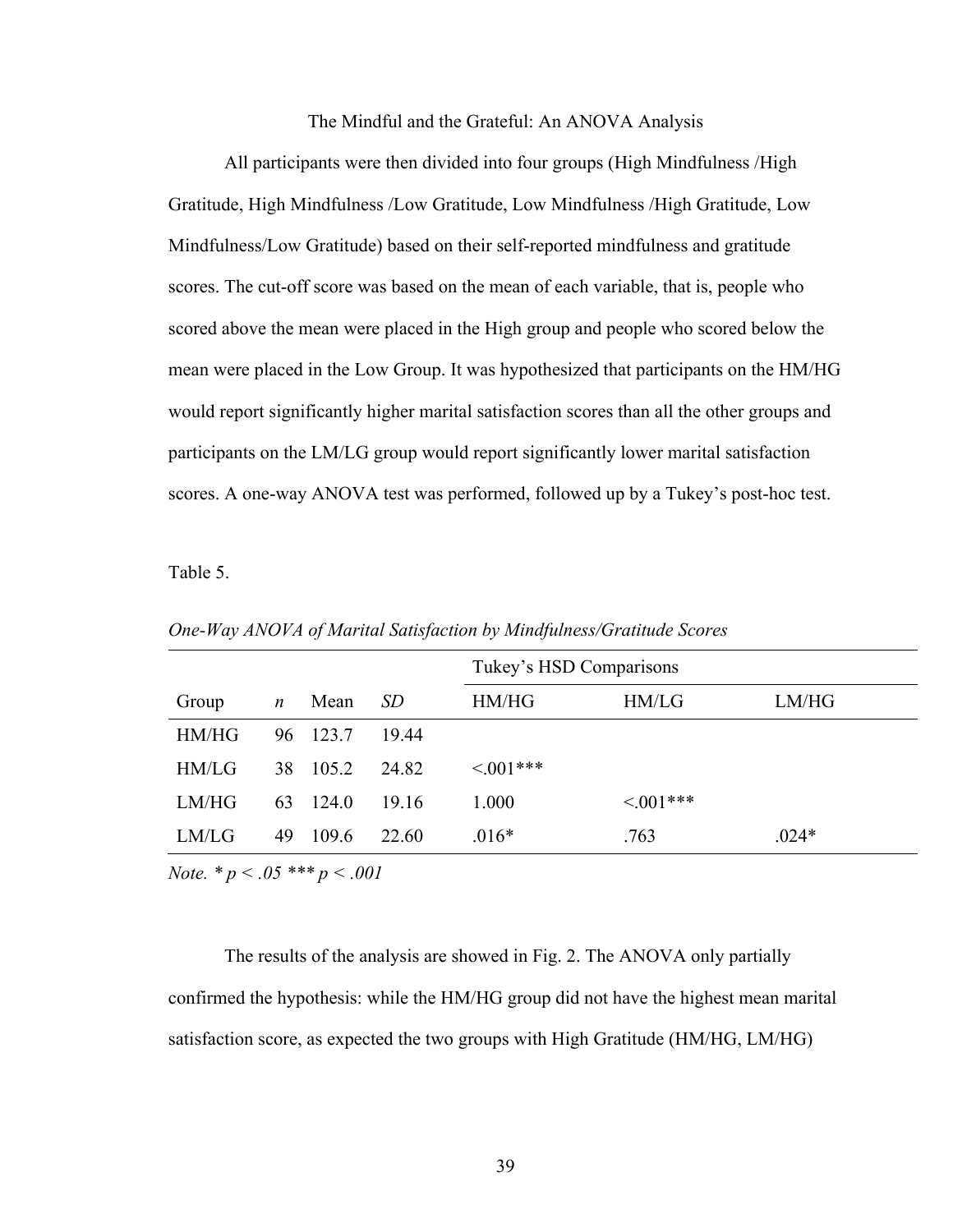had significantly higher mean marital satisfaction scores than the two groups with Low Gratitude (HM/LG, LM/LG).

*Figure 2.* Marital Satisfaction Scores by Group for the four groups: High/Low Mindfulness/Gratitude

# Dyadic Data Analysis

The data were then analyzed using a variation of the actor-partner interdependence model (APIM; Cook & Kenny, 2005). According to the APIM, there are actor effects, which refer to relations among variables for the same member of a dyad, and partner effects, which refer to relations among variables across members of a dyad. In the present study, for example, the association between husbands' traits and husbands' marital satisfaction scores would be considered an actor effect, whereas the association between husbands' traits and wives' marital satisfaction scores would be considered a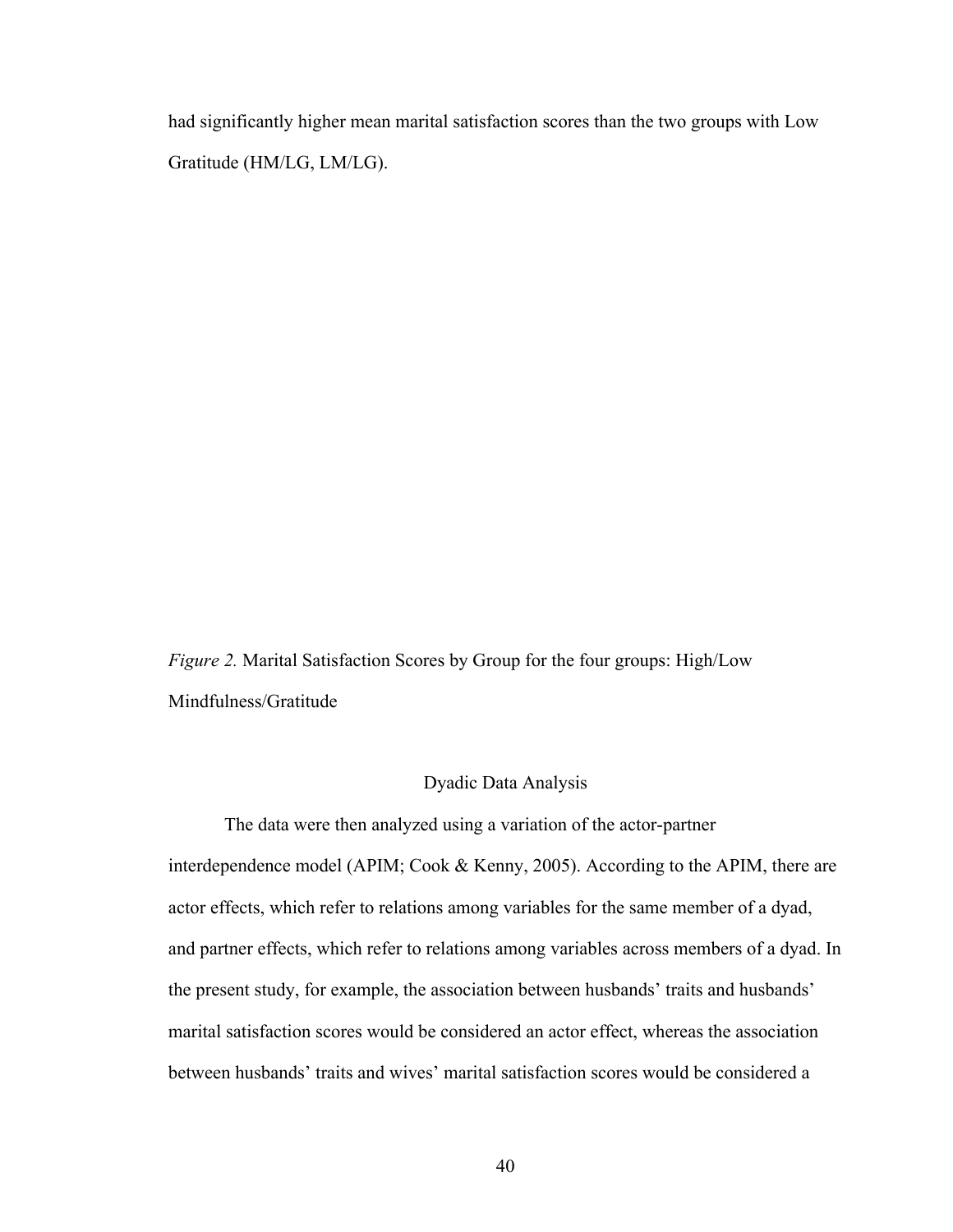partner effect (Fig. 3). Four multiple regressions were performed, with the four dimensions of Langerian Mindfulness (Novelty Seeking, Flexibility, Engagement, and Novelty Producing), measured by the LMS, Trait Gratitude (measured by the GQ-6,) and Felt/Expressed/Received Gratitude, measured by the Gratitude in Relationships Scale as the independent variables and marital satisfaction as the dependent variable, for both husbands and wives.



*Figure 3.* Path diagram of the Actor-Partner Interdependence Model (APIM)

As indicated in Table 6, all four models revealed statistically significant actor and partner effects between marital satisfaction and spouses' traits (*p* < .001 for all models, adjusted  $R^2$  values ranging from .31 to .56). Based on this analysis, husbands' and wives' marital satisfaction behaves similarly; for both husbands and wives, marital satisfaction can be predicted by their own and their partner's Gratitude. Specifically, in all four models, the regression coefficients of Felt Gratitude ("I feel grateful for my spouse") and Received Gratitude ("My spouse often tells me they are grateful for having me") were statistically significant.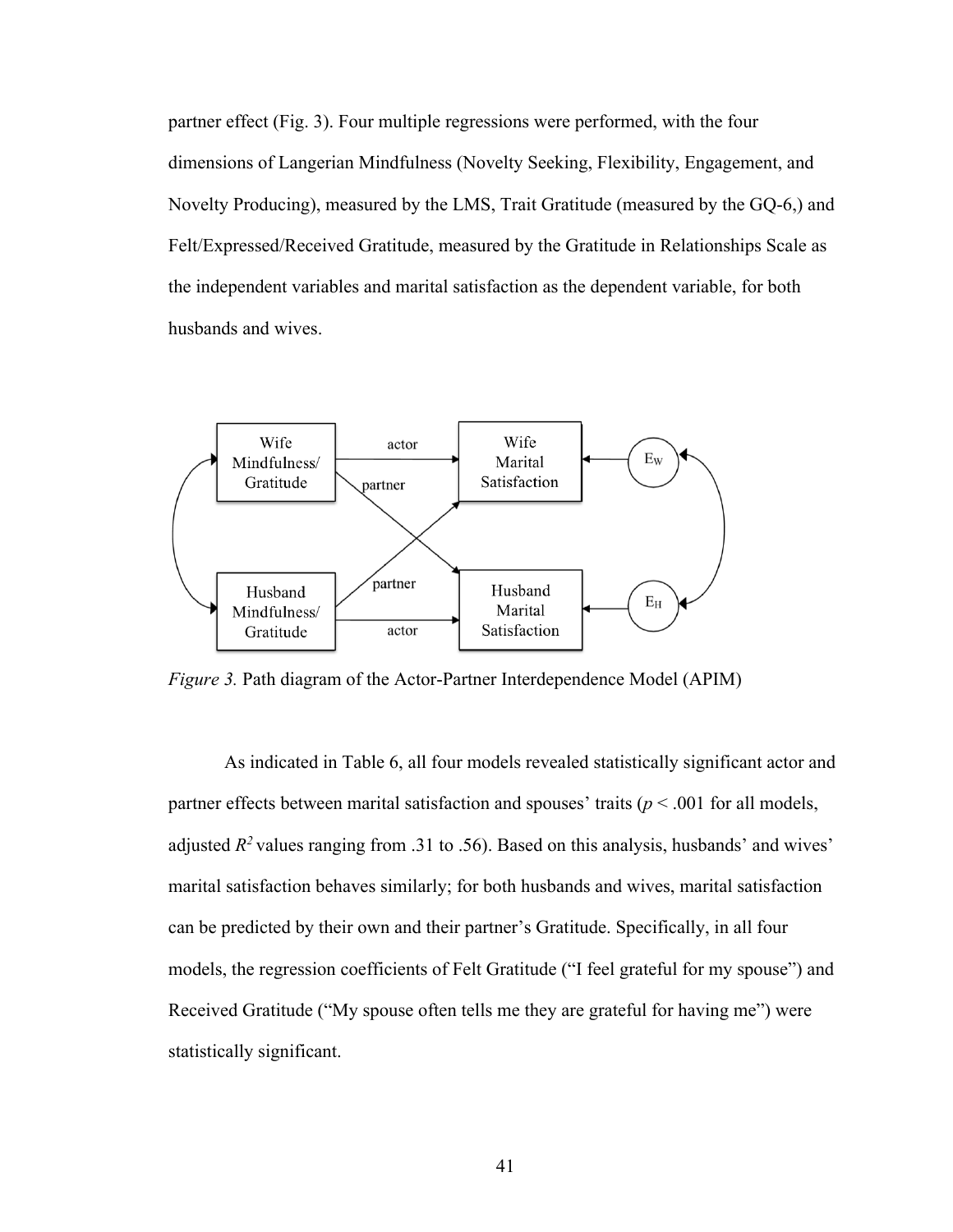Table 6.

|  |  |  | Actor & Partner effects of Mindfulness and Gratitude on Marital Satisfaction |
|--|--|--|------------------------------------------------------------------------------|
|  |  |  |                                                                              |

| <b>Effects of Husbands' Traits</b> | <b>Actor Effects</b> |                  | Partner Effects        |                  |
|------------------------------------|----------------------|------------------|------------------------|------------------|
| Variable                           | $\boldsymbol{B}$     | $\boldsymbol{p}$ | $\beta$                | $\boldsymbol{p}$ |
| H-Novelty Seeking                  | .072                 | .389             | .030                   | .724             |
| H-Flexibility                      | $-.040$              | .621             | $-.058$                | .479             |
| H-Engagement                       | .000                 | .998             | $-.071$                | .351             |
| H-Novelty Producing                | $-.078$              | .345             | $-.053$                | .528             |
| H-Trait Gratitude                  | $.152*$              | .050             | $-.128$                | .097             |
| H-Felt Gratitude                   | $.383***$            | .000             | $.238**$               | .007             |
| H-Expressed Gratitude              | .135                 | .203             | $-.074$                | .493             |
| H-Received Gratitude               | $.311**$             | .003             | $.553***$              | .000             |
| $R^2$                              | .416                 |                  | .392                   |                  |
| Adjusted $R^2$                     | .375                 |                  | .349                   |                  |
| F(8,114)                           | 0.143,               |                  | 9.182                  |                  |
|                                    | p < .001             |                  | p < .001               |                  |
|                                    |                      |                  |                        |                  |
| <b>Effects of Wives' Traits</b>    | <b>Actor Effects</b> |                  | <b>Partner Effects</b> |                  |
| Variable                           | $\boldsymbol{B}$     | $\boldsymbol{p}$ | $\beta$                | $\boldsymbol{p}$ |
| W-Novelty Seeking                  | $-.028$              | .693             | $-.056$                | .535             |
| W-Flexibility                      | $-.077$              | .259             | $-.130$                | .126             |
| W-Engagement                       | .040                 | .544             | $-155$                 | .062             |

W-Novelty Producing .026 .023 .022 .811 W-Trait Gratitude .082\* .013 .045 .580 W-Felt Gratitude .488\*\*\* .000 .297\*\* .002 W-Expressed Gratitude .040 .661 -.043 .711<br>W-Received Gratitude .341\*\*\* .000 .374\*\*\* .000 W-Received Gratitude .341\*\*\* .000 .374\*\*\* .000

> .559 20.361  $p < .001$

.356 .311 7.885  $p < .001$ 

*Note.*  $* p \lt .05$ .  $* p \lt .01$ .  $* * p \lt .001$ .

Adjusted  $R^2$ F(8,114)

 $R^2$  .588

Also, for both husbands and wives, their own Trait Gratitude (as measured by the GQ-6) was statistically significant for predicting their own marital satisfaction (but not their spouses'). None of the four mindfulness dimensions were found to be statistically significant for predicting marital satisfaction for either husbands or wives.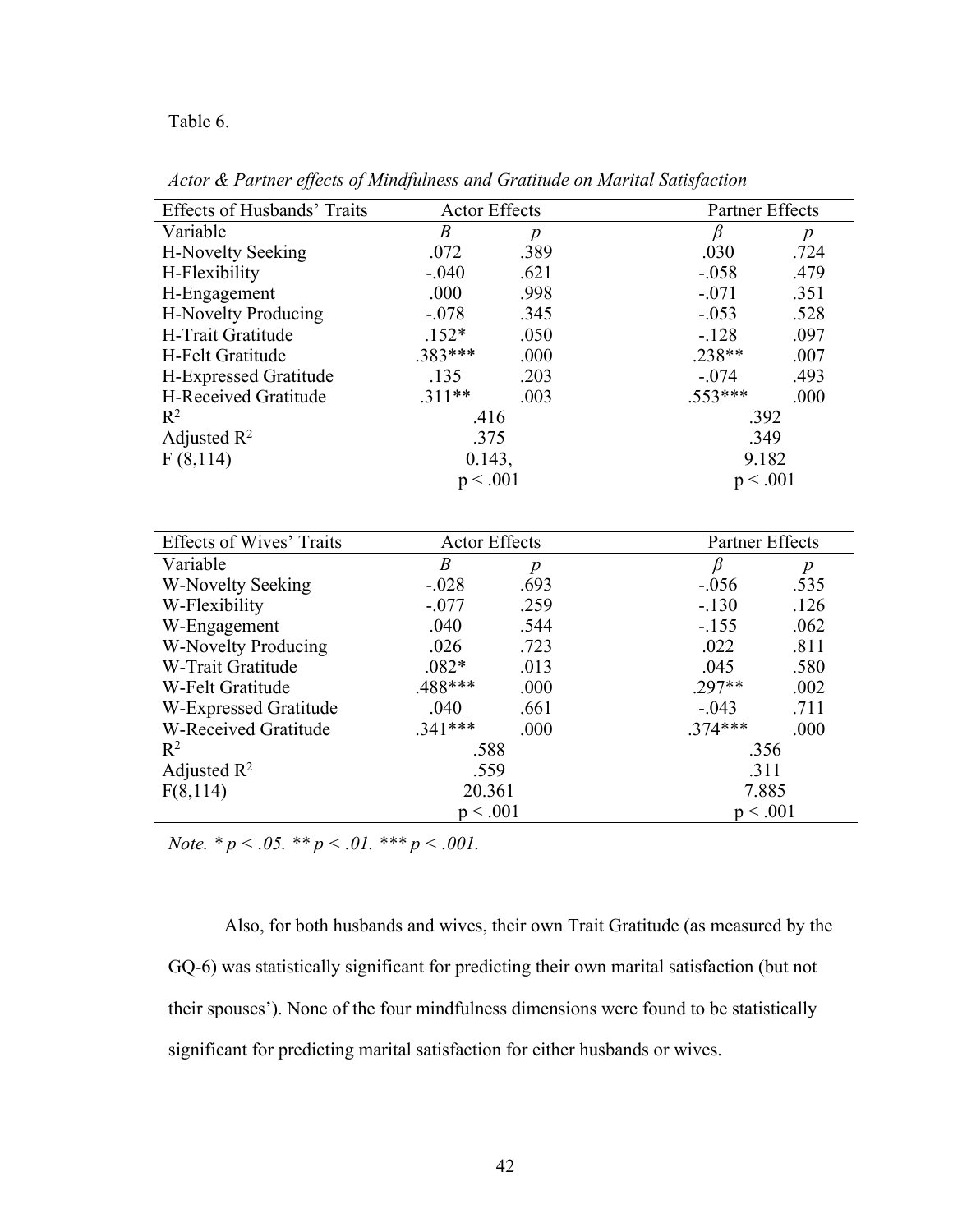# Moderation Analysis: Mindfulness as a Moderator of Gratitude

For this part of the analysis, an interaction term between mindfulness (high/low mindfulness - dummy variable) and gratitude was created to test whether mindfulness is moderating the effect of gratitude on marital satisfaction. The results of the analysis are summarized in Table 7.

### Table 7.

*Hierarchical Regression Analysis for Interaction between Mindfulness and Gratitude* 

| Block and predictor variables | B     | SE B  |       | $R^2$   | $\Delta R^2$ |
|-------------------------------|-------|-------|-------|---------|--------------|
| Block 1                       |       |       |       | $74***$ |              |
| Mindfulness                   | .072  | .23   | .02   |         |              |
| Gratitude                     | 21.77 | 2.50  | 49*** |         |              |
| Block 2                       |       |       |       | $25***$ | $0.13*$      |
| Mindfulness                   | .56   | .33   | .14   |         |              |
| Gratitude                     | 18.71 | 19.80 | .42   |         |              |
| Mindfulness x Gratitude       | .93   | .45   | .94*  |         |              |

*Note. \* p < .05. \*\*\* p < .001.*

The interaction term between mindfulness and gratitude was statistically significant ( $b = .94$ ,  $p < .05$ ) and explained an additional 1.3% of the variance in marital satisfaction. These findings support our hypothesis that the relationship between gratitude and marital satisfaction is strengthened by the presence of high mindfulness.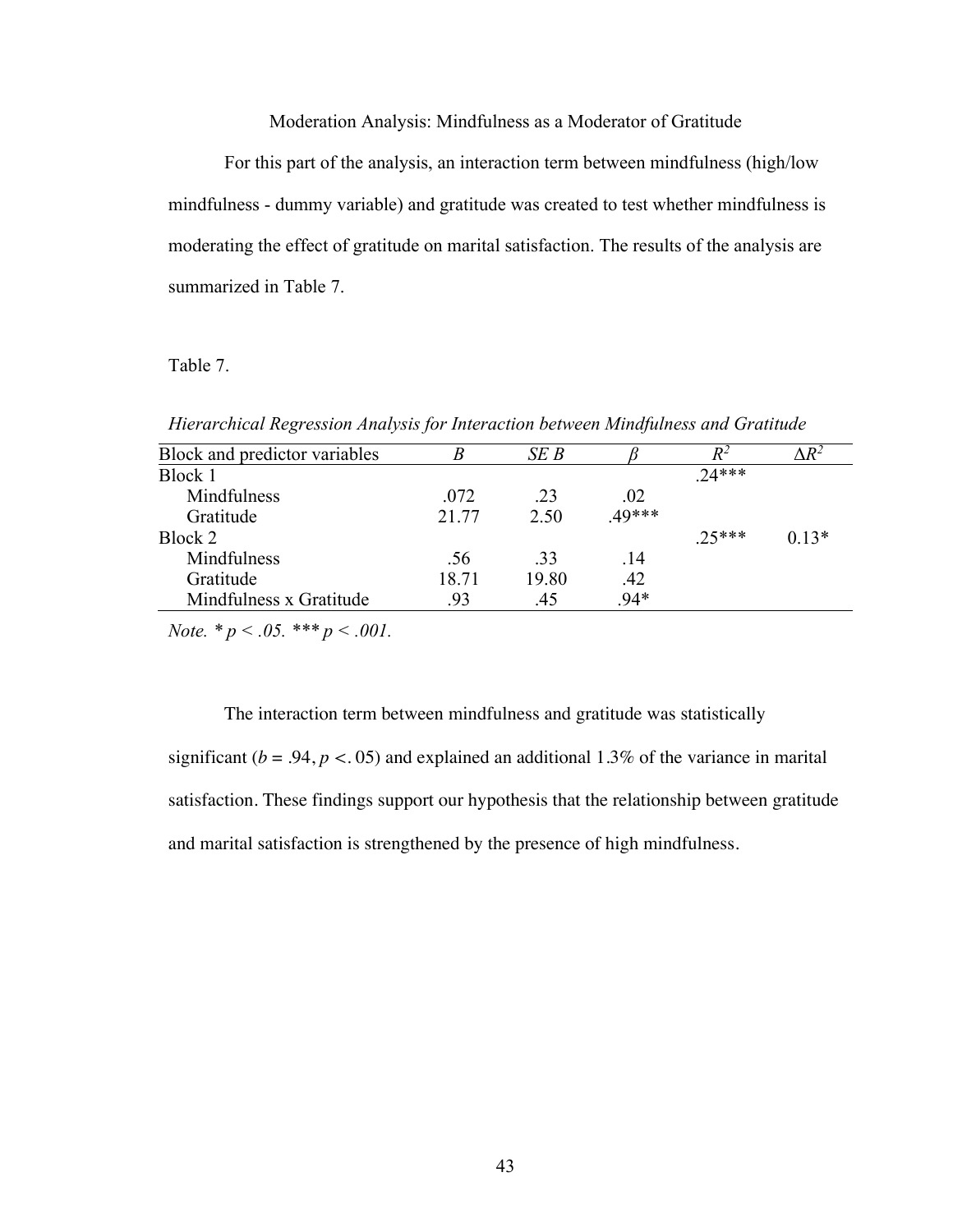#### Mindless or Clueless: An ANOVA Analysis

For this part of the analysis, the difference between MAT scores of husbands and wives was calculated. The difference was calculated as follows: wife's MAT score was subtracted from husband's MAT score. Negative numbers indicate couples where the husband was less satisfied than his wife and positive numbers indicate couples where the husband was more satisfied than his wife.

The absolute difference ranged from 0 to 56 ( $M = 14.9$  and  $SD = 13.7$ ) and 28 couples (*N*=123) exhibited differences larger than 20 points (Fig. 4). Such large differences point to couples that are largely out of sync with each other. It was hypothesized that people who scored more than 20 points higher than their spouse in the MAT, that is, people who were not aware that their spouse was a lot less satisfied than themselves would have lower self-reported mindfulness score in the LMS.

*Figure 4.* Differences in MAT scores (Husbands – Wives)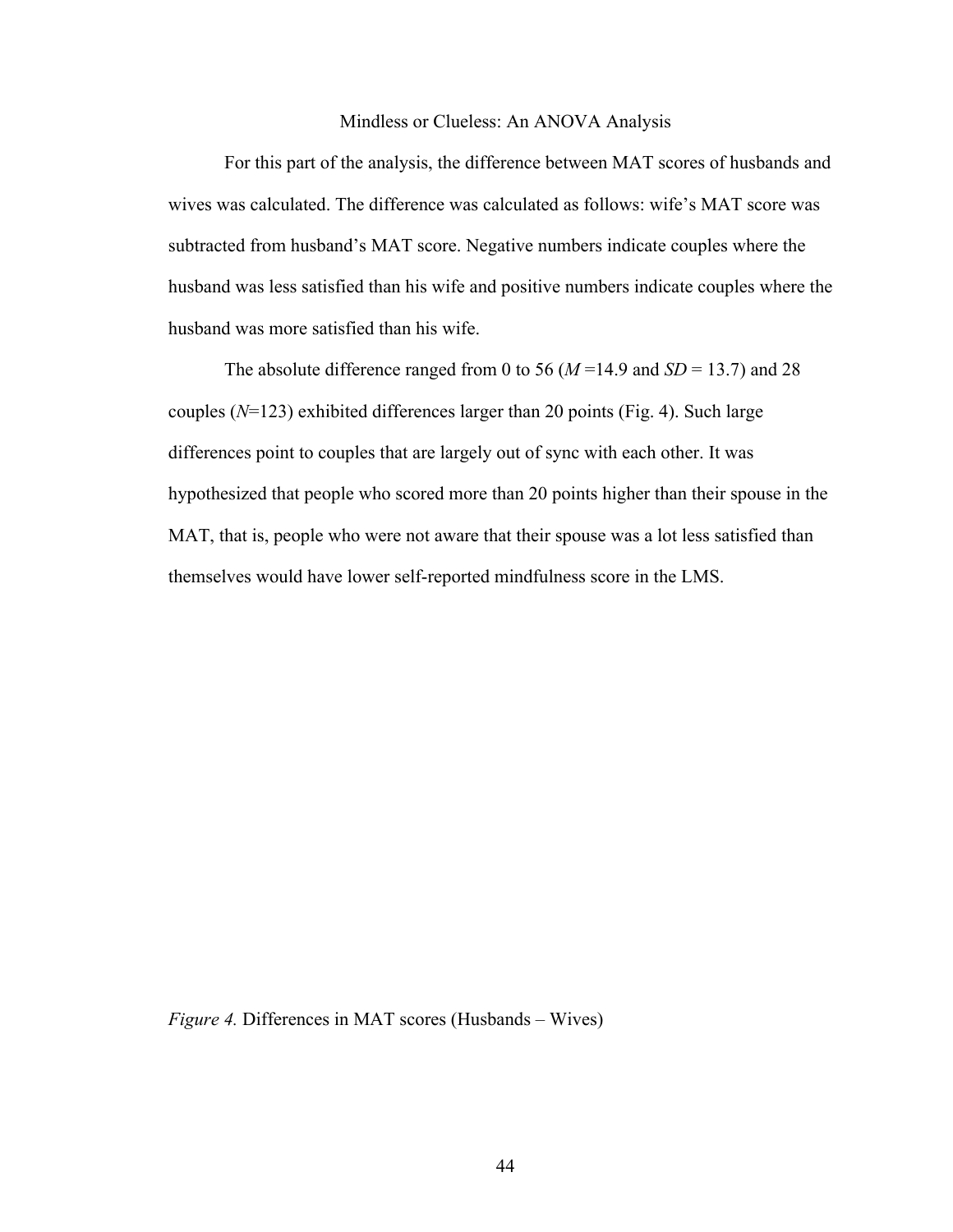A new dummy variable, "Clueless" was introduced to describe this group of participants. The cut-off value of 20 MAT points was selected because for couples whose scores display differences larger than 20, by definition, husbands and wives would belong in different satisfaction groups (Figure 1). A one-way ANOVA test was performed to test whether Clueless participants had statistically different mean mindfulness scores from the rest. (Table 9).

Table 9.

*Means with Confidence Intervals, Standard Deviations of Clueless participants* 

|                  |     | M     | SD    | 95% LL CI | 95% UL CI |
|------------------|-----|-------|-------|-----------|-----------|
| Clueless         | 56  | 109.8 | 11.63 | 106.67    | 112.90    |
| Non-clueless 190 |     | 1156  | 13.6  | 113.52    | 11741     |
| Total            | 246 | l 144 | 13.37 | 112.49    | 115.85    |

*Results of ANOVA test for difference in the mean mindfulness score of clueless and nonclueless participants.*

The one-way ANOVA confirmed the hypothesis that mean mindfulness scores of clueless participants were significantly lower than the mean mindfulness scores of the rest,  $F(1, 244) = 8.02, p < .01$ .

### Content Analysis of Participants' Open-ended Responses

The last part of the survey included an optional open-ended question, asking participants to discuss additional factors that were important for the success (or nonsuccess) of their marriage. Of the 246 participants, an impressive 211 (85.7% of participants) responded to the optional question (90 men and 121 women).

For the purposes of the content analysis, participants who opted to respond were divided into three satisfaction groups based on their MAT score: Unusually satisfied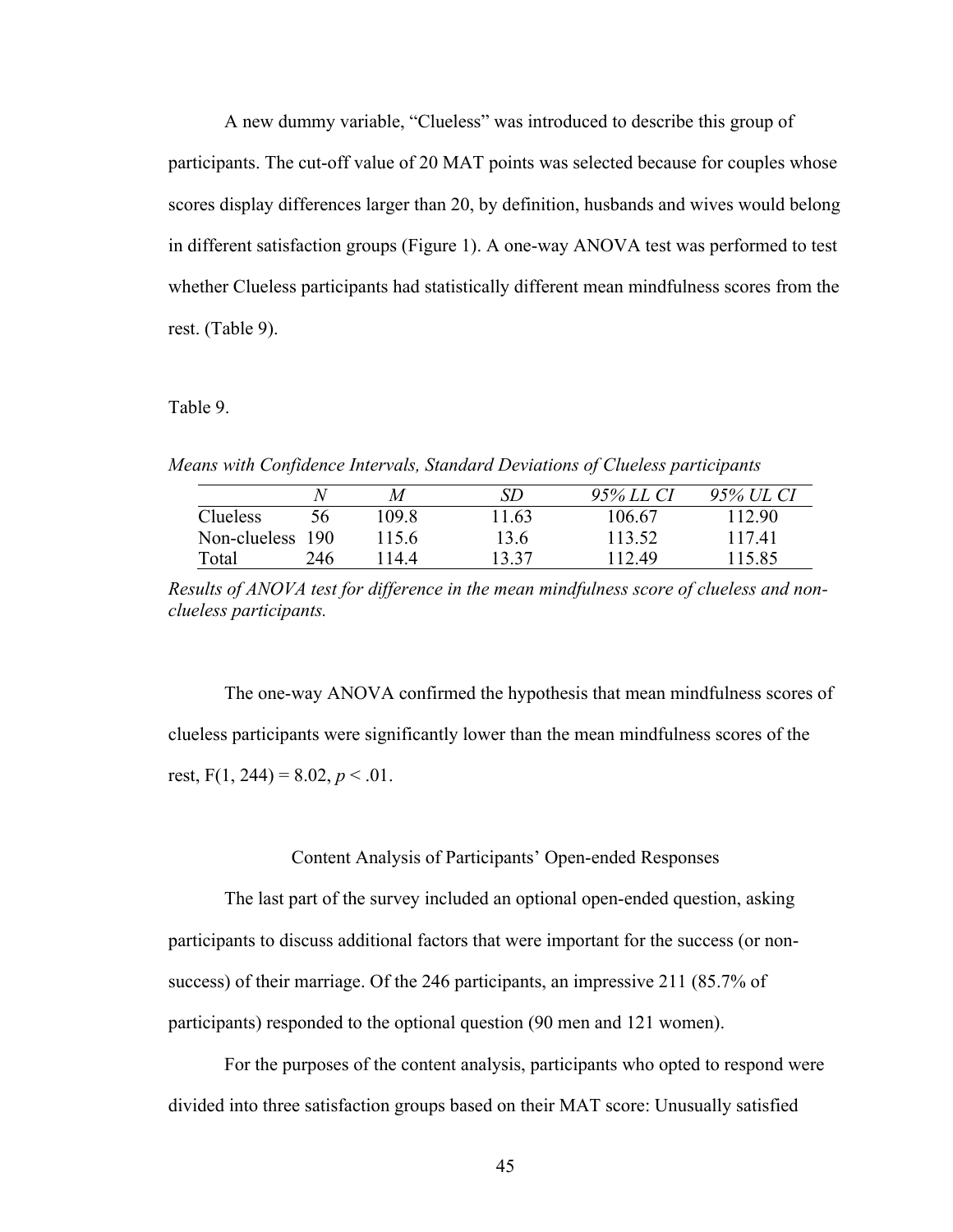$(MAT > 130, N = 60)$ , Satisfied  $(MAT > 100 N = 109)$ , and Dissatisfied  $(MAT < 100, N$ = 42). The results of the analysis brought to mind Tolstoy's famous aphorism: "All happy families are alike; each unhappy family is unhappy in its own way" (introduction to "Anna Karenina"). The responses of the Unusually Satisfied participants looked very homogeneous, taken straight out of a "How to Have a Happy Marriage" textbook: "love" (47 mentions), "mutual respect" (24 mentions), "mutual understanding" (21 mentions), "honesty" (15 mentions), "great communication" (14 mentions) and "being able to take one for the team" (11 mentions) were the most commonly cited factors. Sex, given its established importance for a happy marriage in the academic literature, and a 62.7% correlation ( $p < 0.01$ ) with marital satisfaction in this sample, was mentioned fewer times than expected: responses like "great sex life," "sexual chemistry," and "intimacy" were mentioned only eight times (e.g., a 35-year-old husband wrote: "Our sex life is truly outstanding!"). The lack thereof was mentioned seven times, mostly by participants in the Unsatisfied group. One potential explanation for the low occurrence of sex-related responses in the open-ended question, however, may be that talking about what happens "στο κρεβάτι" (sic) (= in the bedroom) between a married couple is still considered somewhat taboo in Greek society.

In the second group, several other responses, more practical and more down-toearth compared to the high ideals recorded in the first group, emerged. Two themes were of interest: the first theme included things the couple has in common, such as "compatible personalities" (22 mentions), "shared values" (15 mentions), and "common interests" (mentioned nine times). A second—very interesting, and very Greek—theme in the middle group was an almost perfect match between comments of husbands singing their wives' praises, saying that the most important thing for their happy marriage is "my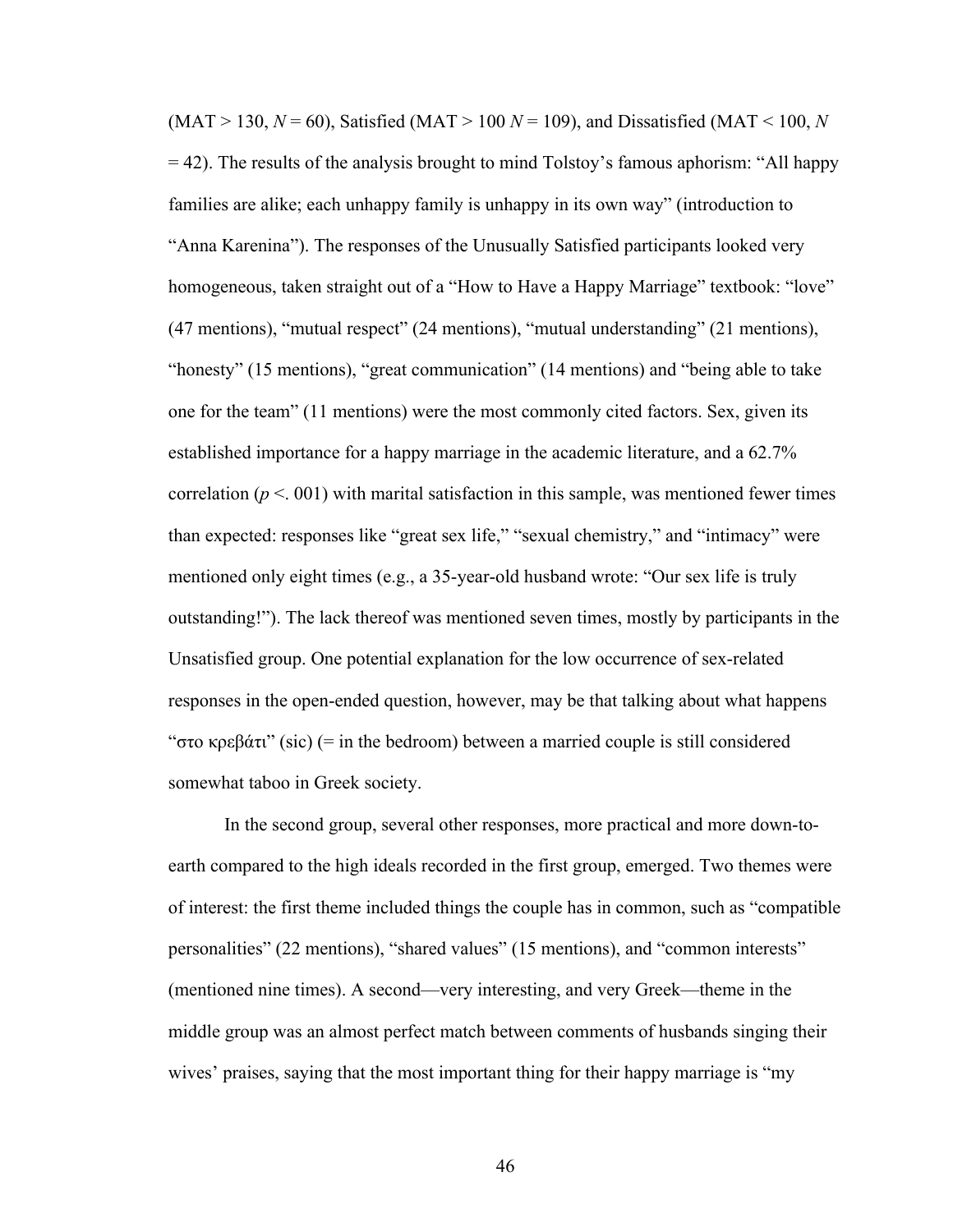wonderful wife putting up with me" (5 instances) and their wives correspondingly mentioning "me, being able to make this marriage work" (4 instances). A 49-year-old wife wrote: "Two things keep this marriage together: a) my husband loves me way too much b) I have ENDLESS (sic) patience. Otherwise, I would have left him long ago."

Another interesting pattern was that several participants (13 mentions) in this group responded something along the lines of "both of us are willing to put our children's well-being first." Consistent with Greeks' renowned devotion to their children, the word "children" came up 52 times (almost one in four respondents) in total. Satisfied participants mentioned children in the context of how much they admire their partner as a parent and how much their children helped solidify the couple's bond (e.g., a 41-year old husband said "[having kids] was the biggest challenge for our marriage, but it brought us closer together"), whereas dissatisfied participants made the division between the "pre" and "post-children" era in their marriage. For example, a 42-old wife responded: "Ever since we had our son, our once wonderful marriage became impossible…". As a matter of fact, one of the most common narratives in the dissatisfied group was that after having children, the couple transformed into something else, that did not include "being a couple." A 34-year-old wife wrote: "Stress for finances and nagging for kids and housework; it is so easy for a couple to lose track of who they are after having children…"

In the same spirit, a surprising number of (mostly dissatisfied) participants mentioned the extended family as a factor (11 mentions). Several women complained of their husbands' very close relationship with their mother ("My husband often compares me with his mother and always finds me lacking;" "I cannot stand how my mother-in-law has no boundaries and walks in and out of our house uninvited"). It is a pervasive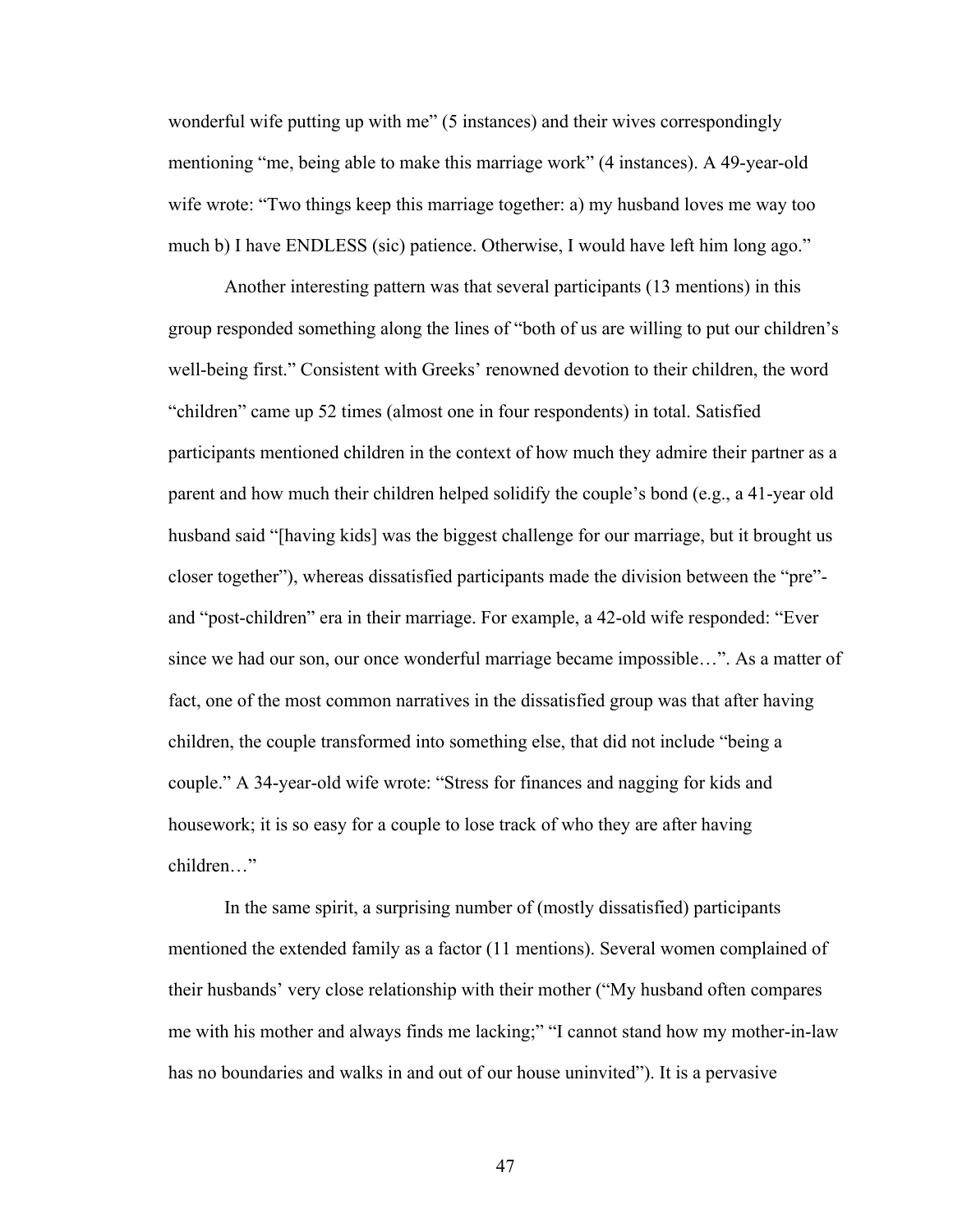narrative for Greek families that Greek men "never leave their mothers." Few men made similar remarks about their wives. A 39-year-old husband wrote: "The way her mother raised her has defined her adult behavior; she and I are too different to be able to create something healthy." It is worth noting that, conversely, respondents from the Unusually Satisfied group mentioned something along the lines of "not letting the extended family meddle in our affairs" (3 mentions) or "having reliable help with childcare by grandparents" (2 mentions).

Respondents in the Dissatisfied group mentioned three kinds of factors to which they attribute their unsuccessful marriages: a) lack of physical, sexual, and emotional intimacy (it is worth noting that all women with MAT scores below 90 mentioned this), b) nagging and conflict about mundane things, such as housework (one 47-year-old wife wrote: "My mother-in-law has pampered my husband to the point he will never lift a finger to help me!" whereas a 40-year-old husband wrote "I can't stand her nagging any longer") and c) financial issues (mostly mentioned by husbands).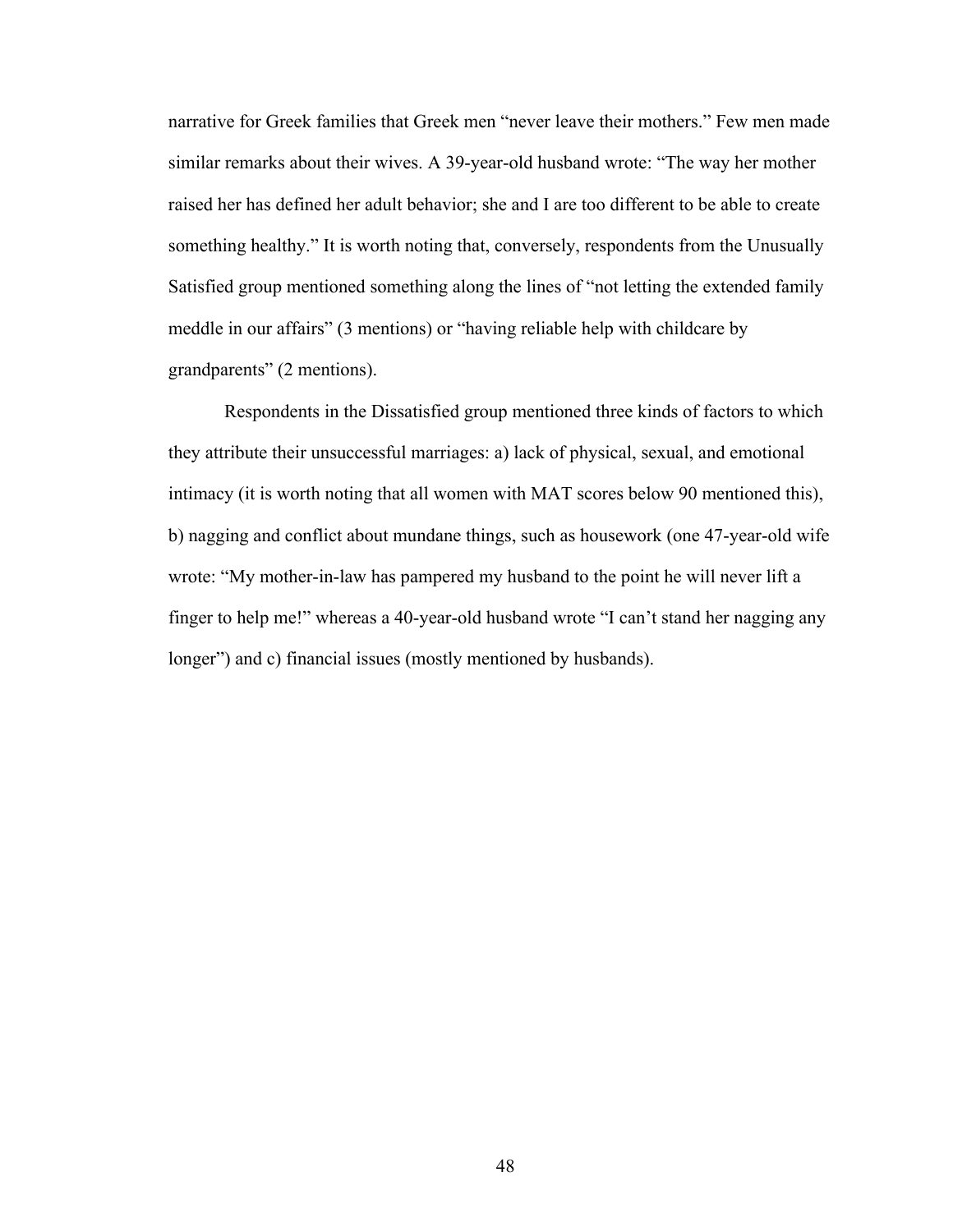#### Chapter IV

# **Discussion**

The purpose of this study was twofold: first, to investigate the relationship between Langerian mindfulness, gratitude, and marital satisfaction and second, to examine the notion of marriage and marital satisfaction in Greece, a population that has been systematically under-researched even though its features (e.g., extraordinarily low divorce rates) could be of empirical interest for marital research. This section will summarize findings and propose potential explanations to interpret them.

### Marital Satisfaction

Given that Greece has, by far, the lowest crude divorce rate in the European Union at 1.0, it was expected that Greeks would report enjoying higher levels of marital satisfaction. Even though it is not always the case that the most dissatisfied couples are the ones that will eventually divorce, marital distress is the best predictor of divorce (e.g., Amato & Rogers, 1997) so it was expected that the low divorce rate would indicate lower marital distress.

The findings supported this expectation. The average MAT score for this study was extraordinarily high with similar scores for husbands and wives. Unsurprisingly, marital satisfaction scores of husbands and wives had a strong, positive, and statistically significant correlation. As seen in Figure 1, the vast majority of husbands and wives were either Satisfied or Unusually Satisfied with their marriage. The traditional cut-off point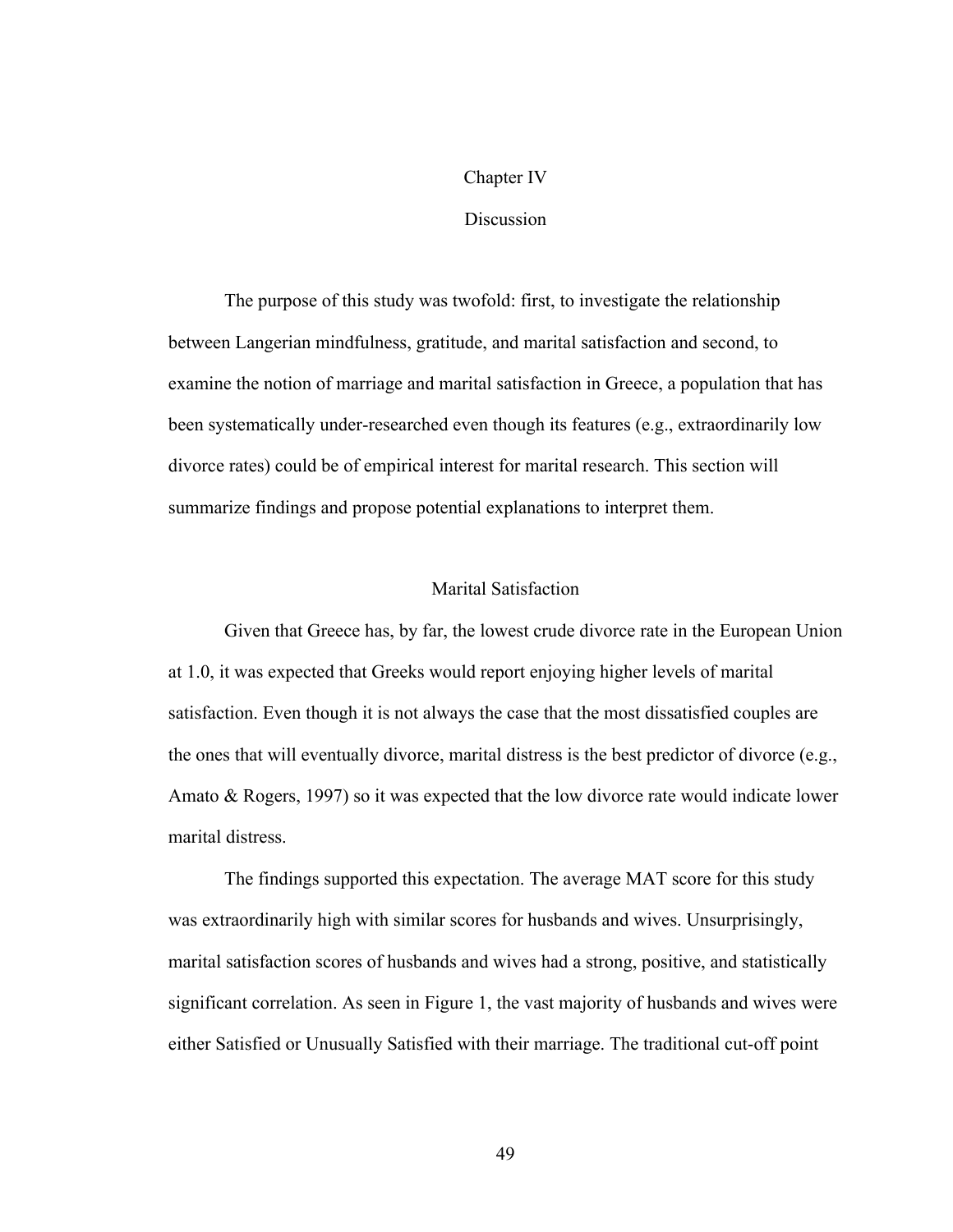for marital maladjustment (e.g., Gottman, 1994) is 100; only 15% of husbands and 25% of wives in our sample report MAT scores in the clinically distressed range.

In the recent marital research literature reviewed, average MAT scores ranged from 100.1 (Boston group, Maneta, Cohen, Shulz, & Waldinger, 2015) to 119.5 for the control group in the study of Monga et al. (2004). Other MAT scores reported in recent studies were 108.3 for husbands and 109.5 for wives (Gottman & Tabares, 2018). Tissot and colleagues have compared the average MAT scores in a U.S. and a Swiss sample (Tissot, Kuersten-Hogan, Frascarolo, Favez, & McHale, 2018) and have found that the Swiss sample reported significantly lower MAT scores than the U.S. sample. In the only recent study that focused on a non-Western, non-individualistic, Xu (2017) has reported that the average MAT score for Chinese newlyweds was 98.9, with almost half of participants falling below the 100-point mark. This short review of MAT scores places the MAT scores of the Greek sample in this study at the top, confirming our expectation that Greeks are more likely to report more satisfying marriages.

# Mindfulness and Marital Satisfaction

Similarly to other studies focusing on Langerian mindfulness (e.g., Burpee  $\&$ Langer, 2005), the mean mindfulness score for this sample was well above average with husbands and wives reporting similar scores. This occurred on all scores except for on the Novelty Producing dimension, that is, the degree to which one tends to produce new information on which husbands score slightly higher.

Many researchers and clinicians are interested in the role of mindfulness in positive marital functioning (e.g., Barnes et al. 2007; Kozlowski 2013; Wachs and Cordova 2007) and one particularly compelling and replicated finding in these studies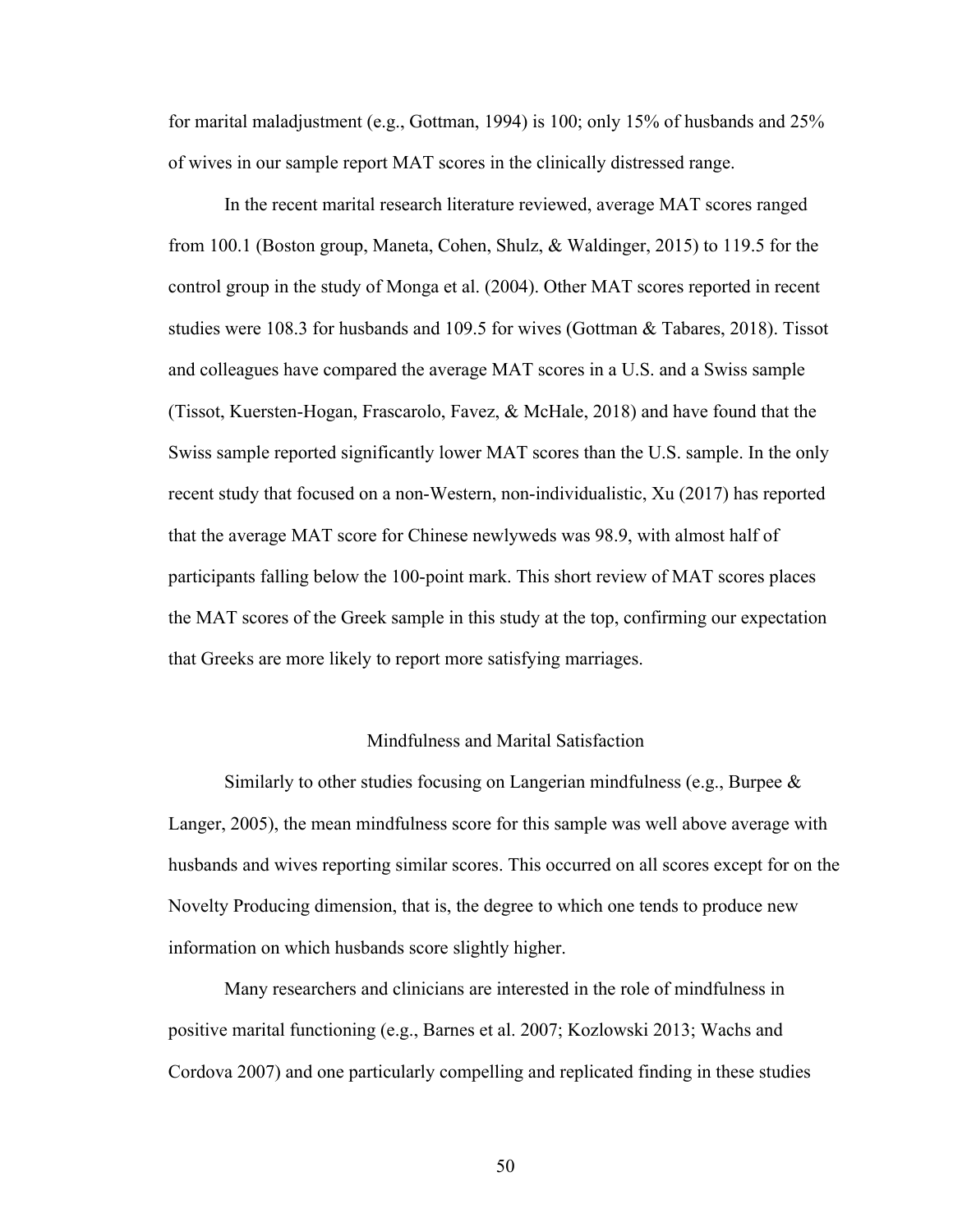that consider mindfulness as a personality trait is that higher levels of dispositional mindfulness are strongly correlated with higher rates of marital satisfaction. Similarly, the present study hypothesized that higher levels of mindfulness would correlate with and predict higher marital satisfaction.

The analyses did not confirm this hypothesis, however. The correlational analysis (Table 3) indicated no significant relationship between mindfulness and marital satisfaction for either husbands or wives while the dyadic data analysis (Table 7) failed to find either actor or partner effects of dispositional mindfulness on either husbands' or wives' marital satisfaction. None of the four dimensions of mindfulness was a statistically significant predictor. The average MAT score of participants scoring High on Mindfulness but Low on Gratitude (HM/LG) was the lowest of the four groups that were included in the analysis. These findings are not consistent with past literature in which researchers (e.g., Baer, 2003; Barnes et al., 2007; Brown et al., 2007; Burpee & Langer, 2005; Carson, 2004; Dekeyser et al., 2008; Lenger et al., 2017; Wachs & Cordova, 2007) have consistently found mindfulness to be positively associated with relationship satisfaction.

One proposed explanation for this inconsistency is the difference in measurement techniques that might be influencing the results. As addressed previously in this this thesis, mindfulness has been defined in a variety of ways and measured in a variety of ways as well; therefore, disparities between studies assessing mindfulness may result. For example, Barnes et al. (2007) found a positive and significant association between mindfulness and marital satisfaction by utilizing a dispositional version of the MAAS (Brown & Ryan, 2003) to measure trait mindfulness and the Dyadic Adjustment Scale (Spanier, 1976) to assess marital satisfaction. The current study used the LMS (Langer,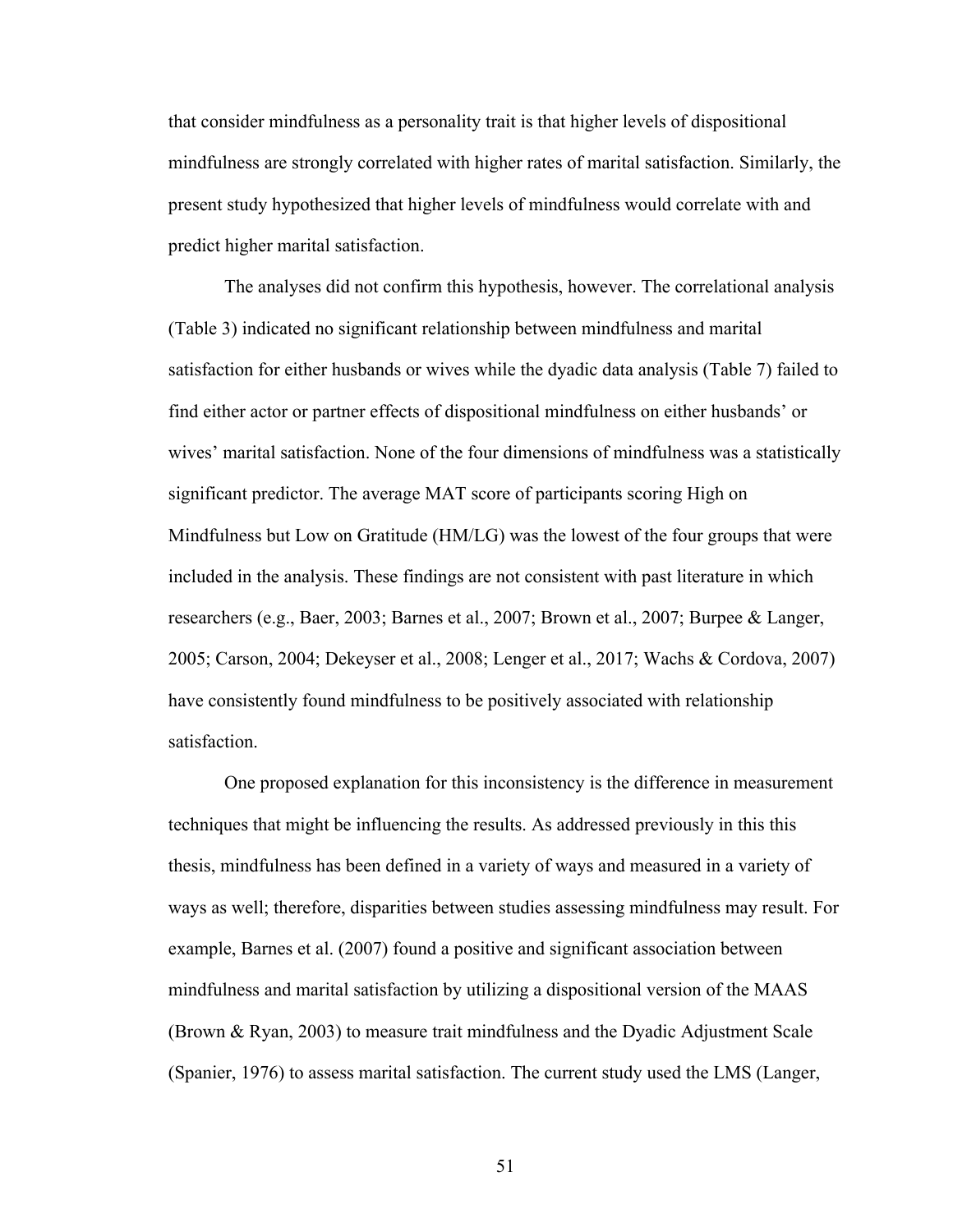2004) and the MAT (Locke & Wallace, 1959), respectively. The only other study reviewed that used the LMS is Burpee and Langer's research (2005) whose data suggested that mindful spouses, that is, people who are present-focused, mentally engaged, and open to new experiences, benefit from greater happiness in their marriages. It is worth noting however that, even in Burpee and Langer's study (2005), only two of the four dimensions (i.e., novelty producing, novelty seeking) demonstrated significant correlations with marital satisfaction.

Consistent with other research examining cross-partner effects of mindfulness on partner's marital satisfaction (e.g., Barnes et al. 2007; Lenger et al., 2017; Pakenham and Samios 2013), the present study did not uncover a statistically significant relationship between one's mindfulness and his or her spouse's marital satisfaction. This has suggested that trait mindfulness is not relevant to one's partner's happiness.

A unique contribution of this study is that related to its APIM-friendly design, it was able to compare the difference in MAT scores between husbands and wives (Fig. 4) and subsequently to examine the relations between this difference and mindfulness scores of the two spouses. It was hypothesized that participants whose score was more than 20 MAT points higher/lower than their spouse's would be scoring lower on the LMS, that is, would be more mindless. According to Langer (2000), mindlessness is the opposite of mindfulness (i.e., when we "act according to the sense our behavior made in the past, rather than the present"). This hypothesis was indeed confirmed. Mindless spouses were more likely than mindful spouses to be unaware of the extent of their spouses' unhappiness in their marriages.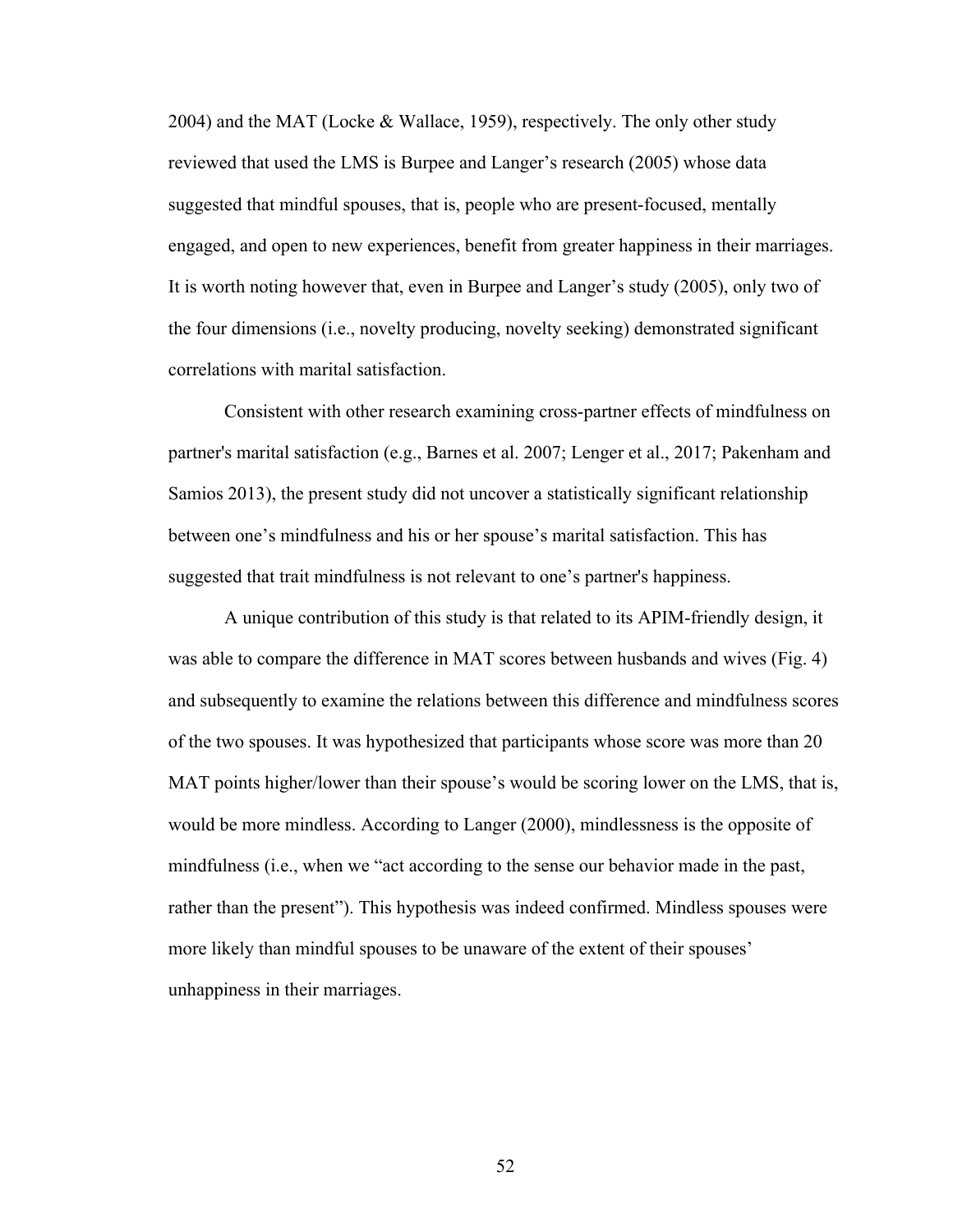### Gratitude and Marital Satisfaction

Scholars have theorized that dispositional gratitude leads to greater marital satisfaction through a number of mechanisms: for example, husbands and wives with higher levels of gratitude have been found to feel closer to their spouses, engage in more relationship maintenance behaviors, and have greater commitment and stability (e.g., Algoe et al., 2010; Gordon et al., 2012; Kubacka et al., 2011; Mikulincer et al., 2006; Seligman et al., 2005). Building on this body of research, this study hypothesized that more grateful individuals would enjoy more satisfying marriages. Analysis after analysis, we found strong evidence supporting this hypothesis.

This study measured gratitude with a combination of the GQ-6 (McCullough et al., 2003), measuring Trait Gratitude and the Gratitude in Relationships Scale (Lambert et al., 2010), measuring what was named for the purposes of this study "Spouse-Related Gratitude." Overall gratitude was the sum of these two variables. This study found a significant difference between husbands' and wives' scores with women more grateful than men overall. The correlational analysis found a strong, positive relationship between trait gratitude and marital satisfaction, suggesting that people who are more grateful tend to have more satisfying marriages. This effect was even more pronounced for women. According to the multiple regression analysis, gratitude scores were able to predict about one-third of the variance in marital satisfaction. The ANOVA found that people scoring High in trait gratitude displayed significantly higher mean MAT scores (in both the HM/HG group and the LM/HG group) than people scoring Low in trait gratitude.

The dyadic data analysis found significant actor and partner effects for Felt Gratitude and Received Gratitude for both husbands and wives as well as and significant actor effects for Trait Gratitude. In other words, marital satisfaction for both husbands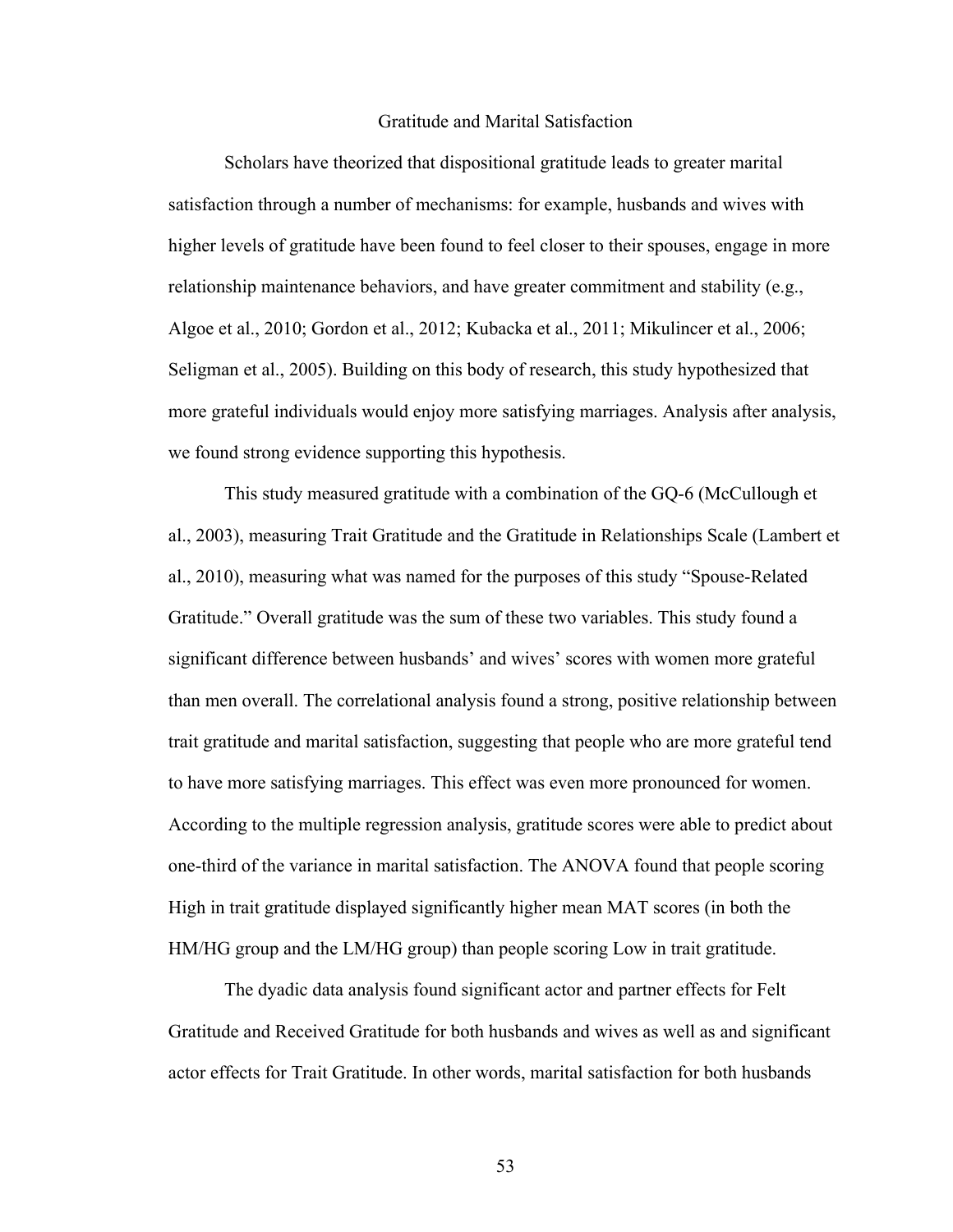and wives could be predicted not only by the amount of gratitude they felt for their partners and the extent to which they felt appreciated by their partners (actor effects) but also by how grateful their partners actually were and how much they themselves expressed their gratitude to their partners (partner effects). Also, for both husbands and wives, dispositional gratitude was significant in predicting their own marital satisfaction but not their partners', suggesting that how grateful one is may be relevant to one's own relationship experience but not to the partner's happiness. In sum, all of the tests that were performed suggested a strong positive association between gratitude and marital satisfaction.

### Mindfulness, Gratitude, and Marital Satisfaction

Lambie and Marcel's (2002) theory of emotion awareness that proposes that gratitude can only lead to greater satisfaction if the individual is aware of their internal mind and external circumstances. It was therefore hypothesized that mindfulness would moderate the relationship between gratitude and marital satisfaction.

The results supported this hypothesis in that the interaction variable was statistically significant. As a result, it is proposed that mindfulness does moderate the relationship between gratitude and marital satisfaction such that the presence of high mindfulness will strengthen the relationship between gratitude and marital satisfaction. This study has relied on Lambie's (2007) theoretical framework of emotional awareness to interpret this moderating effect. Specifically, Lambie has proposed a concept involving levels of emotional awareness to explain individual differences in the awareness of emotion. At level zero, the "no emotion state," there is no evidence of emotion (e.g., bodily reactions, cognitive biases, verbal reports). Level one describes people who have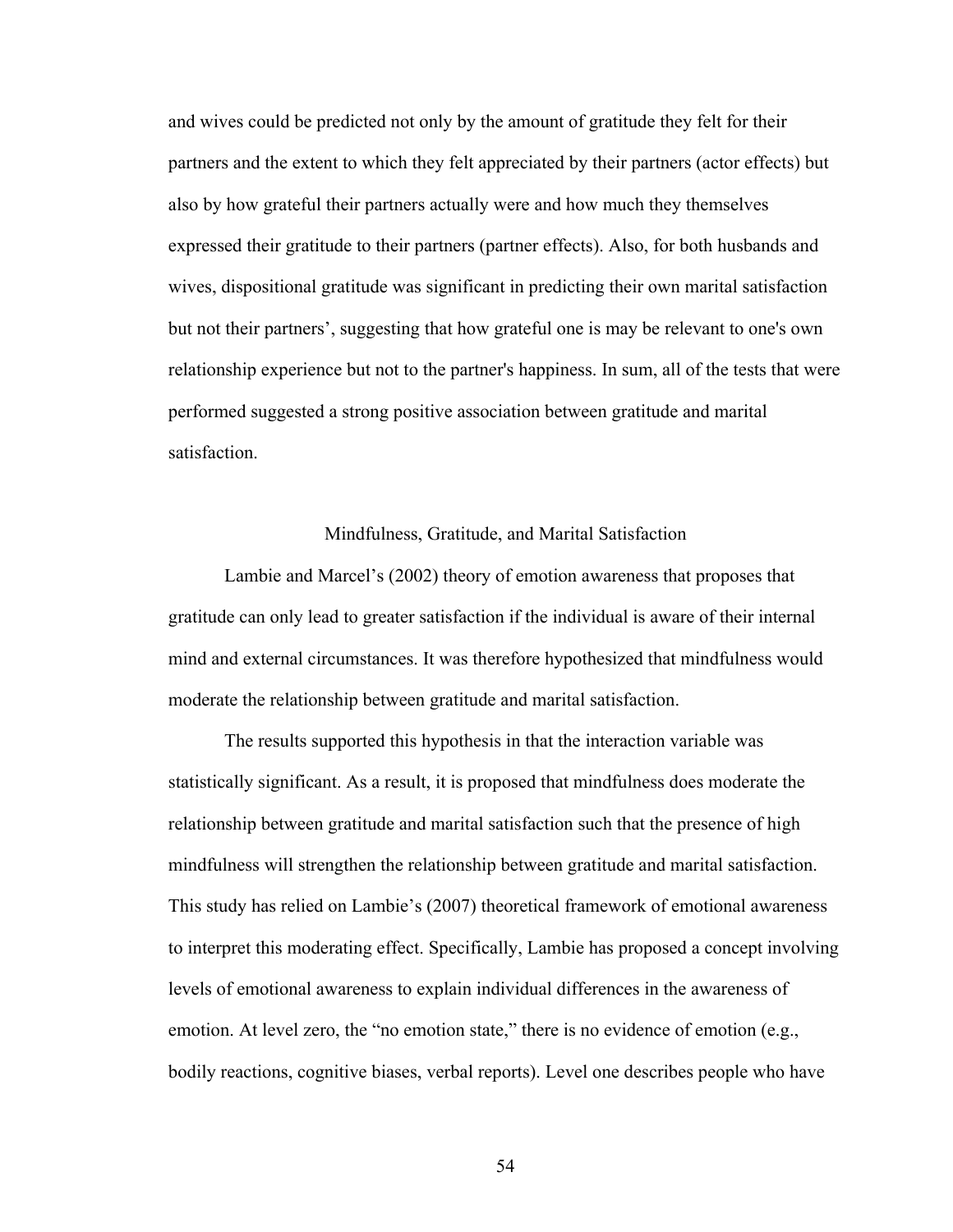emotion states but no awareness of those. Finally, level two describes people who attend to an emotion state and categorize it as emotion. At this level, people exhibit deliberative behavior. According to this framework, it was reasoned that mindfulness enables individuals to promote their emotion awareness to level two.

By reaching level two emotion awareness, an individual embraces a core tenet of Langerian mindfulness, that is, active engagement in the present. In the context of a marriage, actively engaging with one's emotions, being able to feel less threatened by change, being aware of how grateful one is for one's spouse will help keep old relationships, new. (Burpee & Langer, 2005).

### The Big, Fat, Greek Marriage

The previous section suggested that for the sample studied average MAT scores were higher than similar samples in the U.S., Switzerland, and China. This was an unsurprising finding given that Greece boasts the lowest crude divorce rate in Europe. It is worth wondering then, what makes Greeks happier in their marriages and less likely to divorce?

Several truisms about marriage were tested on this sample and were all found to hold. For example, Greek women were significantly more likely to respond that they have thought about getting a divorce compared to their husbands, consistent with the findings of similar studies (e.g., Amato, 2014). Participants with no children were significantly more likely to report higher marital satisfaction scores, consistent with similar studies (e.g., Burpee & Langer, 2005; Hirschberger et al., 2009). Income, education, and age did not correlate with marital satisfaction. Given that many Greek women do not work (either because of high unemployment in Greece or because Greek women are expected to stay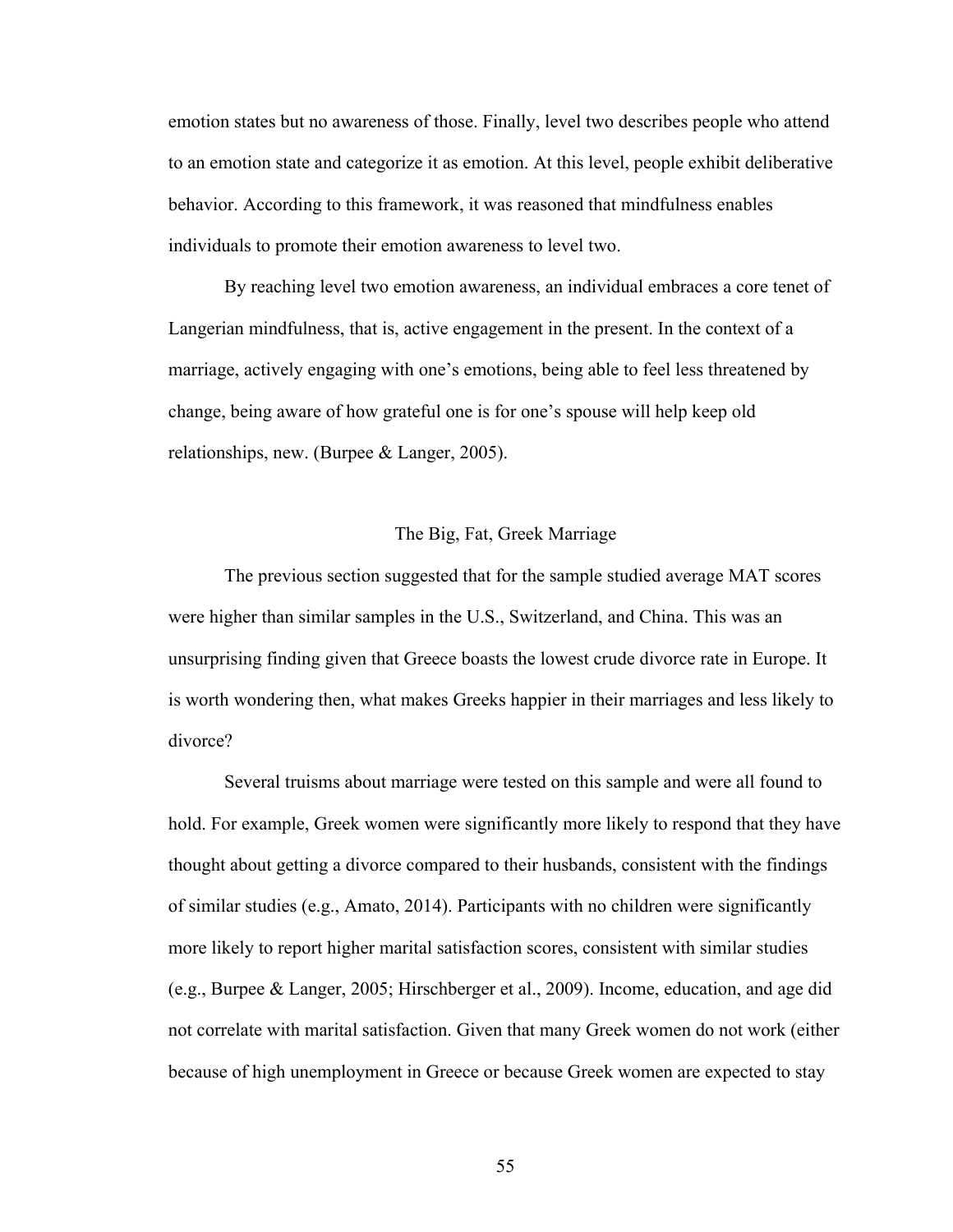at home after they have children), another ANOVA was performed to compare marital satisfaction of working and unemployed women. No significant difference was found. In sum, none of the tests performed on this sample offered a convincing explanation as to why Greeks report higher levels of marital satisfaction.

The open-ended question at the end of the survey was aiming to collect responses that would shed light on this mystery. The majority of responses, however (e.g., love, children, family, intimacy, communication, companionship, mutual respect, compatibility, common interests) were not specific to a Greek context; these responses are essentially what a century of research on marital satisfaction would prescribe as the recipe to a great marriage.

It is worth noting, however, that there were three things that looked incompatible with marriages in more "Western" societies. The first, was the paramount importance of core and extended family for Greeks. Almost one out of four respondents spontaneously responded that "children" are what makes their marriage work while several respondents mentioned the extended family. At the onset of this study, it was mentioned that 99.4 percent of Greeks place their family as their top priority on the value scale, the highest percentage in the EU. The fact that several respondents spontaneously mentioned their inlaws in the open-ended question confirms the initial hypothesis that the presence of the extended family plays an important role in Greek marriage, either by introducing a greater degree of stickiness or by helping the couple deal with everyday challenges such as finances and childcare.

The second observation from the responses to the open-ended question was that a perverse "social contract" pattern came up: patient, benevolent, almost saintly wives that endure the whims of their husbands, who are indulged by their mothers. At a first reading,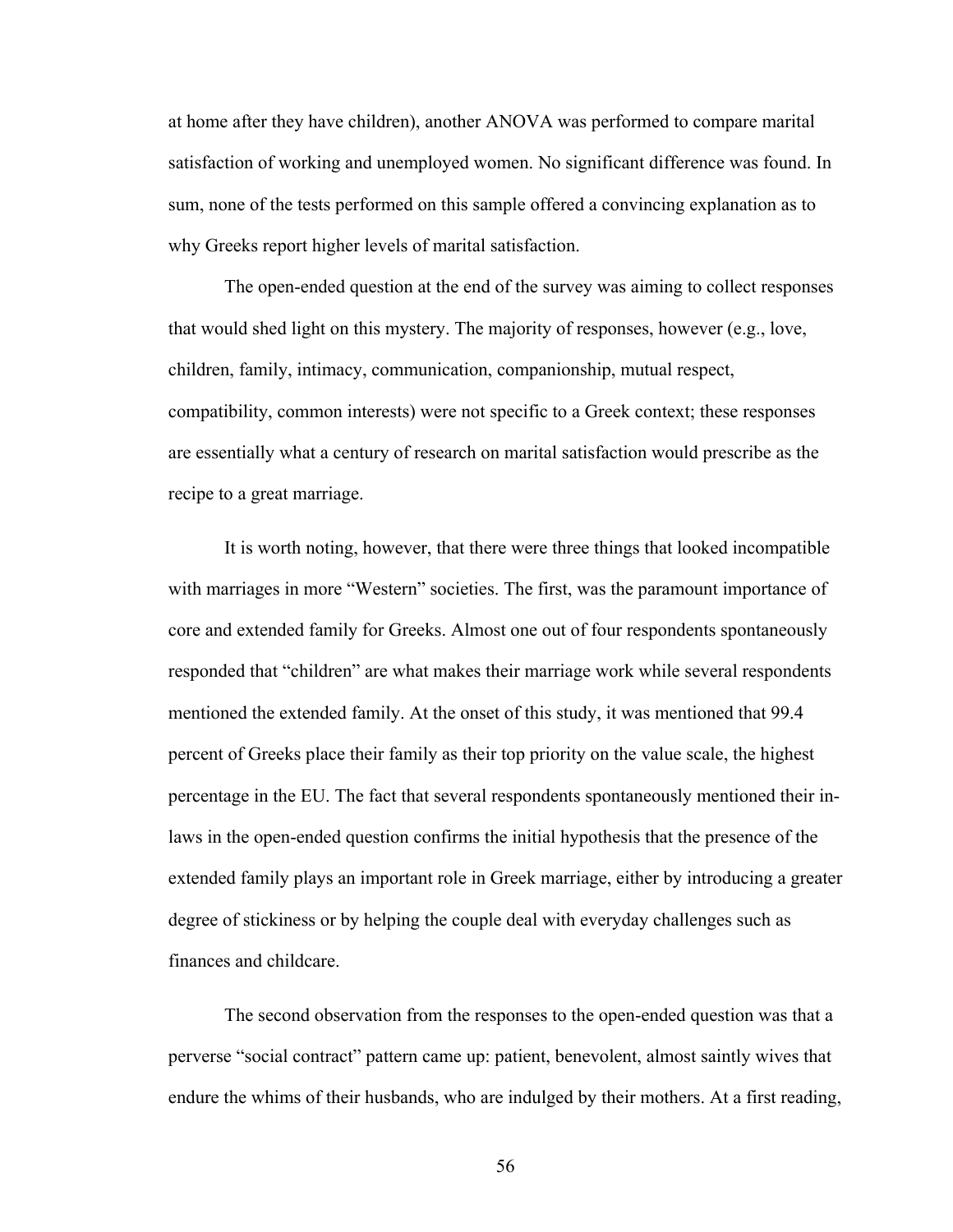this pattern was rather surprising; this idea came up several times in the responses with very similar wording. However, it became clear that this "social contract" is consistent with Greeks' idea of what it means to be a man, that is, someone whose primary responsibility is to provide for and protect his family, and a woman, that is, someone who is responsible for literally everything else. It is often said that Greek men transition from being under their mothers' care directly into being under their wives' care – 51.6% of Greek men aged 20-34 still live with their parents (Eurostat, 2017).

Greek women are fully expected to do the all the housework (including taking care of the children and their husbands), regardless of their own or their husband's employment status. Given that research has consistently found that the division of household labor is a prominent issue around which marital conflict develops (for a review, see Kluwer, Heesink, & Van de Vliert, 1996), it is worth wondering whether one reason Greeks seem to enjoy more satisfying marriages is that this issue is *a priori* resolved by society's backward-looking expectations about gender roles.

The third observation was that none of the participants discussed their expectation for self-actualization through their marriage as an important factor for their marriage's success. This is in sharp contrast to the U.S. where an increasing number of studies has attributed the increased rate of marital dissolution to a rising expectation for personal fulfillment from the marriage. According to these studies, the list of things people want from their spouses has grown substantially in recent decades and people have a lower threshold for marital dissatisfaction, making them more likely to seek a divorce if they feel their marriage is unfulfilling (e.g., Amato, 2000; Finkel, 2018; Hirschberger et al., 2009). For example, Finkel's (2018) central thesis in "The All-or-Nothing Marriage" is that people nowadays have come to view marriage less as an essential institution and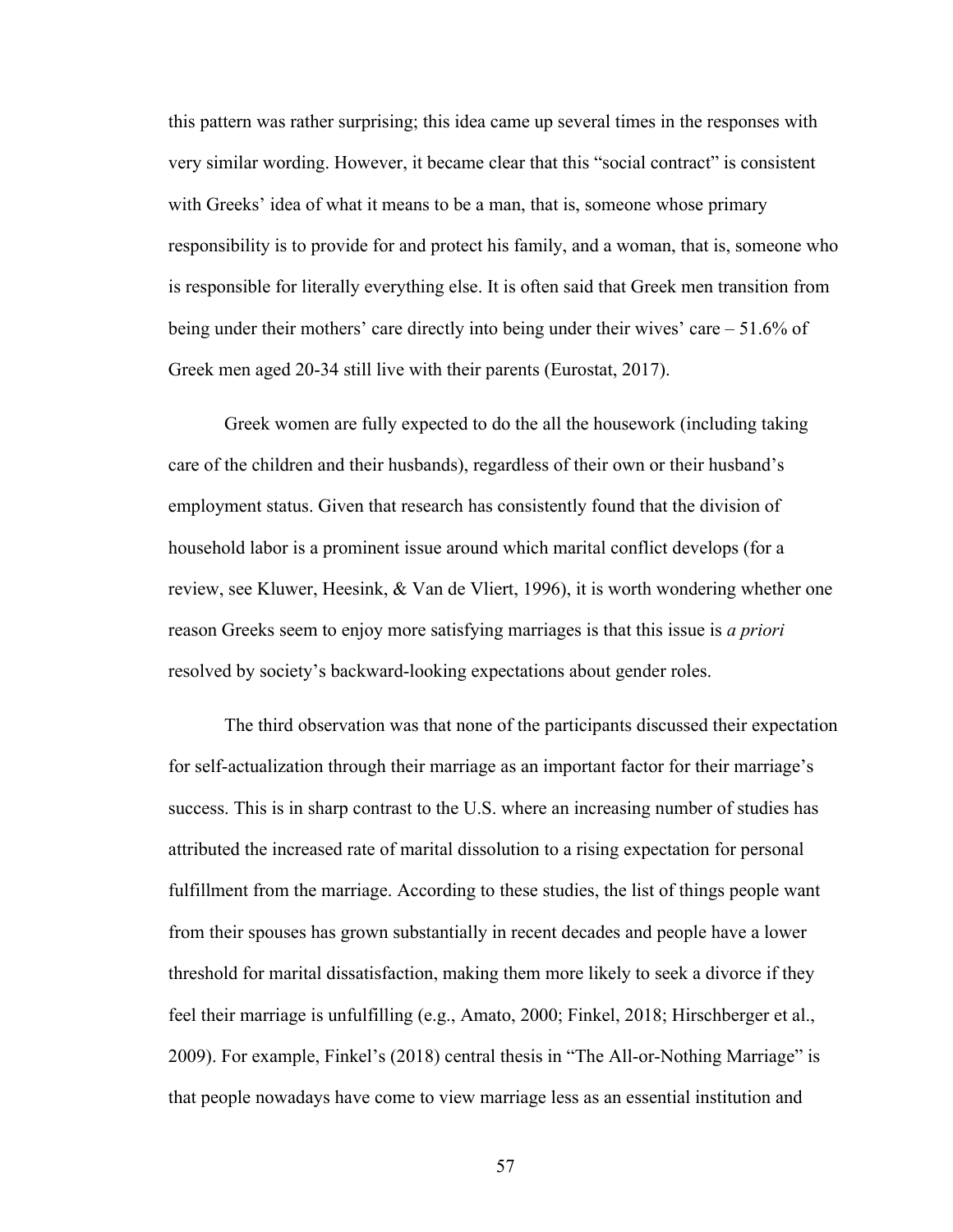more as an elective means of achieving self-discovery and personal growth, expecting their partner to be all things to them.

Based on the responses of participants, it appears that Greeks, unprogressive as they may be, have no such expectation from their spouses. Participants overwhelmingly attributed the success of their marriage to perceived mutual rewards (e.g., love, family, friendship, communication). Previti and Amato's (2003) 17-year longitudinal study established that individuals' reasons for staying together are specific to their particular marriages and the perceived rewards and/or barriers. Reporting "rewards only" for staying together was negatively correlated with divorce proneness. One possible explanation for the high average marital satisfaction of this sample (and the low occurrence of divorce in the Greek population) is that people overwhelmingly mentioned "rewards only" as reasons for staying with their spouses.

# Conclusion

This study has found that gratitude is a much more useful construct than mindfulness for understanding marital happiness. McGill and colleagues' (2016) comprehensive review of all studies measuring the magnitude of the association between mindfulness and relationship satisfaction found only a small to moderate effect. This study failed to replicate this result, except for the hierarchical regression analysis that found a small effect, Otherwise, in analysis after analysis, the effect of mindfulness on marital satisfaction was non-significant.

However, even if mindfulness does not directly affect marital satisfaction, based on this study, there are at least two beneficial outcomes for more mindful spouses. First, higher mindfulness will strengthen the relationship between gratitude and marital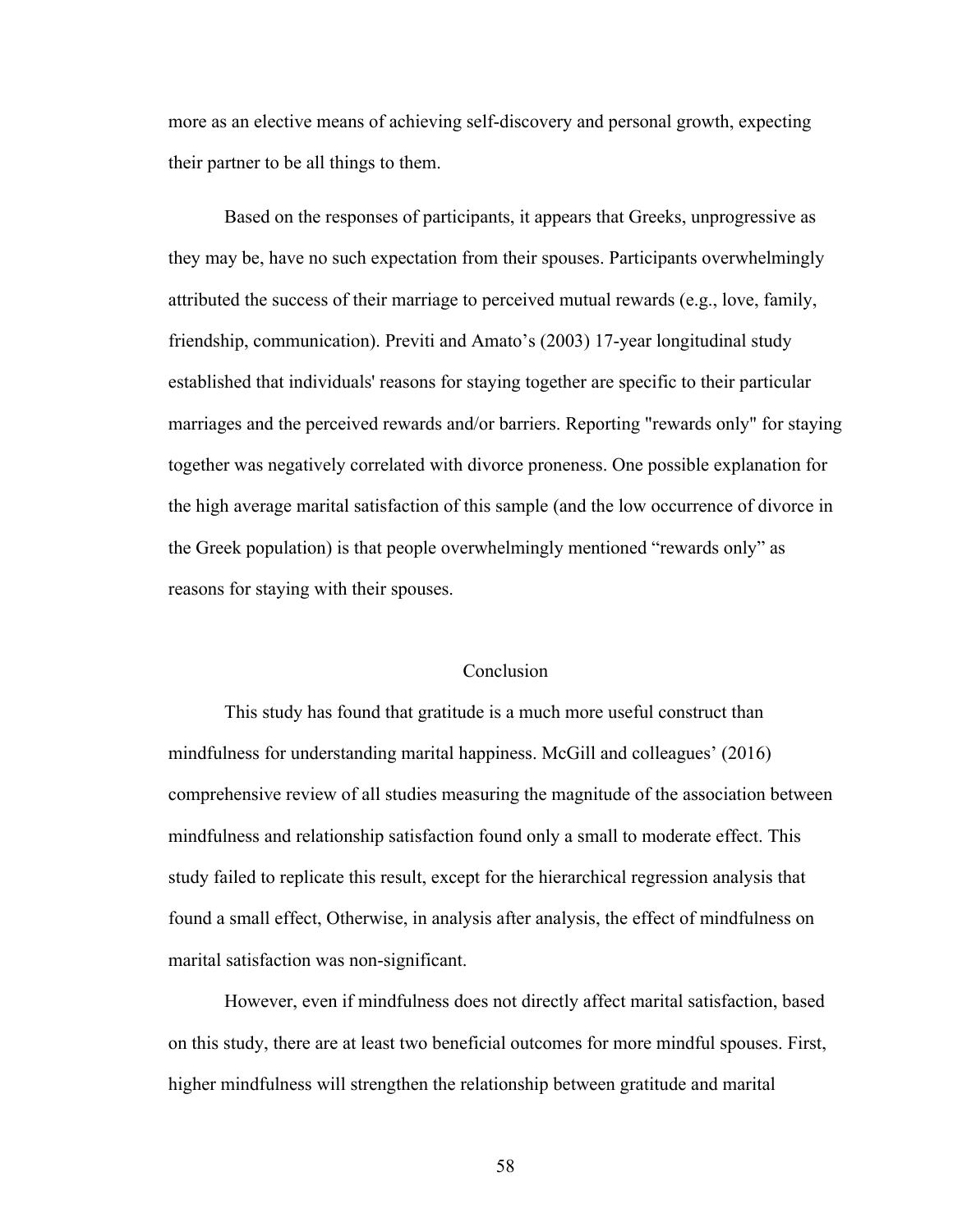satisfaction, that is, people who are more grateful are likely to enjoy even more satisfying marriages if they are also mindful. Second, this study found that it is more likely for more mindful people (who, by Langer's definition, are more actively engaged in the present) to "stay on the same page" with their spouses about where their marriage is and where they want it to go. When relationships are held constant and ignore changing contexts, the possibility for conflict and unhappiness is likely to increase. It is often assumed that a marriage will stay stable because spouses really know their partners well. However, once their opinion is formed, there is a danger that this opinion will not change, even when situations and context change (Burpee & Langer, 2005). In contrast, mindful people hold more malleable beliefs and attitudes and tend to re-evaluate their spouses and rediscover them. These findings imply that mindfulness alone may not improve levels of marital satisfaction, but it may be linked through other variables that may explain the relationship; for example, spouses who are mentally engaged and aware of new contexts are more likely to enjoy happier and fulfilling marriages.

Both Trait and Spouse-Related Gratitude, on the other hand, were found to be strongly associated with marital satisfaction. Overall gratitude's correlation was very strong, especially for women, and explained one-third of the variance in marital satisfaction. Trait gratitude was found to predict marital satisfaction for both husbands and wives. This finding is consistent with other studies demonstrating that grateful individuals are more likely to experience higher levels of a number of different variables, including happiness, appreciation of the normal everyday pleasures in life, optimism, empathy, and a sense of abundance (Emmons & McCullough, 2003; McCullough et al., 2004; Watkins et al., 2003). Further, grateful people's attitude of thankfulness toward the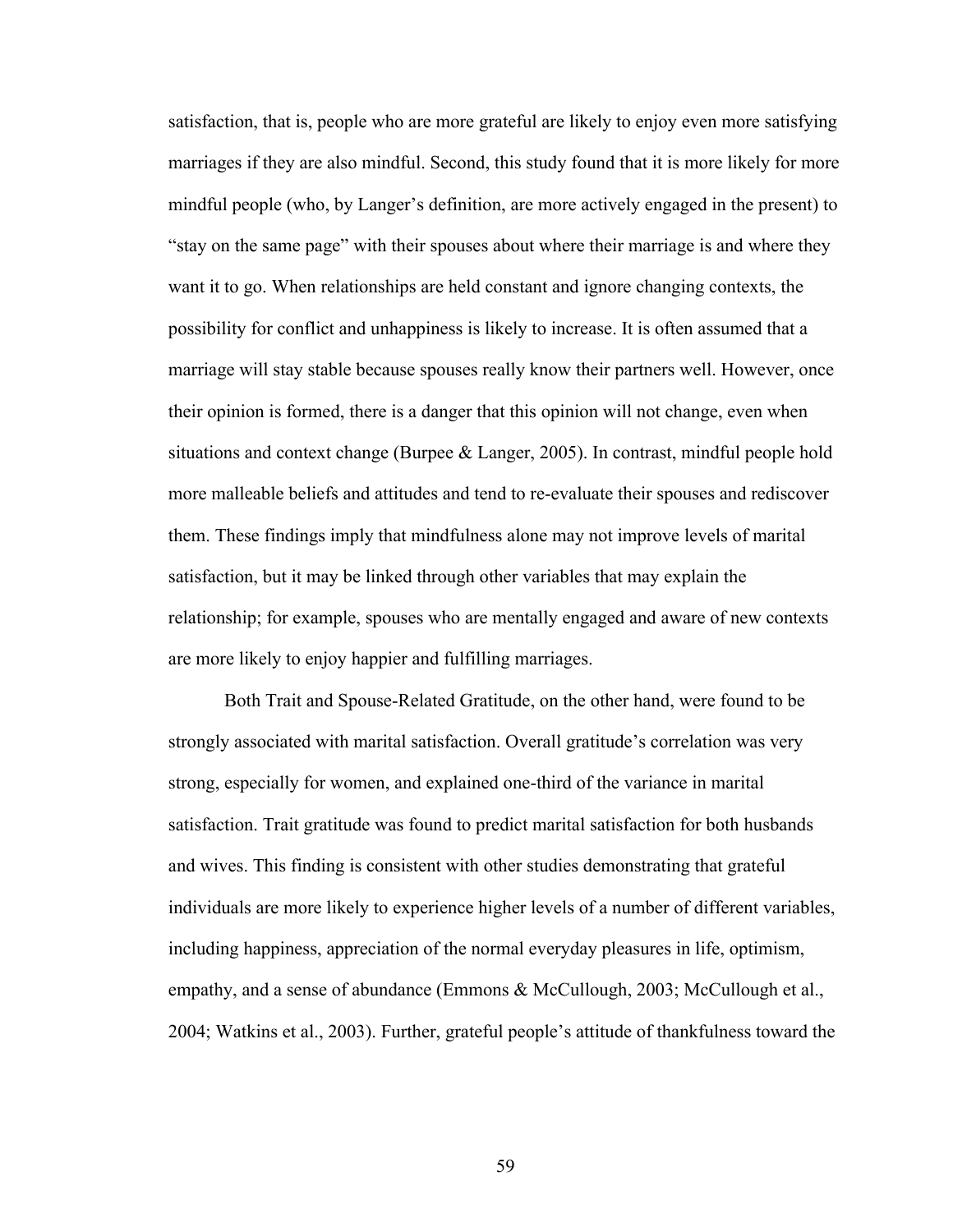way other people promote their wellbeing (Watkins et al., 2003) is likely to create a virtuous circle of appreciation in the marriage.

In this study as expected, two dimensions of spouse-related gratitude, Felt Gratitude and Received Gratitude, were found to predict both own and spouse's marital satisfaction. Given that grateful individuals not only appreciate the role others play in their wellbeing but also are motivated by gratitude to make others happy, it becomes clear how gratitude is particularly relevant to marriage. Someone who is expressing gratitude to a spouse is essentially celebrating the benefits that his or her spouse has brought to his or her life, which leaves the spouse feeling understood, appreciated, and empowered, thereby sparking a virtuous circle of positive reciprocity within the marriage. Surprisingly, but in full accordance with similar studies, the third dimension of spouserelated gratitude, Expressed Gratitude, was not associated with the spouse's marital happiness. It is, therefore argued that having an inward experience of gratitude is more relevant to one's spouse's happiness than actually expressing gratitude outwardly.

In sum, this study provides additional documentation that gratitude, and to a lesser degree mindfulness, are both important personality traits that enhance marital quality. Understanding the mechanisms underlying this relationship should be of considerable interest to clinicians trying to develop interventions designed to assist couples in cultivating optimal relationship functioning.

With respect to the question of why Greeks seem to enjoy more satisfying marriages that are much less likely to end in divorce, the survey aspect of the study failed to identify potential convincing explanations. The content analysis of the open-ended question did yield some interesting findings, such as the role of the extended family in helping the couple stick together, stereotyped gender roles in division of household labor,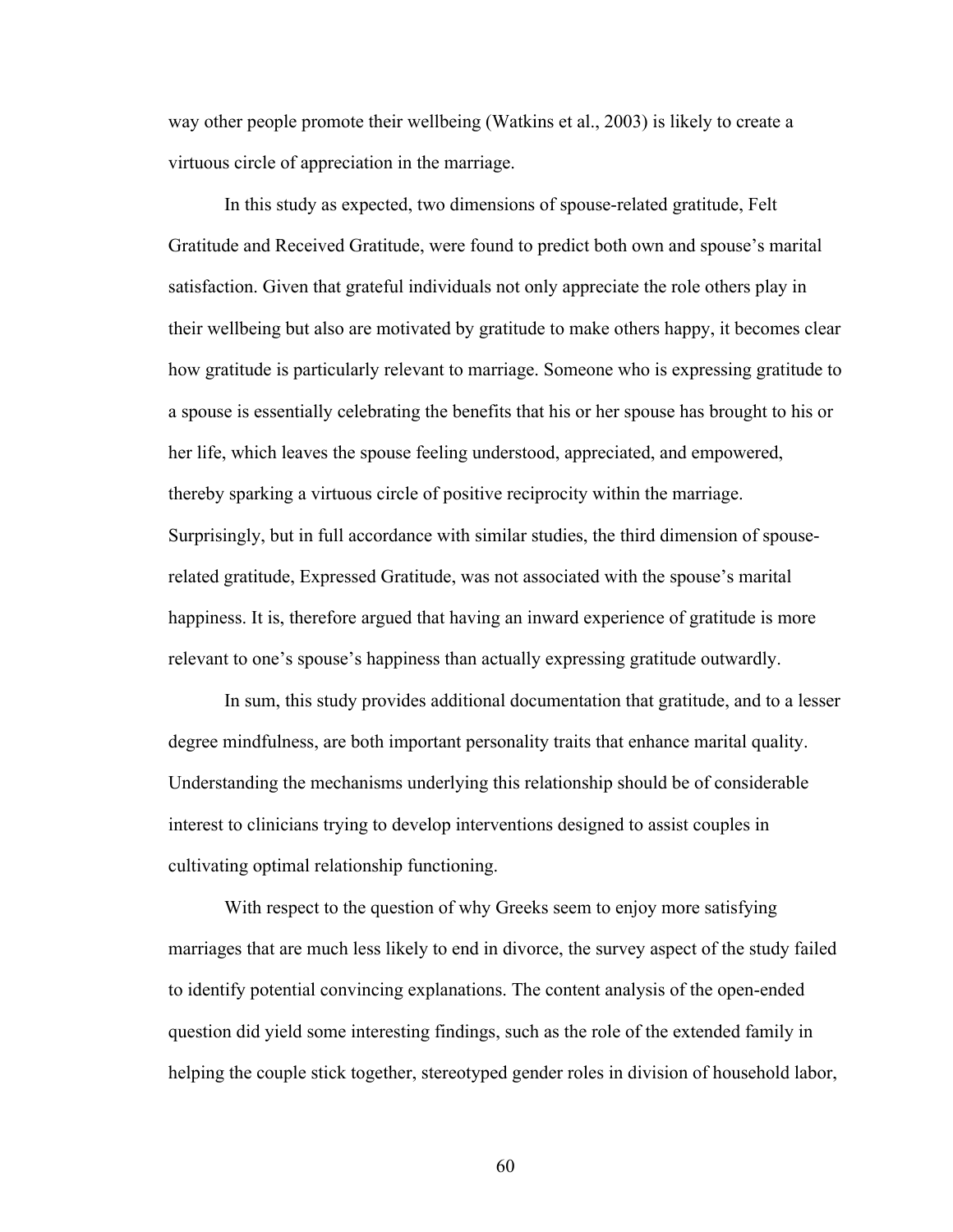and not seeking self-actualization through the marriage. However, future research is needed to support these findings.

### Limitations

Although the current research provides a valuable insight into the Greek marriage and the importance of spouses' positive personality traits for marital happiness, it is important to acknowledge its limitations. First and foremost, while the study did find a strong positive relationship between gratitude and marital satisfaction, the research is limited by its design. The data are cross-sectional; therefore, causal directions between gratitude and marital satisfaction cannot be inferred. Although a theoretical framework indicating how gratitude may contribute to more fulfilling marriages was offered, the inverse direction (i.e., that a happier marriage fosters greater gratitude on both individual and dyadic levels) may also be true. Future work should examine these constructs over time, ideally employing a longitudinal design, to substantiate the direction of this effect.

A second limitation that stems from the study's design is the nature of self-report questionnaires, which are less than ideal ways to measure personality traits and marital satisfaction due to their inherent bias, including but not limited to social desirability bias. Future research could incorporate methods such as observation to overcome these biases.

A final limitation of this study is the lack of diversity in the predominantly urban, affluent sample of well-educated Greek couples that resulted from snowball sampling. Almost two thirds of participants hold a graduate or post-graduate degree while just 42% of Greeks has attained tertiary education. Also, one third of participants claimed a monthly income greater than EUR 4.000, placing them in the highest 10%. It is worth noting, however, that the results of this study did not indicate a significant relationship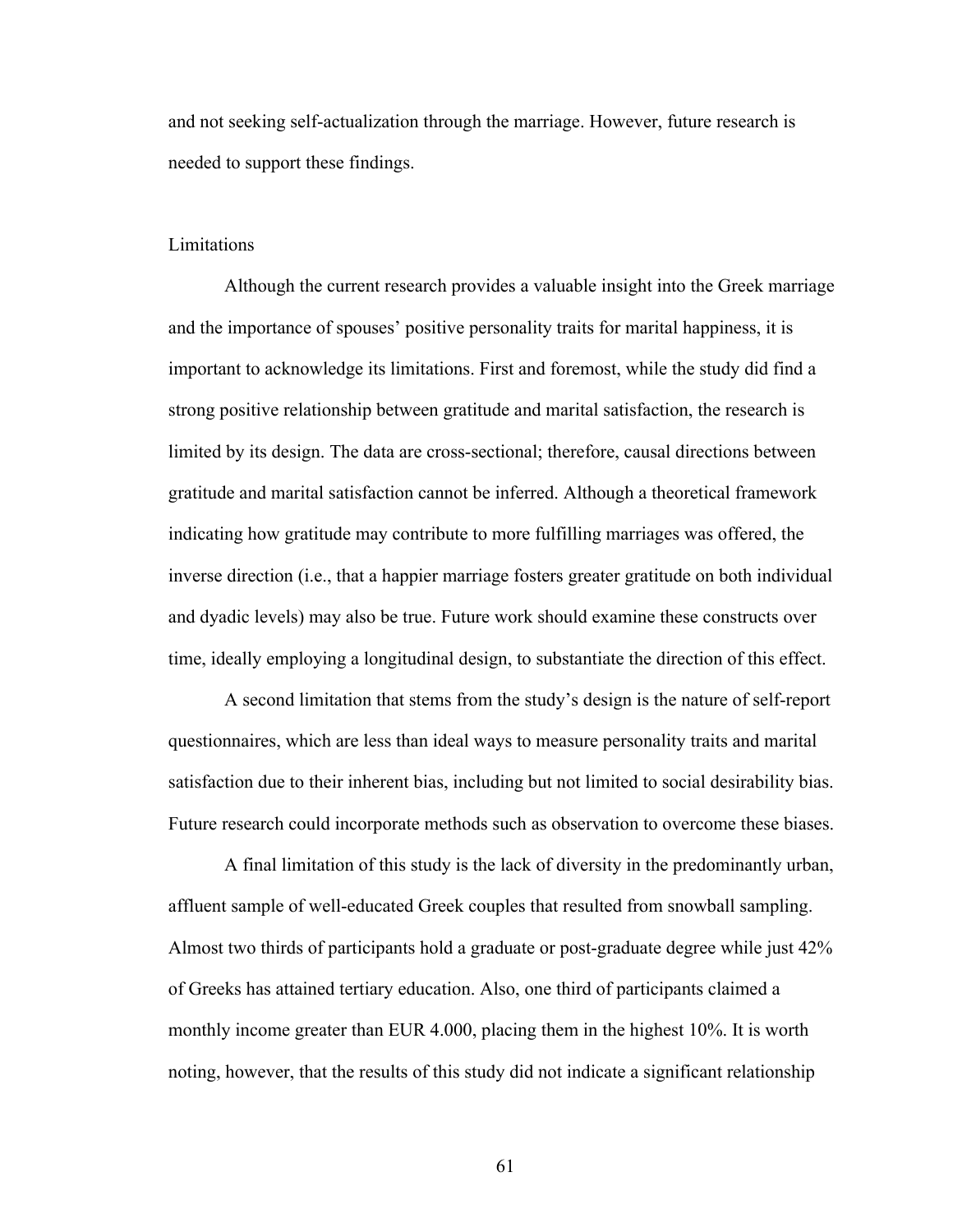between either income or education and marital satisfaction. Future studies should be designed to examine how well these results generalize to more educationally and economically diverse populations.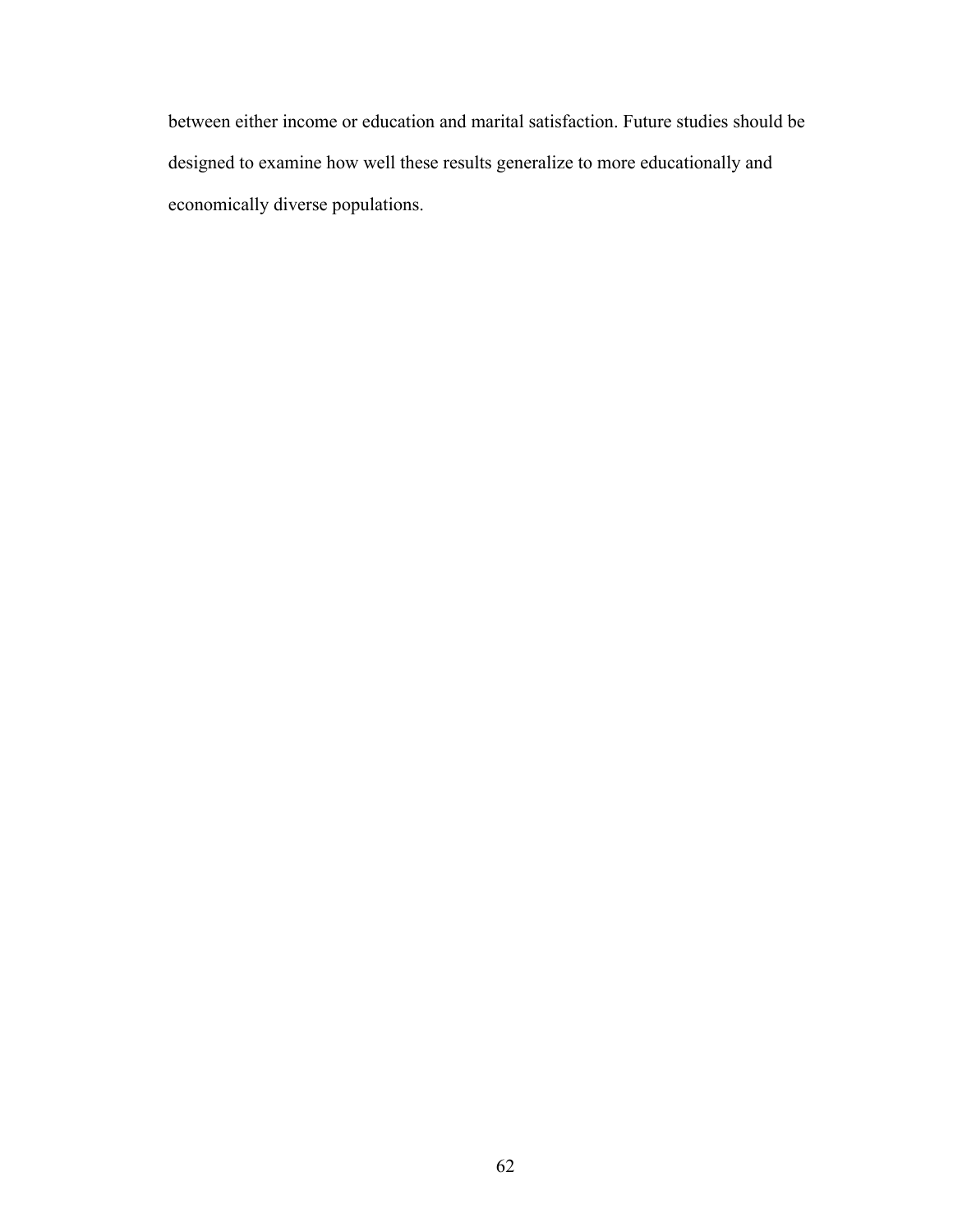# Appendix

# Survey Instrument

Below are some demographic questions. Please answer all the questions by ticking the appropriate box or filling in the gap.

- 1) What is your gender?
	- Male
	- $\Box$  Female

2) What is your age? years old

- 3) What is your marital status?
	- Married or domestic partnership
	- $\Box$  Other
- 4) What is the highest degree or level of school you have completed?
	- $\Box$  Some high school, no diploma
	- $\Box$  High school graduate
	- $\Box$  Some college credit, no degree
	- □ Bachelor's degree
	- Master's degree
	- Doctorate degree
	- $\Box$  Technical training
- 5) Are you currently…?
	- $\Box$  Employed for wages
	- Self-employed
	- $\Box$  Out of work
	- A homemaker
	- □ A student
	- Retired
- 6) What is the monthly income of your family?
	- $\Box$  Less than EUR 1,000
	- $\Box$  Less than EUR 2,000
	- $\Box$  Less than EUR 3,000
	- $\Box$  Less than EUR 4,000
	- $\Box$  More than EUR 4,000
	- $\Box$  Would rather not say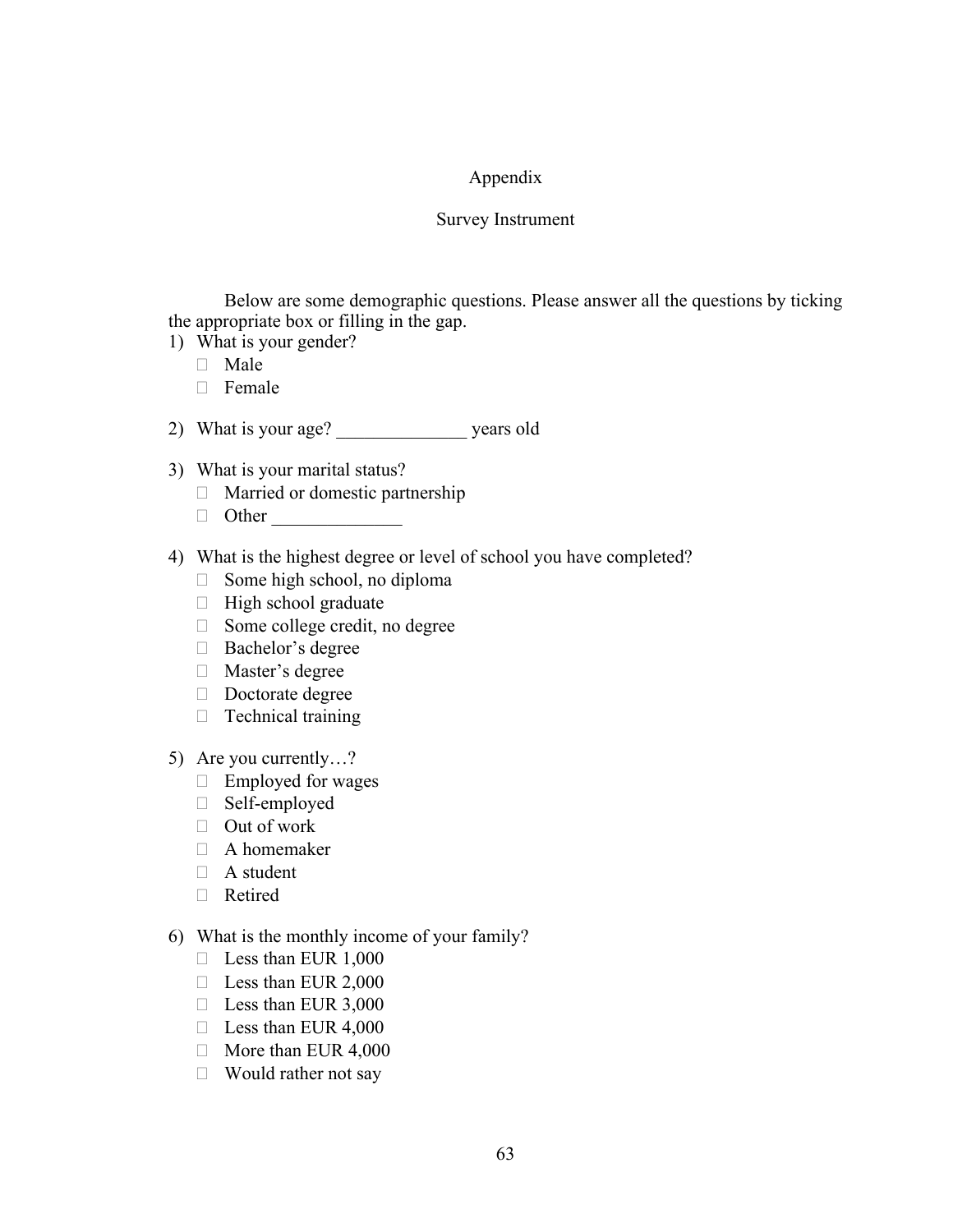Below are some questions about your marriage. Please answer all the questions by ticking the appropriate box or filling in the gap.

- 7) How long have you and your spouse been married?\_\_\_\_\_\_\_\_\_\_\_\_\_ years 8) How many children do you and your spouse have? children
- 9) Check the dot on the scale line below which best describes the degree of happiness, everything considered, of your present marriage. The middle point, "happy," represents the degree of happiness which most people get from marriage, and the scale gradually ranges on one side to those few who are very unhappy in marriage, and on the other, to those few who experience extreme joy or felicity in marriage.

| Very    |  |              |  | Perfectly    |
|---------|--|--------------|--|--------------|
| Unhappy |  | <b>Happy</b> |  | <b>Happy</b> |
|         |  |              |  |              |
|         |  |              |  |              |

10) State the approximate extent of agreement or disagreement between you and your mate on the following items.

|                                                                                                                      | Always<br>Agree | <i>Almost</i><br>Always<br>Agree | Occasio-<br>nally<br><i>Disagree</i> | Frequently<br><i>Disagree</i> | <i>Almost</i><br>always<br><i>Disagree</i> | Always<br><i>Disagree</i> |  |  |  |
|----------------------------------------------------------------------------------------------------------------------|-----------------|----------------------------------|--------------------------------------|-------------------------------|--------------------------------------------|---------------------------|--|--|--|
| Handling family finances                                                                                             |                 |                                  |                                      |                               |                                            |                           |  |  |  |
| Matters of Recreation                                                                                                |                 |                                  |                                      |                               |                                            |                           |  |  |  |
| Demonstration of Affection                                                                                           |                 |                                  |                                      |                               |                                            |                           |  |  |  |
| Friends                                                                                                              |                 |                                  |                                      |                               |                                            |                           |  |  |  |
| Sex relations                                                                                                        |                 |                                  |                                      |                               |                                            |                           |  |  |  |
| Conventionality (right, good,<br>proper conduct)                                                                     |                 |                                  |                                      |                               |                                            |                           |  |  |  |
| Philosophy of Life                                                                                                   |                 |                                  |                                      |                               |                                            |                           |  |  |  |
| Ways of dealing with in-laws                                                                                         |                 |                                  |                                      |                               |                                            |                           |  |  |  |
| 11) When disagreements arise, they usually result in:<br>Husband giving in<br>Wife giving in<br>Mutual give and take |                 |                                  |                                      |                               |                                            |                           |  |  |  |
| 12) Do you and your mate engage in outside interests together?<br>All of them                                        | Some of them    |                                  | Very few of them                     |                               | None of them                               |                           |  |  |  |
|                                                                                                                      |                 |                                  |                                      |                               |                                            |                           |  |  |  |
| 13) Do you ever wish you had not married?                                                                            |                 |                                  |                                      |                               |                                            |                           |  |  |  |
| Frequently                                                                                                           | Occasionally    |                                  | Rarely                               |                               | Never                                      |                           |  |  |  |
|                                                                                                                      |                 |                                  |                                      |                               |                                            |                           |  |  |  |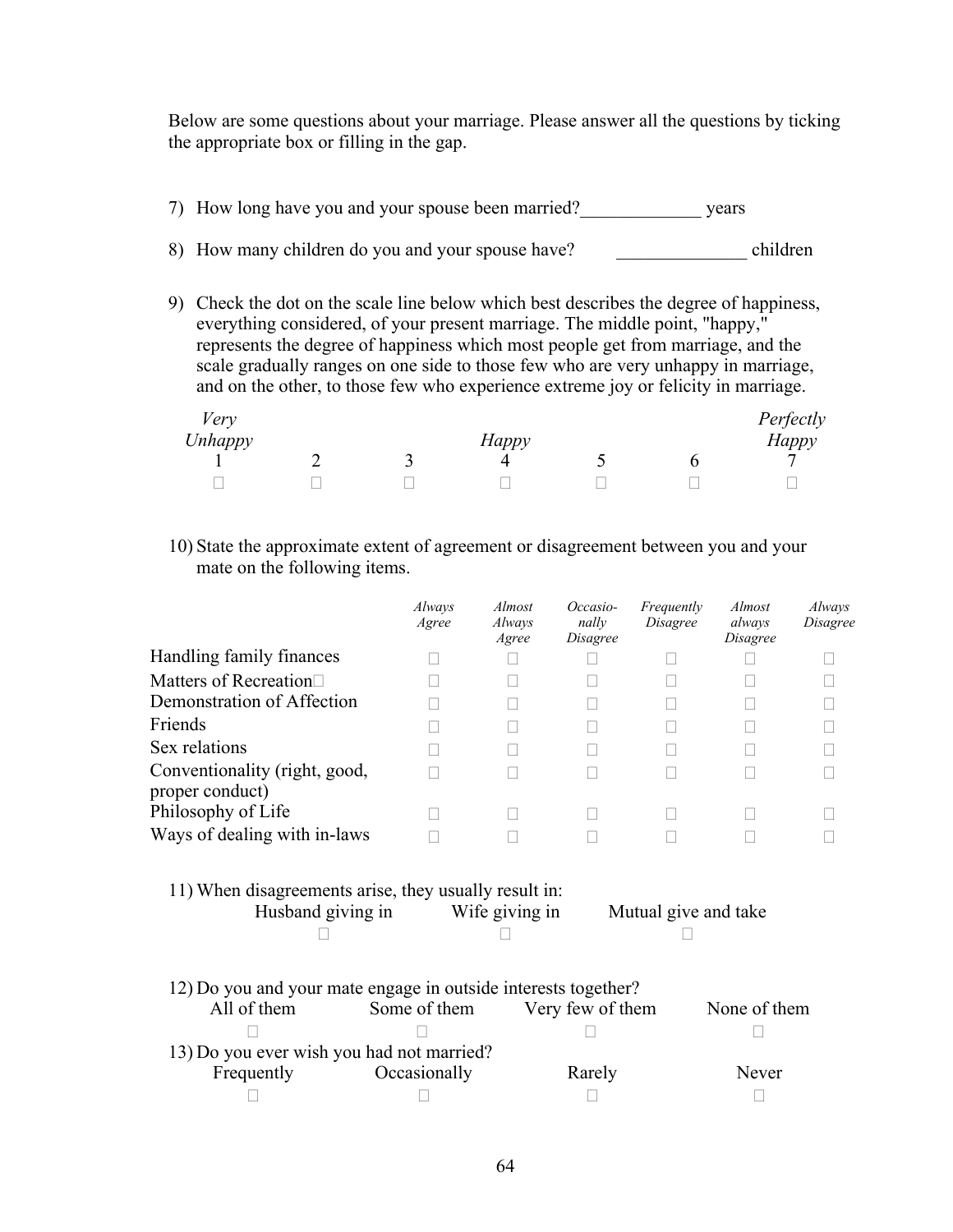| 14) If you had your life to live over, do you think you would: |        |                             |                  |               |
|----------------------------------------------------------------|--------|-----------------------------|------------------|---------------|
| Marry the same<br>person                                       |        | Marry a different<br>person | Not marry at all |               |
|                                                                |        |                             |                  |               |
| 15) Do you confide in your mate?                               |        |                             |                  |               |
| Almost never                                                   | Rarely | In most things              |                  | In everything |
|                                                                |        |                             |                  |               |

Below are a number of personality traits that may or may not apply to you. Please tick the appropriate box to indicate the extent to which you agree or disagree that you see yourself  $\overline{as}$ ...

16) I like to investigate things.

| Strongly<br>Disagree                              | $\overline{2}$ | 3 | 4 | 5 | 6 | Strongly<br>Agree |
|---------------------------------------------------|----------------|---|---|---|---|-------------------|
|                                                   |                |   |   |   |   |                   |
|                                                   |                |   |   |   |   |                   |
| 17) I generate few novel ideas.                   |                |   |   |   |   |                   |
| Strongly                                          |                |   |   |   |   | Strongly          |
| Disagree                                          |                |   |   |   |   | Agree             |
|                                                   | $\overline{2}$ | 3 |   | 5 | 6 |                   |
|                                                   |                |   |   |   |   |                   |
| 18) I am always open to new ways of doing things. |                |   |   |   |   |                   |
|                                                   |                |   |   |   |   |                   |
| Strongly                                          |                |   |   |   |   | Strongly          |
| Disagree                                          |                |   |   |   |   | Agree             |
|                                                   | $\overline{2}$ | 3 |   | 5 | 6 |                   |
|                                                   |                |   |   |   |   |                   |
| 19) I "get involved" in almost everything I do.   |                |   |   |   |   |                   |
|                                                   |                |   |   |   |   |                   |
| Strongly                                          |                |   |   |   |   | Strongly          |
| Disagree                                          |                |   |   |   |   | Agree             |
|                                                   | 2              | 3 |   | 5 | 6 |                   |
|                                                   |                |   |   |   |   |                   |
| 20) I do not actively seek to learn new things.   |                |   |   |   |   |                   |
|                                                   |                |   |   |   |   |                   |
| Strongly                                          |                |   |   |   |   | Strongly          |
| Disagree                                          |                |   |   |   |   | Agree             |
|                                                   | 2              | 3 |   | 5 | 6 |                   |
|                                                   |                |   |   |   |   |                   |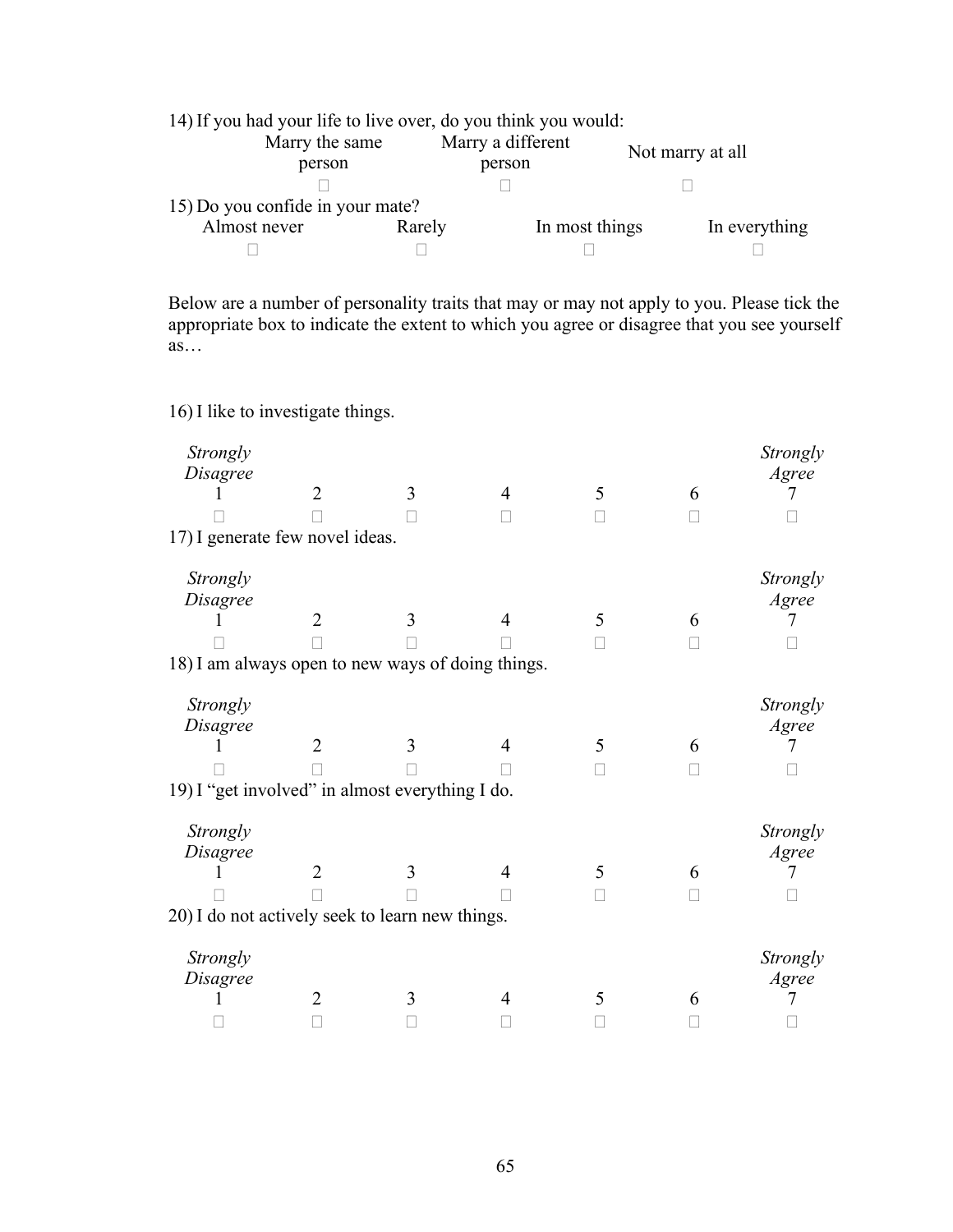21) I make many novel contributions.

| Strongly<br>Disagree                                           |                   |                   |                |              |              | Strongly<br>Agree |
|----------------------------------------------------------------|-------------------|-------------------|----------------|--------------|--------------|-------------------|
| 1                                                              | $\overline{2}$    | 3                 | $\overline{4}$ | 5            | 6            | 7                 |
|                                                                | $\Box$            | $\Box$            |                | $\Box$       | $\Box$       | П                 |
| 22) I stay with the old tried and true ways of doing things.   |                   |                   |                |              |              |                   |
| Strongly                                                       |                   |                   |                |              |              | Strongly          |
| Disagree                                                       |                   |                   |                |              |              | Agree             |
| 1                                                              | $\overline{2}$    | 3                 | 4              | 5            | 6            | 7                 |
|                                                                | П                 | Ш                 |                | $\mathbf{L}$ | Ш            |                   |
| 23) I seldom notice what other people are up to.               |                   |                   |                |              |              |                   |
| Strongly                                                       |                   |                   |                |              |              | Strongly          |
| Disagree                                                       |                   |                   |                |              |              | Agree             |
| 1                                                              | $\overline{2}$    | 3                 | 4              | 5            | 6            | 7                 |
|                                                                | $\Box$            | $\Box$            |                | П            | П            |                   |
| 24) I avoid thought-provoking conversations.                   |                   |                   |                |              |              |                   |
| Strongly                                                       |                   |                   |                |              |              | Strongly          |
| Disagree                                                       |                   |                   |                |              |              | Agree             |
| L                                                              | $\overline{2}$    | 3                 | 4              | 5            | 6            | 7                 |
|                                                                | П                 | П                 | $\Box$         | $\mathbf{L}$ | $\mathbf{L}$ |                   |
| 25) I am very creative.                                        |                   |                   |                |              |              |                   |
| Strongly                                                       |                   |                   |                |              |              | Strongly          |
| Disagree                                                       |                   |                   |                |              |              | Agree             |
|                                                                | $\overline{2}$    | 3                 | 4              | 5            | 6            | 7                 |
|                                                                | $\Box$            | $\Box$            |                | □            | □            | П                 |
| 26) I can behave in many different ways in a given situations. |                   |                   |                |              |              |                   |
| Strongly                                                       |                   |                   |                |              |              | Strongly          |
| Disagree                                                       |                   |                   |                |              |              | Agree             |
| 1                                                              | $\overline{2}$    | 3                 | 4              | 5            | 6            | $\mathcal{I}$     |
|                                                                | $\vert \ \ \vert$ | $\vert \ \ \vert$ |                | $\mathbf{L}$ | Ш            |                   |
| 27) I attend to "the big picture".                             |                   |                   |                |              |              |                   |
| Strongly                                                       |                   |                   |                |              |              | Strongly          |
| Disagree                                                       |                   |                   |                |              |              | Agree             |
|                                                                | $\overline{2}$    | 3                 | 4              | 5            | 6            | 7                 |
|                                                                |                   | П                 |                |              |              |                   |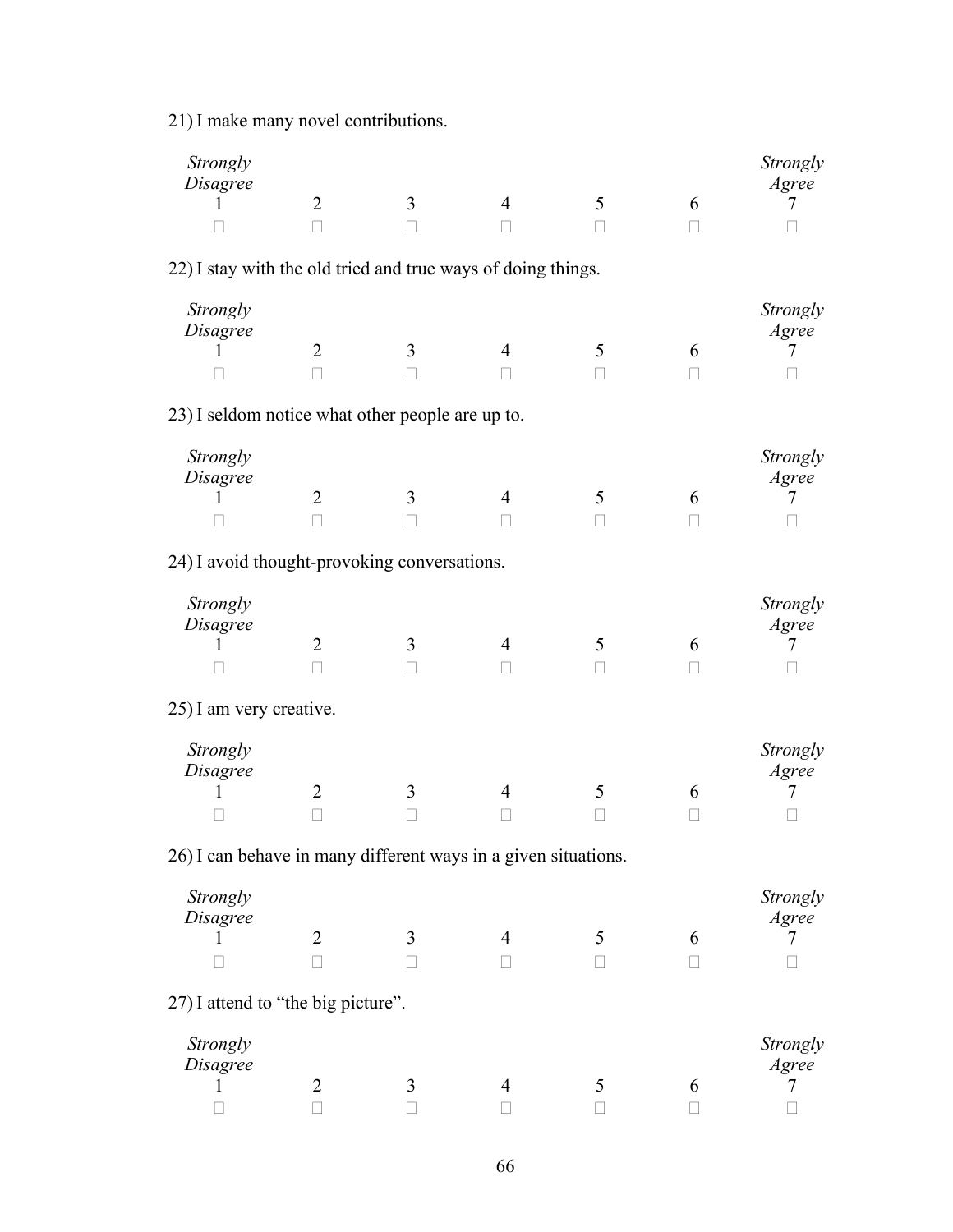28) I am very curious.

| Strongly<br>Disagree                                                                  |                     |              |                          |              |                   | Strongly<br>Agree |
|---------------------------------------------------------------------------------------|---------------------|--------------|--------------------------|--------------|-------------------|-------------------|
|                                                                                       | $\overline{2}$<br>П | 3            | 4                        | 5<br>$\Box$  | 6<br>$\mathbf{L}$ | 7                 |
| 29) I try to think of new ways of doing things.                                       |                     |              |                          |              |                   |                   |
| Strongly                                                                              |                     |              |                          |              |                   | Strongly          |
| Disagree                                                                              |                     |              |                          |              |                   | Agree             |
| L                                                                                     | $\overline{2}$      | 3            | $\overline{4}$           | 5            | 6                 | 7                 |
|                                                                                       | $\mathbf{L}$        |              |                          |              |                   |                   |
| 30) I am rarely aware of changes.                                                     |                     |              |                          |              |                   |                   |
| Strongly<br>Disagree                                                                  |                     |              |                          |              |                   | Strongly<br>Agree |
|                                                                                       | $\overline{2}$      | 3            | $\overline{4}$           | 5            | 6                 | 7                 |
|                                                                                       | $\mathbf{L}$        |              |                          |              |                   |                   |
| 31) I have an open mind about everything, even things that challenge my core beliefs. |                     |              |                          |              |                   |                   |
| Strongly                                                                              |                     |              |                          |              |                   | Strongly          |
| Disagree                                                                              |                     |              |                          |              |                   | Agree             |
| L                                                                                     | $\overline{2}$      | 3            | 4                        | 5            | 6                 | 7                 |
|                                                                                       | П                   |              | $\vert \ \ \vert$        | Ш            | Ш                 |                   |
| 32) I like to be challenged intellectually.<br>Strongly                               |                     |              |                          |              |                   | Strongly          |
| Disagree                                                                              |                     |              |                          |              |                   | Agree             |
|                                                                                       | $\overline{2}$      | 3            | 4                        | 5            | 6                 | 7                 |
|                                                                                       | Ш                   | $\mathbf{L}$ |                          | $\mathbf{L}$ | Ш                 |                   |
| 33) I find it easy to create new and effective ideas.                                 |                     |              |                          |              |                   |                   |
| Strongly                                                                              |                     |              |                          |              |                   | Strongly          |
| Disagree                                                                              |                     |              |                          |              |                   | Agree             |
| 1                                                                                     | $\overline{2}$      | 3            | $\overline{\mathcal{A}}$ | 5            | 6                 | 7                 |
|                                                                                       | $\mathbf{I}$        |              |                          |              |                   |                   |
| 34) I am rarely alert to new developments.                                            |                     |              |                          |              |                   |                   |
| Strongly                                                                              |                     |              |                          |              |                   | Strongly          |
| Disagree                                                                              |                     |              |                          |              |                   | Agree             |
| 1                                                                                     | $\overline{2}$      | 3            | $\overline{4}$           | 5            | 6                 | 7                 |
|                                                                                       | П                   |              | П                        |              |                   |                   |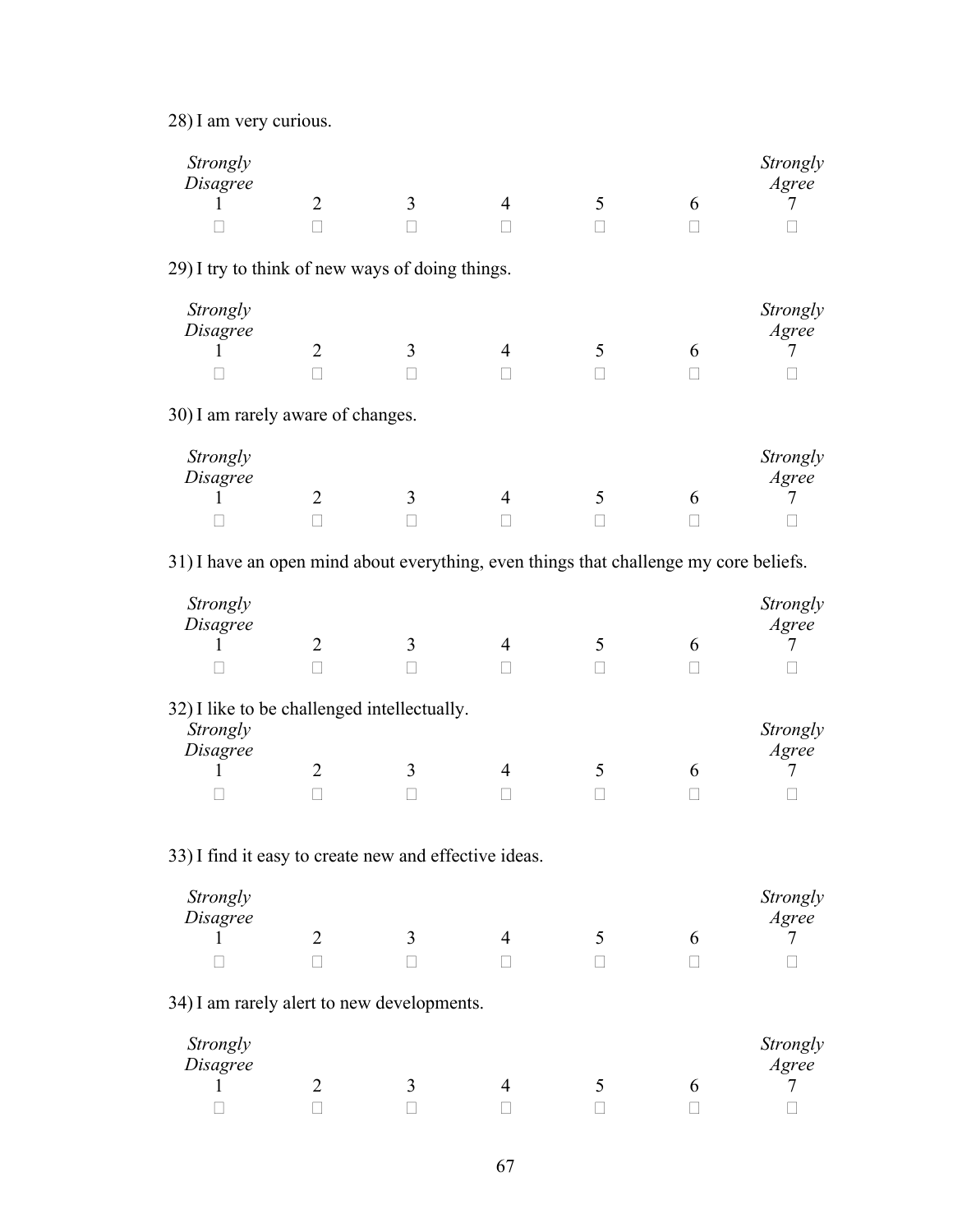35) I like to figure out how things work.

| Strongly<br><i>Disagree</i>       |                |   |  |   | Strongly<br>Agree |
|-----------------------------------|----------------|---|--|---|-------------------|
|                                   | $\mathfrak{D}$ |   |  | 6 |                   |
|                                   |                |   |  |   |                   |
| 36) I am not an original thinker. |                |   |  |   |                   |
| Strongly                          |                |   |  |   | Strongly<br>Agree |
| <i>Disagree</i>                   |                |   |  |   |                   |
|                                   | າ              | 3 |  | 6 |                   |
|                                   |                |   |  |   |                   |
|                                   |                |   |  |   |                   |

37) I have so much in life to be thankful for.

| Strongly<br>Disagree                                |                                                                             |                                    |                      |                |     | Strongly<br>Agree |
|-----------------------------------------------------|-----------------------------------------------------------------------------|------------------------------------|----------------------|----------------|-----|-------------------|
|                                                     |                                                                             |                                    |                      |                |     |                   |
|                                                     |                                                                             |                                    |                      |                |     |                   |
| $\sim$ $\sim$ $\sim$ $\sim$ $\sim$<br>$\sim$ $\sim$ | $\overline{\phantom{a}}$<br>the contract of the contract of the contract of | $\sim$ $\sim$ $\sim$ $\sim$ $\sim$ | $\sim$ $\sim$ $\sim$ | .<br>$\bullet$ | . . | $\sim$ $\sim$     |

38) If I had to list everything that I felt grateful for, it would be a very long list.

| Strongly<br>Disagree                                               |  |  | Strongly<br>Agree |
|--------------------------------------------------------------------|--|--|-------------------|
|                                                                    |  |  |                   |
|                                                                    |  |  |                   |
| 39) When I look at the world, I don't see much to be grateful for. |  |  |                   |

| Strongly<br>Disagree |  |  | Strongly<br>Agree |
|----------------------|--|--|-------------------|
|                      |  |  |                   |
|                      |  |  |                   |

40) I am grateful to a wide variety of people.

| Strongly<br>Disagree |     |  | Strongly<br>Agree |
|----------------------|-----|--|-------------------|
|                      | ینه |  |                   |
|                      |     |  |                   |

41) As I get older, I find myself more able to appreciate the people, events, and situations that have been part of my life history.

| Strongly<br>Disagree |  |  | Strongly<br>Agree |
|----------------------|--|--|-------------------|
|                      |  |  |                   |
|                      |  |  |                   |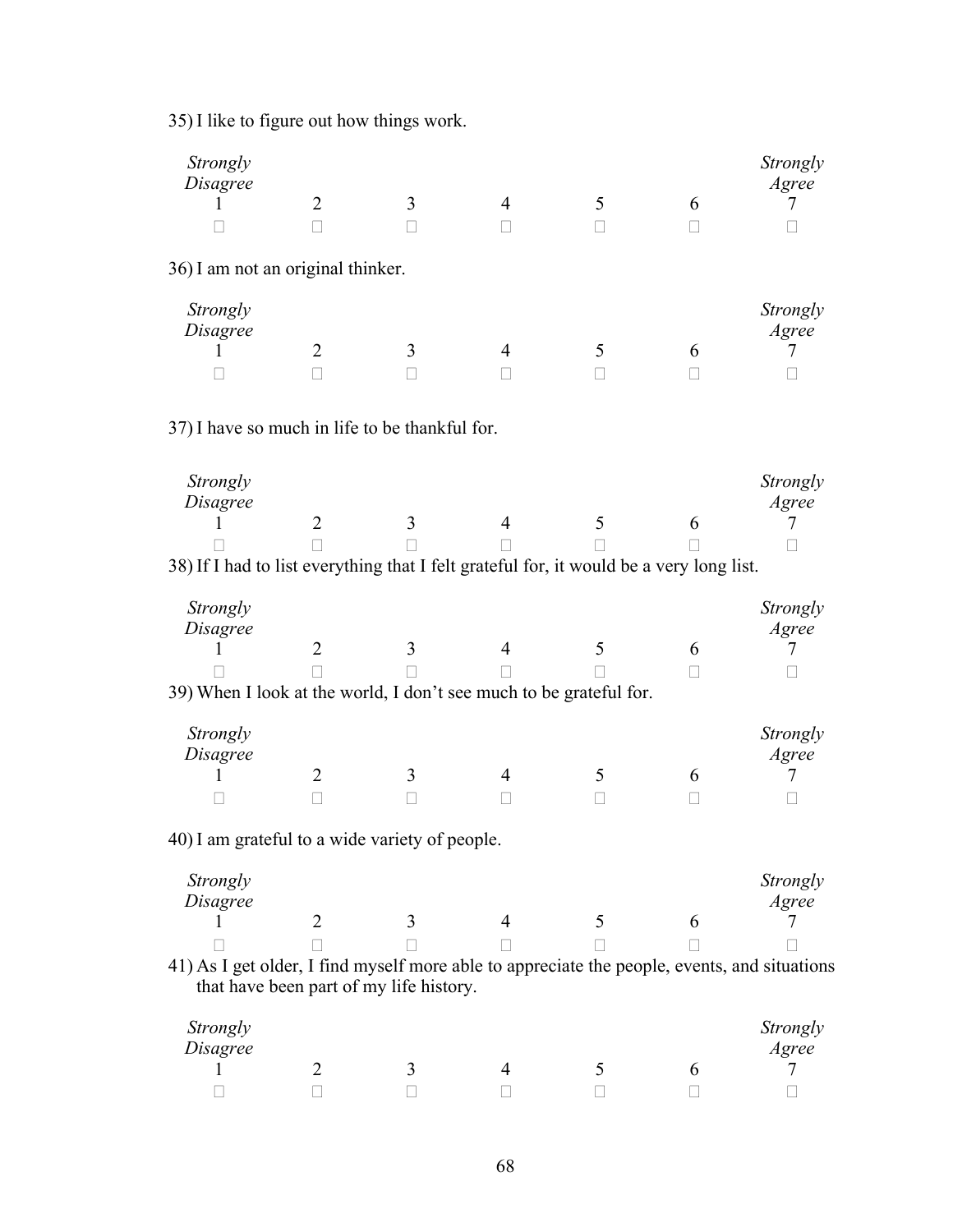| Strongly<br>Disagree<br>T<br>43) I am not an original thinker        | $\overline{2}$                 | $\overline{3}$ | $\overline{4}$<br>П            | 5<br>$\Box$ | 6<br>$\Box$ | Strongly<br>Agree<br>7                |
|----------------------------------------------------------------------|--------------------------------|----------------|--------------------------------|-------------|-------------|---------------------------------------|
| Strongly<br>Disagree<br>1<br>44) I am not an original thinker        | $\overline{2}$                 | 3              | $\overline{4}$<br>$\mathbf{I}$ | 5<br>Н      | 6<br>П      | Strongly<br>Agree<br>7                |
| Strongly<br>Disagree<br>L                                            | $\overline{2}$<br>П            | 3<br>$\Box$    | 4<br>$\mathbf{L}$              | 5<br>П      | 6<br>П      | Strongly<br>Agree<br>7                |
| 45) I feel grateful for my spouse.                                   |                                |                |                                |             |             |                                       |
| Never                                                                |                                |                |                                |             |             | All the                               |
| 1                                                                    | $\overline{2}$<br>$\mathbf{L}$ | 3              | 4                              | 5           | 6<br>П      | time<br>7<br>$\overline{\phantom{a}}$ |
| 46) I express my gratitude for the things that my spouse does for me |                                |                |                                |             |             |                                       |
| Never<br>1                                                           | $\overline{2}$<br>П            | 3<br>П         | 4                              | 5<br>П      | 6           | Always<br>7                           |
| 47) My spouse lets me know that he/she values me.                    |                                |                |                                |             |             |                                       |
| Never                                                                |                                |                |                                |             |             | All the                               |
| $\mathbf{1}$                                                         | $\overline{2}$                 | 3              | $\overline{4}$                 | 5           | 6           | time<br>$\tau$                        |
| $\Box$                                                               | $\mathbf{L}$                   | $\Box$         | $\vert \ \ \vert$              | П           | $\Box$      | $\Box$                                |

42) Long amounts of time can go by before I feel grateful to something or someone.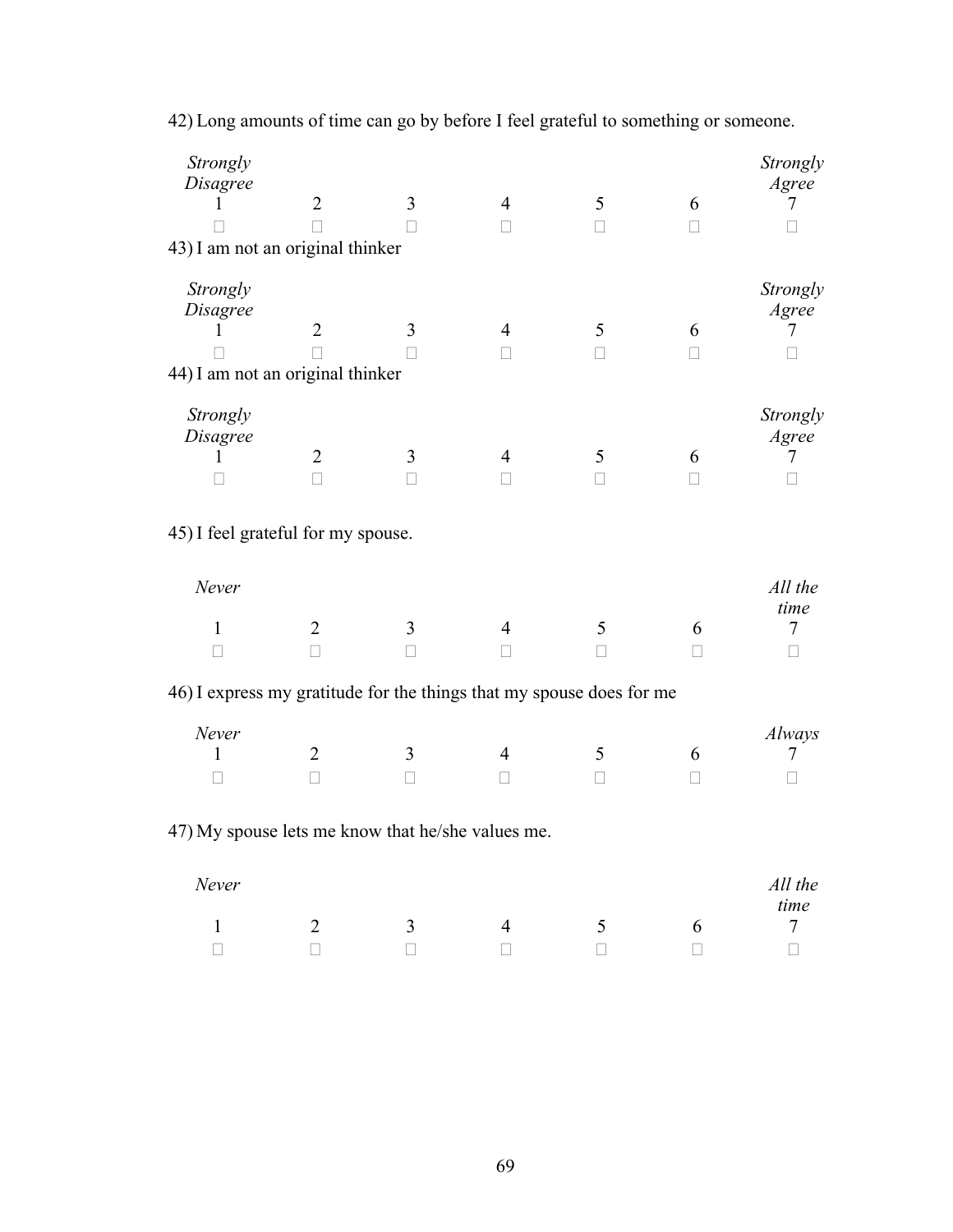Please add any other information about any other factors (besides those identified here) that are important to consider in assessing the success or non-success of your marriage.)



Please enter your spouse's email: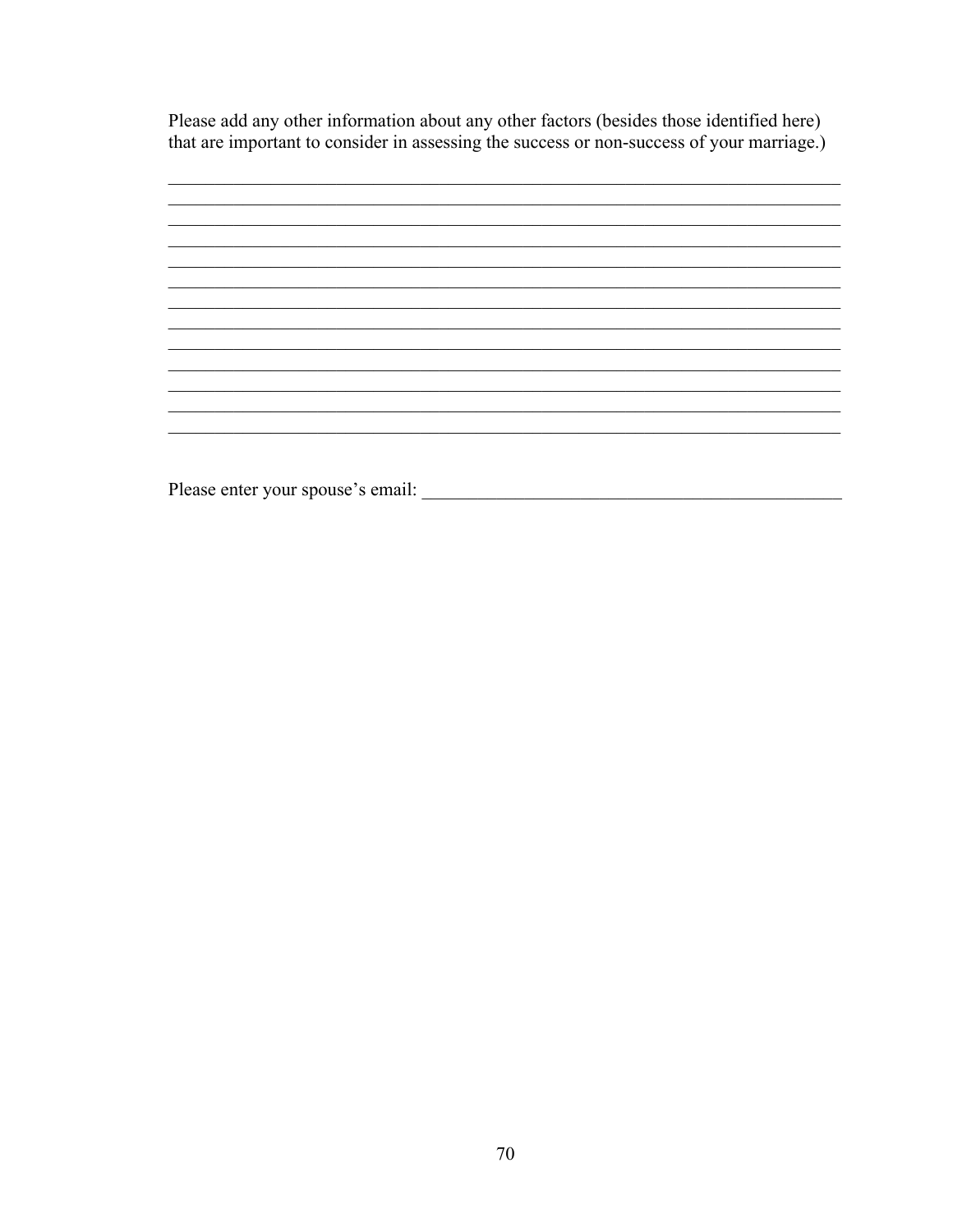## References

- Adair, K. C., Boulton, A. J., & Algoe, S. B. (2018). The effect of mindfulness on relationship satisfaction via perceived responsiveness: Findings from a dyadic study of heterosexual romantic partners. *Mindfulness*, *9*(2), 597-609.
- Algoe, S. B. (2012). Find, remind, and bind: The functions of gratitude in everyday relationships. *Social and Personality Psychology Compass*, *6*(6), 455-469.
- Algoe, S. B., Gable, S. L., & Maisel, N. C. (2010). It's the little things: Everyday gratitude as a booster shot for romantic relationships. *Personal Relationships*, *17*(2), 217-233.
- Algoe, S. B., Haidt, J., & Gable, S. L. (2008). Beyond reciprocity: Gratitude and relationships in everyday life. *Emotion*, *8*(3), 425-429.
- Amato, P. R., & Rogers, S. J. (1997). A longitudinal study of marital problems and subsequent divorce*. Journal of Marriage and the Family,* 612-624.
- Amato, P. R. (2000). The consequences of divorce for adults and children. *Journal of marriage and family*, 62(4), 1269-1287.
- Amato, P. R., & Previti, D. (2003). People's reasons for divorcing: Gender, social class, the life course, and adjustment. *Journal of family issues*, 24(5), 602-626.
- Amato, P. R., Booth, A., Johnson, D. R., & Rogers, S. J. (2007). *Alone together: How marriage in America is changing*. Harvard University Press.
- Amato, P. R. (2014). The consequences of divorce for adults and children: An update. *Društvena istraživanja: časopis za opća društvena pitanja*, *23*(1), 5-24.
- Baer, R. A. (2003). Mindfulness training as a clinical intervention: A conceptual and empirical review. *Clinical psychology: Science and practice*, *10*(2), 125-143.
- Baer, R. A., Smith, G. T., Hopkins, J., Krietemeyer, J., & Toney, L. (2006). Using self-report assessment methods to explore facets of mindfulness. *Assessment, 13,* 27–45.
- Baer, R. A., Smith, G. T., Lykins, E., Button, D., Krietemeyer, J., Sauer, S., ... & Williams, J. M. G. (2008). Construct validity of the five-facet mindfulness questionnaire in meditating and nonmeditating samples. *Assessment*, *15*(3), 329-342.
- Barelds, D. P., & Barelds-Dijkstra, P. (2010). Humor in intimate relationships: Ties among sense of humor, similarity in humor and relationship quality. *International Journal of Humor Research*, *23*(4), 447-465.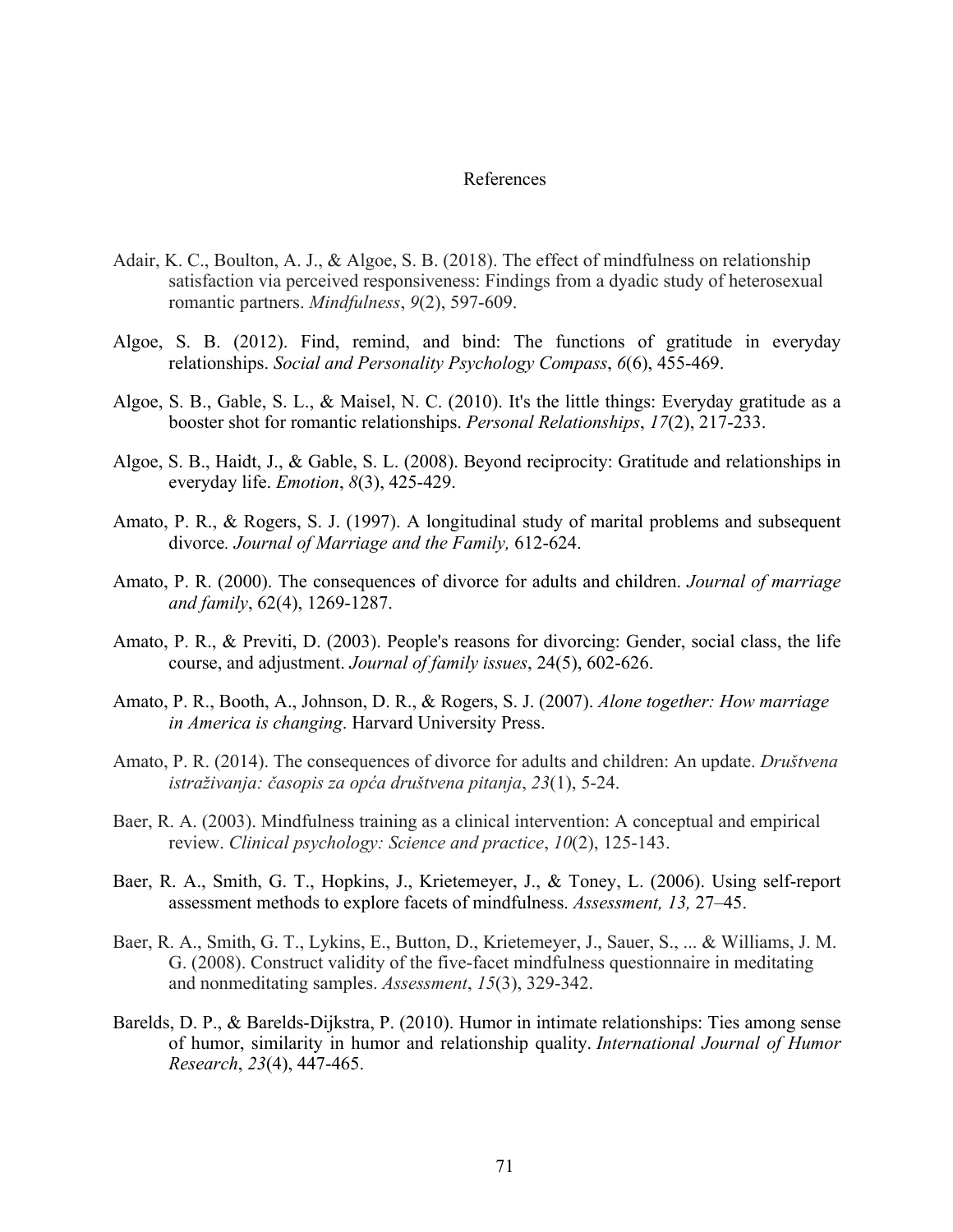- Barnes, S., Brown, K. W., Krusemark, E., Campbell, W. K., & Rogge, R. D. (2007). The role of mindfulness in romantic relationship satisfaction and responses to relationship stress. *Journal of marital and family therapy*, *33*(4), 482-500.
- Barton, A. W., Futris, T. G., & Nielsen, R. B. (2015). Linking financial distress to marital quality: The intermediary roles of demand/withdraw and spousal gratitude expressions. *Personal Relationships*, *22*(3), 536-549.
- Batterham, P. J. (2014). Recruitment of mental health survey participants using Internet advertising: content, characteristics and cost effectiveness. *International journal of methods in psychiatric research*, *23*(2), 184-191.
- Baucom, D. H., Whisman, M. A., & Paprocki, C. (2012). Couple-based interventions for psychopathology. *Journal of Family Therapy*, 34(3), 250-270.
- Beach, S. R., Katz, J., Kim, S., & Brody, G. H. (2003). Prospective effects of marital satisfaction on depressive symptoms in established marriages: A dyadic model. *Journal of Social and Personal Relationships*, *20*(3), 355-371.
- Beach, S. R., Sandeen, E., & O'Leary, K. D. (1990). *Depression in marriage: A model for etiology and treatment*. Guilford Press.
- Berger, A. R., & Janoff-Bulman, R., (2006). Costs and satisfaction in close relationships: The role of loss–gain framing. *Personal Relationships*, *13*(1), 53-68.
- Bihari, J. L., & Mullan, E. G. (2014). Relating mindfully: A qualitative exploration of changes in relationships through mindfulness-based cognitive therapy. *Mindfulness*, 5(1), 46-59.
- Black, D. S. (2014). Mindfulness-based interventions: an antidote to suffering in the context of substance use, misuse, and addiction. *Substance use & misuse*, *49*(5), 487-491.
- Bongaarts, J. (2002). The end of the fertility transition in the developed world. *Population and development review*, 419-443.
- Botwin, M. D., Buss, D. M., & Shackelford, T. K. (1997). Personality and mate preferences: Five factors in mate selection and marital satisfaction. *Journal of Personality*, *65*(1), 107-136.
- Bradbury, T. N., & Karney, B. R. (2004). Understanding and altering the longitudinal course of marriage. *Journal of Marriage and Family*, *66*(4), 862-879.
- Brown, K. W., & Ryan, R. M. (2003). The benefits of being present: mindfulness and its role in psychological well-being. *Journal of personality and social psychology, 84*(4), 822.
- Brynin, M., Longhi, S., & Pérez, Á. M. (2008). *The social significance of homogamy* (pp. 73- 90). London: Routledge.
- Bumpass, L., & Lu, H. H. (2000). Trends in cohabitation and implications for children s family contexts in the United States. *Population studies*, 54(1), 29-41.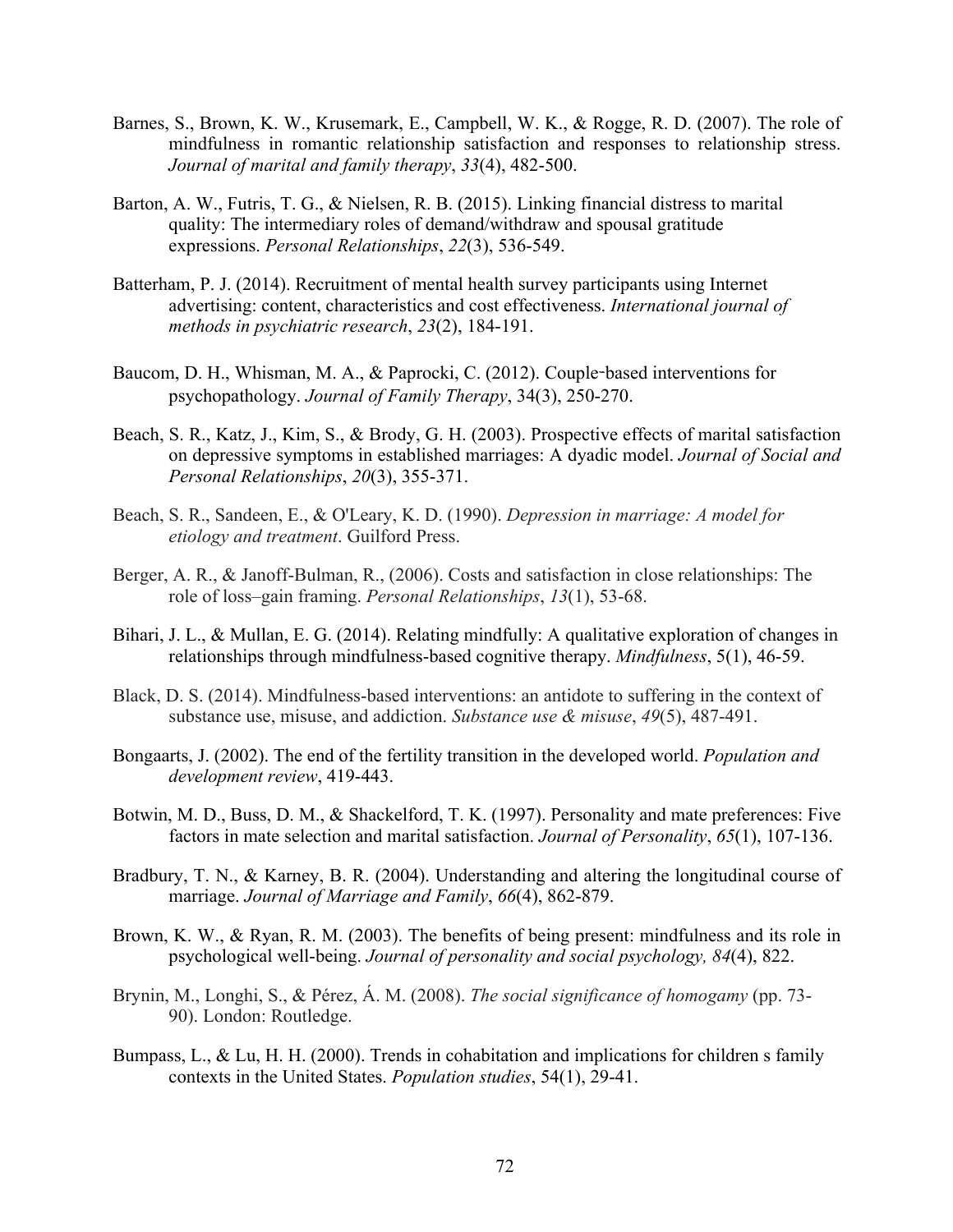- Burpee, L. C., & Langer, E. J. (2005). Mindfulness and marital satisfaction. *Journal of Adult Development*, *12*(1), 43-51.
- Buss, D. M. (1991). Evolutionary personality psychology. *Annual review of psychology*, *42*(1), 459-491.
- Carlini, B. H., Safioti, L., Rue, T. C., & Miles, L. (2015). Using Internet to recruit immigrants with language and culture barriers for tobacco and alcohol use screening: a study among Brazilians. *Journal of immigrant and minority health*, *17*(2), 553-560.
- Carr, D., Freedman, V. A., Cornman, J. C., & Schwarz, N. (2014). Happy marriage, happy life? Marital quality and subjective well-being in later life. *Journal of Marriage and Family*, *76*(5), 930-948.
- Carson, J. W., Carson, K. M., Gil, K. M., & Baucom, D. H. (2004). Mindfulness-based relationship enhancement. *Behavior Therapy, 35*(3), 471–494.
- Carson, S. L., Langer, E. J., Gil, K., & Baucom, D. (2004). Mindful practice for clinicians and patients. *Handbook of primary care psychology*, *173*, 186.
- Caughlin, J. P., Huston, T. L., & Houts, R. M. (2000). How does personality matter in marriage? An examination of trait anxiety, interpersonal negativity, and marital satisfaction. *Journal of Personality and Social Psychology*, *78*(2), 326-336.
- Coffey, K. A., & Hartman, M. (2008). Mechanisms of action in the inverse relationship between mindfulness and psychological distress. *Complementary Health Practice Review, 13*(2), 79-91.
- Davila, J., Bradbury, T. N., Cohan, C. L., & Tochluk, S. (1997). Marital functioning and depressive symptoms: Evidence for a stress generation model. *Journal of personality and social psychology*, *73*(4), 849.
- Dekeyser, M., Raes, F., Leijssen, M., Leysen, S., & Dewulf, D. (2008). Mindfulness skills and interpersonal behaviour. *Personality and individual differences*, *44*(5), 1235-1245.
- Donnellan, M. B., Conger, R. D., & Bryant, C. M. (2004). The Big Five and enduring marriages. *Journal of Research in Personality*, *38*(5), 481-504.
- Donnellan, M. B., Assad, K. K., Robins, R. W., & Conger, R. D. (2007). Do negative interactions mediate the effects of Negative Emotionality, Communal Positive Emotionality, and Constraint on relationship satisfaction?. *Journal of Social and Personal Relationships*, *24*(4), 557-573.
- Dyrenforth, P. S., Kashy, D. A., Donnellan, M. B., & Lucas, R. E. (2010). Predicting relationship and life satisfaction from personality in nationally representative samples from three countries: the relative importance of actor, partner, and similarity effects. *Journal of Personality and Social Psychology*, *99*(4), 690-702.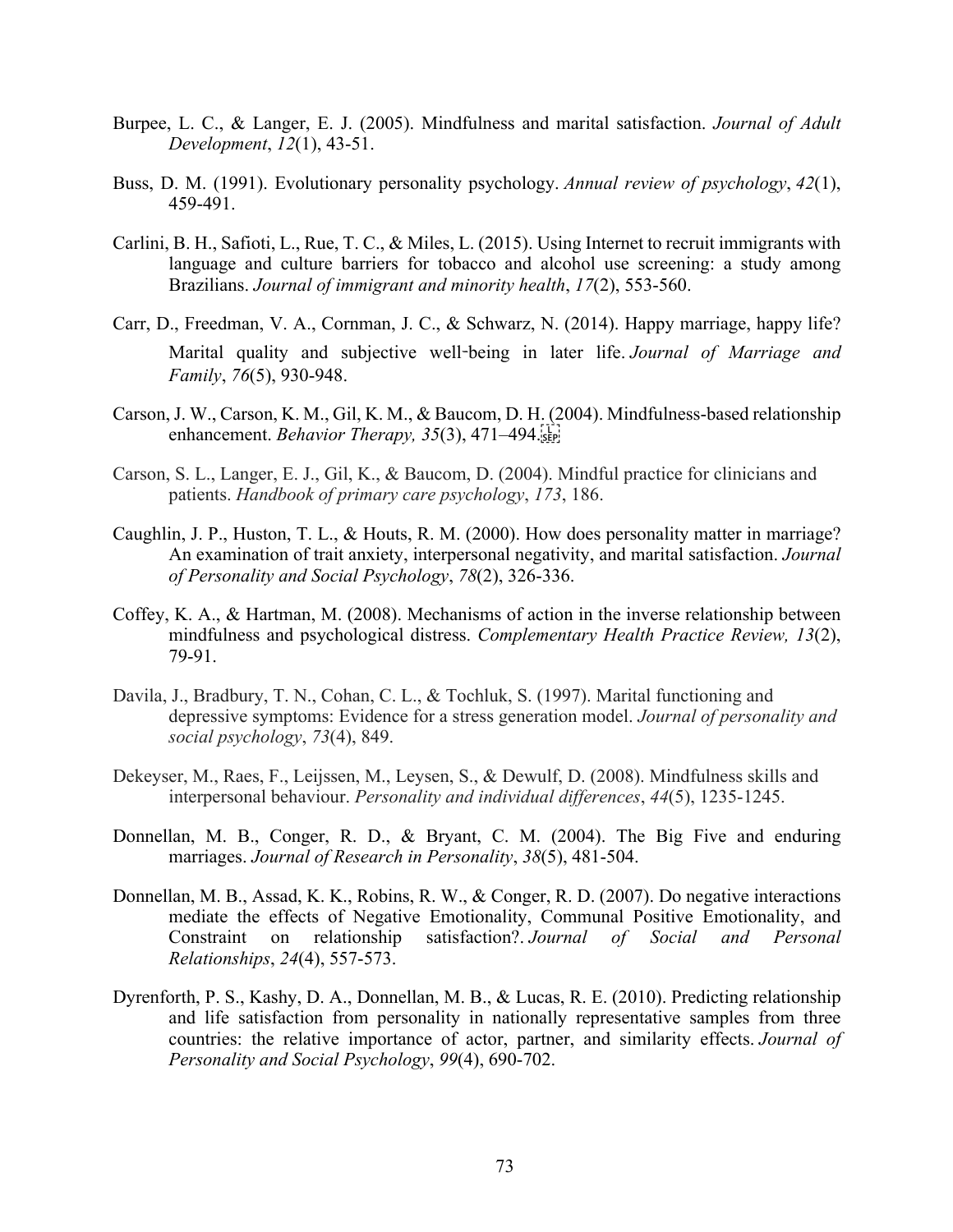- Emmons, R. A., & McCullough, M. E. (2003). Counting blessings versus burdens: an experimental investigation of gratitude and subjective well-being in daily life. *Journal of Personality and Social Psychology*, *84*(2), 377-389.
- Emmons, R. A., & McCullough, M. E. (Eds.). (2004). *The Psychology of Gratitude*. Oxford University Press.
- Epstein, N. B., & Baucom, D. H. (2002). *Enhanced cognitive-behavioral therapy for couples: A contextual approach*. American Psychological Association.
- Eurostat (2018a). Fertility indicators. Retrieved from http://appsso.eurostat.ec.europa.eu/nui/show.do?dataset=demo\_find&lang=en
- Eurostat, (2018b). Unemployment statistics. Retrieved from https://ec.europa.eu/eurostat/statisticsexplained/index.php/Unemployment statistics#Male and female unemployment.
- Falb, M. D., & Pargament, K. I. (2012). Relational mindfulness, spirituality, and the therapeutic bond. *Asian Journal of Psychiatry*, 5(4), 351-354.
- Fincham, F. D., Hall, J., & Beach, S. R. (2006). Forgiveness in marriage: Current status and future directions. Family Relations, 55(4), 415-427.
- Fincham, F. D., & Beach, S. R. (2010). Marriage in the new millennium: A decade in review. *Journal of Marriage and Family*, 72(3), 630-649.
- Fincham, F. D., (2011). Marital happiness in Lopez, S. J. (Ed.). *The encyclopedia of positive psychology*. John Wiley & Sons.
- Finkel, E. J. (2018). The all-or-nothing marriage: How the best marriages work. Dutton.
- Fredrickson, B. L. (2004). The broaden-and-build theory of positive emotions. *Philosophical Transactions of the Royal Society B: Biological Sciences*, 359(1449), 1367.
- Froh, J. J., Sefick, W. J., & Emmons, R. A. (2008). Counting blessings in early adolescents: An experimental study of gratitude and subjective well-being. *Journal of school psychology*, 46(2), 213-233.
- Gattis, K. S., Berns, S., Simpson, L. E., & Christensen, A. (2004). Birds of a feather or strange birds? Ties among personality dimensions, similarity, and marital quality. *Journal of Family Psychology*, 18(4), 564.
- Georgas, J., Christakopoulou, S., Poortinga, Y. H., Angleitner, A., Goodwin, R., & Charalambous, N. (1997). The relationship of family bonds to family structure and function across cultures. *Journal of Cross-Cultural Psychology*, 28(3), 303-320.
- Georgas, J. (2000). Η Ψυχοδυναμική της Οικογένειας στην Ελλάδα: Ομοιότητες και διαφορές με άλλες χώρες [The psychodynamics of the family in Greece: Similarities and differences with other countries]. In *Themata Epimorfosis/ Euaisthitopoiisis Stelexon Psyxikis Ygeias Paidion kai Efivon*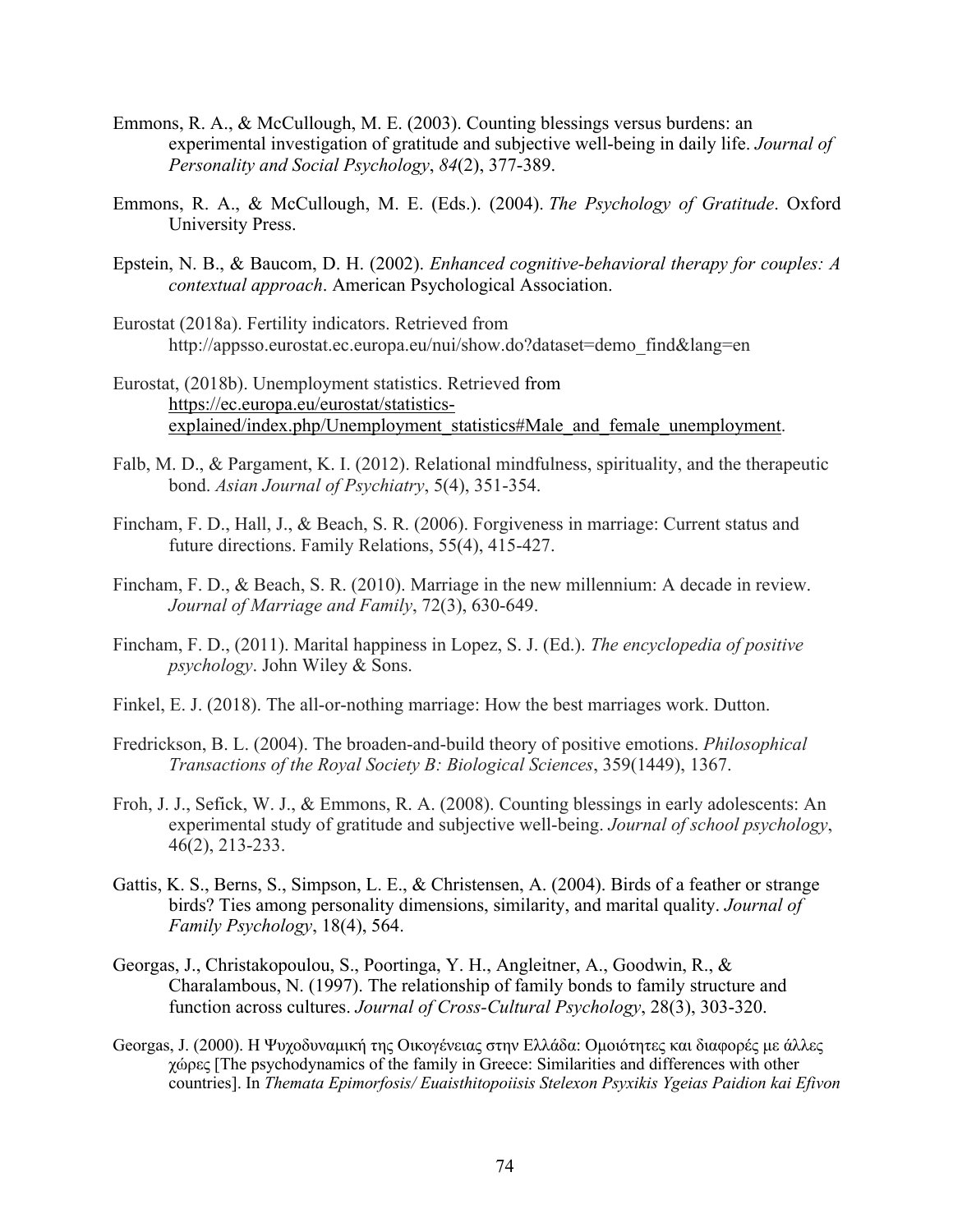*[Issues of education/sensitization of mental health specialists of children and adolescents].* Athens: Ellika Grammata.

- Georgas, J., Mylonas, K., Bafiti, T., Poortinga, Y. H., Christakopoulou, S., & Kagitcibasi, C., et al. (2001). Functional relationships in the nuclear and extended family: A 16-culture study. *International Journal of Psychology*, *36*, 289-300.
- Gigy, L., & Kelly, J. B. (1992). Reasons for divorce: Perspectives of divorcing men and women. *Journal of Divorce & Remarriage, 18,* 169–188.
- Goodwin, R. (2013). *Personal relationships across cultures*. Routledge.
- Gordon, C. L., & Baucom, D. H. (2009). Examining the individual within marriage: Personal strengths and relationship satisfaction. *Personal Relationships*, 16(3), 421-435.
- Gordon, C. L., Arnette, R. A., & Smith, R. E. (2011). Have you thanked your spouse today?: Felt and expressed gratitude among married couples. *Personality and Individual Differences*, *50*(3), 339-343.
- Gordon, A. M., Impett, E. A., Kogan, A., Oveis, C., & Keltner, D. (2012). To have and to hold: gratitude promotes relationship maintenance in intimate bonds. *Journal of Personality and Social Psychology*, *103*(2), 257-274.
- Gottman, J. M., & Krokoff, L. J. (1989). Marital interaction and satisfaction: A longitudinal view. *Journal of consulting and clinical psychology*, *57*(1), 47.
- Gottman, J. M. (1994). What predicts divorce?: The relationship between marital processes and marital outcomes. Psychology Press.
- Gottman, J. M., Coan, J., Carrere, S., & Swanson, C. (1998). Predicting marital happiness and stability from newlywed interactions. *Journal of Marriage and the Family*, 5-22.
- Gottman, J. M. (1999). The marriage clinic: a scientifically-based marital therapy. New York: W.W. Norton.
- Gottman, J., & Silver, N. (1999). The seven principles for making marriage work: A practical guide from the country's foremost relationship expert.
- Gottman, J. M., & Levenson, R. W. (2002). A two-factor model for predicting when a couple will divorce: Exploratory analyses using 14‐year longitudinal data. *Family process*, 41(1), 83-96.
- Gottman, J. M. (2005). *The mathematics of marriage: Dynamic nonlinear models*. MIT Press.
- Gottman, J. M. (2011). *The science of trust: Emotional attunement for couples*. WW Norton & Company.
- Gottman, J. M., & Tabares, A. (2018). The effects of briefly interrupting marital conflict. *Journal of marital and family therapy,* 44(1), 61-72.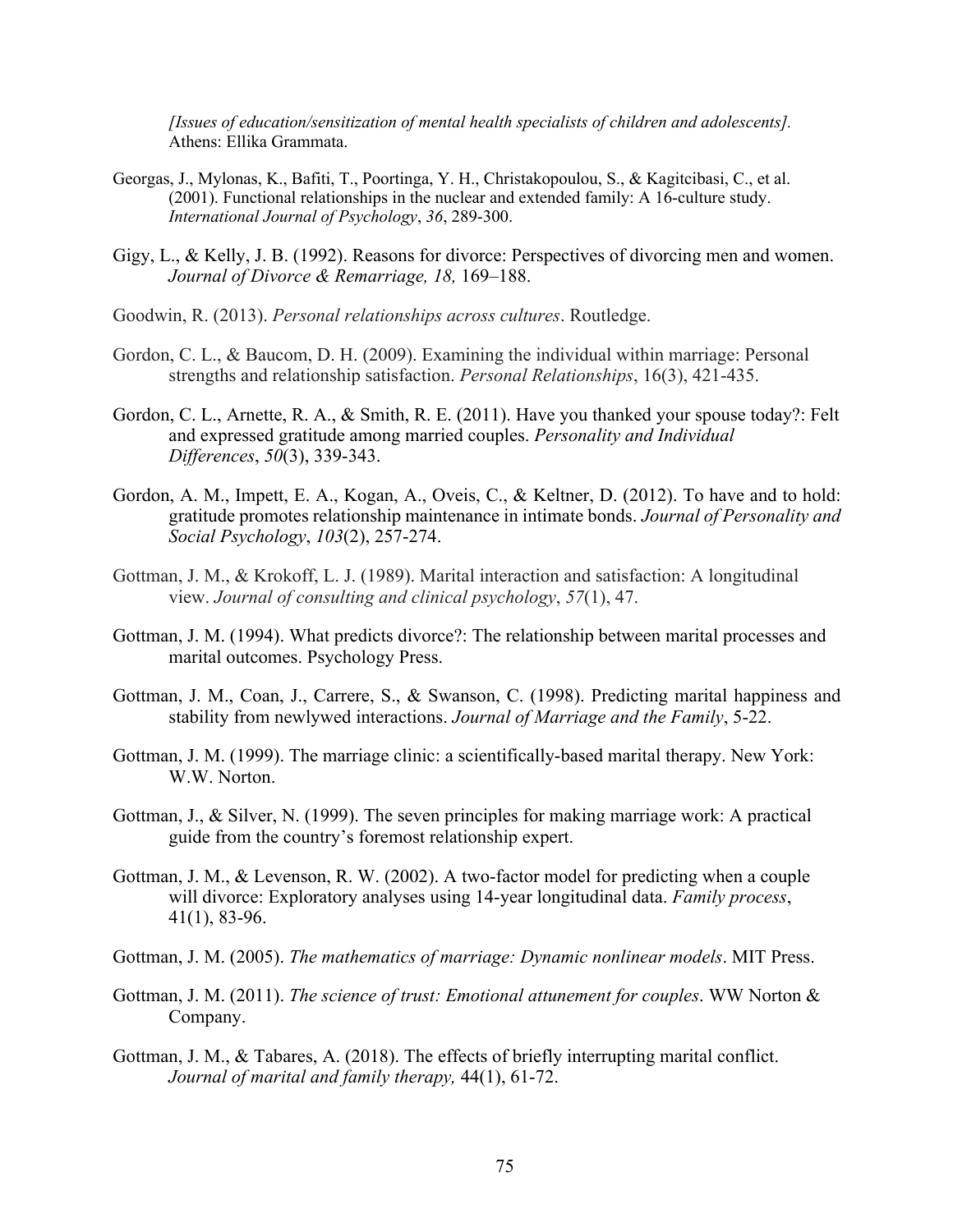- Guerrero, L. K., Eloy, S. V., & Wabnik, A. I. (1993). Linking maintenance strategies to relationship development and disengagement: A reconceptualization. *Journal of Social and Personal Relationships*, 10(2), 273-283.
- Harvey, J. H., & Wenzel, A. (Eds.). (2001). *Close romantic relationships: Maintenance and enhancement.* Psychology Press.
- Heller, D., Watson, D., & Ilies, R. (2004). The role of person versus situation in life satisfaction: a critical examination. *Psychological Bulletin*, *130*(4), 574-600.
- Hirschberger, G., Srivastava, S., Marsh, P., Cowan, C. P., & Cowan, P. A. (2009). Attachment, marital satisfaction, and divorce during the first fifteen years of parenthood. *Personal Relationships*, *16*(3), 401-420.
- Hyland, M. E., Whalley, B., & Geraghty, A. W. (2007). Dispositional predictors of placebo responding: a motivational interpretation of flower essence and gratitude therapy. *Journal of psychosomatic research*, 62(3), 331-340.
- Impett, E. A., Kogan, A., English, T., John, O., Oveis, C., Gordon, A. M., & Keltner, D. (2012). Suppression sours sacrifice: Emotional and relational costs of suppressing emotions in romantic relationships. *Personality and Social Psychology Bulletin*, *38*(6), 707-720.
- Ioannidi-Kapolou, E. (2004). Use of contraception and abortion in Greece: a review. Reproductive Health Matters, 12(sup24), 174-183.
- Jocklin, V., McGue, M., & Lykken, D. T. (1996). Personality and divorce: a genetic analysis. *Journal of Personality and Social Psychology*, *71*(2), 288-299.
- Joel, S., Gordon, A. M., Impett, E. A., MacDonald, G., & Keltner, D. (2013). The things you do for me: Perceptions of a romantic partner's investments promote gratitude and commitment. *Personality and Social Psychology Bulletin*, *39*(10), 1333-1345.
- Johnson, M. D., Cohan, C. L., Davila, J., Lawrence, E., Rogge, R. D., Karney, B. R., ... & Bradbury, T. N. (2005). Problem-solving skills and affective expressions as predictors of change in marital satisfaction. Journal of consulting and clinical psychology, 73(1), 15.
- Jones, F. L. (1996). Convergence and divergence in ethnic divorce patterns: A research note. *Journal of Marriage and the Family*, 213-218.
- Jones, K. C., Welton, S. R., Oliver, T. C., & Thoburn, J. W. (2011). Mindfulness, spousal attachment, and marital satisfaction. *The Family Journal*,*19*(4), 357-361.
- Kabat-Zinn, J. (1994). *Wherever you go, there you are*. New York: Hyperion.
- Kamp Dush, C. M., & Amato, P. R. (2005). Consequences of relationship status and quality for subjective well-being. *Journal of Social and Personal Relationships*, *22*(5), 607-627.
- Kamp Dush, C. M., Taylor, M. G., & Kroeger, R. A. (2008). Marital happiness and psychological well-being across the life course. *Family relations*, 57(2), 211-226.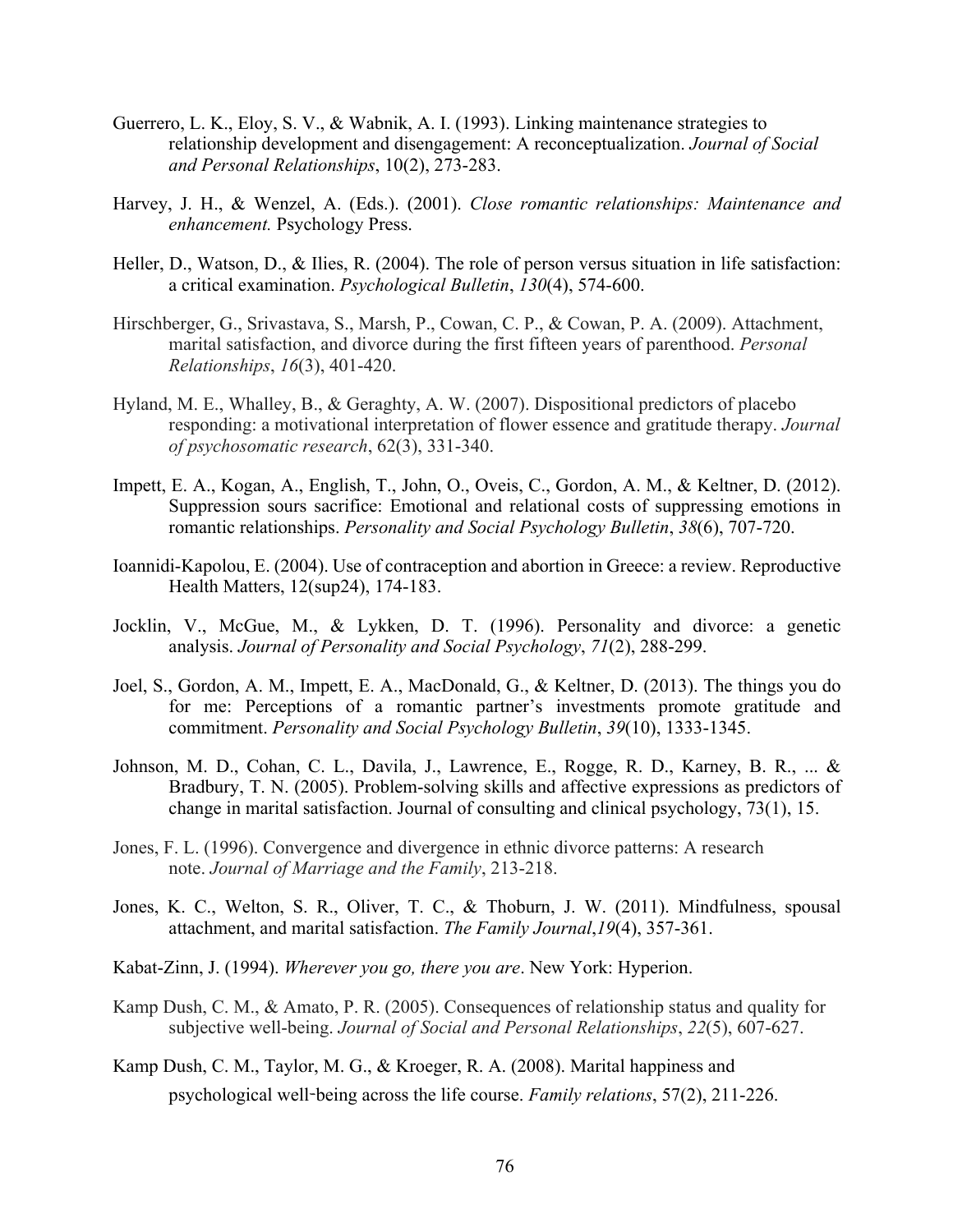- Kantsa, V. (2014). The price of marriage: Same-sex sexualities and citizenship in Greece. *Sexualities,* 17(7), 818-836.
- Karney, B. R., & Bradbury, T. N. (1995). The longitudinal course of marital quality and stability: A review of theory, methods, and research. *Psychological Bulletin*, *118*(1), 3-34.
- Karney, B. R., & Bradbury, T. N. (1997). Neuroticism, marital interaction, and the trajectory of marital satisfaction. *Journal of Personality and Social Psychology*, *72*(5), 1075-1092.
- Kataki, C. D.(1998). *Οι τρεις ταυτότητες της Ελληνικής Οικογένειας [The Three Identities of the Greek Family].* Athens: Ellinika Grammata
- Kataki, C. D.(2002). *To ήμερο φίδι του Θεού [The tame snake of God].* Athens: Pedio
- Kataki, C. D.(2012). *Το μωβ υγρό [The Purple Liquid].* Athens: Pedio
- Kelly, E. L., & Conley, J. J. (1987). Personality and compatibility: a prospective analysis of marital stability and marital satisfaction. *Journal of personality and social psychology*, 52(1), 27.
- Keller, H., Papaligoura, Z., Künsemueller, P., Völker, S., Papaeliou, C., Lohaus, A., ... & Mousouli, V. (2003). Concepts of mother-infant interaction in Greece and Germany. *Journal of Cross-Cultural Psychology*, 34(6), 677-689.
- Khaddouma, A., Gordon, K. C., & Bolden, J. (2015). Zen and the art of sex: examining associations among mindfulness, sexual satisfaction, and relationship satisfaction in dating relationships. *Sexual and Relationship Therapy, 30*(2), 268-285.
- Kiecolt-Glaser, J. K., & Newton, T. L. (2001). Marriage and health: his and hers. *Psychological Bulletin*, *127*(4), 472-503.
- Kinnunen, U., & Pulkkinen, L. (2003). Childhood Socio-Emotional Characteristics as Antecedents of Marital Stability and Quality. *European Psychologist*, *8*(4), 223-237.
- Klumb, P., Hoppmann, C., & Staats, M. (2006). Division of Labor in German Dual-Earner Families: Testing Equity Theoretical Hypotheses. *Journal of Marriage and Family*, *68*(4), 870-882.
- Kluwer, E. S., Heesink, J. A., & Van de Vliert, E. (1996). Marital conflict about the division of household labor and paid work. *Journal of Marriage and the Family*, 958-969.
- Kosinski, M., Matz, S. C., Gosling, S. D., Popov, V., & Stillwell, D. (2015). Facebook as a research tool for the social sciences: Opportunities, challenges, ethical considerations, and practical guidelines. *American Psychologist, 70*(6), 543.
- Kozlowski, A. (2013). Mindful mating: Exploring the connection between mindfulness and relationship satisfaction. *Sexual and Relationship Therapy*, *28*(1-2), 92-104.
- Krafft, J., Haeger, J., & Levin, M. E. (2017). The interaction of mindful awareness and acceptance in couples satisfaction. *Personality and Individual Differences, 113*, 20-23.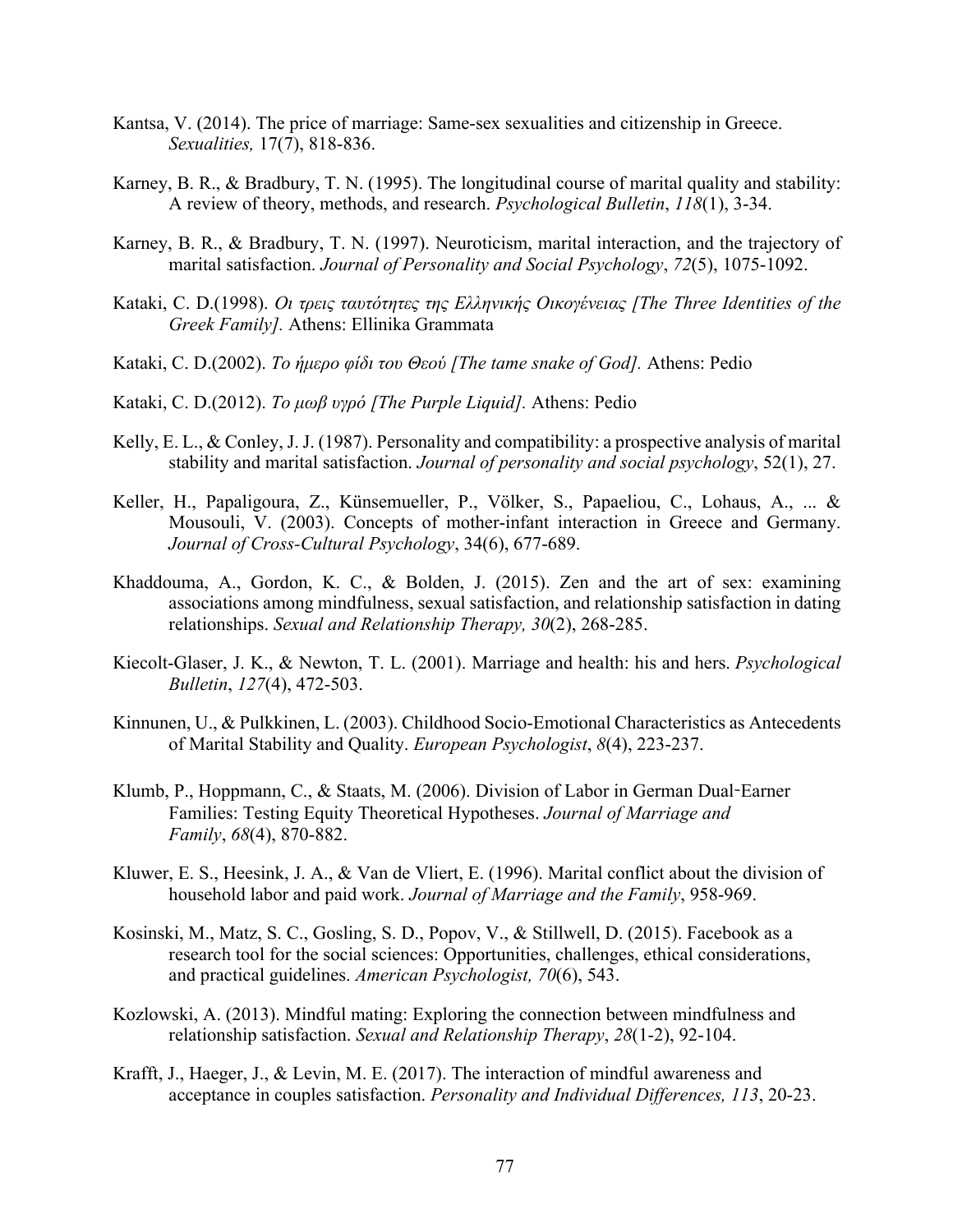- Kubacka, K. E., Finkenauer, C., Rusbult, C. E., & Keijsers, L. (2011). Maintaining close relationships: Gratitude as a motivator and a detector of maintenance behavior. *Personality and Social Psychology Bulletin*, *37*(10), 1362-1375.
- Lambert, N. M., & Fincham, F. D. (2011). Expressing gratitude to a partner leads to more relationship maintenance behavior. *Emotion*, *11*(1), 52.
- Lambert, N. M., Clark, M. S., Durtschi, J., Fincham, F. D., & Graham, S. M. (2010). Benefits of expressing gratitude: Expressing gratitude to a partner changes one's view of the relationship. *Psychological Science*, *21*(4), 574-580.
- Lambert, N. M., Fincham, F. D., Stillman, T. F., & Dean, L. R. (2009). More gratitude, less materialism: The mediating role of life satisfaction. *The Journal of Positive Psychology*, *4*(1), 32-42.
- Lambie, J. A., & Marcel, A. J. (2002). Consciousness and the varieties of emotion experience: A theoretical framework. *Psychological review, 109*(2), 219.
- Lambie, J. A. (2007). On the irrationality of emotion and the rationality of awareness. *Consciousness and Cognition*, 17(3), 946–971.
- Langer, E. J. (1989). *Mindfulness*. Reading, MA: Addison-Wesley Publishing Company.
- Langer, E. J. (2004). Langer mindfulness scale user guide and technical manual. *Covenington, IL: IDS*.
- Langer, E. J., & Moldoveanu, M. (2000). The construct of mindfulness. *Journal of social issues, 56*(1), 1-9.
- Langhinrichsen-Rohling, J., Smutzler, N., & Vivian, D. (1994). Positivity in marriage: The role of discord and physical aggression against wives. *Journal of Marriage and the Family*, 69- 79.
- Langhinrichsen-Rohling, J., Schlee, K. A., Monson, C. M., Ehrensaft, M., & Heyman, R. (1998). What's love got to do with it?: Perceptions of marital positivity in H-to-W aggressive, distressed, and happy marriages. *Journal of Family Violence*, 13(2), 197-212.
- Likeridou, K., Hyrkäs, K., Paunonen, M., & Lehti, K. (2001). Family dynamics of child-bearing families in Athens, Greece: A pilot study. *International journal of nursing practice*, 7(1), 30-37.
- Locke, H. J., & Wallace, K. M. (1959). Short marital adjustment prediction tests: Their reliability and validity. *Marriage and Family Living, 21*, 251–255
- Loizos, P., & Papataxiarchis, E. (Eds.). (1991). *Contested identities: gender and kinship in modern Greece*. Princeton University Press.
- Loizos, P. (1994). A broken mirror: masculine sexuality in Greek ethnography. In Andrea, C., & Lindisfarne, N. *Dislocating masculinity: Comparative ethnographies*. (pp. 79-93) London and New York: Routledge.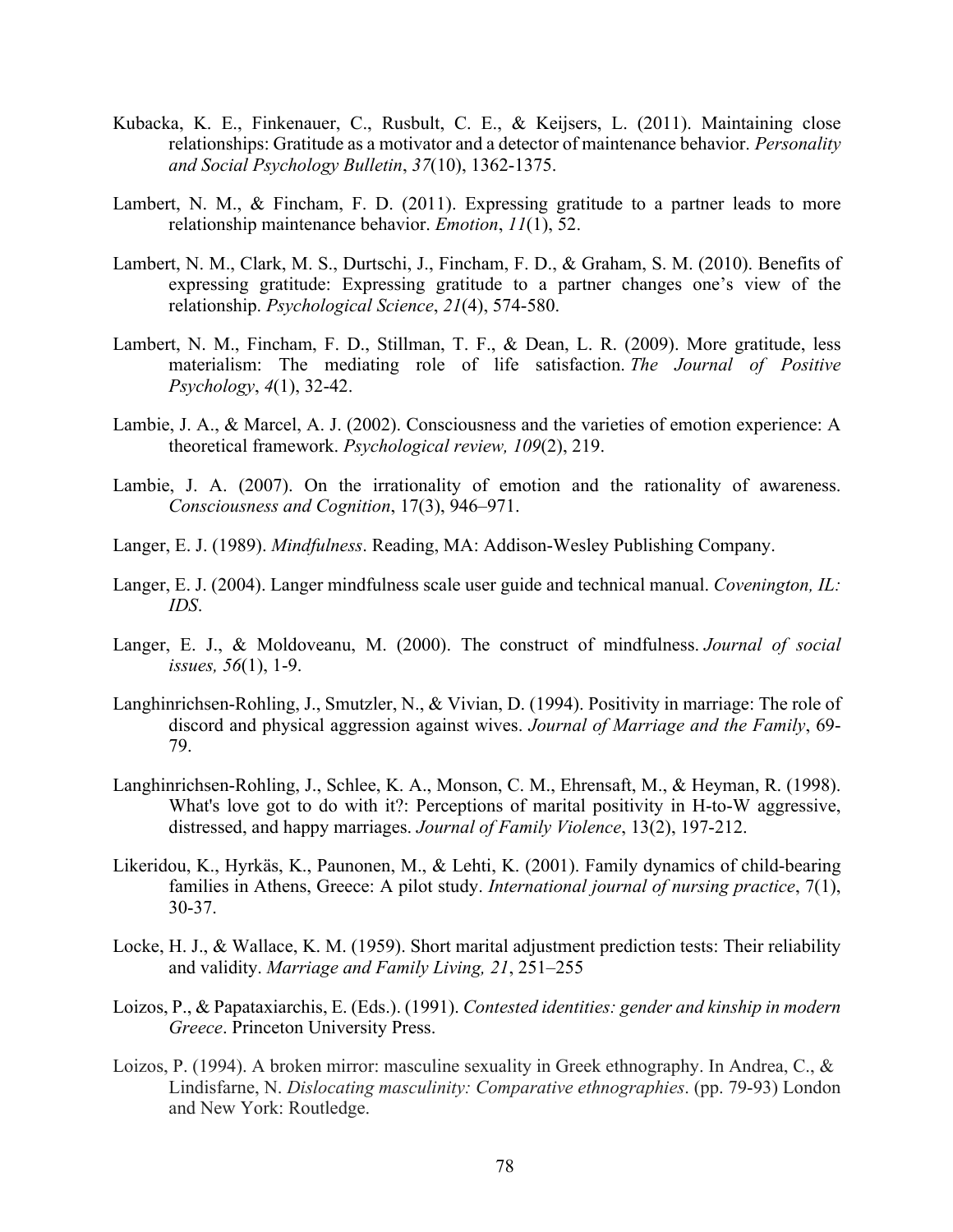- Lyubomirsky, S., King, L., & Diener, E. (2005). The benefits of frequent positive affect: Does happiness lead to success?. *Psychological Bulletin*, *131*(6), 803-855.
- Malouff, J. M., Thorsteinsson, E. B., Schutte, N. S., Bhullar, N., & Rooke, S. E. (2010). The fivefactor model of personality and relationship satisfaction of intimate partners: A metaanalysis. *Journal of Research in Personality*, *44*(1), 124-127.
- Maneta, E. K., Cohen, S., Schulz, M. S., & Waldinger, R. J. (2015). Linkages between childhood emotional abuse and marital satisfaction: The mediating role of empathic accuracy for hostile emotions. *Child abuse & neglect*, 44, 8-17.
- Maniaci, M. R., & Reis, H. T. (2010). The marriage of positive psychology and relationship science: A reply to Fincham and Beach. *Journal of Family Theory & Review*, *2*(1), 47-53.
- Maratou L. (1995). *H οικογένεια στην Αθήνα: οικογενειακά πρότυπα και συζυγικές πρακτικές [Families in Athens: Family models and conjugal practices*], Athens, ΕΚΚΕ.
- Maridaki K. (2000). Understanding Fatherhood in Greece: Father's Involvement in Child Care, *Psicologia: Teoria e Pesquisa
Set-Dez 2000*, Vol. 16 n. 3, pp. 213-219
- McCullough, M. E., Kilpatrick, S. D., Emmons, R. A., & Larson, D. B. (2001). Is gratitude a moral affect?. *Psychological bulletin*, *127*(2), 249.
- McCullough, M. E., Emmons, R. A., & Tsang, J. A. (2002). The grateful disposition: a conceptual and empirical topography. *Journal of Personality and Social Psychology, 82*(1), 112.
- McCullough, M. E., Tsang, J. A., & Emmons, R. A. (2004). Gratitude in intermediate affective terrain: links of grateful moods to individual differences and daily emotional experience. *Journal of Personality and Social Psychology*, *86*(2), 295-309.
- McCullough, M. E., Kimeldorf, M. B., & Cohen, A. D. (2008). An adaptation for altruism: The social causes, social effects, and social evolution of gratitude. *Current Directions in Psychological Science*, *17*(4), 281-285.
- McNulty, J. K., & Russell, V. M. (2010). When "negative" behaviors are positive: A contextual analysis of the long-term effects of problem-solving behaviors on changes in relationship satisfaction. *Journal of Personality and Social Psychology*, *98*(4), 587-604.
- Mikulincer, M., Shaver, P. R., & Slav, K. (2006). Attachment, Mental Representations of Others, and Gratitude and Forgiveness in Romantic Relationships. In M. Mikulincer & G. S. Goodman (Eds.), *Dynamics of romantic love: Attachment, caregiving, and sex* (pp. 190- 215). New York: Guilford Press.
- Monga, M., Alexandrescu, B., Katz, S. E., Stein, M., & Ganiats, T. (2004). Impact of infertility on quality of life, marital adjustment, and sexual function*. Urology,* 63(1), 126-130.
- Mouriki, A. (2006). «Έμφυλες διαστάσεις της φτώχειας και του κοινωνικού αποκλεισμού» [Dimensions of poverty and social shunning] in Sakellis, G. *Φτώχεια και Κοινωνική Ανισότητα [Poverty and Social Inequality]* Athens: Ekke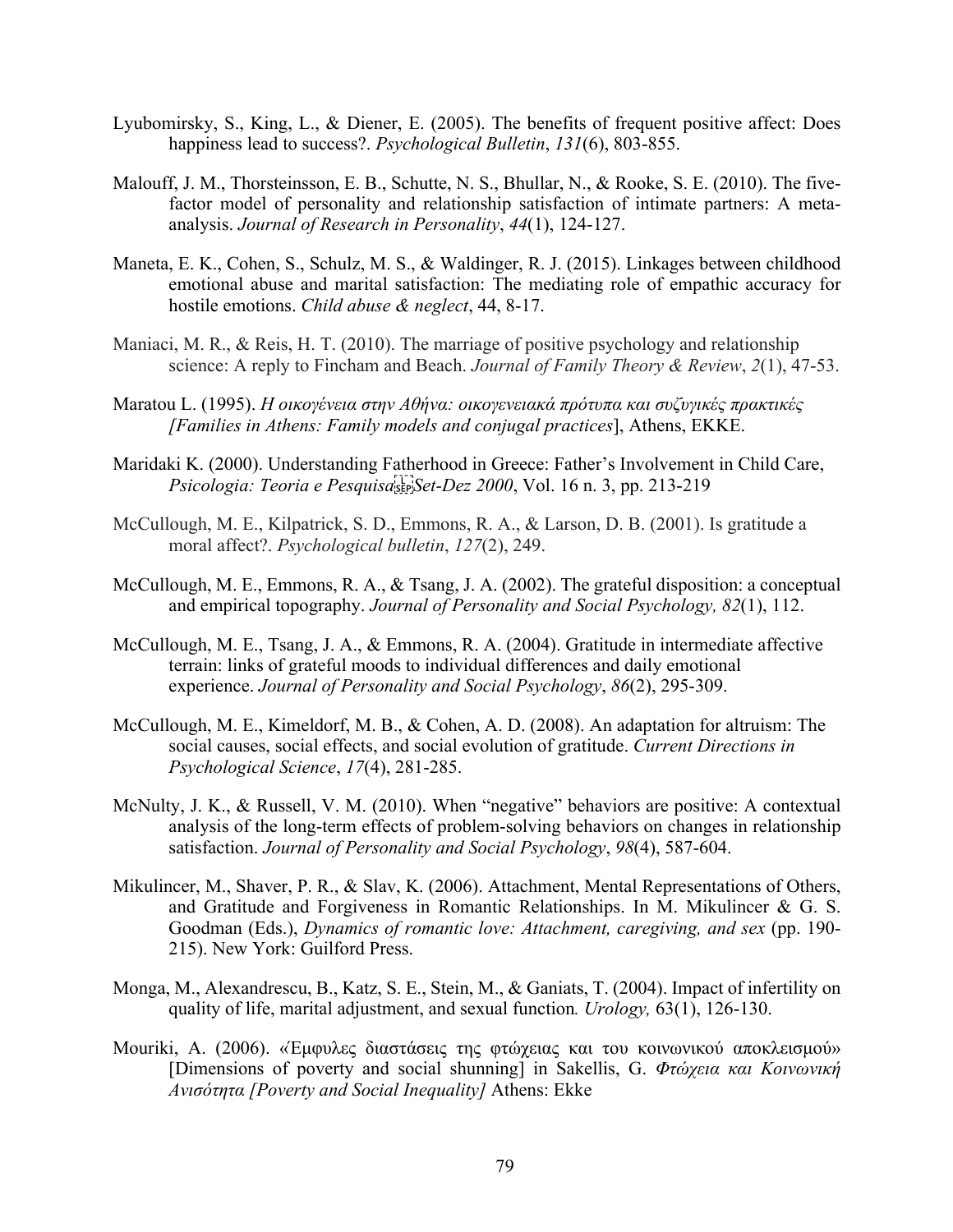- Murray, S. L., Holmes, J. G., & Griffin, D. W. (2000). Self-esteem and the quest for felt security: How perceived regard regulates attachment processes. *Journal of Personality and Social Psychology, 78,* 478-498.
- Murray, S. L., Holmes, J. G., Griffin, D. W., Bellavia, G., & Rose, P. (2001). The mismeasure of love: How self-doubt contaminates relationship beliefs. *Personality and Social Psychology Bulletin, 27,* 423-436.
- Myers, D. G. (2000). The funds, friends, and faith of happy people. *American Psychologist, 55,*  56-67.
- Nations Encyclopedia (2018). Greece. Retrieved from https://www.nationsencyclopedia.com/Europe/Greece.html
- OECD Family Database, (2016). Marriage and Divorce Rates, retrieved from http://www.oecd.org/els/family/database.htm
- Pagnini, F., Bercovitz, K. E., & Phillips, D. (2018). Langerian mindfulness, quality of life and psychological symptoms in a sample of Italian students. *Health and quality of life outcomes*, *16*(1), 29.
- Pakenham, K. I., & Samios, C. (2013). Couples coping with multiple sclerosis: A dyadic perspective on the roles of mindfulness and acceptance. *Journal of Behavioral Medicine*, 36(4), 389-400.
- Papaoikonomou A. (2007). Η κατανομή των οικογενειακών ρόλων στην ελληνική οικογένεια και η επίδρασή της στην κοινωνικοποίηση των παιδιών [Family roles distribution in the Greek life and effects on children's socialization], *Τα εκπαιδευτικά*, 107-108, pp. 175-188
- Papataxiarchis, E. (2012). Shaping modern times in Greek family: a comparative view of gender and kinship transformations after 1974. *State, society and economy*, 217e244.
- Park, N., Peterson, C., & Seligman, M. E. (2004). Strengths of character and well-being. *Journal of Social and Clinical Psychology*, *23*(5), 603-619.
- Paxson, H. (2002). Rationalizing sex: family planning and the making of modern lovers in urban Greece. *American Ethnologist*, 29(2), 307-334.
- Paxson, H. (2004). *Making modern mothers: Ethics and family planning in urban Greece*. Univ of California Press.
- Pettit, J. W., & Joiner, T. E. (2006). *Chronic depression: Interpersonal sources, therapeutic solutions*. American Psychological Association.
- Pirson, M. A., & Langer, E. (2015). Developing the Langer Mindfulness Scale. *Academy of Management Proceedings, 1*, p. 11308
- Pirson, M., Langer, E. J., Bodner, T., & Zilcha-Mano, S. (2012). The development and validation of the Langer mindfulness scale-enabling a socio-cognitive perspective of mindfulness in organizational contexts.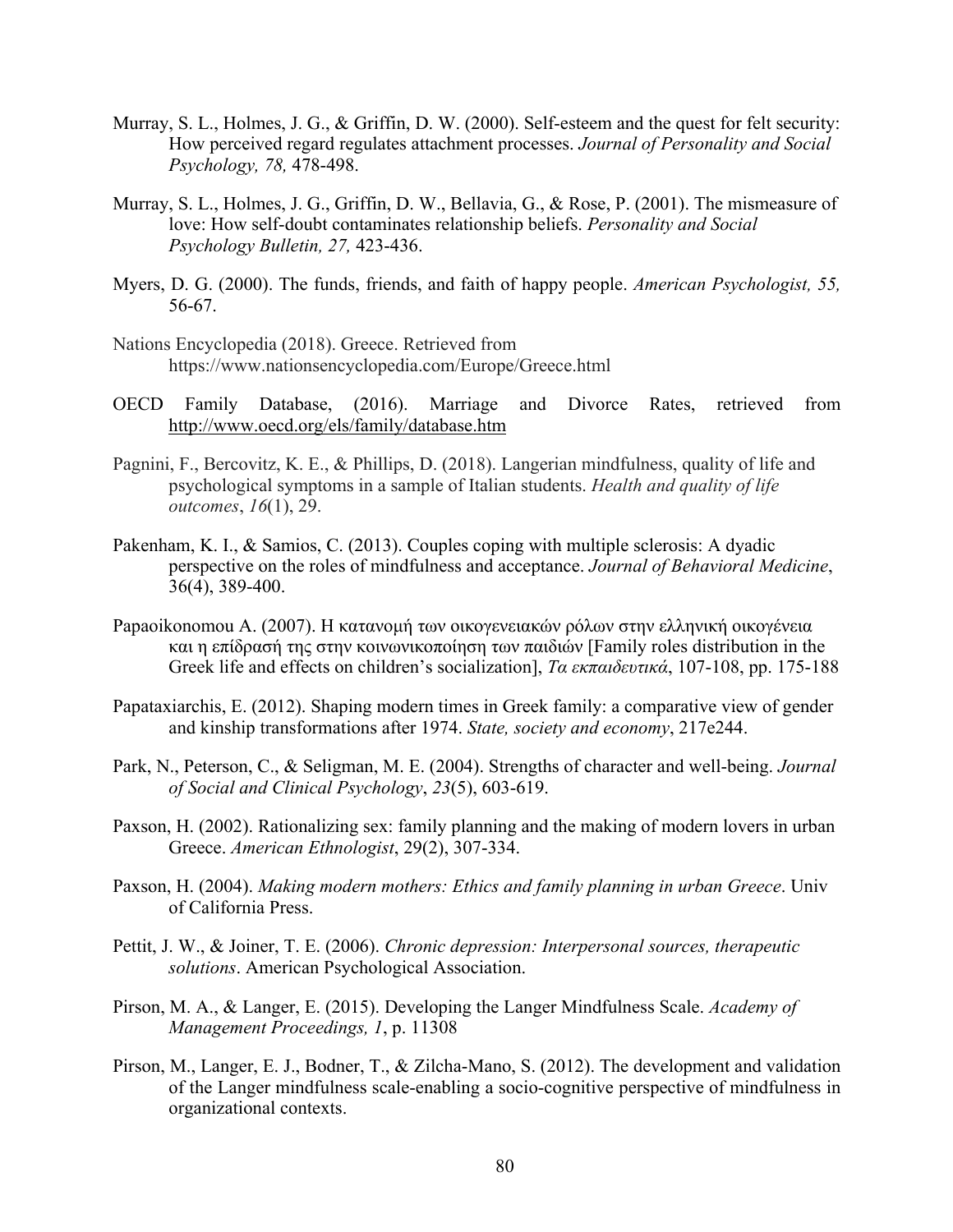- Proulx, C. M., Helms, H. M., & Buehler, C. (2007). Marital quality and personal well-being: A meta-analysis. *Journal of Marriage and family*, *69*(3), 576-593.
- Reis, H. T., Collins, W. A., & Berscheid, E. (2000). The relationship context of human behavior and development. *Psychological Bulletin*, *126*(6), 844-872.
- Roberts, B. W., & Robins, R. W. (2000). Broad dispositions, broad aspirations: The intersection of personality traits and major life goals. *Personality and Social Psychology Bulletin*, *26*(10), 1284-1296.
- Robins, R. W., Caspi, A., & Moffitt, T. E. (2000). Two personalities, one relationship: Both partners' personality traits shape the quality of their relationship. *Journal of Personality and Social Psychology, 79,* 251–259.
- Robles, T. F., Slatcher, R. B., Trombello, J. M., & McGinn, M. M. (2014). Marital quality and health: A meta-analytic review. *Psychological bulletin*, *140*(1), 140.
- Rosowsky, E., King, K. D., Coolidge, F. L., Rhoades, C. S., & Segal, D. L. (2012). Marital satisfaction and personality traits in long-term marriages: An exploratory study. *Clinical Gerontologist*, *35*(2), 77-87.
- Schramm, D. G. (2006). Individual and social costs of divorce in Utah. *Journal of Family and Economic Issues, 27,* 133–151.
- Schramm, D. G., Marshall, J. P., Harris, V. W., & Lee, T. R. (2005). After "I do": The newlywed transition. *Marriage & Family Review*, *38*(1), 45-67.
- Sedikides, C., Oliver, M. B., & Campbell, W. K. (1994). Perceived benefits and costs of romantic relationships for women and men: Implications for exchange theory. *Personal Relationships*, *1*(1), 5-21.
- Shapiro, S. L., Schwartz, G. E., & Bonner, G. (1998). Effects of mindfulness-based stress reduction on medical and premedical students. *Journal of behavioral medicine*, 21(6), 581-599.
- Sharlin, S. A. (1996). Long-term successful marriages in Israel. *Contemporary Family Therapy*, *18*(2), 225-242.
- Shaver, P. R., Lavy, S., Saron, C. D., & Mikulincer, M. (2007). Social foundations of the capacity for mindfulness: An attachment perspective. *Psychological Inquiry*, 18(4), 264-271.
- Sher, T., Bellg, A., Braun, L., Domas, A., Rosenson, R., & Canar, W. (2002). Partners for life: A theoretical approach to developing an intervention for cardiac risk reduction. *Health Education Research, 17*, 597 605.
- Siegel, J. P. (2014). The mindful couple. *Clinical Social Work Journal*, *42*(3), 282-287.
- Smith, S., Maas, I., & van Tubergen, F. (2012). Irreconcilable differences? Ethnic intermarriage and divorce in the Netherlands, 1995–2008. *Social Science Research*, *41*(5), 1126-1137.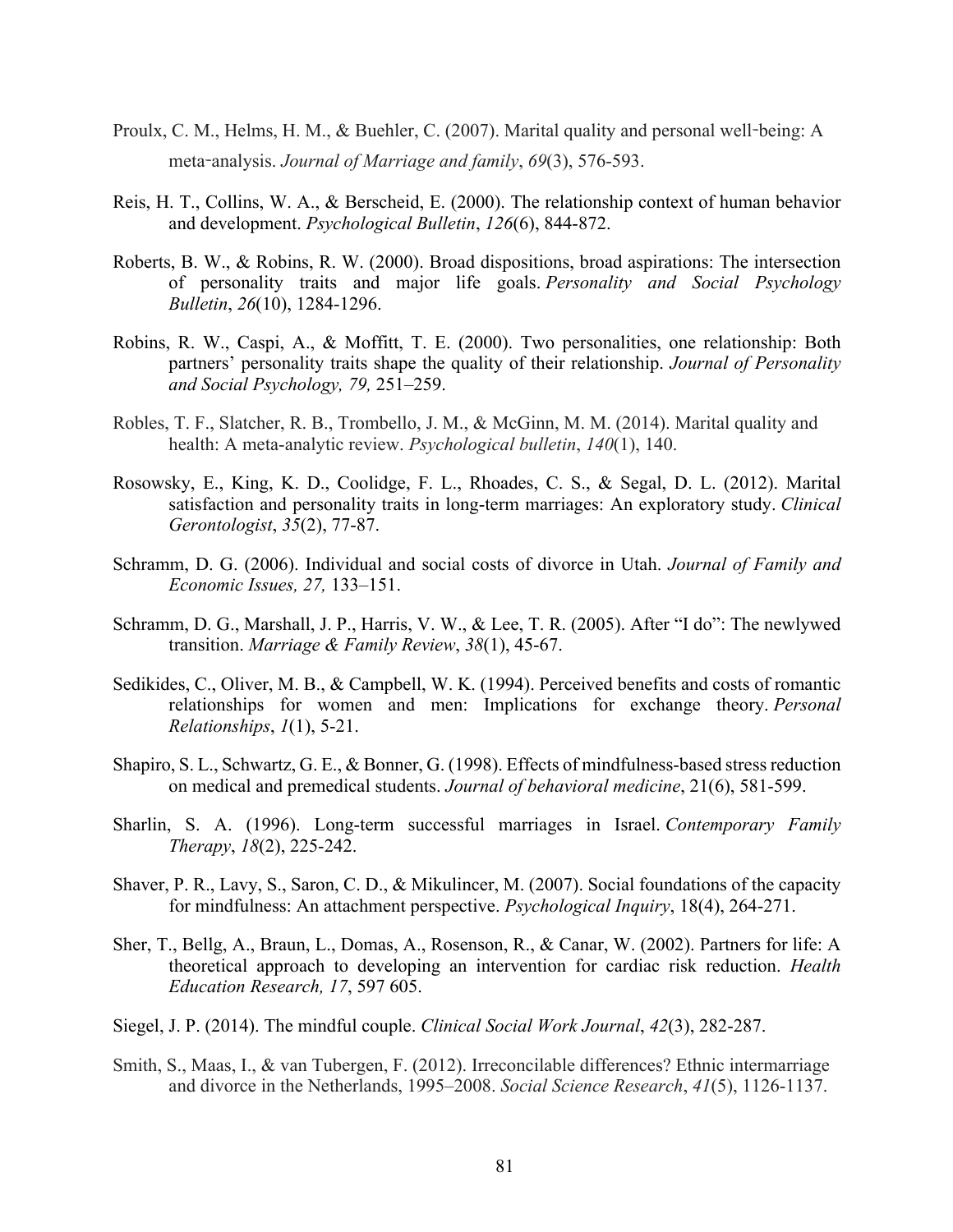- Spanier, G. B. (1976). Measuring dyadic adjustment: New scales for assessing the quality of marriage and similar dyads. *Journal of Marriage and the Family*, 15-28.
- Stroud, C. B., Durbin, C. E., Saigal, S. D., & Knobloch-Fedders, L. M. (2010). Normal and abnormal personality traits are associated with marital satisfaction for both men and women: An actor–partner interdependence model analysis. *Journal of Research in Personality, 44*(4), 466-477.
- Symeonidou C. (2002). «Γάμος-Διαζύγιο, Συμβίωση-Χωρισμός στην Ελλάδα» [Marriage-Divorce, Cohabitation-Separation in Greece] in Maratou L. & Alipranti A. (eds) *Οικογένειες και κράτος πρόνοιας στην Ευρώπη, [Families and welfare state in Europe]* Athens: Gutenberg, σ. 115-130
- Terman, L. M., Buttenwieser, P., Ferguson, L. W., & Johnson, W. B., & Wilson, D.P. (1938). *Psychological Factors in Marital Happiness*. McGraw Hill
	- Tissot, H., Kuersten‐Hogan, R., Frascarolo, F., Favez, N., & McHale, J. P. (2018). Parental Perceptions of Individual and Dyadic Adjustment as Predictors of Observed Coparenting Cohesion: A Cross‐National Study. *Family process*.
- Triandis, H. C. (2018). *Individualism and collectivism*. Routledge.
- Triandis, H. C., Chen, X. P., & Chan, D. K. S. (1998). Scenarios for the measurement of collectivism and individualism. *Journal of cross-cultural psychology*, *29*(2), 275-289.
- Uebelacker, L. A., Courtnage, E. S., & Whisman, M. A. (2003). Correlates of depression and marital dissatisfaction: Perceptions of marital communication style. *Journal of Social and Personal Relationships*, *20*(6), 757-769.
- Umberson, D., Williams, K., Powers, D. A., Liu, H., & Needham, B. (2006). You Make Me Sick: Marital Quality and Health Over the Life Course∗. *Journal of Health and Social Behavior*, *47*(1), 1-16.
- Wachs, K., & Cordova, J. V. (2007). Mindful relating: Exploring mindfulness and emotion repertoires in intimate relationships. *Journal of Marital and Family therapy, 33*(4), 464- 481.
- Wagner, M., & Weiß, B. (2006). On the variation of divorce risks in Europe: Findings from a meta-analysis of European longitudinal studies. *European sociological review*, *22*(5), 483-500.
- Watkins, P. C., Woodward, K., Stone, T., & Kolts, R. L. (2003). Gratitude and happiness: Development of a measure of gratitude, and relationships with subjective wellbeing. *Social Behavior and Personality: an international journal*, *31*(5), 431-451.
- Watkins, P. C., Cruz, L., Holben, H., & Kolts, R. L. (2008). Taking care of business? Grateful processing of unpleasant memories. *The Journal of Positive Psychology*, 3(2), 87-99.